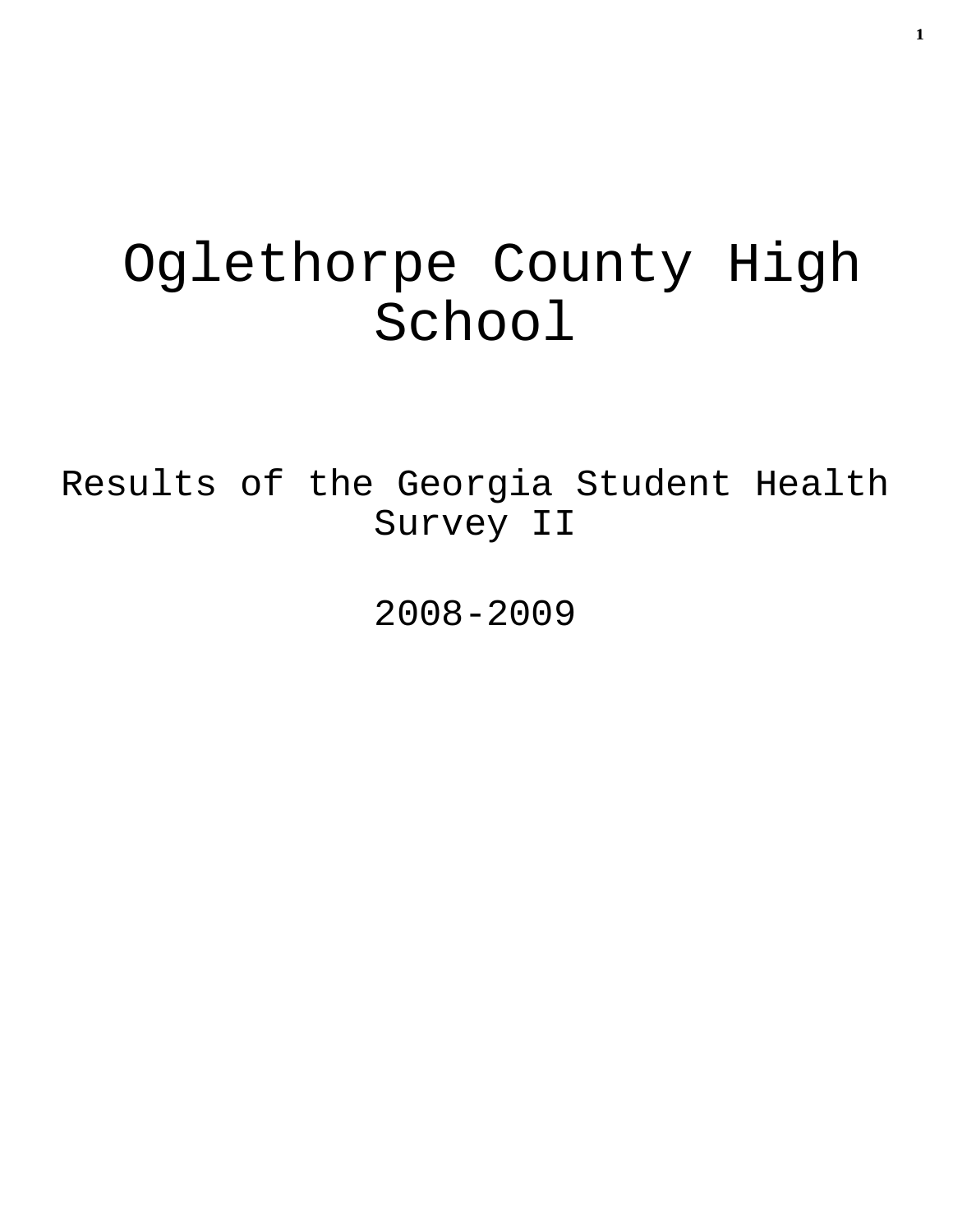## *Demographics* **2**

| Grade                    |     |  |  |  |
|--------------------------|-----|--|--|--|
| <b>Grade   Frequency</b> |     |  |  |  |
| 10                       | 174 |  |  |  |
| 12                       | 130 |  |  |  |

| <b>Frequency</b> | <b>Table of Gender by Grade</b> |              |             |              |  |  |
|------------------|---------------------------------|--------------|-------------|--------------|--|--|
| <b>Col Pct</b>   |                                 | Grade(Grade) |             |              |  |  |
|                  | Gender(Gender)                  | <b>10</b>    | 12          | <b>Total</b> |  |  |
|                  | <b>Female</b>                   | 99<br>56.90  | 67<br>51.54 | 166          |  |  |
|                  | <b>Male</b>                     | 75<br>43.10  | 63<br>48.46 | 138          |  |  |
|                  | <b>Total</b>                    | 174          | 130         | 304          |  |  |

| <b>Frequency</b> |
|------------------|
| <b>Col Pct</b>   |

| <b>Table of Ethnicity by Grade</b> |              |             |              |  |  |  |
|------------------------------------|--------------|-------------|--------------|--|--|--|
|                                    | Grade(Grade) |             |              |  |  |  |
| <b>Ethnicity</b> (Ethnicity)       | 10           | 12          | <b>Total</b> |  |  |  |
| <b>Black</b>                       | 30<br>17.24  | 27<br>20.77 | 57           |  |  |  |
| <b>Hispanic</b>                    | 14<br>8.05   | 4<br>3.08   | 18           |  |  |  |
| White                              | 126<br>72.41 | 96<br>73.85 | 222          |  |  |  |
| <b>Asian</b>                       | 0<br>0.00    | 2<br>1.54   | 2            |  |  |  |
| <b>Other</b>                       | 4<br>2.30    | 1<br>0.77   | 5            |  |  |  |
| <b>Total</b>                       | 174          | 130         | 304          |  |  |  |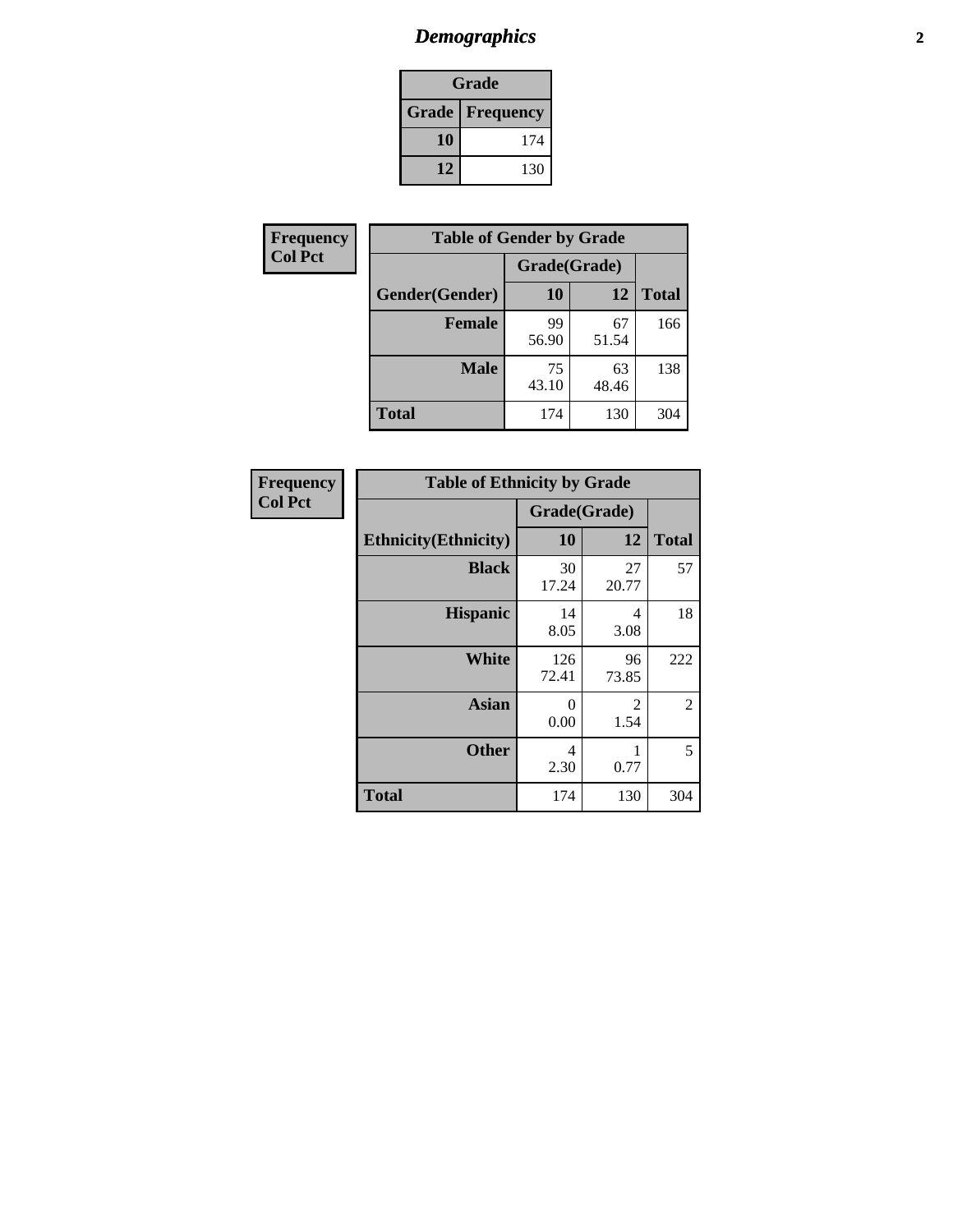#### *Title IV, Part A, Schedule A* **3** *Goal 1: Ensure that all schools are drug-free Baseline Data: Year 2008-2009 Prevalence of Drug Use*

| Frequency<br><b>Col Pct</b> | <b>Table of AlcoholAlt by Grade</b> |              |             |              |  |  |
|-----------------------------|-------------------------------------|--------------|-------------|--------------|--|--|
|                             | AlcoholAlt(Alcohol                  | Grade(Grade) |             |              |  |  |
|                             | use, past 30 days)                  | 10           | 12          | <b>Total</b> |  |  |
|                             | Yes                                 | 51<br>29.31  | 38<br>29.23 | 89           |  |  |
|                             | N <sub>0</sub>                      | 123<br>70.69 | 92<br>70.77 | 215          |  |  |
|                             | <b>Total</b>                        | 174          | 130         | 304          |  |  |

| Frequency      | <b>Table of TobaccoAny by Grade</b> |              |              |              |  |
|----------------|-------------------------------------|--------------|--------------|--------------|--|
| <b>Col Pct</b> | <b>TobaccoAny(Tobacco</b>           | Grade(Grade) |              |              |  |
|                | use, past 30 days)                  | <b>10</b>    | 12           | <b>Total</b> |  |
|                | Yes                                 | 47<br>27.01  | 24<br>18.46  | 71           |  |
|                | N <sub>0</sub>                      | 127<br>72.99 | 106<br>81.54 | 233          |  |
|                | Total                               | 174          | 130          | 304          |  |

| Frequency<br><b>Col Pct</b> | <b>Table of MarijuanaAlt by Grade</b> |              |              |              |  |  |
|-----------------------------|---------------------------------------|--------------|--------------|--------------|--|--|
|                             | MarijuanaAlt(Marijuana                | Grade(Grade) |              |              |  |  |
|                             | use, past 30 days)                    | <b>10</b>    | 12           | <b>Total</b> |  |  |
|                             | <b>Yes</b>                            | 37<br>21.26  | 20<br>15.38  | 57           |  |  |
|                             | N <sub>0</sub>                        | 137<br>78.74 | 110<br>84.62 | 247          |  |  |
|                             | <b>Total</b>                          | 174          | 130          | 304          |  |  |

| Frequency<br><b>Col Pct</b> | <b>Table of OtherDrugAny by Grade</b>                  |              |              |              |  |
|-----------------------------|--------------------------------------------------------|--------------|--------------|--------------|--|
|                             | <b>OtherDrugAny(Other</b><br>Grade(Grade)<br>drug use, |              |              |              |  |
|                             | past 30 days)                                          | 10           | 12           | <b>Total</b> |  |
|                             | <b>Yes</b>                                             | 30<br>17.24  | 13<br>10.00  | 43           |  |
|                             | N <sub>0</sub>                                         | 144<br>82.76 | 117<br>90.00 | 261          |  |
|                             | <b>Total</b>                                           | 174          | 130          | 304          |  |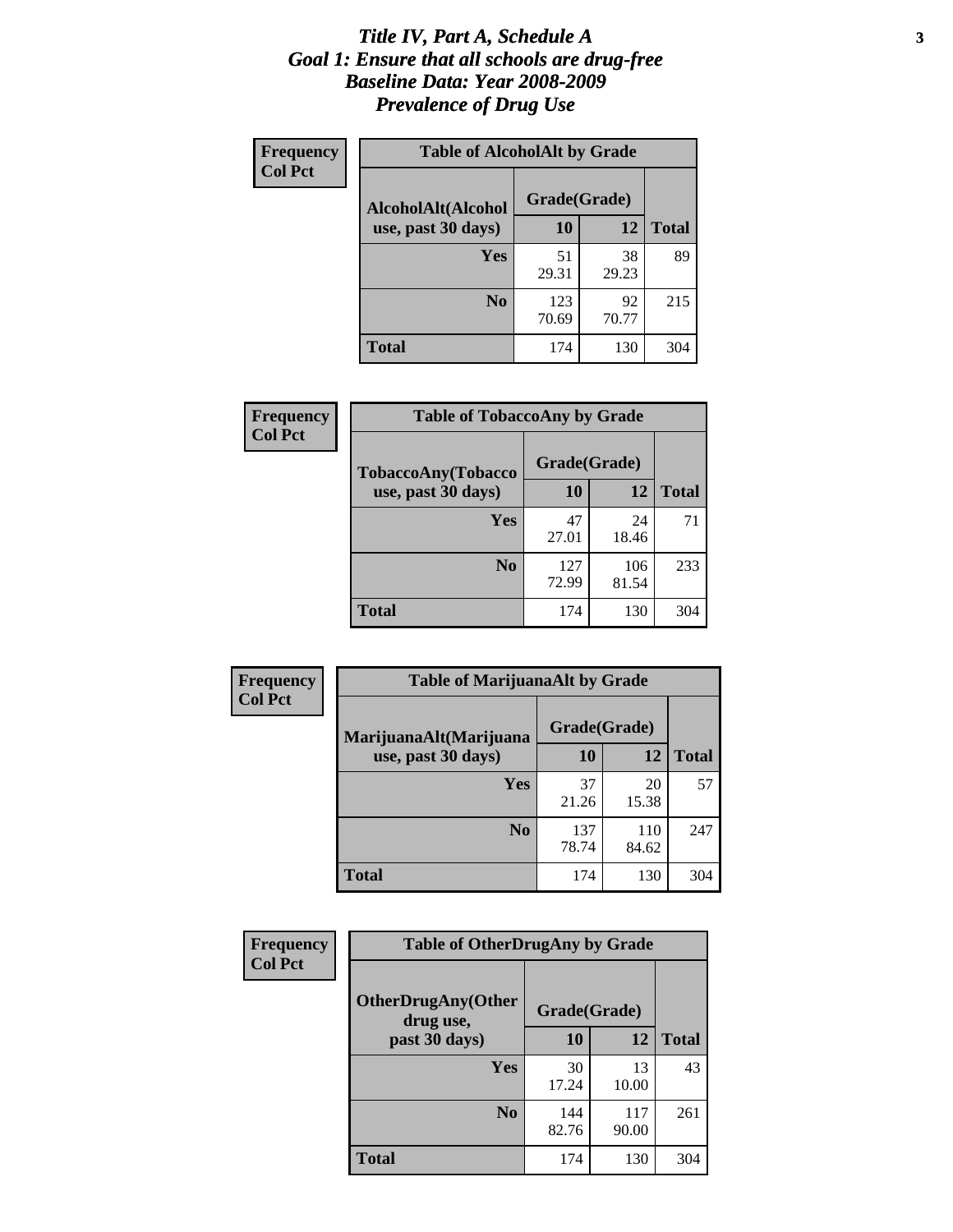#### *Average Age of Onset of Use* **4** *Results for "Average Age of Onset of Use" questions exclude students who said they did not use that substance*

| <b>Variable</b>    | Label                                                              | <b>Mean</b> |
|--------------------|--------------------------------------------------------------------|-------------|
| Alcoholinit2       | I started using alcohol when I was                                 | 13.46       |
| Cigarettesinit2    | I started smoking tobacco when I was                               | 13.48       |
| Smokelessinit2     | I started chewing tobacco when I was                               | 13.28       |
| Marijuanainit2     | I started using marijuana when I was                               | 13.79       |
| Cocaineinit2       | I started using cocaine when I was                                 | 12.44       |
| Inhalantsinit2     | I started using inhalants when I was                               | 10.43       |
| Steroidsinit2      | I started using steroids when I was                                | 9.89        |
| Ecstasyinit2       | I started using ecstasy when I was                                 | 11.75       |
| Methinit2          | I started using methamphetamines when I was                        | 11.36       |
| Hallucinogensinit2 | I started using hallucinogens when I was                           | 11.18       |
| Prescriptioninit2  | I started using prescription drugs not prescribed to me when I was | 13.21       |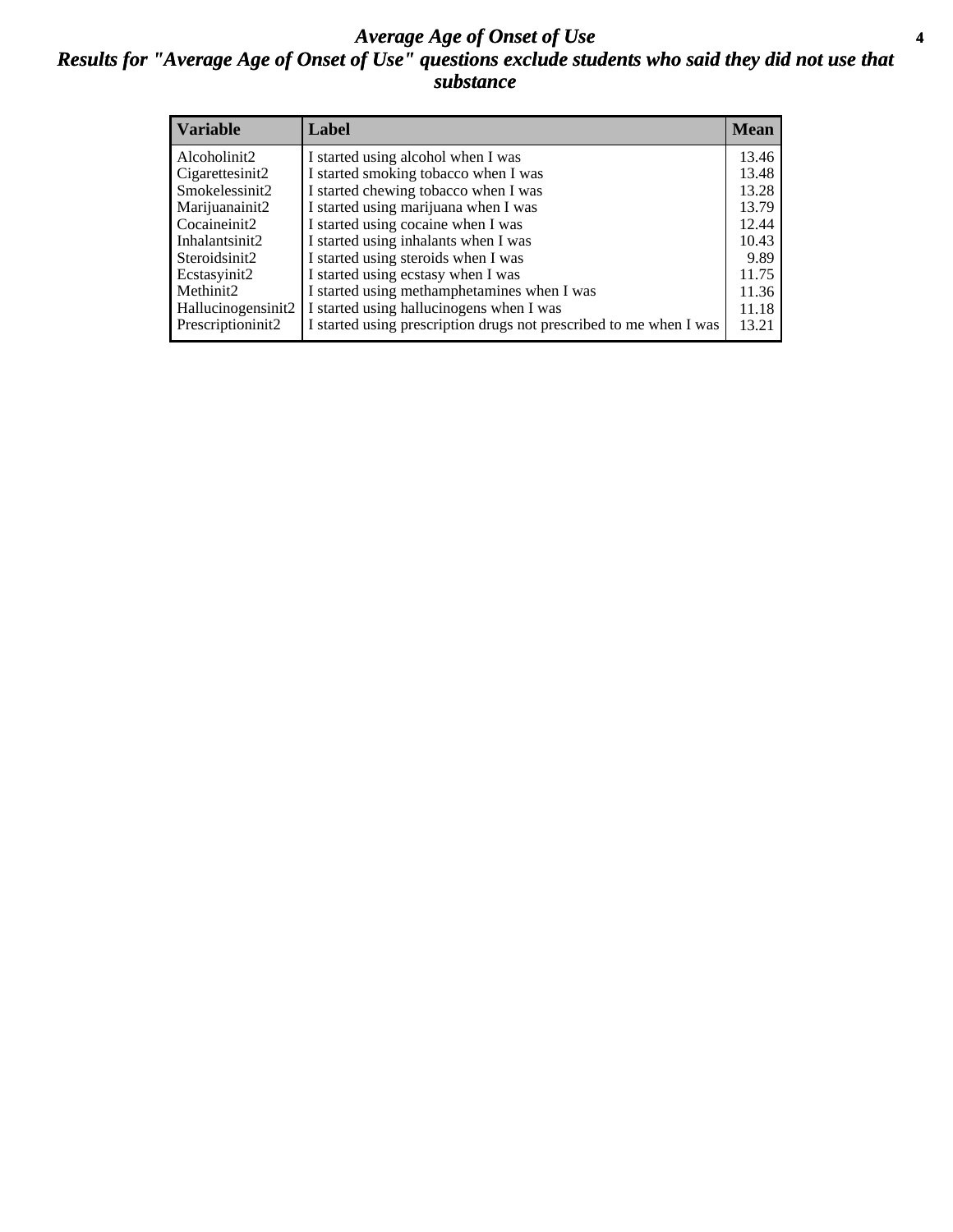## *Perception of Health Risk* **5**

| Frequency      | <b>Table of Alcoholharmdich by Grade</b> |              |              |              |  |
|----------------|------------------------------------------|--------------|--------------|--------------|--|
| <b>Col Pct</b> | Alcoholharmdich(I<br>think alcohol is    | Grade(Grade) |              |              |  |
|                | harmful)                                 | 10           | 12           | <b>Total</b> |  |
|                | <b>Yes</b>                               | 124<br>71.26 | 103<br>79.23 | 227          |  |
|                | N <sub>0</sub>                           | 50<br>28.74  | 27<br>20.77  | 77           |  |
|                | <b>Total</b>                             | 174          | 130          | 304          |  |

| Frequency      | <b>Table of Tobaccoharmdich by Grade</b> |              |              |              |  |
|----------------|------------------------------------------|--------------|--------------|--------------|--|
| <b>Col Pct</b> | Tobaccoharmdich(I<br>think tobacco is    | Grade(Grade) |              |              |  |
|                | harmful)                                 | 10           | 12           | <b>Total</b> |  |
|                | Yes                                      | 156<br>89.66 | 127<br>97.69 | 283          |  |
|                | N <sub>0</sub>                           | 18<br>10.34  | 3<br>2.31    | 21           |  |
|                | <b>Total</b>                             | 174          | 130          | 304          |  |

| Frequency      | <b>Table of Marijuanaharmdich by Grade</b> |              |              |              |  |  |
|----------------|--------------------------------------------|--------------|--------------|--------------|--|--|
| <b>Col Pct</b> | Marijuanaharmdich(I<br>think marijuana is  | Grade(Grade) |              |              |  |  |
|                | harmful)                                   | 10           | 12           | <b>Total</b> |  |  |
|                | Yes                                        | 133<br>76.44 | 101<br>77.69 | 234          |  |  |
|                | N <sub>0</sub>                             | 41<br>23.56  | 29<br>22.31  | 70           |  |  |
|                | <b>Total</b>                               | 174          | 130          | 304          |  |  |

| <b>Frequency</b> | <b>Table of Otherdrugharmdich by Grade</b>   |              |              |              |  |  |  |  |
|------------------|----------------------------------------------|--------------|--------------|--------------|--|--|--|--|
| <b>Col Pct</b>   | Otherdrugharmdich(I<br>think other drugs are |              | Grade(Grade) |              |  |  |  |  |
|                  | harmful)                                     | 10           | 12           | <b>Total</b> |  |  |  |  |
|                  | Yes                                          | 157<br>90.23 | 128<br>98.46 | 285          |  |  |  |  |
|                  | N <sub>0</sub>                               | 17<br>9.77   | 1.54         | 19           |  |  |  |  |
|                  | <b>Total</b>                                 | 174          | 130          | 304          |  |  |  |  |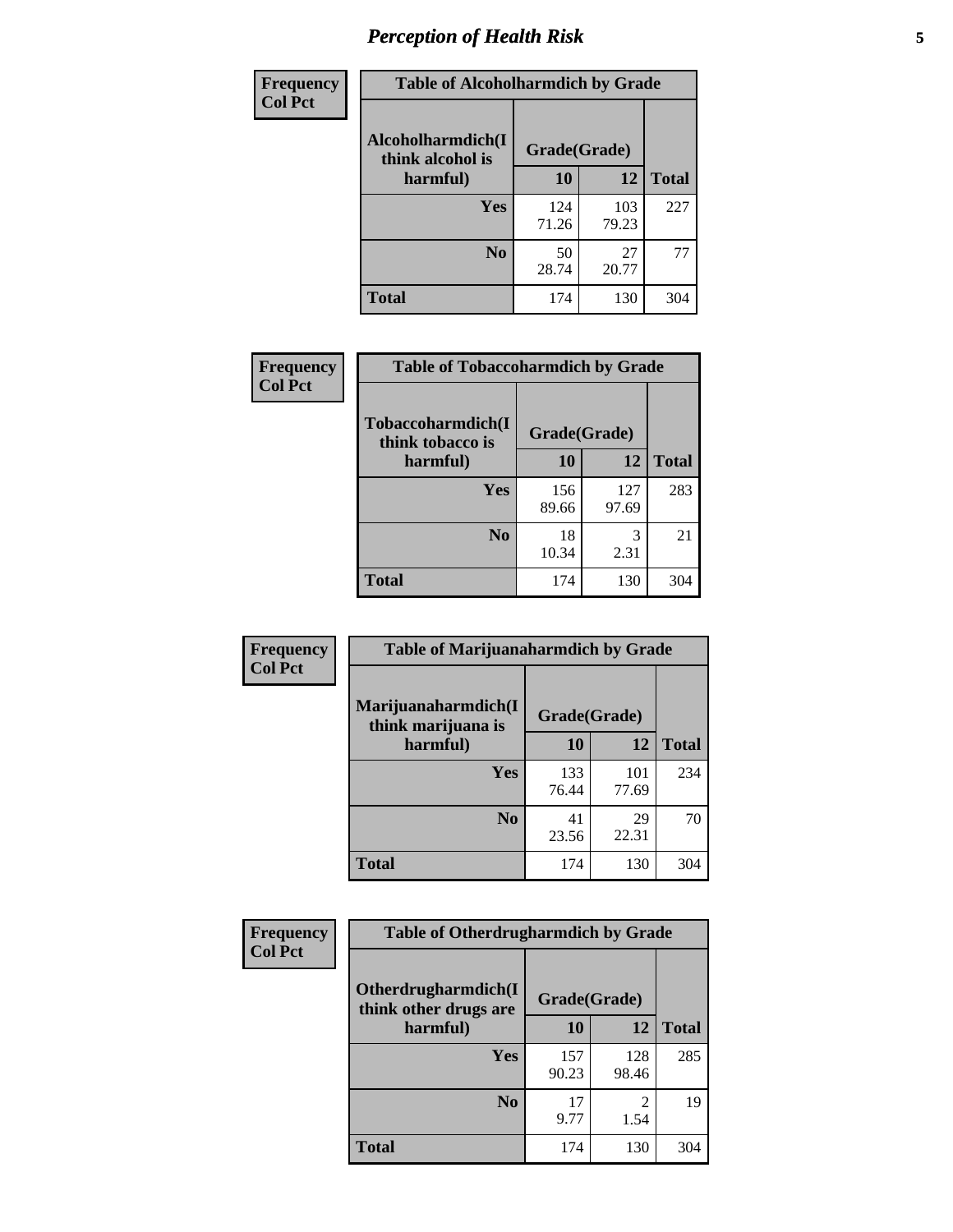## *Social Disapproval* **6**

| <b>Frequency</b> | <b>Table of Alcoholpeerdich by Grade</b>                    |              |              |     |
|------------------|-------------------------------------------------------------|--------------|--------------|-----|
| <b>Col Pct</b>   | Alcoholpeerdich(My<br>friends would<br>disapprove if I used | Grade(Grade) |              |     |
|                  | alcohol)                                                    | 10           | <b>Total</b> |     |
|                  | <b>Yes</b>                                                  | 63<br>36.21  | 50<br>38.46  | 113 |
|                  | N <sub>0</sub>                                              | 111<br>63.79 | 80<br>61.54  | 191 |
|                  | <b>Total</b>                                                | 174          | 130          | 304 |

| <b>Frequency</b> |
|------------------|
| <b>Col Pct</b>   |

| <b>Table of Tobaccopeerdich by Grade</b>                            |             |              |              |  |  |  |
|---------------------------------------------------------------------|-------------|--------------|--------------|--|--|--|
| <b>Tobaccopeerdich</b> (My<br>friends would<br>disapprove if I used |             | Grade(Grade) |              |  |  |  |
| tobacco)                                                            | 10          | 12           | <b>Total</b> |  |  |  |
| Yes                                                                 | 86<br>49.43 | 75<br>57.69  | 161          |  |  |  |
| N <sub>0</sub>                                                      | 88<br>50.57 | 55<br>42.31  | 143          |  |  |  |
| <b>Total</b>                                                        | 174         | 130          | 304          |  |  |  |

| Frequency      | <b>Table of Marijuanapeerdich by Grade</b>                    |              |             |              |  |  |  |  |
|----------------|---------------------------------------------------------------|--------------|-------------|--------------|--|--|--|--|
| <b>Col Pct</b> | Marijuanapeerdich(My<br>friends would<br>disapprove if I used | Grade(Grade) |             |              |  |  |  |  |
|                | marijuana)                                                    | 10           | 12          | <b>Total</b> |  |  |  |  |
|                | <b>Yes</b>                                                    | 93<br>53.45  | 80<br>61.54 | 173          |  |  |  |  |
|                | N <sub>0</sub>                                                | 81<br>46.55  | 50<br>38.46 | 131          |  |  |  |  |
|                | <b>Total</b>                                                  | 174          | 130         | 304          |  |  |  |  |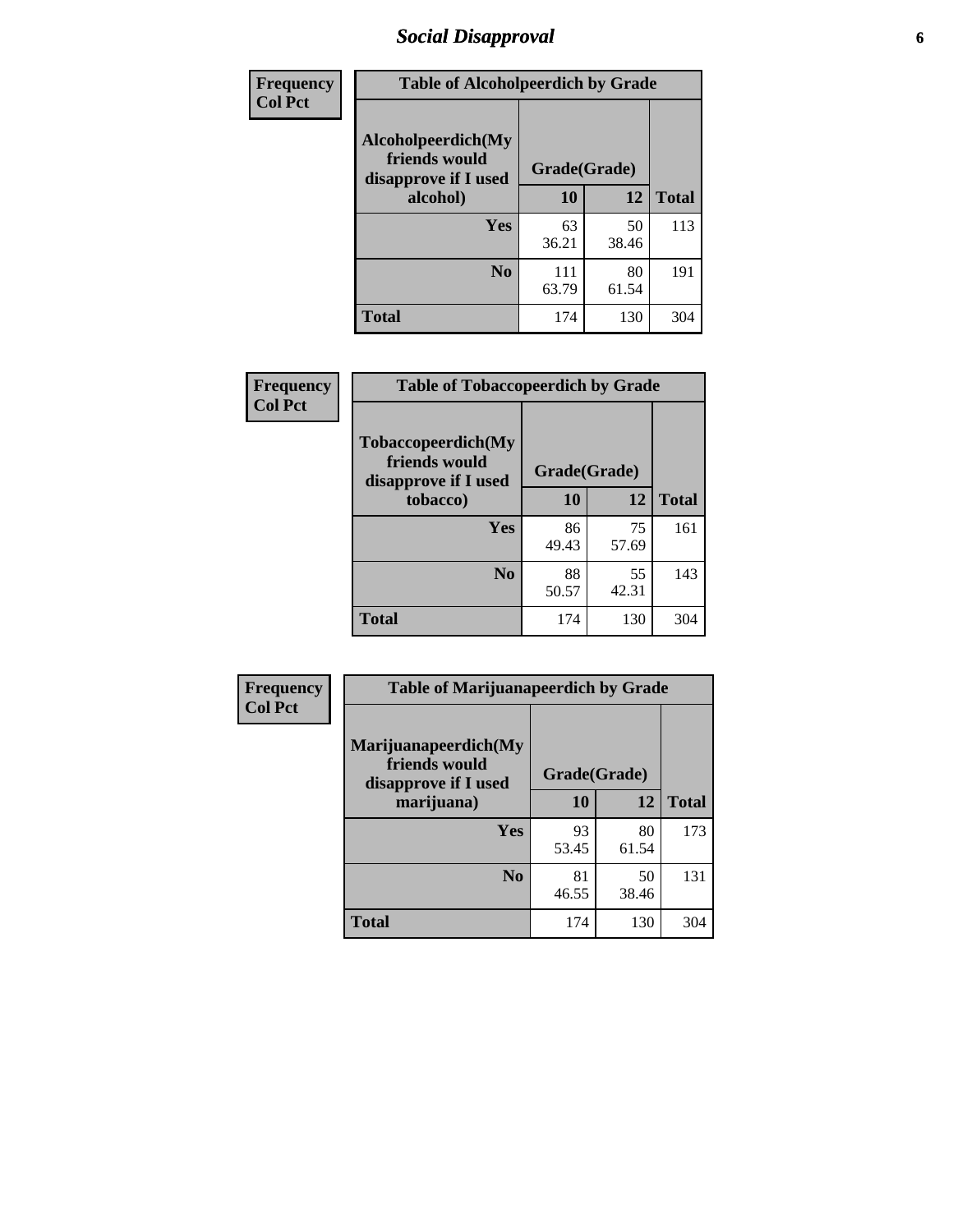## *Social Disapproval* **7**

| Frequency      | <b>Table of Otherdrugpeerdich by Grade</b>                    |              |              |              |  |  |  |  |
|----------------|---------------------------------------------------------------|--------------|--------------|--------------|--|--|--|--|
| <b>Col Pct</b> | Otherdrugpeerdich(My<br>friends would<br>disapprove if I used | Grade(Grade) |              |              |  |  |  |  |
|                | other drugs)                                                  | 10           | 12           | <b>Total</b> |  |  |  |  |
|                | Yes                                                           | 106<br>60.92 | 102<br>78.46 | 208          |  |  |  |  |
|                | N <sub>0</sub>                                                | 68<br>39.08  | 28<br>21.54  | 96           |  |  |  |  |
|                | <b>Total</b>                                                  | 174          | 130          | 304          |  |  |  |  |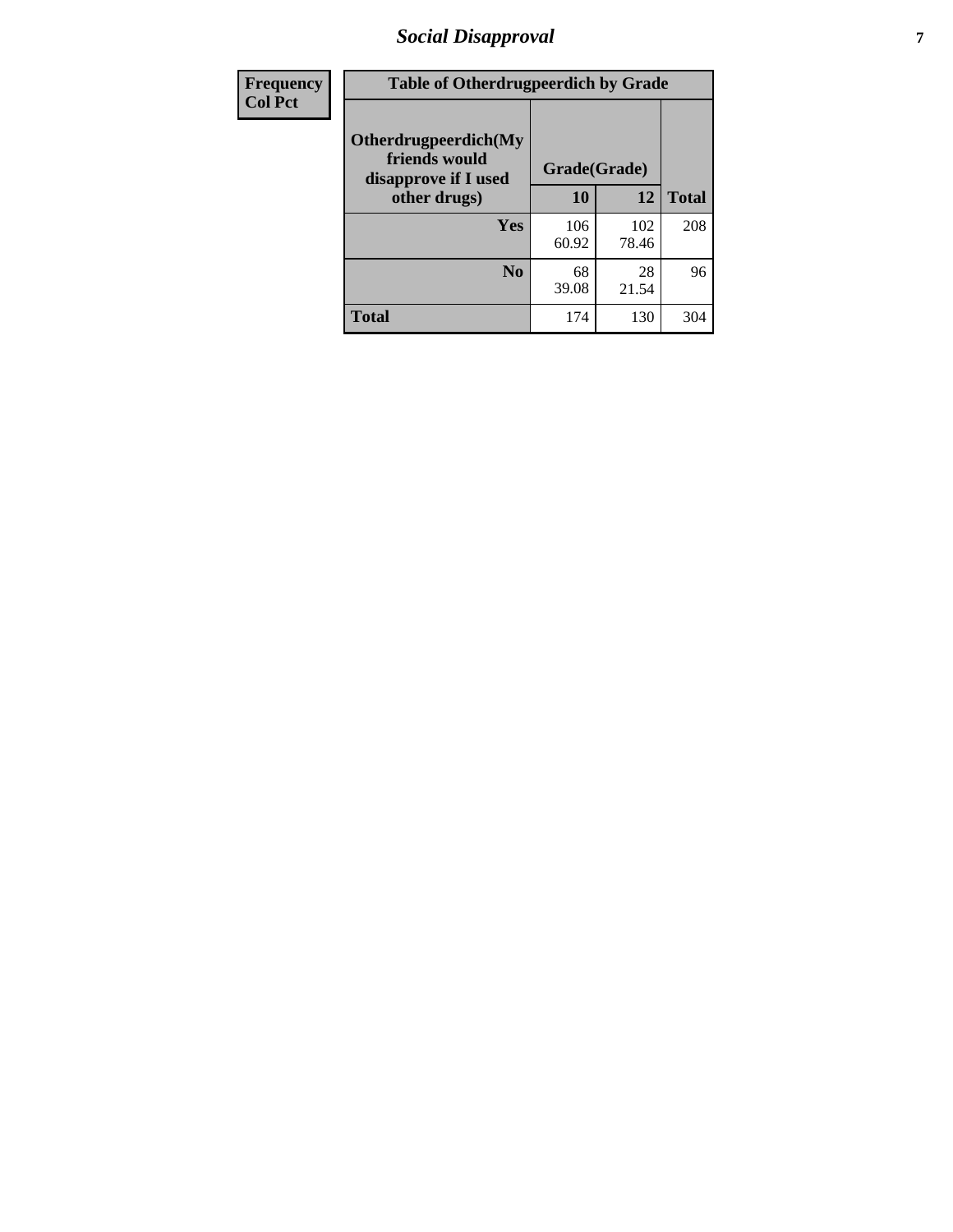#### Title IV, Part A, Schedule A **8** *Goal 2: To help ensure that all schools are safe and disciplined Baseline Data: Year 2008-2009 Student Involvement in Gang Activity*

| Frequency      | <b>Table of Gangself by Grade</b>                                                                 |                    |              |              |
|----------------|---------------------------------------------------------------------------------------------------|--------------------|--------------|--------------|
| <b>Col Pct</b> | Gangself(I<br>have<br>participated<br>in illegal<br>gang<br>activities in<br>the past 30<br>days) | Grade(Grade)<br>10 | 12           | <b>Total</b> |
|                | Yes                                                                                               | 9<br>5.17          | 6<br>4.62    | 15           |
|                | N <sub>0</sub>                                                                                    | 165<br>94.83       | 124<br>95.38 | 289          |
|                | <b>Total</b>                                                                                      | 174                | 130          | 304          |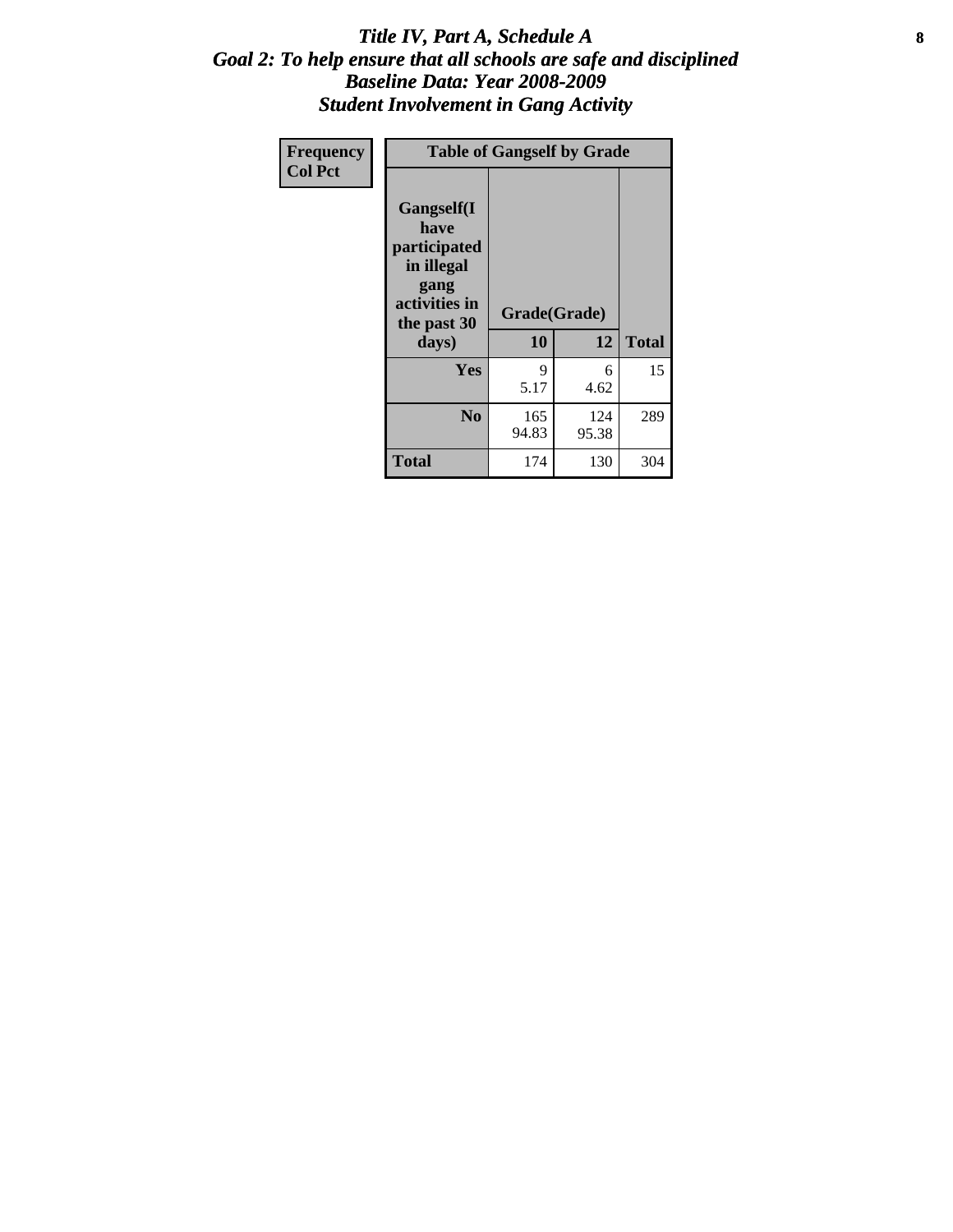## *Student Perception of School Safety* **9**

| <b>Frequency</b><br>Row Pct |
|-----------------------------|
|                             |

| <b>Table of Grade by Safeschool</b> |                                                        |                     |                             |                                    |              |  |  |
|-------------------------------------|--------------------------------------------------------|---------------------|-----------------------------|------------------------------------|--------------|--|--|
|                                     | Safeschool (School is a place at which I feel<br>safe) |                     |                             |                                    |              |  |  |
| Grade(Grade)                        | <b>Strongly</b><br>Agree                               | Somewhat  <br>Agree | <b>Somewhat</b><br>Disagree | <b>Strongly</b><br><b>Disagree</b> | <b>Total</b> |  |  |
| 10                                  | 22<br>12.64                                            | 73<br>41.95         | 43<br>24.71                 | 36<br>20.69                        | 174          |  |  |
| 12                                  | 27<br>20.77                                            | 66<br>50.77         | 26<br>20.00                 | 11<br>8.46                         | 130          |  |  |
| <b>Total</b>                        | 49                                                     | 139                 | 69                          | 47                                 | 304          |  |  |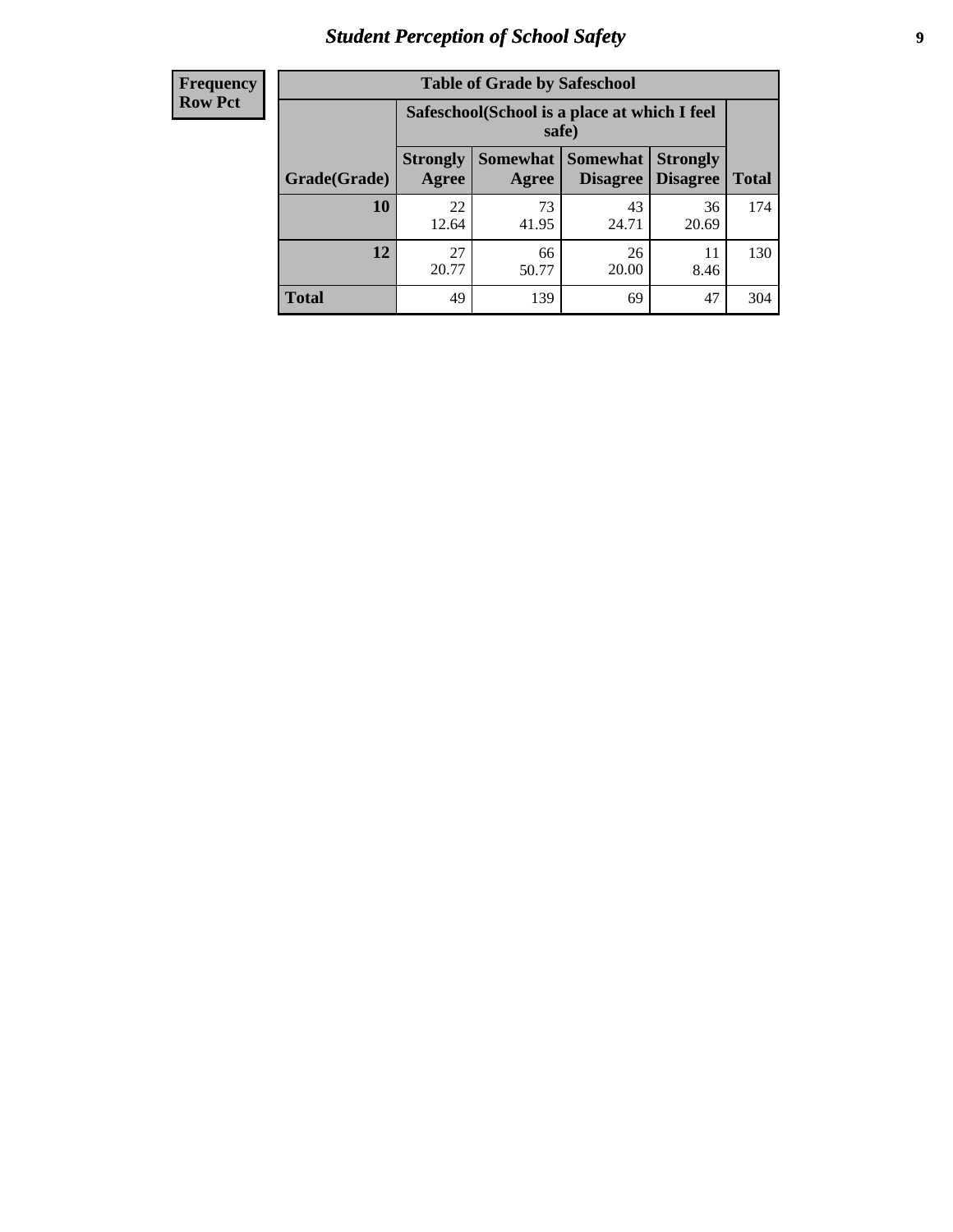### *Students Who Have Been Bullied* **10**

| <b>Frequency</b> |
|------------------|
| Row Pct          |

| <b>Table of Grade by Bullied</b> |                            |                                                                               |                              |                   |                               |                               |                          |              |
|----------------------------------|----------------------------|-------------------------------------------------------------------------------|------------------------------|-------------------|-------------------------------|-------------------------------|--------------------------|--------------|
|                                  |                            | <b>Bullied</b> (I have been bullied by other<br>students in the past 30 days) |                              |                   |                               |                               |                          |              |
| Grade(Grade)                     | $\mathbf 0$<br><b>Days</b> | 1 or<br>2<br>days                                                             | 3 <sub>to</sub><br>5<br>days | 6 to<br>9<br>days | <b>10</b><br>to<br>19<br>days | <b>20</b><br>to<br>29<br>days | <b>All</b><br>30<br>days | <b>Total</b> |
| 10                               | 150<br>86.21               | 6<br>3.45                                                                     | 5<br>2.87                    | 4<br>2.30         | 4<br>2.30                     | 0.57                          | 4<br>2.30                | 174          |
| 12                               | 118<br>90.77               | 5<br>3.85                                                                     | 3<br>2.31                    | 0.77              | $\Omega$<br>0.00              | 2<br>1.54                     | 0.77                     | 130          |
| <b>Total</b>                     | 268                        | 11                                                                            | 8                            | 5                 | 4                             | 3                             | 5                        | 304          |

 $\blacksquare$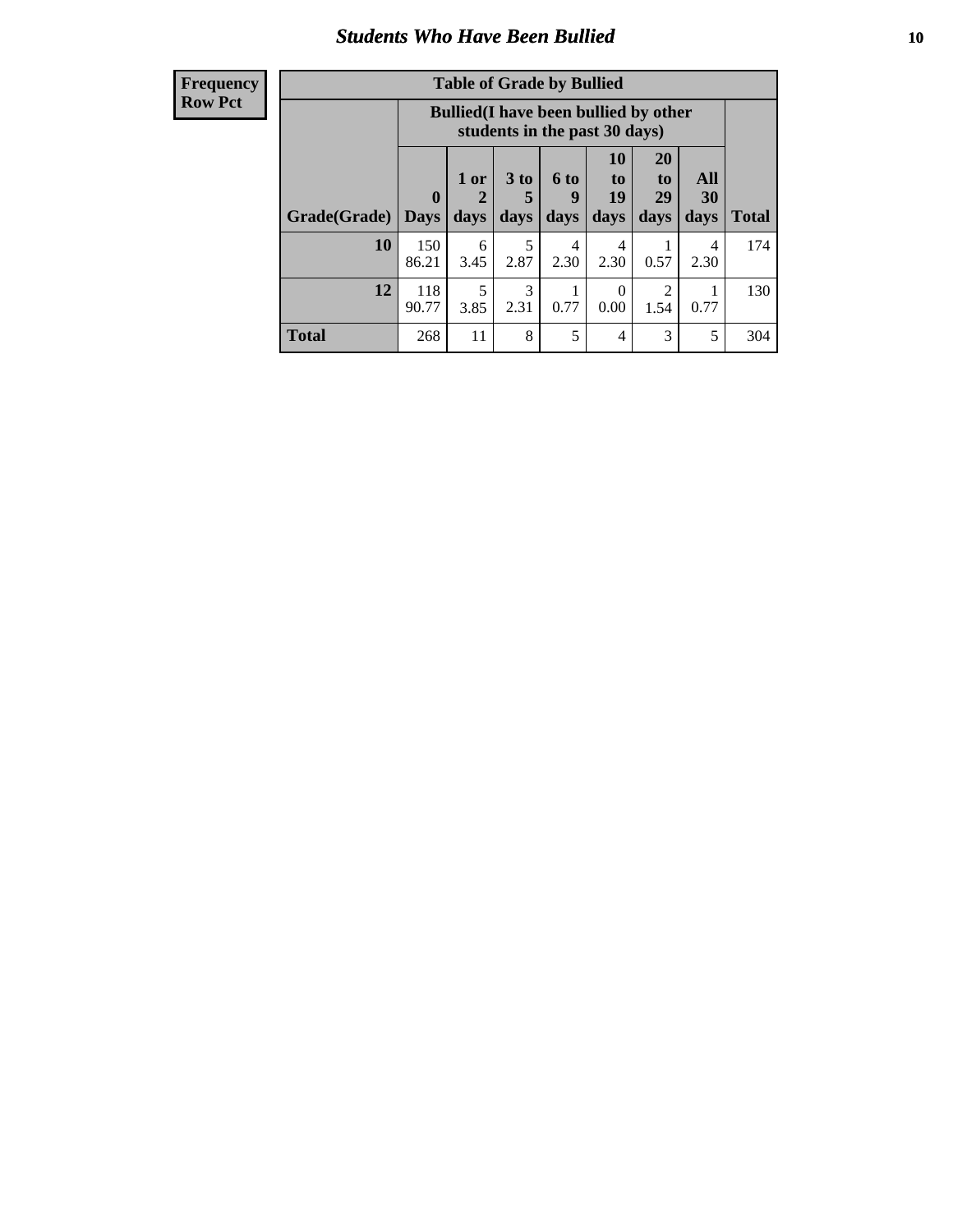## *School Climate* **11**

| Frequency      | <b>Table of SchoolClimate1 by Grade</b> |                    |             |              |  |  |
|----------------|-----------------------------------------|--------------------|-------------|--------------|--|--|
| <b>Col Pct</b> | SchoolClimate1(I<br>like school)        | Grade(Grade)<br>10 | 12          | <b>Total</b> |  |  |
|                | <b>Strongly Agree</b>                   | 15<br>8.62         | 16<br>12.31 | 31           |  |  |
|                | <b>Somewhat Agree</b>                   | 105<br>60.34       | 85<br>65.38 | 190          |  |  |
|                | <b>Somewhat Disagree</b>                | 30<br>17.24        | 14<br>10.77 | 44           |  |  |
|                | <b>Strongly Disagree</b>                | 24<br>13.79        | 15<br>11.54 | 39           |  |  |
|                | <b>Total</b>                            | 174                | 130         | 304          |  |  |

| Frequency<br>Col Pct |
|----------------------|

| <b>Table of SchoolClimate2 by Grade</b>           |                    |             |              |  |  |
|---------------------------------------------------|--------------------|-------------|--------------|--|--|
| SchoolClimate2(I<br>feel successful at<br>school) | Grade(Grade)<br>10 | 12          | <b>Total</b> |  |  |
| <b>Strongly Agree</b>                             | 31<br>17.82        | 28<br>21.54 | 59           |  |  |
| <b>Somewhat Agree</b>                             | 113<br>64.94       | 87<br>66.92 | 200          |  |  |
| <b>Somewhat Disagree</b>                          | 22<br>12.64        | 11<br>8.46  | 33           |  |  |
| <b>Strongly Disagree</b>                          | 8<br>4.60          | 4<br>3.08   | 12           |  |  |
| Total                                             | 174                | 130         | 304          |  |  |

| Frequency | <b>Table of SchoolClimate3 by Grade</b>               |                          |             |              |
|-----------|-------------------------------------------------------|--------------------------|-------------|--------------|
| Col Pct   | SchoolClimate3(My<br>school has high<br>standards for | Grade(Grade)<br>10<br>12 |             |              |
|           | achievement)                                          |                          |             | <b>Total</b> |
|           | <b>Strongly Agree</b>                                 | 18<br>10.34              | 12<br>9.23  | 30           |
|           | <b>Somewhat Agree</b>                                 | 80<br>45.98              | 72<br>55.38 | 152          |
|           | <b>Somewhat Disagree</b>                              | 40<br>22.99              | 34<br>26.15 | 74           |
|           | <b>Strongly Disagree</b>                              | 36<br>20.69              | 12<br>9.23  | 48           |
|           | Total                                                 | 174                      | 130         | 304          |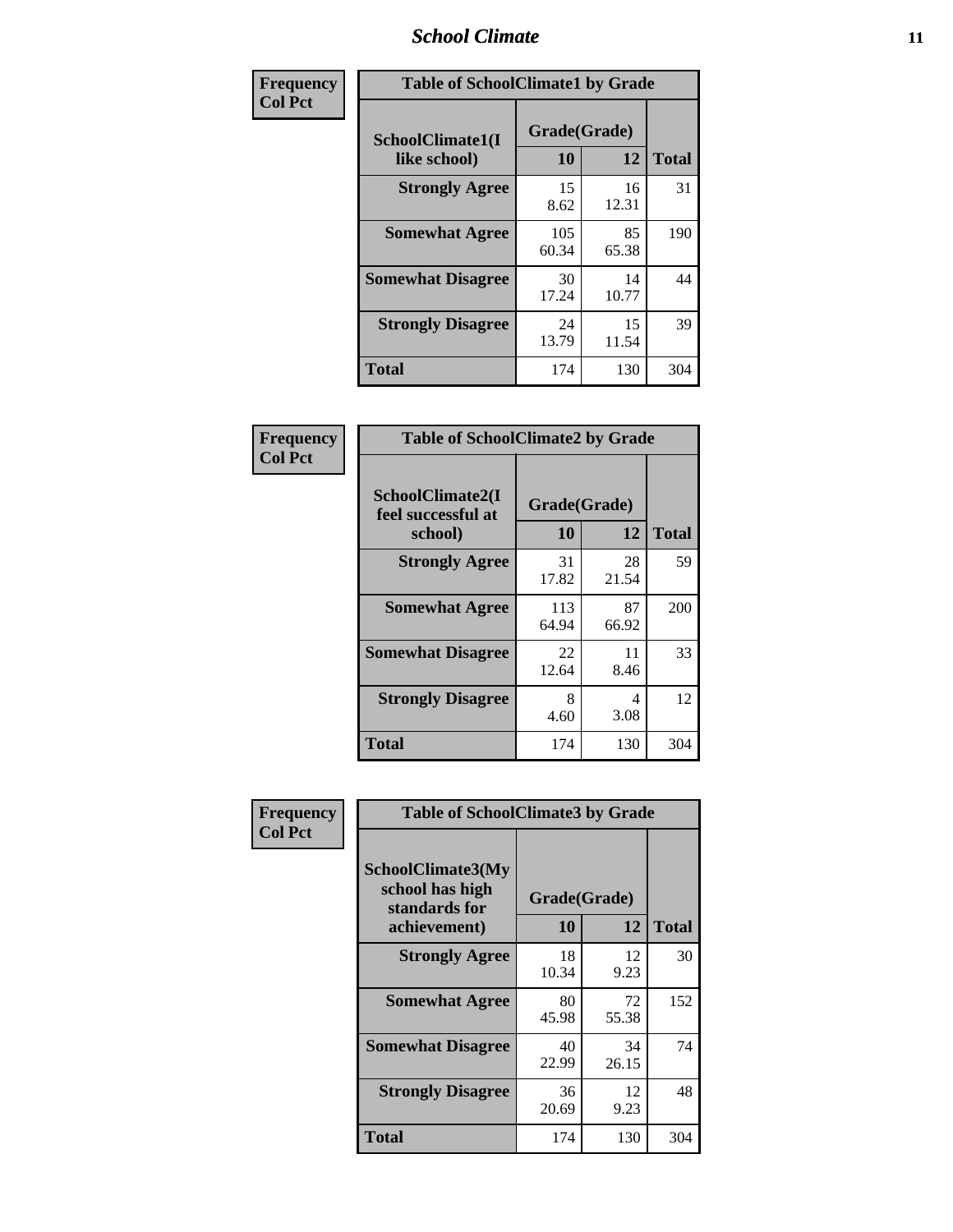## *School Climate* **12**

| Frequency      | <b>Table of SchoolClimate4 by Grade</b>                       |                    |             |              |  |
|----------------|---------------------------------------------------------------|--------------------|-------------|--------------|--|
| <b>Col Pct</b> | SchoolClimate4(My<br>school sets clear<br>rules for behavior) | Grade(Grade)<br>10 | 12          | <b>Total</b> |  |
|                | <b>Strongly Agree</b>                                         | 49<br>28.16        | 39<br>30.00 | 88           |  |
|                | <b>Somewhat Agree</b>                                         | 60<br>34.48        | 52<br>40.00 | 112          |  |
|                | <b>Somewhat Disagree</b>                                      | 40<br>22.99        | 25<br>19.23 | 65           |  |
|                | <b>Strongly Disagree</b>                                      | 25<br>14.37        | 14<br>10.77 | 39           |  |
|                | <b>Total</b>                                                  | 174                | 130         | 304          |  |

| <b>Table of SchoolClimate5 by Grade</b>                   |             |                    |              |  |  |
|-----------------------------------------------------------|-------------|--------------------|--------------|--|--|
| SchoolClimate5(I<br>know what to do in<br>an emergency at | 10          | Grade(Grade)<br>12 | <b>Total</b> |  |  |
| school)                                                   |             |                    |              |  |  |
| <b>Strongly Agree</b>                                     | 84<br>48.28 | 58<br>44.62        | 142          |  |  |
| <b>Somewhat Agree</b>                                     | 66<br>37.93 | 50<br>38.46        | 116          |  |  |
| <b>Somewhat Disagree</b>                                  | 15<br>8.62  | 10<br>7.69         | 25           |  |  |
| <b>Strongly Disagree</b>                                  | 9<br>5.17   | 12<br>9.23         | 21           |  |  |
| Total                                                     | 174         | 130                | 304          |  |  |

| Frequency      | <b>Table of SchoolClimate6 by Grade</b>                  |                    |             |              |  |  |
|----------------|----------------------------------------------------------|--------------------|-------------|--------------|--|--|
| <b>Col Pct</b> | <b>SchoolClimate6(Teachers</b><br>treat me with respect) | Grade(Grade)<br>10 | 12          | <b>Total</b> |  |  |
|                | <b>Strongly Agree</b>                                    | 30<br>17.24        | 31<br>23.85 | 61           |  |  |
|                | <b>Somewhat Agree</b>                                    | 72<br>41.38        | 63<br>48.46 | 135          |  |  |
|                | <b>Somewhat Disagree</b>                                 | 39<br>22.41        | 23<br>17.69 | 62           |  |  |
|                | <b>Strongly Disagree</b>                                 | 33<br>18.97        | 13<br>10.00 | 46           |  |  |
|                | <b>Total</b>                                             | 174                | 130         | 304          |  |  |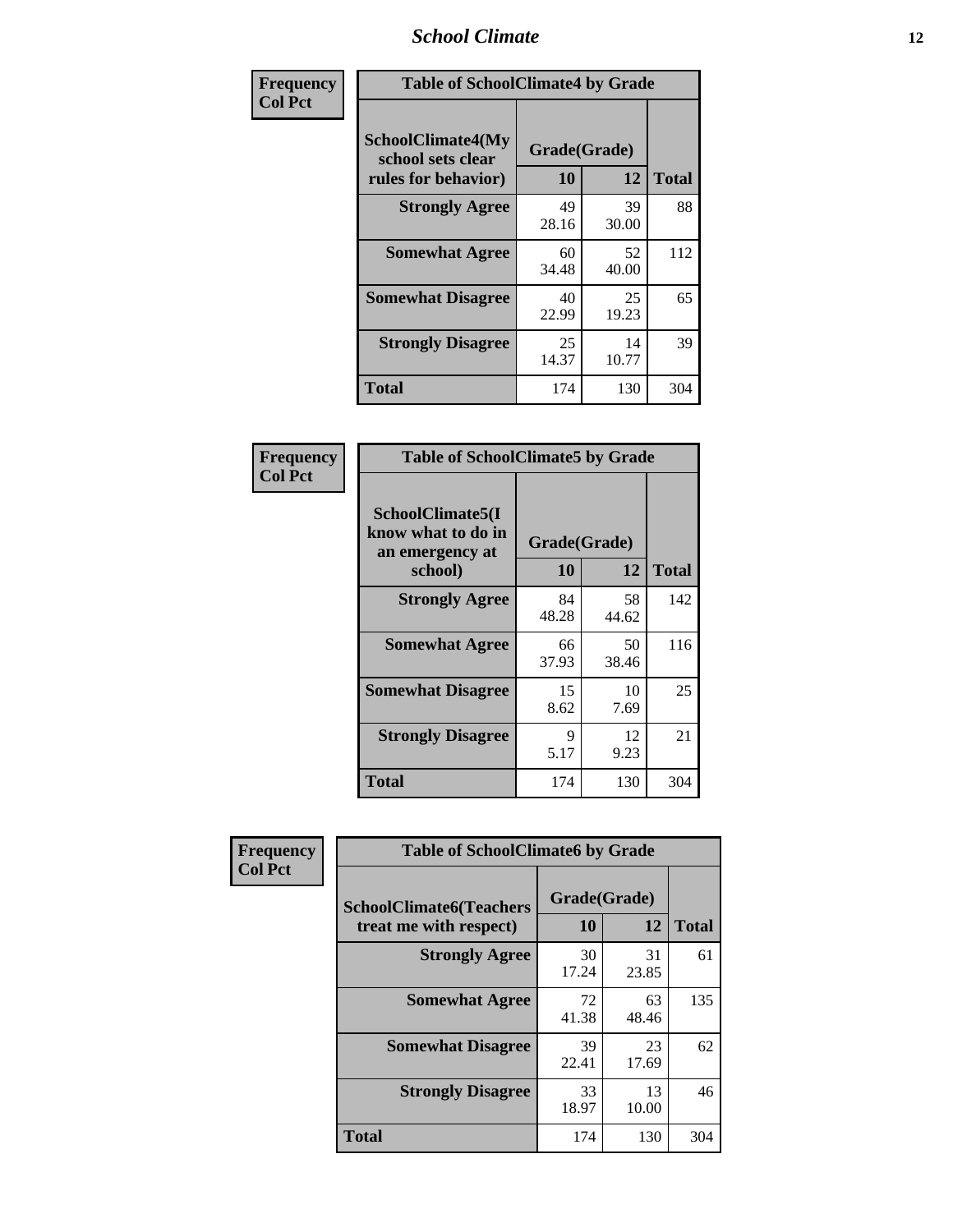## *School Climate* **13**

| Frequency      | <b>Table of SchoolClimate7 by Grade</b>                                       |                    |             |              |  |
|----------------|-------------------------------------------------------------------------------|--------------------|-------------|--------------|--|
| <b>Col Pct</b> | <b>SchoolClimate7(Behaviors</b><br>in my class allow the<br>teacher to teach) | Grade(Grade)<br>10 | 12          | <b>Total</b> |  |
|                | <b>Strongly Agree</b>                                                         | 27<br>15.52        | 22<br>16.92 | 49           |  |
|                | <b>Somewhat Agree</b>                                                         | 84<br>48.28        | 65<br>50.00 | 149          |  |
|                | <b>Somewhat Disagree</b>                                                      | 42<br>24.14        | 32<br>24.62 | 74           |  |
|                | <b>Strongly Disagree</b>                                                      | 21<br>12.07        | 11<br>8.46  | 32           |  |
|                | <b>Total</b>                                                                  | 174                | 130         | 304          |  |

| Frequency      | <b>Table of SchoolClimate8 by Grade</b>                                              |                    |             |              |  |
|----------------|--------------------------------------------------------------------------------------|--------------------|-------------|--------------|--|
| <b>Col Pct</b> | <b>SchoolClimate8(Students</b><br>are frequently<br>recognized for good<br>behavior) | Grade(Grade)<br>10 | 12          | <b>Total</b> |  |
|                | <b>Strongly Agree</b>                                                                | 7                  | 13          | 20           |  |
|                |                                                                                      | 4.02               | 10.00       |              |  |
|                | <b>Somewhat Agree</b>                                                                | 55<br>31.61        | 48<br>36.92 | 103          |  |
|                | <b>Somewhat Disagree</b>                                                             | 55<br>31.61        | 44<br>33.85 | 99           |  |
|                | <b>Strongly Disagree</b>                                                             | 57<br>32.76        | 25<br>19.23 | 82           |  |
|                | <b>Total</b>                                                                         | 174                | 130         | 304          |  |

| Frequency<br><b>Col Pct</b> | <b>Table of SchoolClimate9 by Grade</b>                                           |                    |             |              |  |
|-----------------------------|-----------------------------------------------------------------------------------|--------------------|-------------|--------------|--|
|                             | SchoolClimate9(School<br>counselor would be<br>helpful if I needed<br>assistance) | Grade(Grade)<br>10 | 12          | <b>Total</b> |  |
|                             | <b>Strongly Agree</b>                                                             | 57<br>32.76        | 58<br>44.62 | 115          |  |
|                             | <b>Somewhat Agree</b>                                                             | 71<br>40.80        | 40<br>30.77 | 111          |  |
|                             | <b>Somewhat Disagree</b>                                                          | 26<br>14.94        | 20<br>15.38 | 46           |  |
|                             | <b>Strongly Disagree</b>                                                          | 20<br>11.49        | 12<br>9.23  | 32           |  |
|                             | Total                                                                             | 174                | 130         | 304          |  |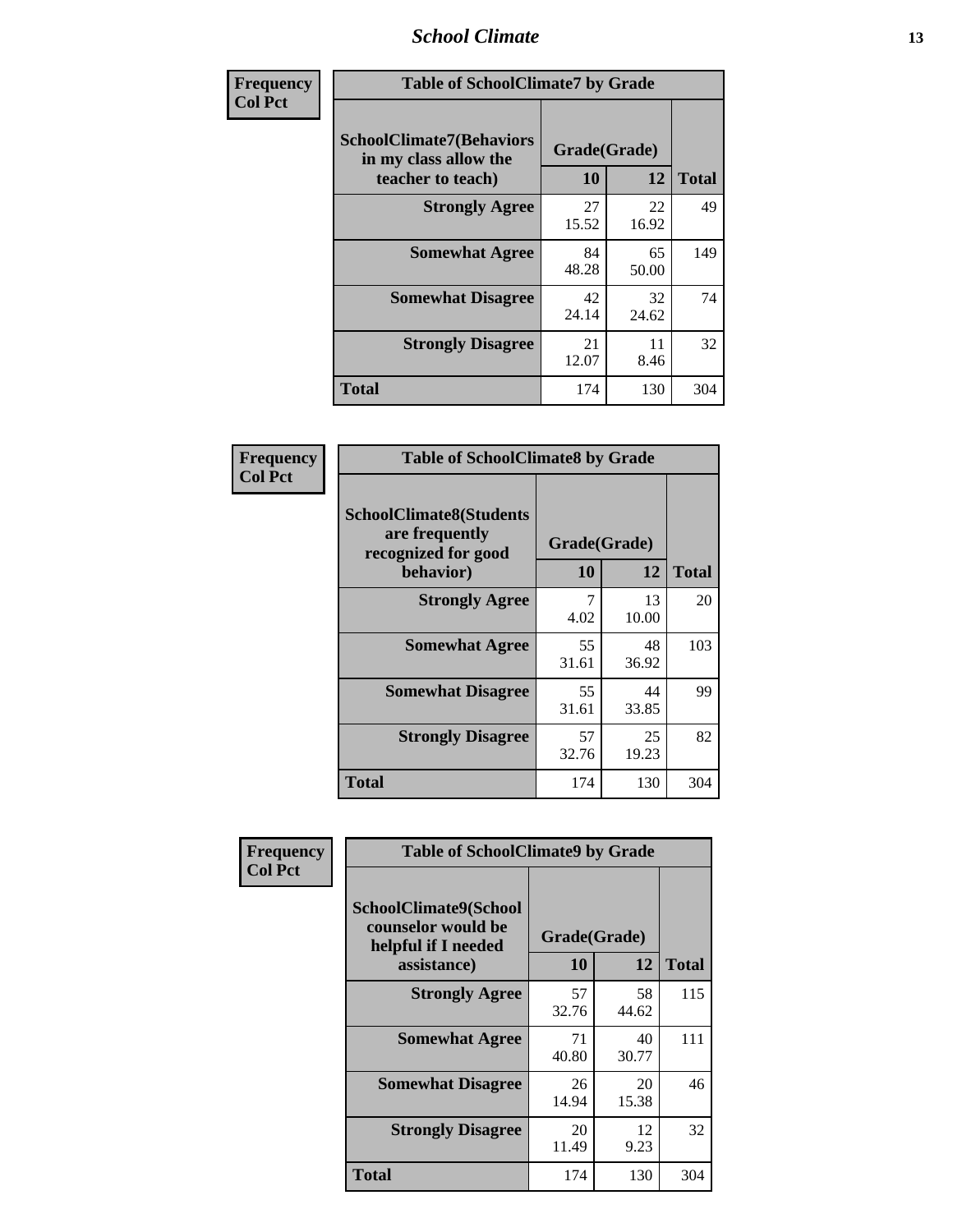## *Reasons for Dropping Out* **14**

| Frequency      | <b>Table of Dropoutreason by Grade</b>                                   |             |                    |              |  |
|----------------|--------------------------------------------------------------------------|-------------|--------------------|--------------|--|
| <b>Col Pct</b> | Dropoutreason(If<br>I dropped out the<br>reason would<br>most likely be) | 10          | Grade(Grade)<br>12 | <b>Total</b> |  |
|                | Won't Drop out                                                           | 89<br>51.15 | 77<br>59.23        | 166          |  |
|                | <b>Bored</b>                                                             | 21<br>12.07 | 16<br>12.31        | 37           |  |
|                | <b>Family Reasons</b>                                                    | 19<br>10.92 | 12<br>9.23         | 31           |  |
|                | <b>Being Bullied</b>                                                     | 2<br>1.15   | 0.77               | 3            |  |
|                | <b>Other</b>                                                             | 43<br>24.71 | 24<br>18.46        | 67           |  |
|                | <b>Total</b>                                                             | 174         | 130                | 304          |  |

| Frequency<br><b>Col Pct</b> | <b>Table of Dropout by Grade</b>                            |                    |             |              |  |
|-----------------------------|-------------------------------------------------------------|--------------------|-------------|--------------|--|
|                             | Dropout(I<br>have<br>thought<br>about<br>dropping<br>out of | Grade(Grade)<br>10 | 12          | <b>Total</b> |  |
|                             | school)                                                     |                    |             |              |  |
|                             | Yes                                                         | 65<br>37.36        | 37<br>28.46 | 102          |  |
|                             | N <sub>0</sub>                                              | 109<br>62.64       | 93<br>71.54 | 202          |  |
|                             |                                                             |                    |             |              |  |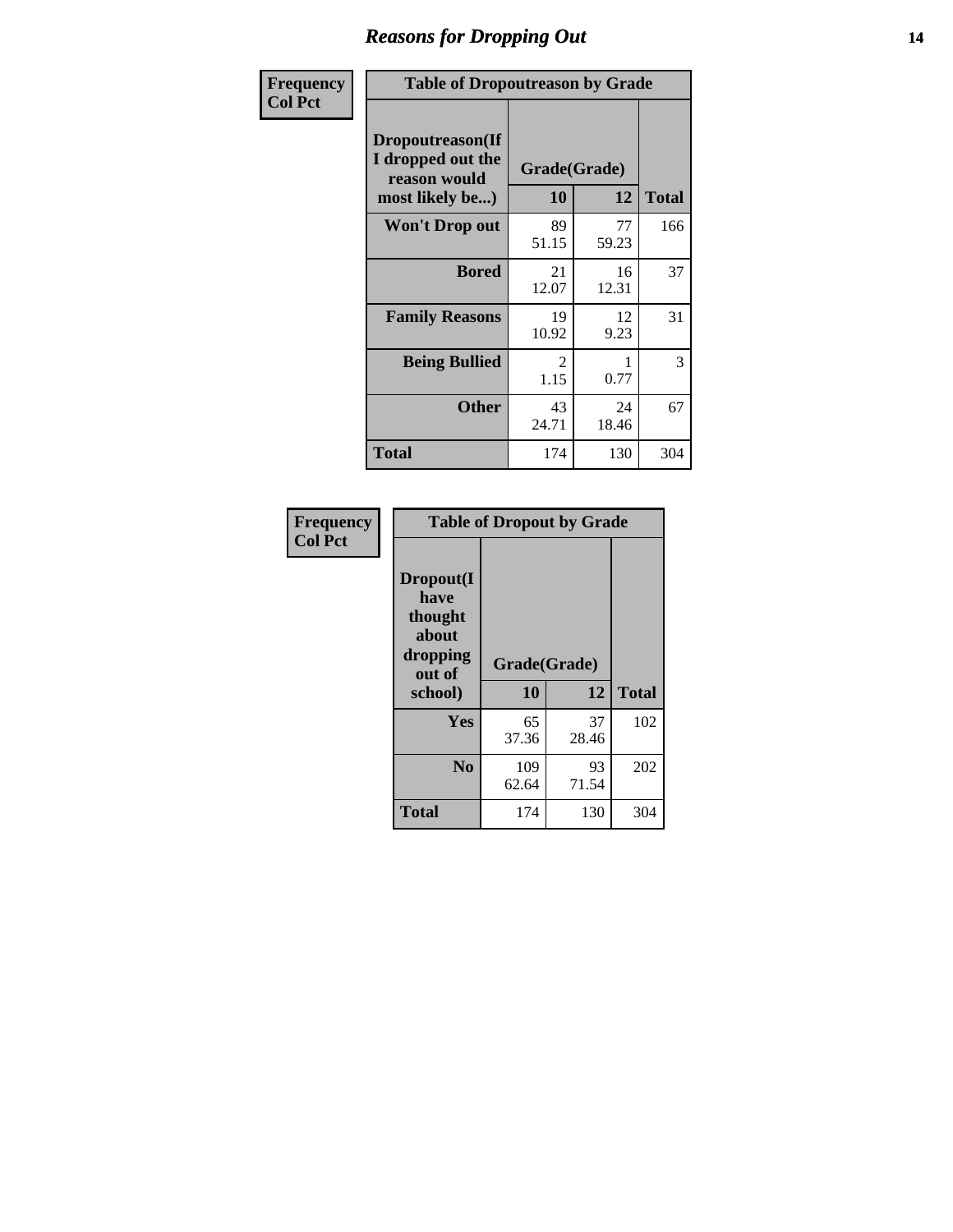*School Safety* **15**

| Frequency      | <b>Table of Gangself by Grade</b>                                                                 |                    |              |              |
|----------------|---------------------------------------------------------------------------------------------------|--------------------|--------------|--------------|
| <b>Col Pct</b> | Gangself(I<br>have<br>participated<br>in illegal<br>gang<br>activities in<br>the past 30<br>days) | Grade(Grade)<br>10 | 12           | <b>Total</b> |
|                | Yes                                                                                               | 9<br>5.17          | 6<br>4.62    | 15           |
|                | N <sub>0</sub>                                                                                    | 165<br>94.83       | 124<br>95.38 | 289          |
|                | <b>Total</b>                                                                                      | 174                | 130          | 304          |

| Frequency<br><b>Col Pct</b> | <b>Table of Gangpeers by Grade</b>                                                                                             |                    |              |              |  |  |  |  |  |  |
|-----------------------------|--------------------------------------------------------------------------------------------------------------------------------|--------------------|--------------|--------------|--|--|--|--|--|--|
|                             | <b>Gangpeers</b> (I<br>have friends<br>who have<br>participated<br>in illegal<br>gang<br>activities in<br>the past 30<br>days) | Grade(Grade)<br>10 | 12           | <b>Total</b> |  |  |  |  |  |  |
|                             | <b>Yes</b>                                                                                                                     | 39<br>22.41        | 15<br>11.54  | 54           |  |  |  |  |  |  |
|                             | N <sub>0</sub>                                                                                                                 | 135<br>77.59       | 115<br>88.46 | 250          |  |  |  |  |  |  |
|                             | <b>Total</b>                                                                                                                   | 174                | 130          | 304          |  |  |  |  |  |  |

| Frequency      |                                                                    | <b>Table of Pickedon by Grade</b> |             |              |  |  |  |  |  |  |  |
|----------------|--------------------------------------------------------------------|-----------------------------------|-------------|--------------|--|--|--|--|--|--|--|
| <b>Col Pct</b> | <b>Pickedon(I have</b><br>been picked on or<br>teased at school in | Grade(Grade)                      |             |              |  |  |  |  |  |  |  |
|                | the past 30 days)                                                  | 10                                | 12          | <b>Total</b> |  |  |  |  |  |  |  |
|                | <b>Strongly Agree</b>                                              | 19<br>10.92                       | 19<br>14.62 | 38           |  |  |  |  |  |  |  |
|                | <b>Somewhat Agree</b>                                              | 35<br>20.11                       | 14<br>10.77 | 49           |  |  |  |  |  |  |  |
|                | <b>Somewhat Disagree</b>                                           | 25<br>14.37                       | 13<br>10.00 | 38           |  |  |  |  |  |  |  |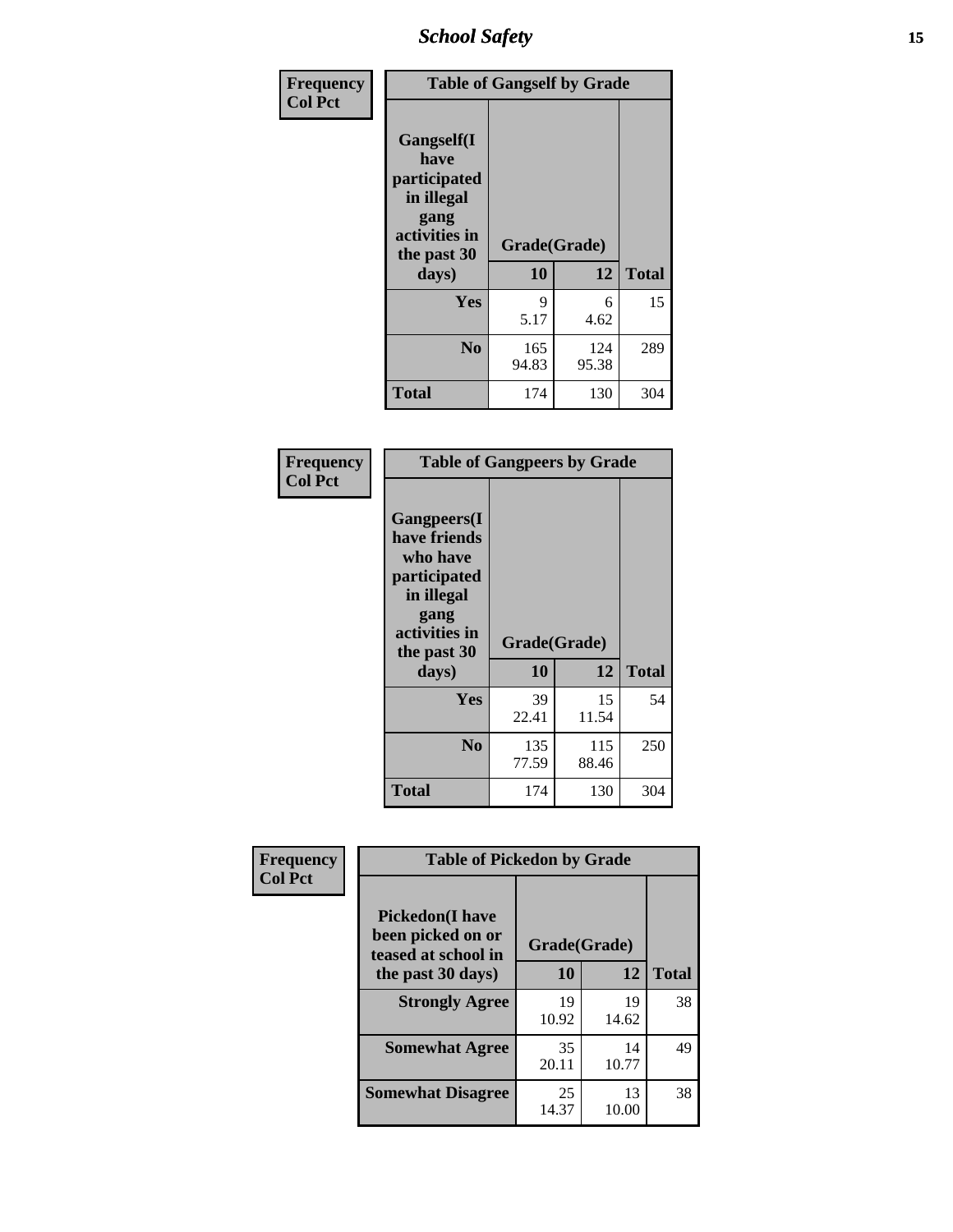*School Safety* **16**

| <b>Frequency</b> | <b>Table of Pickedon by Grade</b>                                                        |                    |              |     |
|------------------|------------------------------------------------------------------------------------------|--------------------|--------------|-----|
| <b>Col Pct</b>   | <b>Pickedon</b> (I have<br>been picked on or<br>teased at school in<br>the past 30 days) | Grade(Grade)<br>10 | <b>Total</b> |     |
|                  | <b>Strongly Disagree</b>                                                                 | 95<br>54.60        | 84<br>64.62  | 179 |
|                  | Total                                                                                    | 174                | 130          | 304 |

| <b>Frequency</b> | <b>Table of Safeschool by Grade</b>        |              |             |              |  |  |  |  |  |  |
|------------------|--------------------------------------------|--------------|-------------|--------------|--|--|--|--|--|--|
| <b>Col Pct</b>   | Safeschool(School<br>is a place at which I | Grade(Grade) |             |              |  |  |  |  |  |  |
|                  | feel safe)                                 | 10           | 12          | <b>Total</b> |  |  |  |  |  |  |
|                  | <b>Strongly Agree</b>                      | 22<br>12.64  | 27<br>20.77 | 49           |  |  |  |  |  |  |
|                  | <b>Somewhat Agree</b>                      | 73<br>41.95  | 66<br>50.77 | 139          |  |  |  |  |  |  |
|                  | <b>Somewhat Disagree</b>                   | 43<br>24.71  | 26<br>20.00 | 69           |  |  |  |  |  |  |
|                  | <b>Strongly Disagree</b>                   | 36<br>20.69  | 11<br>8.46  | 47           |  |  |  |  |  |  |
|                  | <b>Total</b>                               | 174          | 130         | 304          |  |  |  |  |  |  |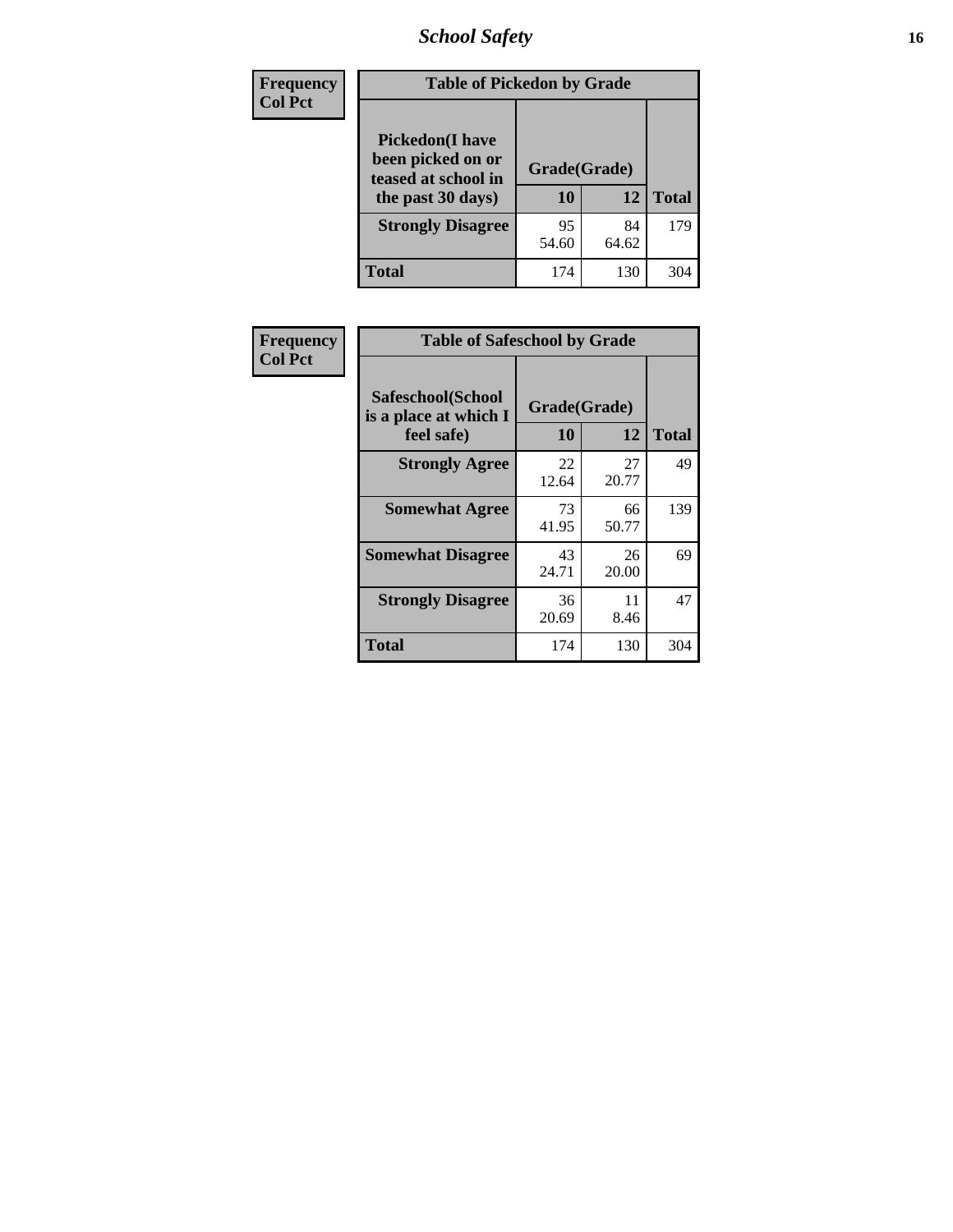*School Safety* **17**

**Frequency Row Pct**

| <b>Table of Grade by Bullied</b> |                        |                                                                               |                              |                   |                        |                               |                          |              |  |  |  |
|----------------------------------|------------------------|-------------------------------------------------------------------------------|------------------------------|-------------------|------------------------|-------------------------------|--------------------------|--------------|--|--|--|
|                                  |                        | <b>Bullied</b> (I have been bullied by other<br>students in the past 30 days) |                              |                   |                        |                               |                          |              |  |  |  |
| Grade(Grade)                     | $\mathbf{0}$<br>  Days | 1 or<br>2<br>days                                                             | 3 <sub>to</sub><br>5<br>days | 6 to<br>9<br>days | 10<br>to<br>19<br>days | <b>20</b><br>to<br>29<br>days | All<br><b>30</b><br>days | <b>Total</b> |  |  |  |
| <b>10</b>                        | 150<br>86.21           | 6<br>3.45                                                                     | 5<br>2.87                    | 4<br>2.30         | 4<br>2.30              | 0.57                          | 4<br>2.30                | 174          |  |  |  |
| 12                               | 118<br>90.77           | 5<br>3.85                                                                     | 3<br>2.31                    | 0.77              | 0<br>0.00              | 2<br>1.54                     | 0.77                     | 130          |  |  |  |
| <b>Total</b>                     | 268                    | 11                                                                            | 8                            | 5                 | 4                      | 3                             | 5                        | 304          |  |  |  |

**Frequency Row Pct**

| <b>Table of Grade by Bulliedothers</b> |                                                                         |                   |                              |                   |                               |                               |                        |              |  |  |
|----------------------------------------|-------------------------------------------------------------------------|-------------------|------------------------------|-------------------|-------------------------------|-------------------------------|------------------------|--------------|--|--|
|                                        | <b>Bulliedothers</b> (I bullied others in the past<br>$30 \text{ days}$ |                   |                              |                   |                               |                               |                        |              |  |  |
| <b>Grade</b> (Grade)                   | $\mathbf 0$<br>Days                                                     | 1 or<br>2<br>days | 3 <sub>to</sub><br>5<br>days | 6 to<br>9<br>days | <b>10</b><br>to<br>19<br>days | <b>20</b><br>to<br>29<br>days | All<br>30<br>days      | <b>Total</b> |  |  |
| 10                                     | 157<br>90.23                                                            | 10<br>5.75        | 3<br>1.72                    | 3<br>1.72         | 0<br>0.00                     | 0.57                          | 0<br>0.00              | 174          |  |  |
| 12                                     | 116<br>89.23                                                            | 5<br>3.85         | $\overline{2}$<br>1.54       | 0.77              | $\mathfrak{D}$<br>1.54        | 2<br>1.54                     | $\mathfrak{D}$<br>1.54 | 130          |  |  |
| Total                                  | 273                                                                     | 15                | 5                            | 4                 | 2                             | 3                             | $\overline{c}$         | 304          |  |  |

| Frequency      |              | <b>Table of Grade by Weaponschool</b>                    |                   |                        |                        |                        |       |
|----------------|--------------|----------------------------------------------------------|-------------------|------------------------|------------------------|------------------------|-------|
| <b>Row Pct</b> |              | Weaponschool(I brought a<br>weapon to school in the past |                   |                        |                        |                        |       |
|                | Grade(Grade) | $\mathbf{0}$<br><b>Days</b>                              | 1 or<br>2<br>days | 10<br>to<br>19<br>days | 20<br>to<br>29<br>days | All<br>30<br>days      | Total |
|                | 10           | 168<br>96.55                                             | 4<br>2.30         | 0<br>0.00              | $\Omega$<br>0.00       | $\mathfrak{D}$<br>1.15 | 174   |
|                | 12           | 123<br>94.62                                             | 0.77              | 2<br>1.54              | 0.77                   | 3<br>2.31              | 130   |
|                | <b>Total</b> | 291                                                      | 5                 | 2                      |                        | 5                      | 304   |

ł,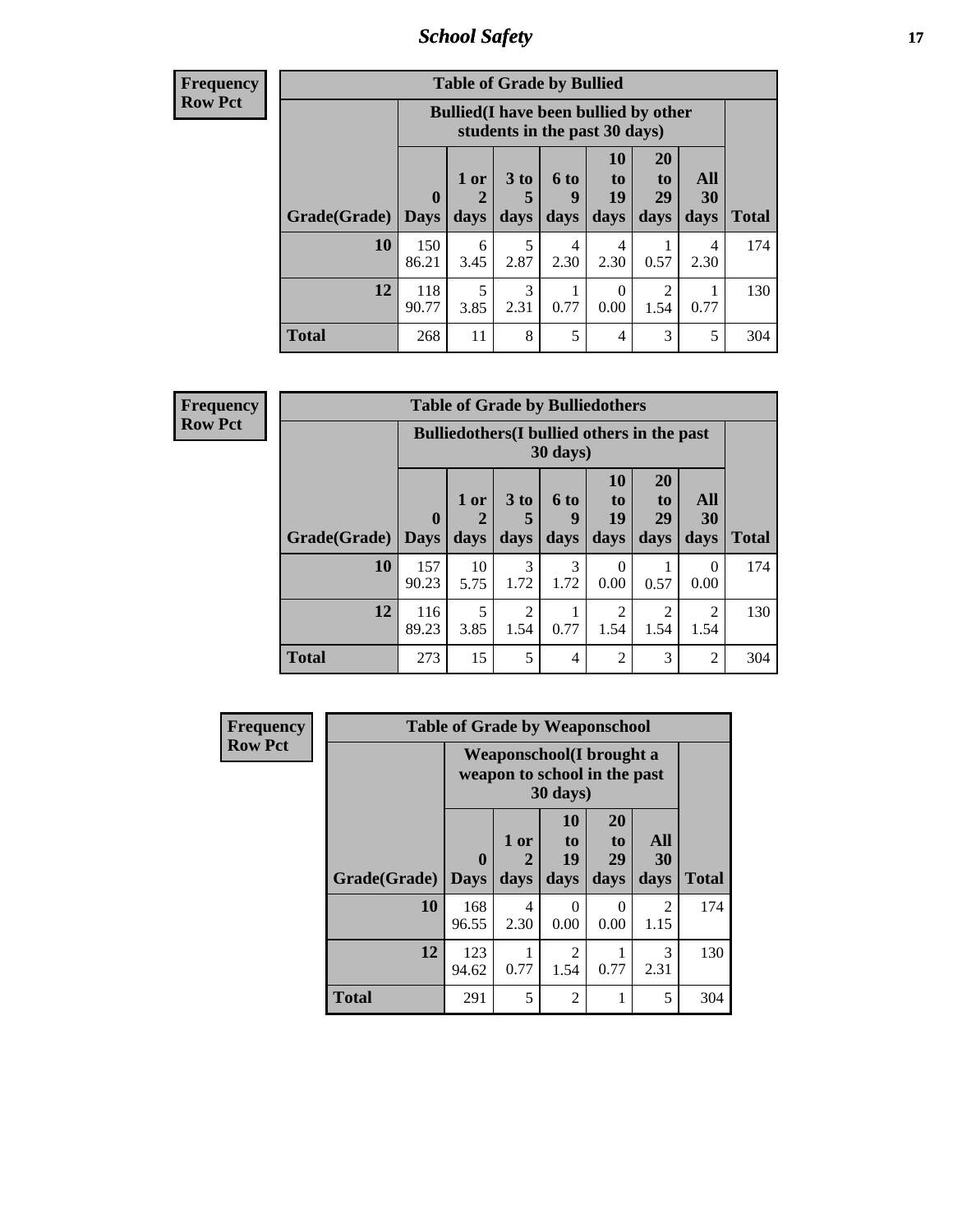*School Safety* **18**

| <b>Frequency</b> | <b>Table of Grade by Absentunsafe</b> |                                                                                   |           |                      |           |              |  |  |  |  |  |
|------------------|---------------------------------------|-----------------------------------------------------------------------------------|-----------|----------------------|-----------|--------------|--|--|--|--|--|
| <b>Row Pct</b>   |                                       | <b>Absentunsafe</b> (I have<br>missed school because I<br>felt unsafe in the past |           |                      |           |              |  |  |  |  |  |
|                  |                                       | 0                                                                                 | 1 or      | 3 <sub>to</sub><br>5 | 6 to<br>9 |              |  |  |  |  |  |
|                  | Grade(Grade)                          | <b>Days</b>                                                                       | days      | days                 | days      | <b>Total</b> |  |  |  |  |  |
|                  | 10                                    | 170<br>97.70                                                                      | 0.57      | 2<br>1.15            | 0.57      | 174          |  |  |  |  |  |
|                  | 12                                    | 128<br>98.46                                                                      | 0<br>0.00 | 0.77                 | 0.77      | 130          |  |  |  |  |  |
|                  | Total                                 | 298                                                                               |           | 3                    | 2         | 304          |  |  |  |  |  |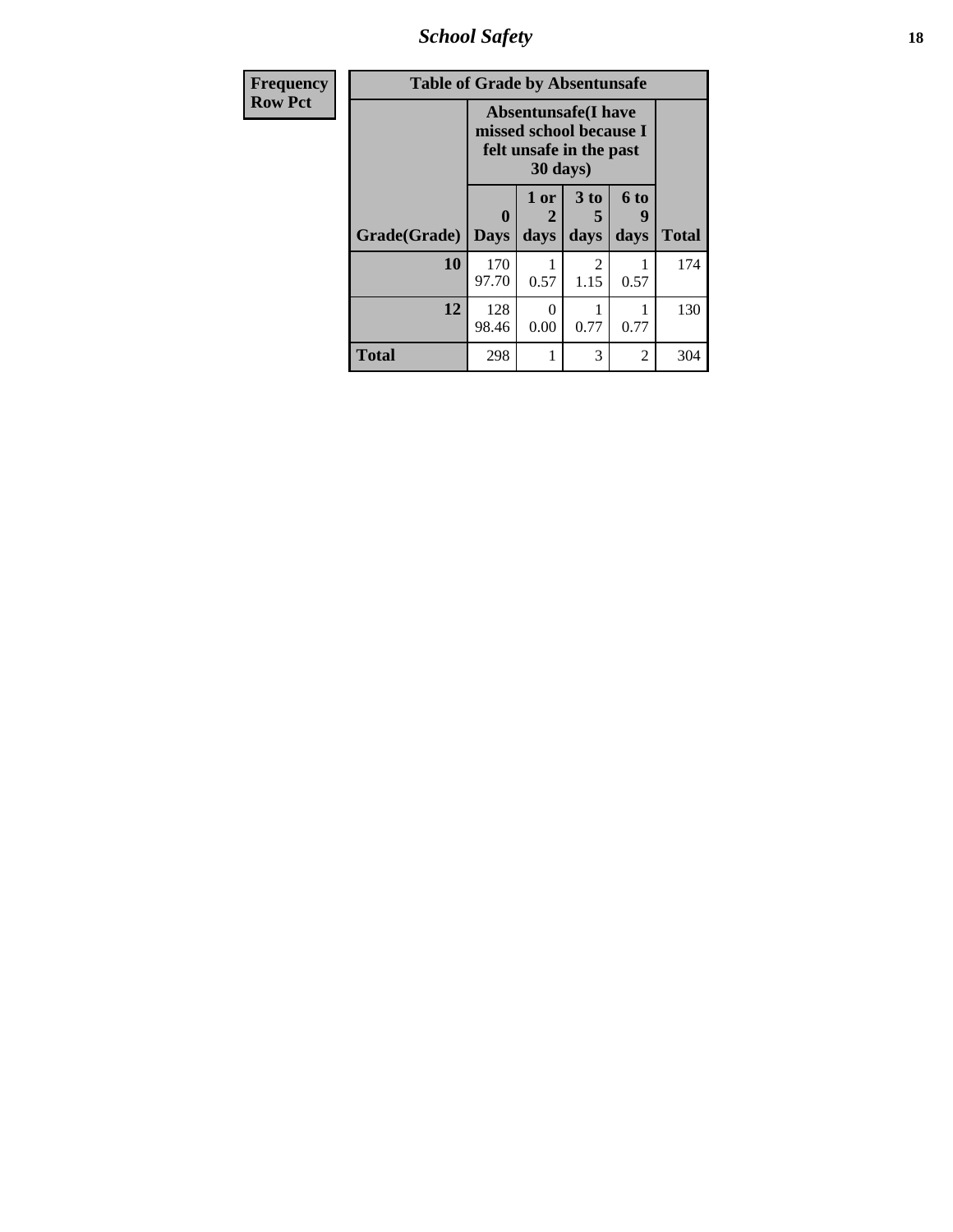## *Drug Use During Last 30 Days* **19**

#### **Frequency Row Pct**

| <b>Table of Grade by Alcohol</b> |                                 |                                    |                 |               |                 |                        |                     |              |  |  |  |  |
|----------------------------------|---------------------------------|------------------------------------|-----------------|---------------|-----------------|------------------------|---------------------|--------------|--|--|--|--|
|                                  |                                 | Alcohol(Alcohol use, past 30 days) |                 |               |                 |                        |                     |              |  |  |  |  |
| Grade(Grade)                     | <b>Did</b><br>not<br><b>use</b> | $1-2$<br>days                      | $3 - 5$<br>days | $6-9$<br>days | $10-19$<br>days | 20-29<br>days          | <b>Every</b><br>day | <b>Total</b> |  |  |  |  |
| 10                               | 123<br>70.69                    | 17<br>9.77                         | 11<br>6.32      | 3<br>1.72     | 11<br>6.32      | 0.57                   | 8<br>4.60           | 174          |  |  |  |  |
| 12                               | 92<br>70.77                     | 18<br>13.85                        | 7<br>5.38       | 5<br>3.85     | 5<br>3.85       | $\overline{c}$<br>1.54 | 0.77                | 130          |  |  |  |  |
| <b>Total</b>                     | 215                             | 35                                 | 18              | 8             | 16              | 3                      | 9                   | 304          |  |  |  |  |

| <b>Frequency</b> |              | <b>Table of Grade by Cigarettes</b> |                 |                        |                                                   |                        |              |              |  |  |
|------------------|--------------|-------------------------------------|-----------------|------------------------|---------------------------------------------------|------------------------|--------------|--------------|--|--|
| <b>Row Pct</b>   |              |                                     |                 |                        | Cigarettes (Smoking tobacco use,<br>past 30 days) |                        |              |              |  |  |
|                  | Grade(Grade) | <b>Did</b><br>not<br><b>use</b>     | $1 - 2$<br>days | $3 - 5$<br>days        | $ 10-19$<br>days                                  | $20 - 29$<br>days      | Every<br>day | <b>Total</b> |  |  |
|                  | 10           | 132<br>75.86                        | 19<br>10.92     | 4.02                   | 4<br>2.30                                         | $\overline{2}$<br>1.15 | 10<br>5.75   | 174          |  |  |
|                  | 12           | 108<br>83.08                        | 11<br>8.46      | $\overline{c}$<br>1.54 | $\overline{c}$<br>1.54                            | 0.77                   | 6<br>4.62    | 130          |  |  |
|                  | <b>Total</b> | 240                                 | 30              | 9                      | 6                                                 | 3                      | 16           | 304          |  |  |

**Frequency Row Pct**

|              | <b>Table of Grade by Smokeless</b> |                                                        |               |                 |                   |                     |              |  |  |  |  |
|--------------|------------------------------------|--------------------------------------------------------|---------------|-----------------|-------------------|---------------------|--------------|--|--|--|--|
|              |                                    | <b>Smokeless</b> (Chewing tobaccouse,<br>past 30 days) |               |                 |                   |                     |              |  |  |  |  |
| Grade(Grade) | <b>Did</b><br>not<br><b>use</b>    | $1 - 2$<br>days                                        | $6-9$<br>days | $10-19$<br>days | $20 - 29$<br>days | <b>Every</b><br>day | <b>Total</b> |  |  |  |  |
| 10           | 150<br>86.21                       | 10<br>5.75                                             | 3<br>1.72     | 0<br>0.00       | 8<br>4.60         | 3<br>1.72           | 174          |  |  |  |  |
| 12           | 122<br>93.85                       | 6<br>4.62                                              | 0<br>0.00     | 0.77            | 0.00              | 0.77                | 130          |  |  |  |  |
| <b>Total</b> | 272                                | 16                                                     | 3             | 1               | 8                 | $\overline{4}$      | 304          |  |  |  |  |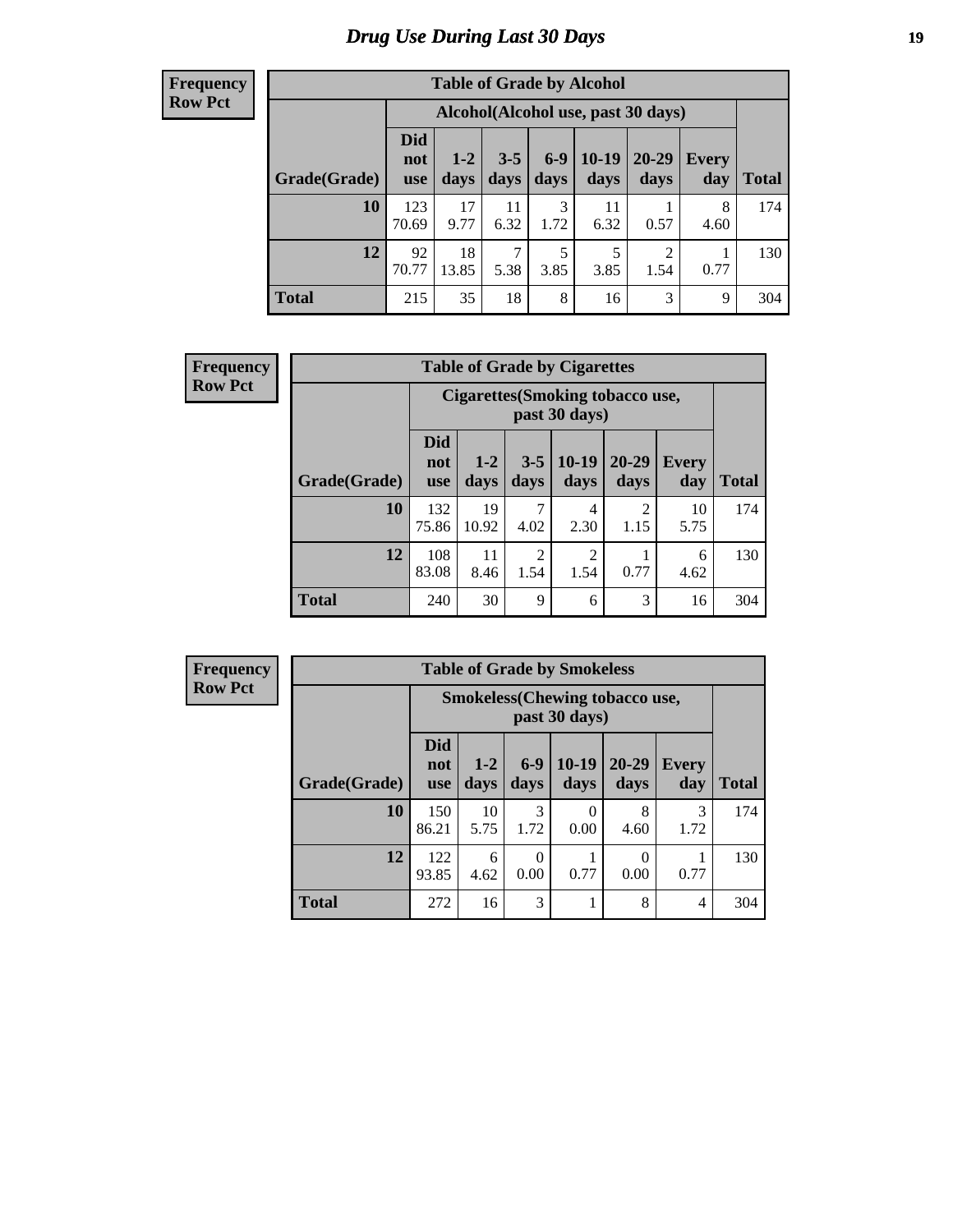#### **Frequency Row Pct**

| <b>Table of Grade by Marijuana</b> |                                         |                 |                 |                        |                 |               |                        |       |  |  |  |  |
|------------------------------------|-----------------------------------------|-----------------|-----------------|------------------------|-----------------|---------------|------------------------|-------|--|--|--|--|
|                                    | Marijuana (Marijuana use, past 30 days) |                 |                 |                        |                 |               |                        |       |  |  |  |  |
| Grade(Grade)                       | <b>Did</b><br>not<br><b>use</b>         | $1 - 2$<br>days | $3 - 5$<br>days | $6 - 9$<br>days        | $10-19$<br>days | 20-29<br>days | Every<br>day           | Total |  |  |  |  |
| 10                                 | 137<br>78.74                            | 13<br>7.47      | 8<br>4.60       | $\overline{2}$<br>1.15 | 7<br>4.02       | 3<br>1.72     | 4<br>2.30              | 174   |  |  |  |  |
| 12                                 | 110<br>84.62                            | 8<br>6.15       | 5<br>3.85       | $\theta$<br>0.00       | 4<br>3.08       | 0.77          | $\mathfrak{D}$<br>1.54 | 130   |  |  |  |  |
| <b>Total</b>                       | 247                                     | 21              | 13              | $\overline{2}$         | 11              | 4             | 6                      | 304   |  |  |  |  |

| <b>Frequency</b> |                                        |                                 |                        | <b>Table of Grade by Cocaine</b> |                       |                      |              |
|------------------|----------------------------------------|---------------------------------|------------------------|----------------------------------|-----------------------|----------------------|--------------|
| <b>Row Pct</b>   | Cocaine (Cocaine use,<br>past 30 days) |                                 |                        |                                  |                       |                      |              |
|                  | Grade(Grade)                           | <b>Did</b><br>not<br><b>use</b> | $1 - 2$<br>days        | days                             | $3-5$   10-19<br>days | Every<br>day         | <b>Total</b> |
|                  | 10                                     | 167<br>95.98                    | 4<br>2.30              | 0.57                             | 0.57                  | 0.57                 | 174          |
|                  | 12                                     | 127<br>97.69                    | $\mathfrak{D}$<br>1.54 | 0.77                             | 0<br>0.00             | $\mathbf{0}$<br>0.00 | 130          |
|                  | Total                                  | 294                             | 6                      | $\overline{2}$                   |                       |                      | 304          |

| Frequency      |              |                                 |                       | <b>Table of Grade by Inhalants</b> |                                 |                     |              |  |  |
|----------------|--------------|---------------------------------|-----------------------|------------------------------------|---------------------------------|---------------------|--------------|--|--|
| <b>Row Pct</b> |              |                                 |                       | past 30 days)                      | <b>Inhalants</b> (Inhalant use, |                     |              |  |  |
|                | Grade(Grade) | <b>Did</b><br>not<br><b>use</b> | $1-2$<br>days         | $6 - 9$<br>days                    | $10-19$<br>days                 | <b>Every</b><br>day | <b>Total</b> |  |  |
|                | 10           | 168<br>96.55                    | 2<br>1.15             | 0.57                               | $\mathfrak{D}$<br>1.15          | 0.57                | 174          |  |  |
|                | 12           | 126<br>96.92                    | $\mathcal{R}$<br>2.31 | 0<br>0.00                          | 0.00                            | 0.77                | 130          |  |  |
|                | <b>Total</b> | 294                             | 5                     |                                    | $\overline{c}$                  | $\overline{2}$      | 304          |  |  |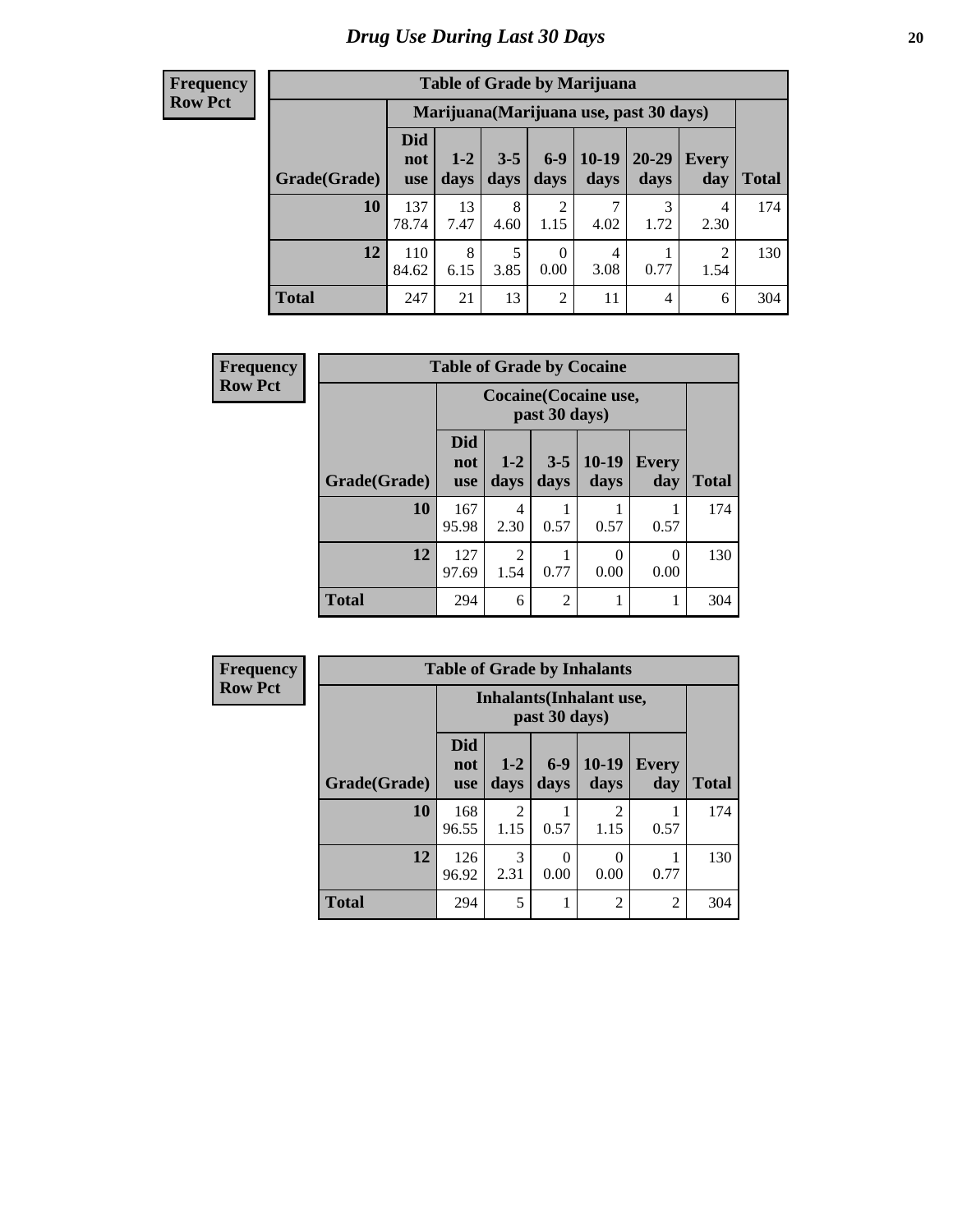## **Frequency Row Pct**

# **Table of Grade by Steroids**

|              |                                 | Steroids (Steroid use,<br>past 30 days) |                  |                   |                     |              |  |  |
|--------------|---------------------------------|-----------------------------------------|------------------|-------------------|---------------------|--------------|--|--|
| Grade(Grade) | <b>Did</b><br>not<br><b>use</b> | $1-2$<br>days                           | $10-19$<br>days  | $20 - 29$<br>days | <b>Every</b><br>day | <b>Total</b> |  |  |
| 10           | 170<br>97.70                    | $\mathfrak{D}$<br>1.15                  | 0.57             | 0<br>0.00         | 0.57                | 174          |  |  |
| 12           | 126<br>96.92                    | $\overline{c}$<br>1.54                  | $\theta$<br>0.00 | 0.77              | 0.77                | 130          |  |  |
| <b>Total</b> | 296                             | $\overline{4}$                          |                  |                   | $\overline{2}$      | 304          |  |  |

| <b>Frequency</b> | <b>Table of Grade by Ecstasy</b> |                                 |                                     |                  |                  |                   |                  |              |
|------------------|----------------------------------|---------------------------------|-------------------------------------|------------------|------------------|-------------------|------------------|--------------|
| <b>Row Pct</b>   |                                  |                                 | Ecstasy (Ecstasy use, past 30 days) |                  |                  |                   |                  |              |
|                  | Grade(Grade)                     | <b>Did</b><br>not<br><b>use</b> | $1-2$<br>days                       | $3 - 5$<br>days  | $6-9$<br>days    | $20 - 29$<br>days | Every<br>day     | <b>Total</b> |
|                  | 10                               | 167<br>95.98                    | 2<br>1.15                           | 0.57             | 0.57             | 0.57              | 2<br>1.15        | 174          |
|                  | 12                               | 127<br>97.69                    | 3<br>2.31                           | $\Omega$<br>0.00 | $\Omega$<br>0.00 | $\theta$<br>0.00  | $\Omega$<br>0.00 | 130          |
|                  | <b>Total</b>                     | 294                             | 5                                   | 1                |                  |                   | $\overline{2}$   | 304          |

| <b>Frequency</b> |              | <b>Table of Grade by Meth</b>   |                 |                 |                        |                     |              |  |
|------------------|--------------|---------------------------------|-----------------|-----------------|------------------------|---------------------|--------------|--|
| <b>Row Pct</b>   |              | Meth (Methamphetamine use,      |                 |                 |                        |                     |              |  |
|                  | Grade(Grade) | <b>Did</b><br>not<br><b>use</b> | $1 - 2$<br>days | $3 - 5$<br>days | $10-19$<br>days        | <b>Every</b><br>day | <b>Total</b> |  |
|                  | 10           | 170<br>97.70                    | 0.57            | 0<br>0.00       | $\mathfrak{D}$<br>1.15 | 0.57                | 174          |  |
|                  | 12           | 127<br>97.69                    | 2<br>1.54       | 0.77            | 0.00                   | 0<br>0.00           | 130          |  |
|                  | <b>Total</b> | 297                             | 3               |                 | $\overline{c}$         |                     | 304          |  |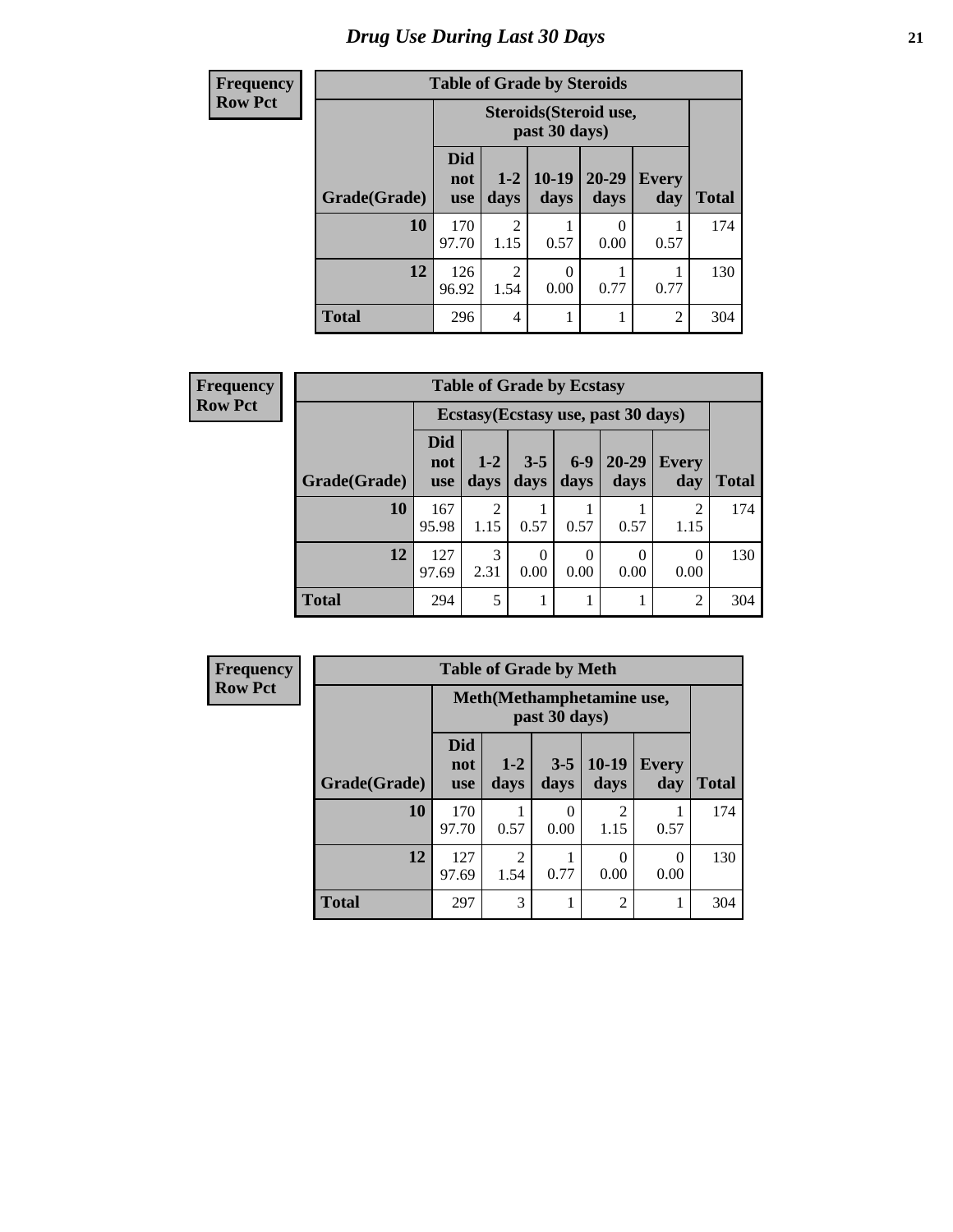## *Drug Use During Last 30 Days* **22**

| <b>Frequency</b> | <b>Table of Grade by Hallucinogens</b> |                                 |                                                   |                 |                  |                   |              |
|------------------|----------------------------------------|---------------------------------|---------------------------------------------------|-----------------|------------------|-------------------|--------------|
| <b>Row Pct</b>   |                                        |                                 | Hallucinogens (Hallucinogen use,<br>past 30 days) |                 |                  |                   |              |
|                  | Grade(Grade)                           | <b>Did</b><br>not<br><b>use</b> | $1 - 2$<br>days                                   | $3 - 5$<br>days | $6-9$<br>days    | $20 - 29$<br>days | <b>Total</b> |
|                  | 10                                     | 171<br>98.28                    | 0.57                                              | 0.57            | $\Omega$<br>0.00 | 0.57              | 174          |
|                  | 12                                     | 127<br>97.69                    | $\mathfrak{D}$<br>1.54                            | 0<br>0.00       | 0.77             | $\Omega$<br>0.00  | 130          |
|                  | <b>Total</b>                           | 298                             | 3                                                 |                 |                  | 1                 | 304          |

| <b>Frequency</b> |
|------------------|
| <b>Row Pct</b>   |

| <b>Table of Grade by Prescription</b> |                                 |                                                                                                                                      |                        |                        |           |           |      |     |  |
|---------------------------------------|---------------------------------|--------------------------------------------------------------------------------------------------------------------------------------|------------------------|------------------------|-----------|-----------|------|-----|--|
|                                       |                                 | <b>Prescription</b> (Prescription drugs not<br>prescribed to me, past 30 days)                                                       |                        |                        |           |           |      |     |  |
| Grade(Grade)                          | <b>Did</b><br>not<br><b>use</b> | $10-19$<br>$6 - 9$<br>$20 - 29$<br>$3 - 5$<br>$1 - 2$<br><b>Every</b><br>days<br>days<br><b>Total</b><br>days<br>days<br>day<br>days |                        |                        |           |           |      |     |  |
| 10                                    | 151<br>86.78                    | 6<br>3.45                                                                                                                            | $\overline{4}$<br>2.30 | $\overline{2}$<br>1.15 | 7<br>4.02 | 3<br>1.72 | 0.57 | 174 |  |
| 12                                    | 118<br>90.77                    | ┑<br>2<br>0<br>0.77<br>0.00<br>0.77<br>0.77<br>5.38<br>1.54                                                                          |                        |                        |           |           |      |     |  |
| <b>Total</b>                          | 269                             | 13                                                                                                                                   | 6                      | 3                      | 7         | 4         | 2    | 304 |  |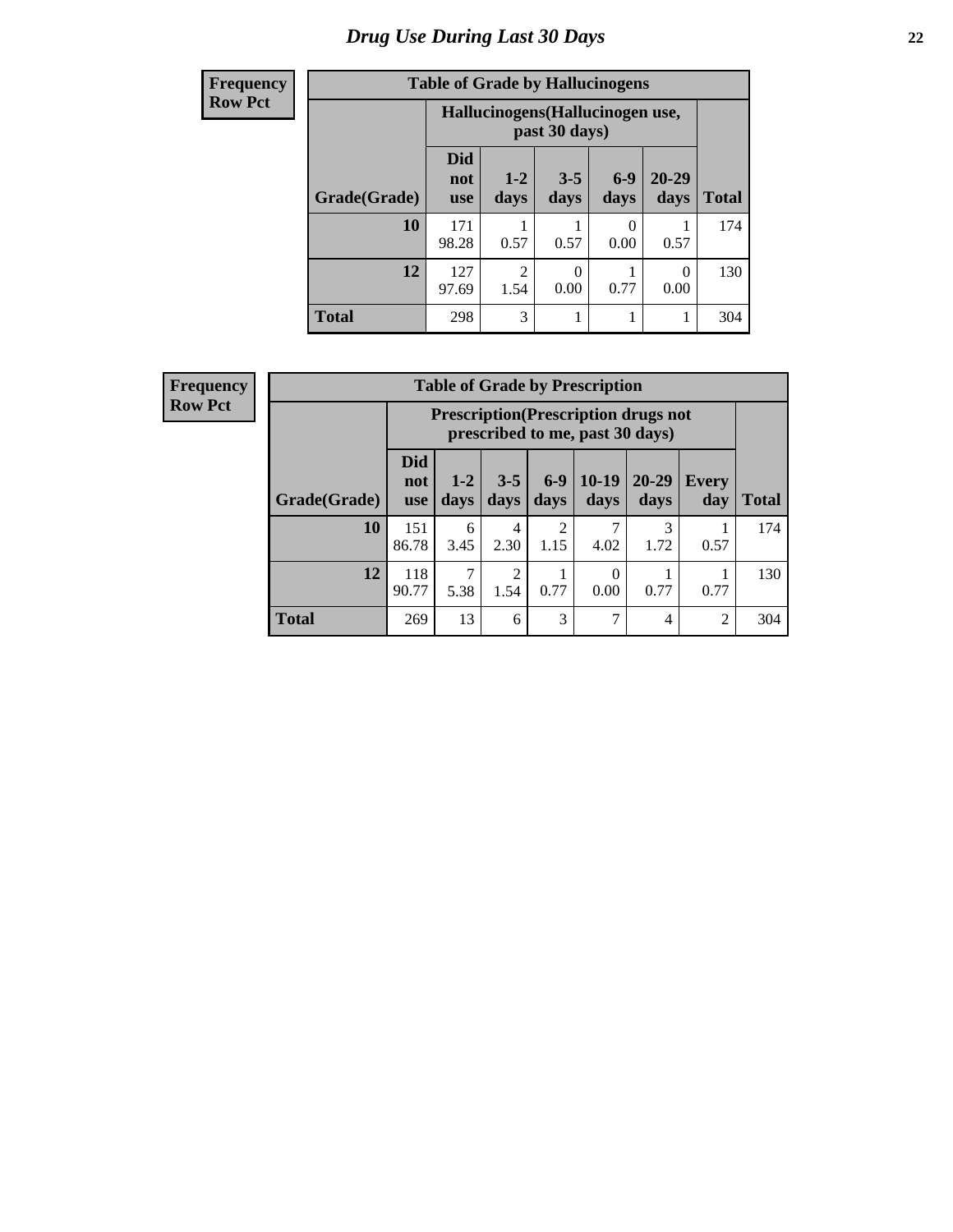| Frequency      | <b>Table of Alcoholease by Grade</b>              |                    |             |              |  |
|----------------|---------------------------------------------------|--------------------|-------------|--------------|--|
| <b>Col Pct</b> | <b>Alcoholease</b> (It is<br>easy to get alcohol) | Grade(Grade)<br>10 | 12          | <b>Total</b> |  |
|                | <b>Strongly Agree</b>                             | 51<br>29.31        | 48<br>36.92 | 99           |  |
|                | <b>Somewhat Agree</b>                             | 61<br>35.06        | 50<br>38.46 | 111          |  |
|                | <b>Somewhat Disagree</b>                          | 24<br>13.79        | 11<br>8.46  | 35           |  |
|                | <b>Strongly Disagree</b>                          | 38<br>21.84        | 21<br>16.15 | 59           |  |
|                | <b>Total</b>                                      | 174                | 130         | 304          |  |

| Frequency      | <b>Table of Cigarettesease by Grade</b>                  |                           |             |              |
|----------------|----------------------------------------------------------|---------------------------|-------------|--------------|
| <b>Col Pct</b> | Cigarettesease (It is<br>easy to get smoking<br>tobacco) | Grade(Grade)<br><b>10</b> | 12          | <b>Total</b> |
|                | <b>Strongly Agree</b>                                    | 67<br>38.51               | 60<br>46.15 | 127          |
|                | <b>Somewhat Agree</b>                                    | 48<br>27.59               | 39<br>30.00 | 87           |
|                | <b>Somewhat Disagree</b>                                 | 16<br>9.20                | 11<br>8.46  | 27           |
|                | <b>Strongly Disagree</b>                                 | 43<br>24.71               | 20<br>15.38 | 63           |
|                | <b>Total</b>                                             | 174                       | 130         | 304          |

| Frequency      | <b>Table of Smokelessease by Grade</b>             |              |             |              |
|----------------|----------------------------------------------------|--------------|-------------|--------------|
| <b>Col Pct</b> | <b>Smokelessease</b> (It is<br>easy to get chewing | Grade(Grade) |             |              |
|                | tobacco)                                           | <b>10</b>    | 12          | <b>Total</b> |
|                | <b>Strongly Agree</b>                              | 65<br>37.36  | 55<br>42.31 | 120          |
|                | <b>Somewhat Agree</b>                              | 41<br>23.56  | 38<br>29.23 | 79           |
|                | <b>Somewhat Disagree</b>                           | 15<br>8.62   | 15<br>11.54 | 30           |
|                | <b>Strongly Disagree</b>                           | 53<br>30.46  | 22<br>16.92 | 75           |
|                | <b>Total</b>                                       | 174          | 130         | 304          |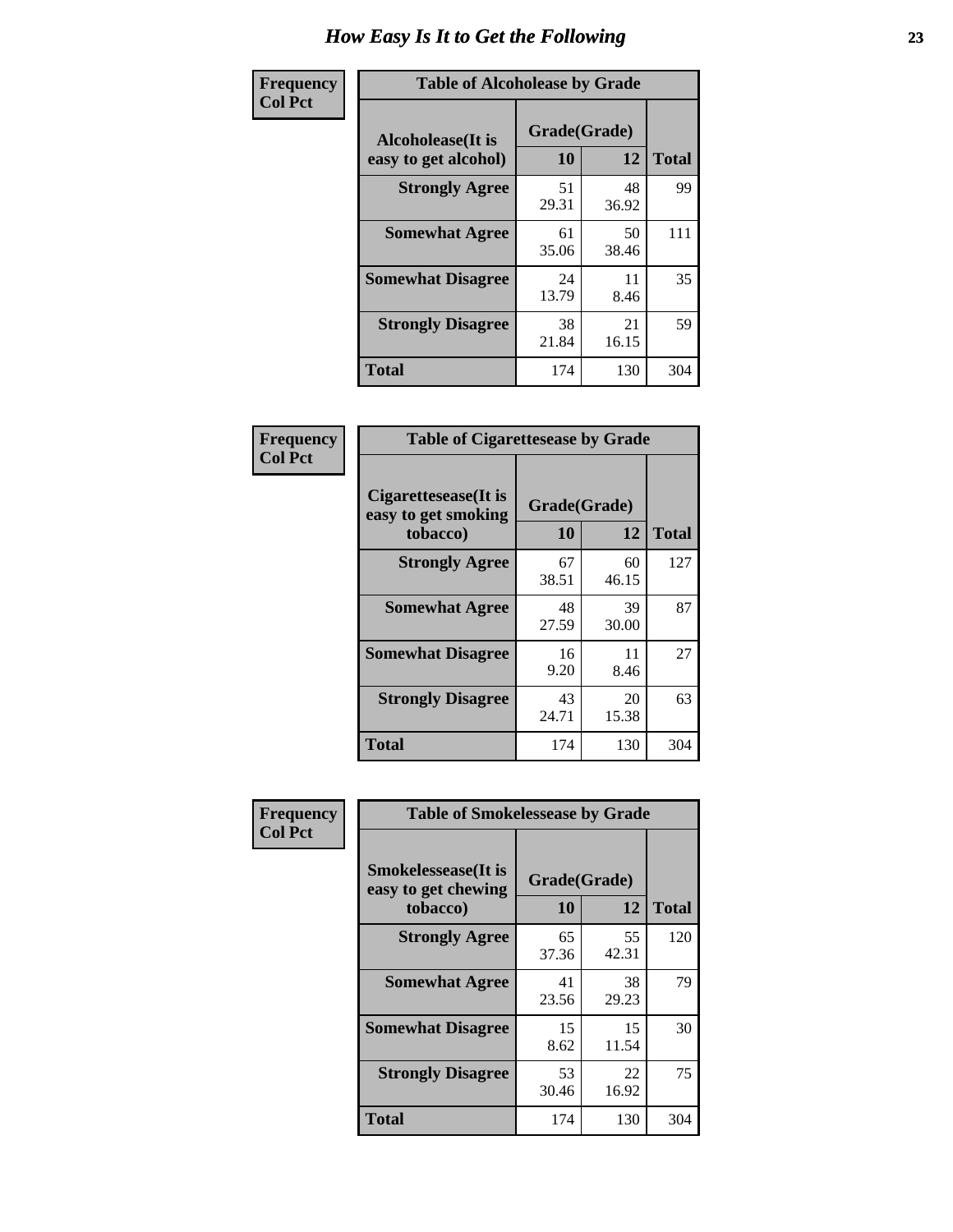| Frequency      | <b>Table of Marijuanaease by Grade</b>           |                    |             |              |  |
|----------------|--------------------------------------------------|--------------------|-------------|--------------|--|
| <b>Col Pct</b> | Marijuanaease(It is<br>easy to get<br>marijuana) | Grade(Grade)<br>10 | 12          | <b>Total</b> |  |
|                | <b>Strongly Agree</b>                            | 68<br>39.08        | 45<br>34.62 | 113          |  |
|                | <b>Somewhat Agree</b>                            | 41<br>23.56        | 44<br>33.85 | 85           |  |
|                | <b>Somewhat Disagree</b>                         | 17<br>9.77         | 17<br>13.08 | 34           |  |
|                | <b>Strongly Disagree</b>                         | 48<br>27.59        | 24<br>18.46 | 72           |  |
|                | <b>Total</b>                                     | 174                | 130         | 304          |  |

| <b>Table of Cocaineease by Grade</b>              |                    |              |     |  |  |  |  |  |  |  |  |
|---------------------------------------------------|--------------------|--------------|-----|--|--|--|--|--|--|--|--|
| <b>Cocaineease</b> (It is<br>easy to get cocaine) | Grade(Grade)<br>10 | <b>Total</b> |     |  |  |  |  |  |  |  |  |
| <b>Strongly Agree</b>                             | 20<br>11.49        | 16<br>12.31  | 36  |  |  |  |  |  |  |  |  |
| <b>Somewhat Agree</b>                             | 36<br>20.69        | 26<br>20.00  | 62  |  |  |  |  |  |  |  |  |
| <b>Somewhat Disagree</b>                          | 31<br>17.82        | 31<br>23.85  | 62  |  |  |  |  |  |  |  |  |
| <b>Strongly Disagree</b>                          | 87<br>50.00        | 57<br>43.85  | 144 |  |  |  |  |  |  |  |  |
| <b>Total</b>                                      | 174                | 130          | 304 |  |  |  |  |  |  |  |  |

| Frequency      | <b>Table of Inhalantsease by Grade</b>     |              |             |              |
|----------------|--------------------------------------------|--------------|-------------|--------------|
| <b>Col Pct</b> | <b>Inhalantsease</b> (It is<br>easy to get | Grade(Grade) |             |              |
|                | inhalants)                                 | 10           | 12          | <b>Total</b> |
|                | <b>Strongly Agree</b>                      | 54<br>31.03  | 39<br>30.00 | 93           |
|                | <b>Somewhat Agree</b>                      | 30<br>17.24  | 32<br>24.62 | 62           |
|                | <b>Somewhat Disagree</b>                   | 23<br>13.22  | 18<br>13.85 | 41           |
|                | <b>Strongly Disagree</b>                   | 67<br>38.51  | 41<br>31.54 | 108          |
|                | <b>Total</b>                               | 174          | 130         | 304          |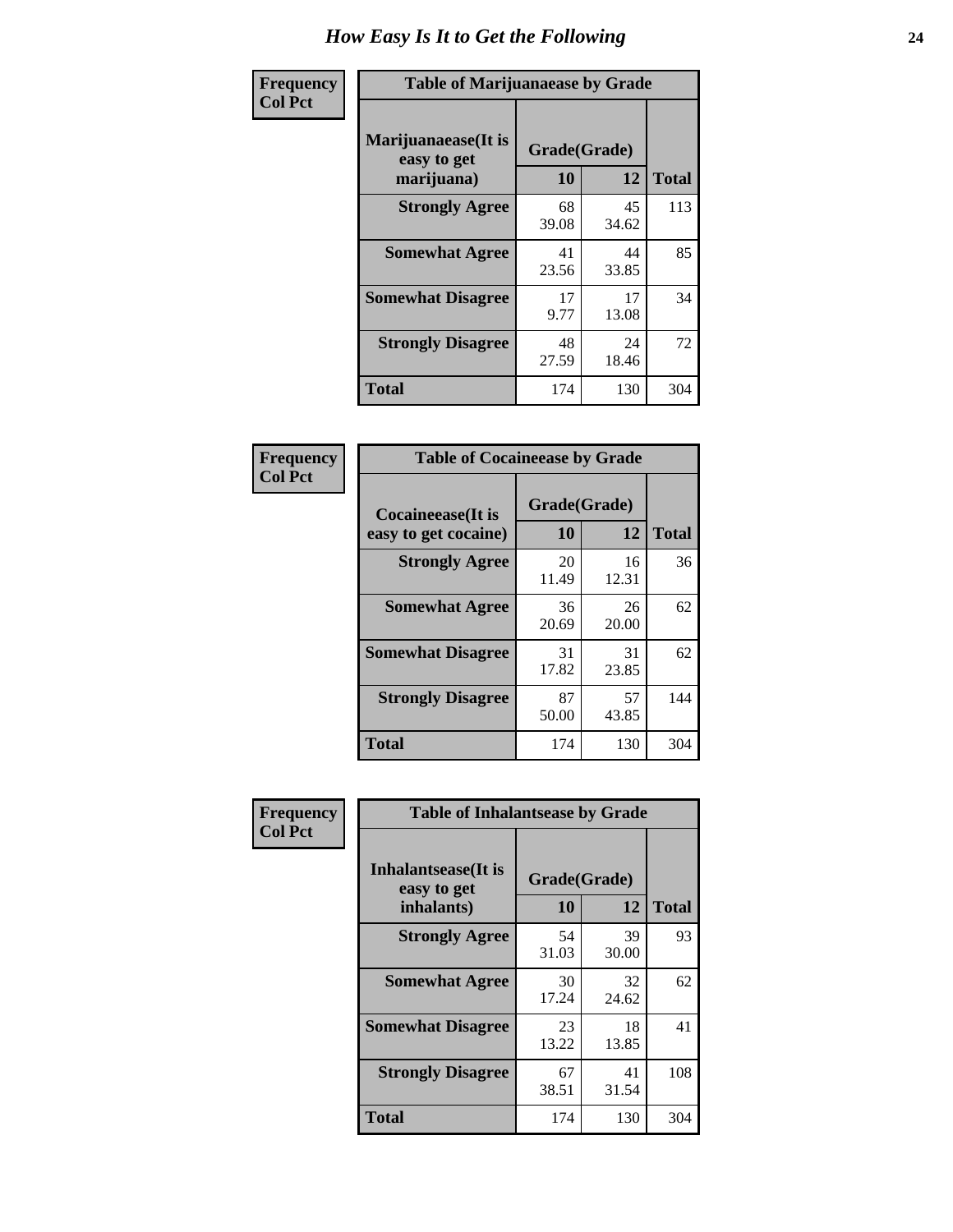| Frequency      |                                                     | <b>Table of Steroidsease by Grade</b> |             |              |  |  |  |  |  |  |  |
|----------------|-----------------------------------------------------|---------------------------------------|-------------|--------------|--|--|--|--|--|--|--|
| <b>Col Pct</b> | <b>Steroidsease</b> (It is<br>easy to get steroids) | Grade(Grade)<br>10                    | 12          | <b>Total</b> |  |  |  |  |  |  |  |
|                | <b>Strongly Agree</b>                               | 20<br>11.49                           | 16<br>12.31 | 36           |  |  |  |  |  |  |  |
|                | <b>Somewhat Agree</b>                               | 33<br>18.97                           | 28<br>21.54 | 61           |  |  |  |  |  |  |  |
|                | <b>Somewhat Disagree</b>                            | 34<br>19.54                           | 35<br>26.92 | 69           |  |  |  |  |  |  |  |
|                | <b>Strongly Disagree</b>                            | 87<br>50.00                           | 51<br>39.23 | 138          |  |  |  |  |  |  |  |
|                | <b>Total</b>                                        | 174                                   | 130         | 304          |  |  |  |  |  |  |  |

| Frequency      | <b>Table of Ecstasyease by Grade</b>              |                           |             |              |  |  |  |  |  |  |  |  |
|----------------|---------------------------------------------------|---------------------------|-------------|--------------|--|--|--|--|--|--|--|--|
| <b>Col Pct</b> | <b>Ecstasyease</b> (It is<br>easy to get ecstasy) | Grade(Grade)<br><b>10</b> | 12          | <b>Total</b> |  |  |  |  |  |  |  |  |
|                | <b>Strongly Agree</b>                             | 20<br>11.49               | 16<br>12.31 | 36           |  |  |  |  |  |  |  |  |
|                | <b>Somewhat Agree</b>                             | 35<br>20.11               | 21<br>16.15 | 56           |  |  |  |  |  |  |  |  |
|                | <b>Somewhat Disagree</b>                          | 35<br>20.11               | 31<br>23.85 | 66           |  |  |  |  |  |  |  |  |
|                | <b>Strongly Disagree</b>                          | 84<br>48.28               | 62<br>47.69 | 146          |  |  |  |  |  |  |  |  |
|                | <b>Total</b>                                      | 174                       | 130         | 304          |  |  |  |  |  |  |  |  |

| Frequency      | <b>Table of Methease by Grade</b>                          |                    |             |              |
|----------------|------------------------------------------------------------|--------------------|-------------|--------------|
| <b>Col Pct</b> | <b>Methease</b> (It is easy<br>to get<br>methamphetamines) | Grade(Grade)<br>10 | 12          | <b>Total</b> |
|                | <b>Strongly Agree</b>                                      | 21<br>12.07        | 19<br>14.62 | 40           |
|                | <b>Somewhat Agree</b>                                      | 27<br>15.52        | 24<br>18.46 | 51           |
|                | <b>Somewhat Disagree</b>                                   | 33<br>18.97        | 27<br>20.77 | 60           |
|                | <b>Strongly Disagree</b>                                   | 93<br>53.45        | 60<br>46.15 | 153          |
|                | <b>Total</b>                                               | 174                | 130         | 304          |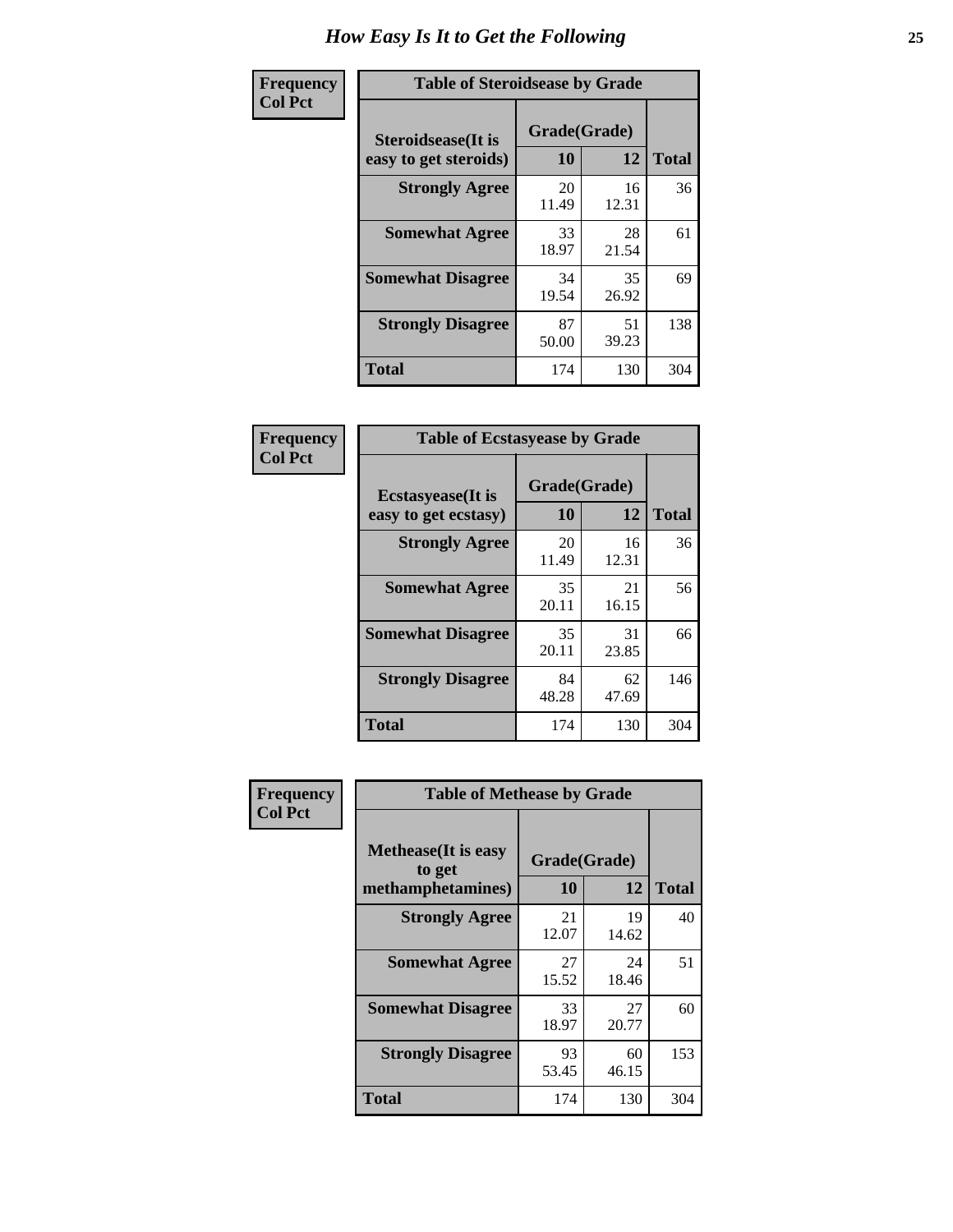| <b>Frequency</b> | <b>Table of Hallucinogensease by Grade</b>               |                    |             |              |  |  |  |  |  |  |  |  |
|------------------|----------------------------------------------------------|--------------------|-------------|--------------|--|--|--|--|--|--|--|--|
| <b>Col Pct</b>   | Hallucinogensease(It<br>is easy to get<br>hallucinogens) | Grade(Grade)<br>10 | 12          | <b>Total</b> |  |  |  |  |  |  |  |  |
|                  | <b>Strongly Agree</b>                                    | 19<br>10.92        | 18<br>13.85 | 37           |  |  |  |  |  |  |  |  |
|                  | <b>Somewhat Agree</b>                                    | 33<br>18.97        | 25<br>19.23 | 58           |  |  |  |  |  |  |  |  |
|                  | <b>Somewhat Disagree</b>                                 | 30<br>17.24        | 29<br>22.31 | 59           |  |  |  |  |  |  |  |  |
|                  | <b>Strongly Disagree</b>                                 | 92<br>52.87        | 58<br>44.62 | 150          |  |  |  |  |  |  |  |  |
|                  | <b>Total</b>                                             | 174                | 130         | 304          |  |  |  |  |  |  |  |  |

| Frequency<br>  Col Pct |
|------------------------|

| <b>Table of Prescriptionease by Grade</b>                                                |             |              |              |  |  |  |  |  |  |  |  |
|------------------------------------------------------------------------------------------|-------------|--------------|--------------|--|--|--|--|--|--|--|--|
| <b>Prescriptionease</b> (It<br>is easy to get<br>prescription drugs<br>not prescribed to |             | Grade(Grade) |              |  |  |  |  |  |  |  |  |
| me)                                                                                      | 10          | 12           | <b>Total</b> |  |  |  |  |  |  |  |  |
| <b>Strongly Agree</b>                                                                    | 68<br>39.08 | 47<br>36.15  | 115          |  |  |  |  |  |  |  |  |
| <b>Somewhat Agree</b>                                                                    | 30<br>17.24 | 32<br>24.62  | 62           |  |  |  |  |  |  |  |  |
| <b>Somewhat Disagree</b>                                                                 | 16<br>9.20  | 19<br>14.62  | 35           |  |  |  |  |  |  |  |  |
| <b>Strongly Disagree</b>                                                                 | 60<br>34.48 | 32<br>24.62  | 92           |  |  |  |  |  |  |  |  |
| <b>Total</b>                                                                             | 174         | 130          | 304          |  |  |  |  |  |  |  |  |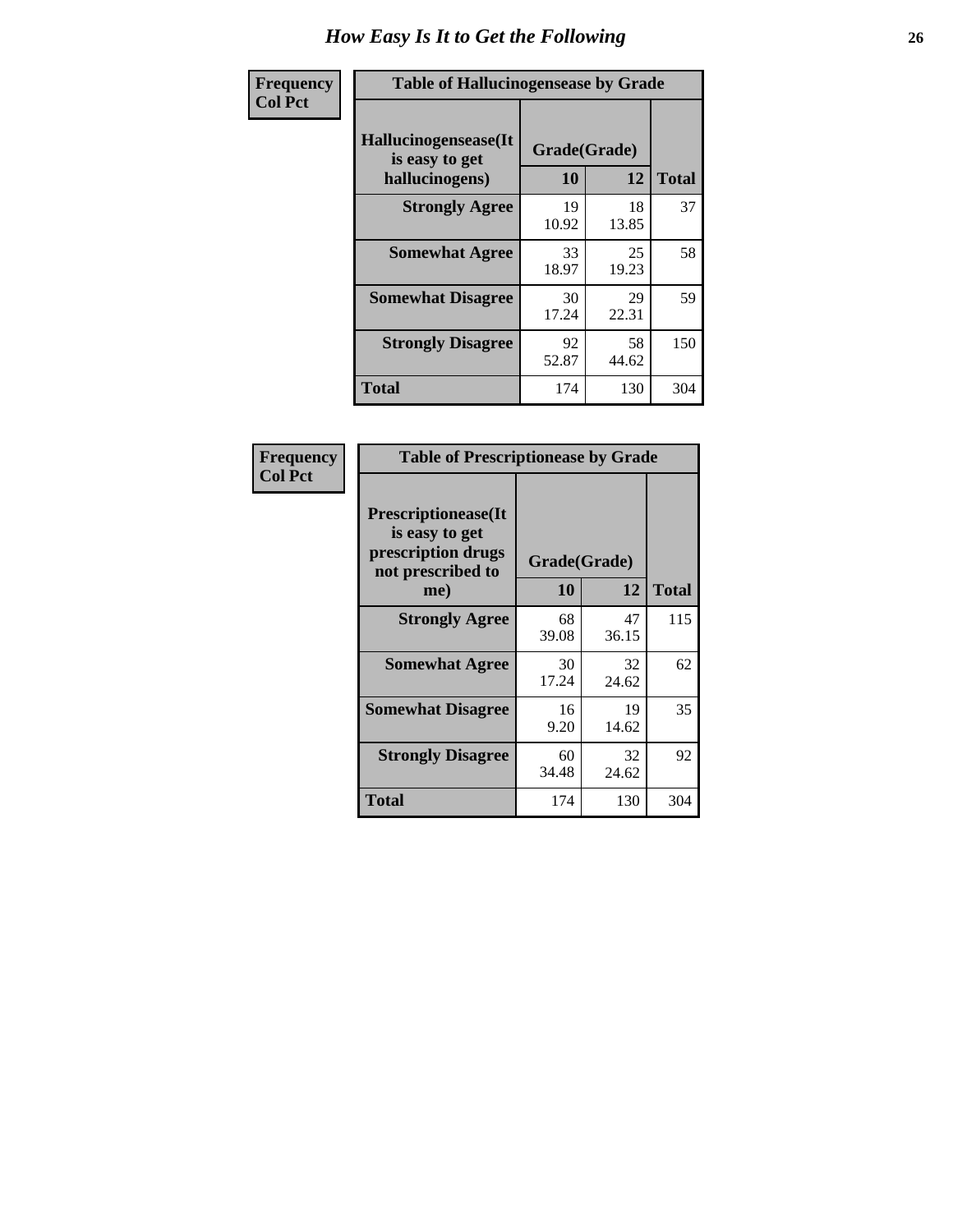*Age at Onset of Use* **27** *Results for "Age at Onset of Use" questions exclude students who said they did not use that substance*

| <b>Frequency</b> | <b>Table of Grade by Alcoholinit</b> |                        |           |      |             |           |                           |                                                  |             |             |                        |                       |              |
|------------------|--------------------------------------|------------------------|-----------|------|-------------|-----------|---------------------------|--------------------------------------------------|-------------|-------------|------------------------|-----------------------|--------------|
| <b>Row Pct</b>   |                                      |                        |           |      |             |           |                           | Alcoholinit (I started using alcohol when I was) |             |             |                        |                       |              |
|                  | Grade(Grade)                         | <b>8 or</b><br>younger | 9         | 10   | 11          | 12        | 13                        | 14                                               | 15          | 16          | 17                     | <b>18 or</b><br>older | <b>Total</b> |
|                  | 10                                   | 8.33                   | 3<br>3.57 | 4    | $4.76$ 2.38 | 7<br>8.33 | 15<br>17.86               | 24<br>28.57                                      | 15<br>17.86 | 6<br>7.14   | $\overline{0}$<br>0.00 | 1.19                  | 84           |
|                  | 12                                   | $\mathcal{I}$<br>11.67 | 1.67      | 1.67 | 2<br>3.33   | 1.67      | 6<br>10.00                | 8<br>13.33                                       | 13<br>21.67 | 12<br>20.00 | 9<br>15.00             | $\theta$<br>0.00      | 60           |
|                  | <b>Total</b>                         | 14                     | 4         | 5.   | 4           | 8         | 21                        | 32                                               | 28          | 18          | 9                      |                       | 144          |
|                  |                                      |                        |           |      |             |           | Frequency Missing $= 160$ |                                                  |             |             |                        |                       |              |

#### **Frequency Row Pct**

| <b>Table of Grade by Cigarettesinit</b> |                        |                                                      |                               |                  |                                             |             |             |             |       |       |                       |              |  |
|-----------------------------------------|------------------------|------------------------------------------------------|-------------------------------|------------------|---------------------------------------------|-------------|-------------|-------------|-------|-------|-----------------------|--------------|--|
|                                         |                        | Cigarettesinit(I started smoking tobacco when I was) |                               |                  |                                             |             |             |             |       |       |                       |              |  |
| Grade(Grade)                            | <b>8 or</b><br>younger | 9                                                    | 10                            | 11               | 12                                          | 13          | 14          | 15          | 16    | 17    | <b>18 or</b><br>older | <b>Total</b> |  |
| 10                                      | 4<br>7.27              | 1.82                                                 | 1.82                          | 4<br>7.27        | 6<br>10.91                                  | 10<br>18.18 | 13<br>23.64 | 12<br>21.82 | 5.45  | 1.82  | $\theta$<br>0.00      | 55           |  |
| 12                                      | 4<br>13.33             | 3.33                                                 | $\Omega$<br>0.00 <sub>l</sub> | $\theta$<br>0.00 | 3.33                                        | 3<br>10.00  | 16.67       | 3<br>10.00  | 23.33 | 16.67 | 3.33                  | 30           |  |
| <b>Total</b>                            | 8                      | 2                                                    |                               | 4                | 7                                           | 13          | 18          | 15          | 10    | 6     |                       | 85           |  |
|                                         |                        |                                                      |                               |                  | <b>Frequency Missing <math>= 219</math></b> |             |             |             |       |       |                       |              |  |

**Frequency Row Pct**

| <b>Table of Grade by Smokelessinit</b> |                 |                                                      |                  |                  |                           |           |           |             |                |            |                       |              |  |
|----------------------------------------|-----------------|------------------------------------------------------|------------------|------------------|---------------------------|-----------|-----------|-------------|----------------|------------|-----------------------|--------------|--|
|                                        |                 | Smokelessinit (I started chewing tobacco when I was) |                  |                  |                           |           |           |             |                |            |                       |              |  |
| Grade(Grade)                           | 8 or<br>vounger | 9                                                    | <b>10</b>        | 11               | 12                        | 13        | 14        | 15          | <b>16</b>      | <b>17</b>  | <b>18 or</b><br>older | <b>Total</b> |  |
| 10                                     | 4<br>12.90      | 3.23                                                 | 3.23             | $\theta$<br>0.00 | 2<br>6.45                 | 3<br>9.68 | 3<br>9.68 | 14<br>45.16 | 6.45           | 0<br>0.00  | 3.23                  | 31           |  |
| 12                                     | 3<br>25.00      | $\Omega$<br>0.00                                     | $\Omega$<br>0.00 | 8.33             | 8.33                      | 8.33      | 8.33      | 8.33        | 16.67          | 2<br>16.67 | 0.00                  | 12           |  |
| <b>Total</b>                           | 7               | 1                                                    |                  |                  | 3                         | 4         | 4         | 15          | $\overline{4}$ | 2          |                       | 43           |  |
|                                        |                 |                                                      |                  |                  | Frequency Missing $= 261$ |           |           |             |                |            |                       |              |  |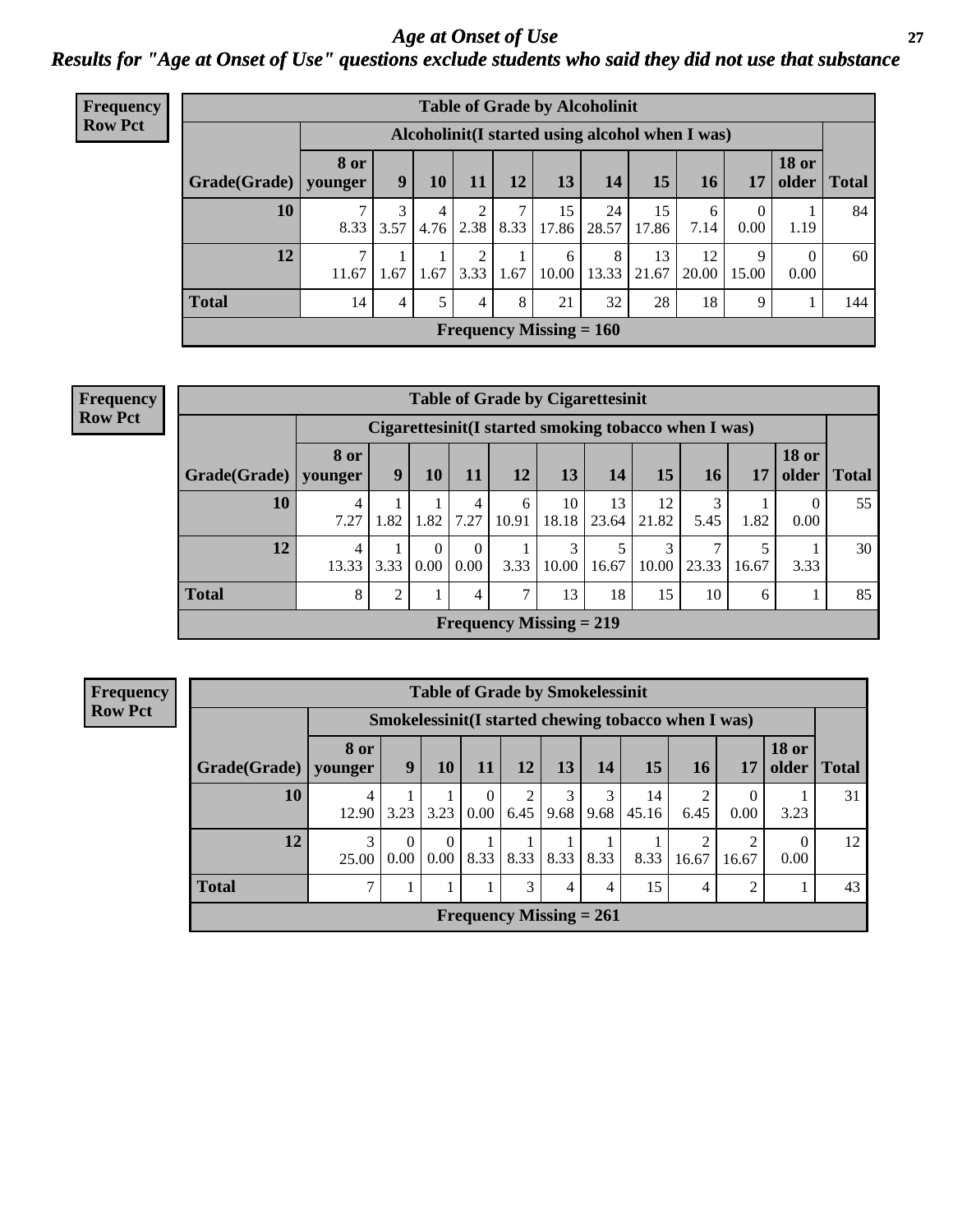#### *Age at Onset of Use* **28**

*Results for "Age at Onset of Use" questions exclude students who said they did not use that substance*

| <b>Frequency</b> |              |                                                      |           |                        |                        | <b>Table of Grade by Marijuanainit</b> |             |            |                  |                       |              |
|------------------|--------------|------------------------------------------------------|-----------|------------------------|------------------------|----------------------------------------|-------------|------------|------------------|-----------------------|--------------|
| <b>Row Pct</b>   |              | Marijuanainit (I started using marijuana when I was) |           |                        |                        |                                        |             |            |                  |                       |              |
|                  | Grade(Grade) | <b>8 or</b><br>younger                               | <b>11</b> | 12                     | 13                     | 14                                     | 15          | 16         | 17               | <b>18 or</b><br>older | <b>Total</b> |
|                  | 10           | 4.35                                                 | 2.17      | 3<br>6.52              | 14<br>30.43            | 13<br>28.26                            | 10<br>21.74 | 3<br>6.52  | $\Omega$<br>0.00 | $\Omega$<br>0.00      | 46           |
|                  | 12           | 12.00                                                | 0.00      | $\overline{c}$<br>8.00 | $\mathfrak{D}$<br>8.00 | 3<br>12.00                             | 6<br>24.00  | 6<br>24.00 | 8.00             | 4.00                  | 25           |
|                  | <b>Total</b> |                                                      |           | 5                      | 16                     | 16                                     | 16          | 9          | $\mathfrak{D}$   |                       | 71           |
|                  |              |                                                      |           |                        |                        | Frequency Missing $= 233$              |             |            |                  |                       |              |

| <b>Frequency</b> |              | <b>Table of Grade by Cocaineinit</b> |                                                      |                           |                         |                  |                  |                |  |
|------------------|--------------|--------------------------------------|------------------------------------------------------|---------------------------|-------------------------|------------------|------------------|----------------|--|
| <b>Row Pct</b>   |              |                                      | Cocaine init (I started using cocaine<br>when I was) |                           |                         |                  |                  |                |  |
|                  | Grade(Grade) | 8 or<br>vounger                      | 13                                                   | 14                        | 15                      | 16               | 17               | <b>Total</b>   |  |
|                  | 10           | $\overline{c}$<br>16.67              | $\overline{2}$<br>16.67                              | 41.67                     | $\mathfrak{D}$<br>16.67 | 8.33             | $\theta$<br>0.00 | 12             |  |
|                  | 12           | 3<br>75.00                           | $\Omega$<br>0.00                                     | $\Omega$<br>0.00          | $\Omega$<br>0.00        | $\Omega$<br>0.00 | 25.00            | $\overline{4}$ |  |
|                  | <b>Total</b> | 5                                    | $\overline{2}$                                       | 5                         | $\mathfrak{D}$          |                  |                  | 16             |  |
|                  |              |                                      |                                                      | Frequency Missing $= 288$ |                         |                  |                  |                |  |

| <b>Frequency</b> | <b>Table of Grade by Inhalantsinit</b> |                           |           |                                                         |            |           |              |
|------------------|----------------------------------------|---------------------------|-----------|---------------------------------------------------------|------------|-----------|--------------|
| <b>Row Pct</b>   |                                        |                           |           | Inhalantsinit (I started using<br>inhalants when I was) |            |           |              |
|                  | Grade(Grade)                           | 8 or<br>younger           | <b>12</b> | 13                                                      | 14         | 15        | <b>Total</b> |
|                  | <b>10</b>                              | 55.56                     | 11.11     | 11.11                                                   | 11.11      | 11.11     | 9            |
|                  | 12                                     | 3<br>60.00                | 0<br>0.00 | 0<br>0.00                                               | っ<br>40.00 | 0<br>0.00 | 5            |
|                  | <b>Total</b>                           | 8                         |           |                                                         | 3          |           | 14           |
|                  |                                        | Frequency Missing $= 290$ |           |                                                         |            |           |              |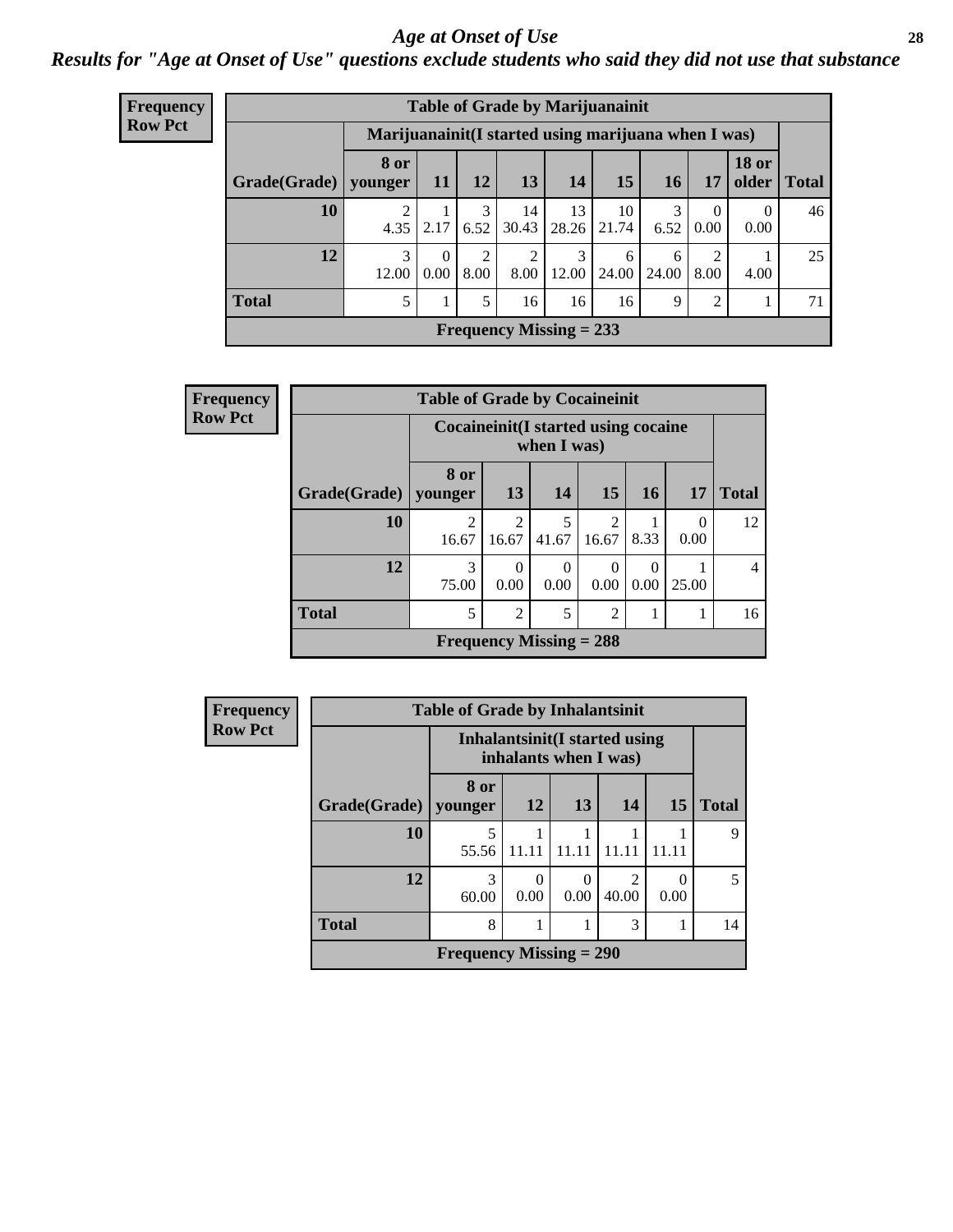#### *Age at Onset of Use* **29**

*Results for "Age at Onset of Use" questions exclude students who said they did not use that substance*

| Frequency      | <b>Table of Grade by Steroidsinit</b> |                           |                                                                |                                      |                |  |  |  |
|----------------|---------------------------------------|---------------------------|----------------------------------------------------------------|--------------------------------------|----------------|--|--|--|
| <b>Row Pct</b> |                                       |                           | <b>Steroidsinit(I started</b><br>using steroids when I<br>was) |                                      |                |  |  |  |
|                | Grade(Grade)                          | 8 or<br>younger           | 13                                                             | 14                                   | <b>Total</b>   |  |  |  |
|                | 10                                    | $\mathfrak{D}$<br>40.00   | 20.00                                                          | $\mathcal{D}_{\mathcal{A}}$<br>40.00 | 5              |  |  |  |
|                | 12                                    | 4<br>100.00               | $\Omega$<br>0.00                                               | 0<br>0.00                            | $\overline{4}$ |  |  |  |
|                | <b>Total</b>                          | 6                         |                                                                | $\mathfrak{D}$                       | 9              |  |  |  |
|                |                                       | Frequency Missing $= 295$ |                                                                |                                      |                |  |  |  |

| Frequency      |              | <b>Table of Grade by Ecstasyinit</b>       |       |            |                         |           |               |
|----------------|--------------|--------------------------------------------|-------|------------|-------------------------|-----------|---------------|
| <b>Row Pct</b> |              | <b>Ecstasyinit(I started using ecstasy</b> |       |            |                         |           |               |
|                | Grade(Grade) | 8 or<br>younger                            | 13    | 14         | 15                      | <b>16</b> | <b>Total</b>  |
|                | 10           | 2<br>22.22                                 | 11.11 | 3<br>33.33 | $\mathfrak{D}$<br>22.22 | 11.11     | 9             |
|                | 12           | 3<br>100.00                                | 0.00  | 0<br>0.00  | $\Omega$<br>0.00        | 0<br>0.00 | $\mathcal{R}$ |
|                | <b>Total</b> | 5                                          |       | 3          | $\overline{2}$          |           | 12            |
|                |              | <b>Frequency Missing = 292</b>             |       |            |                         |           |               |

| Frequency      | <b>Table of Grade by Methinit</b> |                              |                |                        |                                  |           |               |  |
|----------------|-----------------------------------|------------------------------|----------------|------------------------|----------------------------------|-----------|---------------|--|
| <b>Row Pct</b> |                                   | methamphetamines when I was) |                |                        | <b>Methinit</b> (I started using |           |               |  |
|                | Grade(Grade)   younger            | 8 or                         | 13             | 14                     | 15                               | <b>16</b> | <b>Total</b>  |  |
|                | 10                                | 25.00                        | 25.00          | $\mathcal{D}$<br>25.00 | 12.50                            | 12.50     | 8             |  |
|                | 12                                | 3<br>100.00                  | 0<br>0.00      | 0.00                   | 0.00                             | 0.00      | $\mathcal{R}$ |  |
|                | <b>Total</b>                      | 5                            | $\mathfrak{D}$ | $\overline{c}$         |                                  |           | 11            |  |
|                |                                   | Frequency Missing $= 293$    |                |                        |                                  |           |               |  |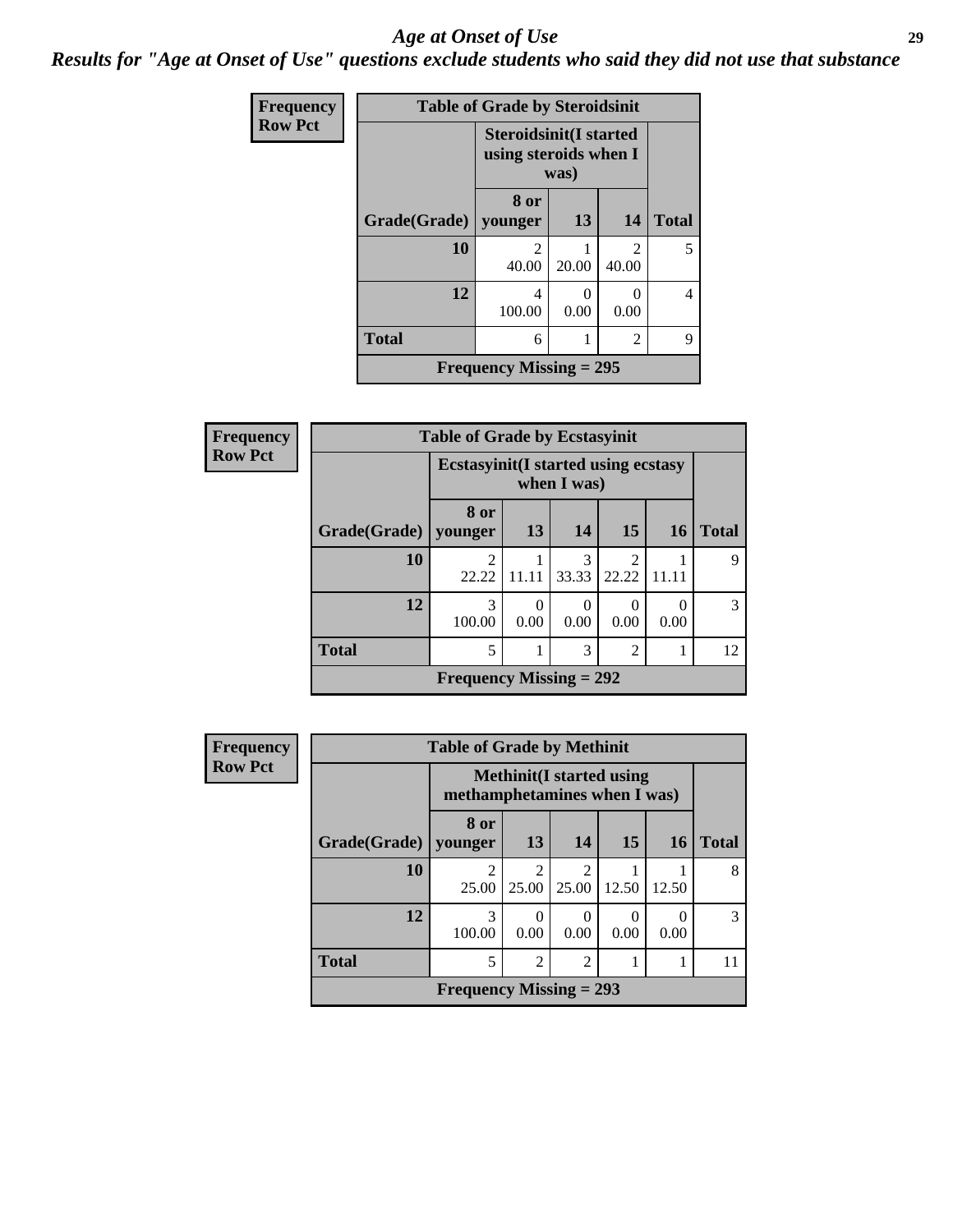#### Age at Onset of Use **30**

## *Results for "Age at Onset of Use" questions exclude students who said they did not use that substance*

| Frequency      |              | <b>Table of Grade by Hallucinogensinit</b> |                                                                 |           |                  |                         |                  |              |  |
|----------------|--------------|--------------------------------------------|-----------------------------------------------------------------|-----------|------------------|-------------------------|------------------|--------------|--|
| <b>Row Pct</b> |              |                                            | Hallucinogensinit (I started using<br>hallucinogens when I was) |           |                  |                         |                  |              |  |
|                | Grade(Grade) | 8 or<br>younger                            | <b>10</b>                                                       | 13        | 14               | 15                      | 16               | <b>Total</b> |  |
|                | 10           | 25.00                                      | 12.50                                                           | 12.50     | 12.50            | $\overline{c}$<br>25.00 | 12.50            | 8            |  |
|                | 12           | 3<br>100.00                                | $\theta$<br>0.00                                                | 0<br>0.00 | $\theta$<br>0.00 | 0<br>0.00               | $\Omega$<br>0.00 | 3            |  |
|                | <b>Total</b> | 5                                          | 1                                                               |           |                  | $\overline{2}$          |                  | 11           |  |
|                |              |                                            | Frequency Missing $= 293$                                       |           |                  |                         |                  |              |  |

| <b>Frequency</b> | <b>Table of Grade by Prescriptioninit</b> |                 |                                                                                                  |                  |                         |                           |                         |                 |            |              |
|------------------|-------------------------------------------|-----------------|--------------------------------------------------------------------------------------------------|------------------|-------------------------|---------------------------|-------------------------|-----------------|------------|--------------|
| <b>Row Pct</b>   |                                           |                 | <b>Prescriptioninit (I started using prescription drugs)</b><br>not prescribed to me when I was) |                  |                         |                           |                         |                 |            |              |
|                  | Grade(Grade)                              | 8 or<br>younger | <b>10</b>                                                                                        | <b>12</b>        | 13 <sup>1</sup>         | 14                        | 15                      | 16 <sup>1</sup> | 17         | <b>Total</b> |
|                  | 10                                        | 4<br>14.81      | 3.70                                                                                             | 2<br>7.41        | 25.93                   | 4<br>14.81                | 25.93                   | 3.70            | 3.70       | 27           |
|                  | 12                                        | 3<br>20.00      | 0<br>0.00                                                                                        | $\Omega$<br>0.00 | $\overline{2}$<br>13.33 | 3<br>20.00                | $\overline{2}$<br>13.33 | 3<br>20.00      | ↑<br>13.33 | 15           |
|                  | <b>Total</b>                              | ⇁               |                                                                                                  | $\overline{2}$   | 9                       | ⇁                         | 9                       | 4               | 3          | 42           |
|                  |                                           |                 |                                                                                                  |                  |                         | Frequency Missing $= 262$ |                         |                 |            |              |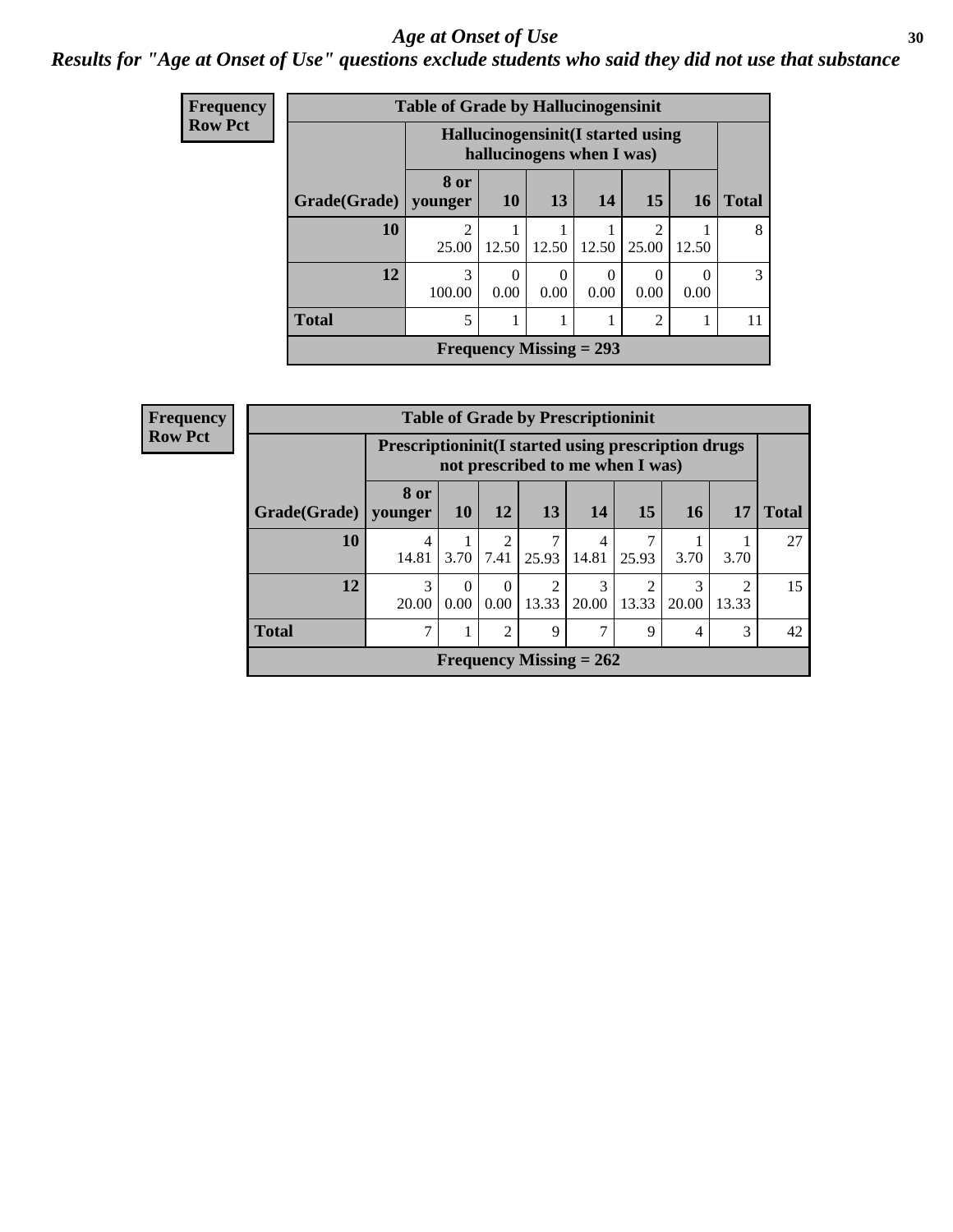| Frequency      | <b>Table of Alcoholharm by Grade</b>          |                    |             |              |  |  |
|----------------|-----------------------------------------------|--------------------|-------------|--------------|--|--|
| <b>Col Pct</b> | Alcoholharm(I<br>think alcohol is<br>harmful) | Grade(Grade)<br>10 | 12          | <b>Total</b> |  |  |
|                | <b>Strongly Agree</b>                         | 72<br>41.38        | 57<br>43.85 | 129          |  |  |
|                | <b>Somewhat Agree</b>                         | 52<br>29.89        | 46<br>35.38 | 98           |  |  |
|                | <b>Somewhat Disagree</b>                      | 30<br>17.24        | 21<br>16.15 | 51           |  |  |
|                | <b>Strongly Disagree</b>                      | 20<br>11.49        | 6<br>4.62   | 26           |  |  |
|                | <b>Total</b>                                  | 174                | 130         | 304          |  |  |

| <b>Table of Cigarettesharm by Grade</b>                  |                    |              |              |  |  |  |  |  |
|----------------------------------------------------------|--------------------|--------------|--------------|--|--|--|--|--|
| Cigarettesharm(I<br>think smoking<br>tobacco is harmful) | Grade(Grade)<br>10 | 12           | <b>Total</b> |  |  |  |  |  |
| <b>Strongly Agree</b>                                    | 121<br>69.54       | 109<br>83.85 | 230          |  |  |  |  |  |
| <b>Somewhat Agree</b>                                    | 32<br>18.39        | 16<br>12.31  | 48           |  |  |  |  |  |
| <b>Somewhat Disagree</b>                                 | 5<br>2.87          | 0.77         | 6            |  |  |  |  |  |
| <b>Strongly Disagree</b>                                 | 16<br>9.20         | 4<br>3.08    | 20           |  |  |  |  |  |
| <b>Total</b>                                             | 174                | 130          | 304          |  |  |  |  |  |

| Frequency      | <b>Table of Smokelessharm by Grade</b>                  |                           |              |     |  |
|----------------|---------------------------------------------------------|---------------------------|--------------|-----|--|
| <b>Col Pct</b> | Smokelessharm(I<br>think chewing<br>tobacco is harmful) | Grade(Grade)<br><b>10</b> |              |     |  |
|                | <b>Strongly Agree</b>                                   | 111<br>63.79              | 104<br>80.00 | 215 |  |
|                | <b>Somewhat Agree</b>                                   | 38<br>21.84               | 22<br>16.92  | 60  |  |
|                | <b>Somewhat Disagree</b>                                | 6<br>3.45                 | 0.77         | 7   |  |
|                | <b>Strongly Disagree</b>                                | 19<br>10.92               | 3<br>2.31    | 22  |  |
|                | <b>Total</b>                                            | 174                       | 130          | 304 |  |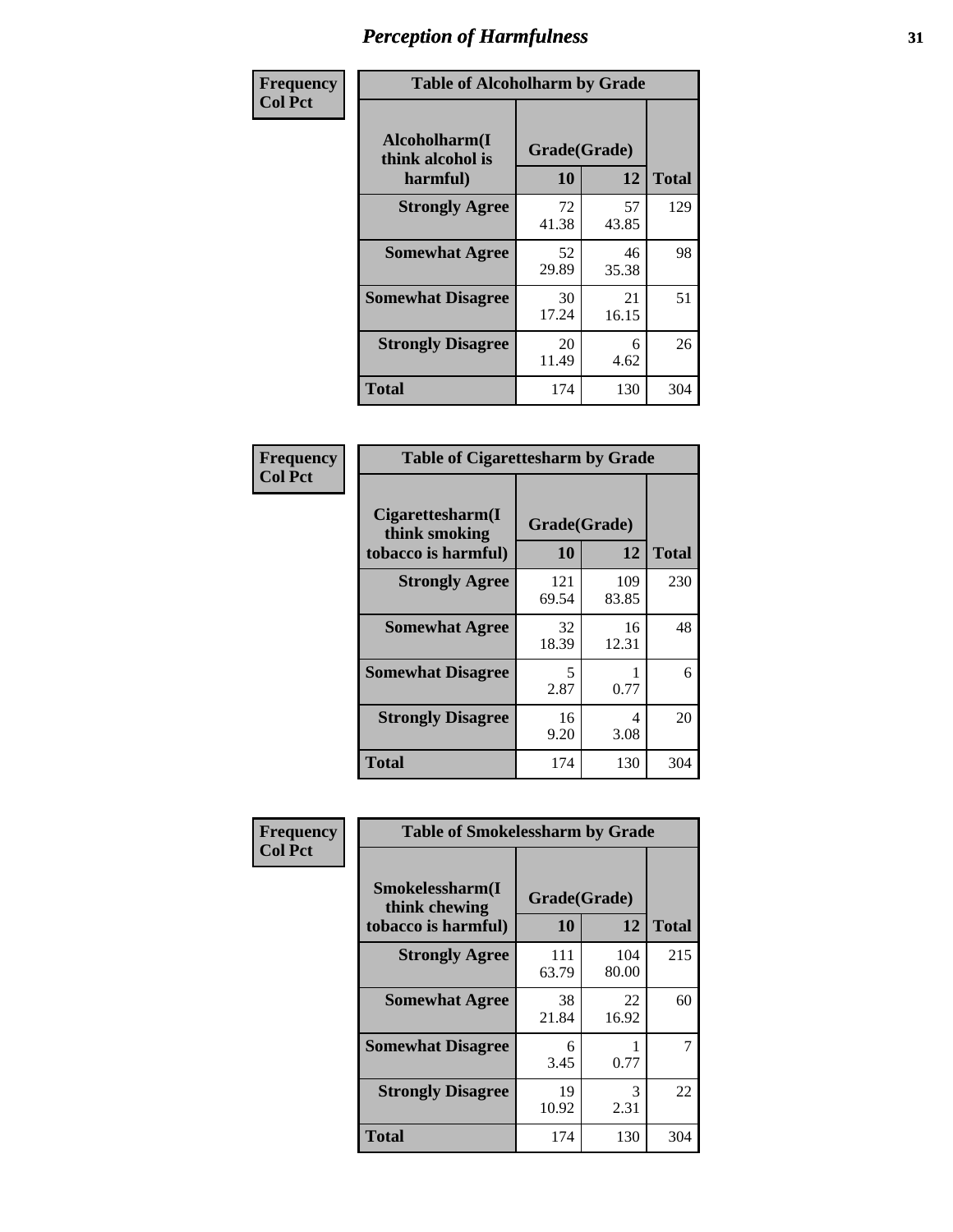| Frequency      | <b>Table of Marijuanaharm by Grade</b>            |                    |             |              |  |  |
|----------------|---------------------------------------------------|--------------------|-------------|--------------|--|--|
| <b>Col Pct</b> | Marijuanaharm(I<br>think marijuana is<br>harmful) | Grade(Grade)<br>10 | 12          | <b>Total</b> |  |  |
|                | <b>Strongly Agree</b>                             | 104<br>59.77       | 87<br>66.92 | 191          |  |  |
|                | <b>Somewhat Agree</b>                             | 29<br>16.67        | 14<br>10.77 | 43           |  |  |
|                | <b>Somewhat Disagree</b>                          | 16<br>9.20         | 14<br>10.77 | 30           |  |  |
|                | <b>Strongly Disagree</b>                          | 25<br>14.37        | 15<br>11.54 | 40           |  |  |
|                | <b>Total</b>                                      | 174                | 130         | 304          |  |  |

| <b>Table of Cocaineharm by Grade</b>          |                    |                           |              |  |  |  |  |  |
|-----------------------------------------------|--------------------|---------------------------|--------------|--|--|--|--|--|
| Cocaineharm(I<br>think cocaine is<br>harmful) | Grade(Grade)<br>10 | 12                        | <b>Total</b> |  |  |  |  |  |
| <b>Strongly Agree</b>                         | 144<br>82.76       | 119<br>91.54              | 263          |  |  |  |  |  |
| <b>Somewhat Agree</b>                         | 11<br>6.32         | 7<br>5.38                 | 18           |  |  |  |  |  |
| <b>Somewhat Disagree</b>                      | 0.57               | $\mathbf{\Omega}$<br>0.00 |              |  |  |  |  |  |
| <b>Strongly Disagree</b>                      | 18<br>10.34        | 4<br>3.08                 | 22           |  |  |  |  |  |
| Total                                         | 174                | 130                       | 304          |  |  |  |  |  |

| Frequency      | <b>Table of Inhalantsharm by Grade</b>              |                    |              |              |
|----------------|-----------------------------------------------------|--------------------|--------------|--------------|
| <b>Col Pct</b> | Inhalantsharm(I)<br>think inhalants are<br>harmful) | Grade(Grade)<br>10 | 12           | <b>Total</b> |
|                | <b>Strongly Agree</b>                               | 135<br>77.59       | 118<br>90.77 | 253          |
|                | <b>Somewhat Agree</b>                               | 17<br>9.77         | 5.38         | 24           |
|                | <b>Somewhat Disagree</b>                            | 3<br>1.72          | 0.77         | 4            |
|                | <b>Strongly Disagree</b>                            | 19<br>10.92        | 4<br>3.08    | 23           |
|                | Total                                               | 174                | 130          | 304          |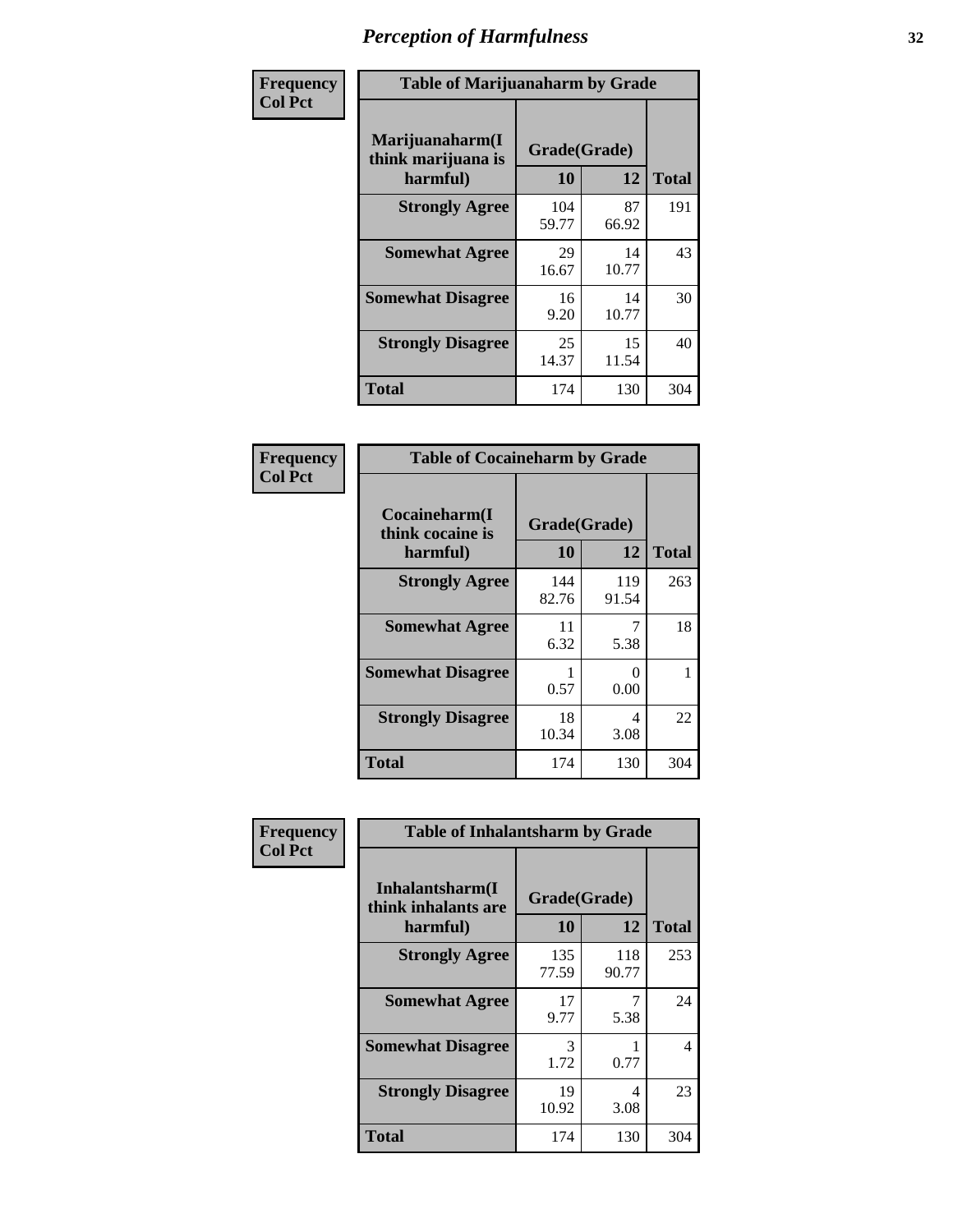| Frequency      | <b>Table of Steroidsharm by Grade</b>            |                    |              |              |
|----------------|--------------------------------------------------|--------------------|--------------|--------------|
| <b>Col Pct</b> | Steroidsharm(I<br>think steroids are<br>harmful) | Grade(Grade)<br>10 | 12           | <b>Total</b> |
|                | <b>Strongly Agree</b>                            | 129<br>74.14       | 109<br>83.85 | 238          |
|                | <b>Somewhat Agree</b>                            | 23<br>13.22        | 12<br>9.23   | 35           |
|                | <b>Somewhat Disagree</b>                         | 5<br>2.87          | 6<br>4.62    | 11           |
|                | <b>Strongly Disagree</b>                         | 17<br>9.77         | 3<br>2.31    | 20           |
|                | <b>Total</b>                                     | 174                | 130          | 304          |

| <b>Table of Ecstasyharm by Grade</b>                |                    |              |     |  |  |  |
|-----------------------------------------------------|--------------------|--------------|-----|--|--|--|
| $E$ cstasyharm $(I$<br>think ecstasy is<br>harmful) | Grade(Grade)<br>10 | <b>Total</b> |     |  |  |  |
| <b>Strongly Agree</b>                               | 134<br>77.01       | 117<br>90.00 | 251 |  |  |  |
| <b>Somewhat Agree</b>                               | 18<br>10.34        | 4<br>3.08    | 22  |  |  |  |
| <b>Somewhat Disagree</b>                            | 4<br>2.30          | 4<br>3.08    | 8   |  |  |  |
| <b>Strongly Disagree</b>                            | 18<br>10.34        | 5<br>3.85    | 23  |  |  |  |
| <b>Total</b>                                        | 174                | 130          | 304 |  |  |  |

| Frequency      | <b>Table of Methharm by Grade</b>                            |              |                    |              |
|----------------|--------------------------------------------------------------|--------------|--------------------|--------------|
| <b>Col Pct</b> | <b>Methharm</b> (I think<br>methamphetamines<br>are harmful) | <b>10</b>    | Grade(Grade)<br>12 | <b>Total</b> |
|                | <b>Strongly Agree</b>                                        | 143<br>82.18 | 120<br>92.31       | 263          |
|                | <b>Somewhat Agree</b>                                        | 12<br>6.90   | 5<br>3.85          | 17           |
|                | <b>Somewhat Disagree</b>                                     | 2<br>1.15    | 2<br>1.54          | 4            |
|                | <b>Strongly Disagree</b>                                     | 17<br>9.77   | 3<br>2.31          | 20           |
|                | <b>Total</b>                                                 | 174          | 130                | 304          |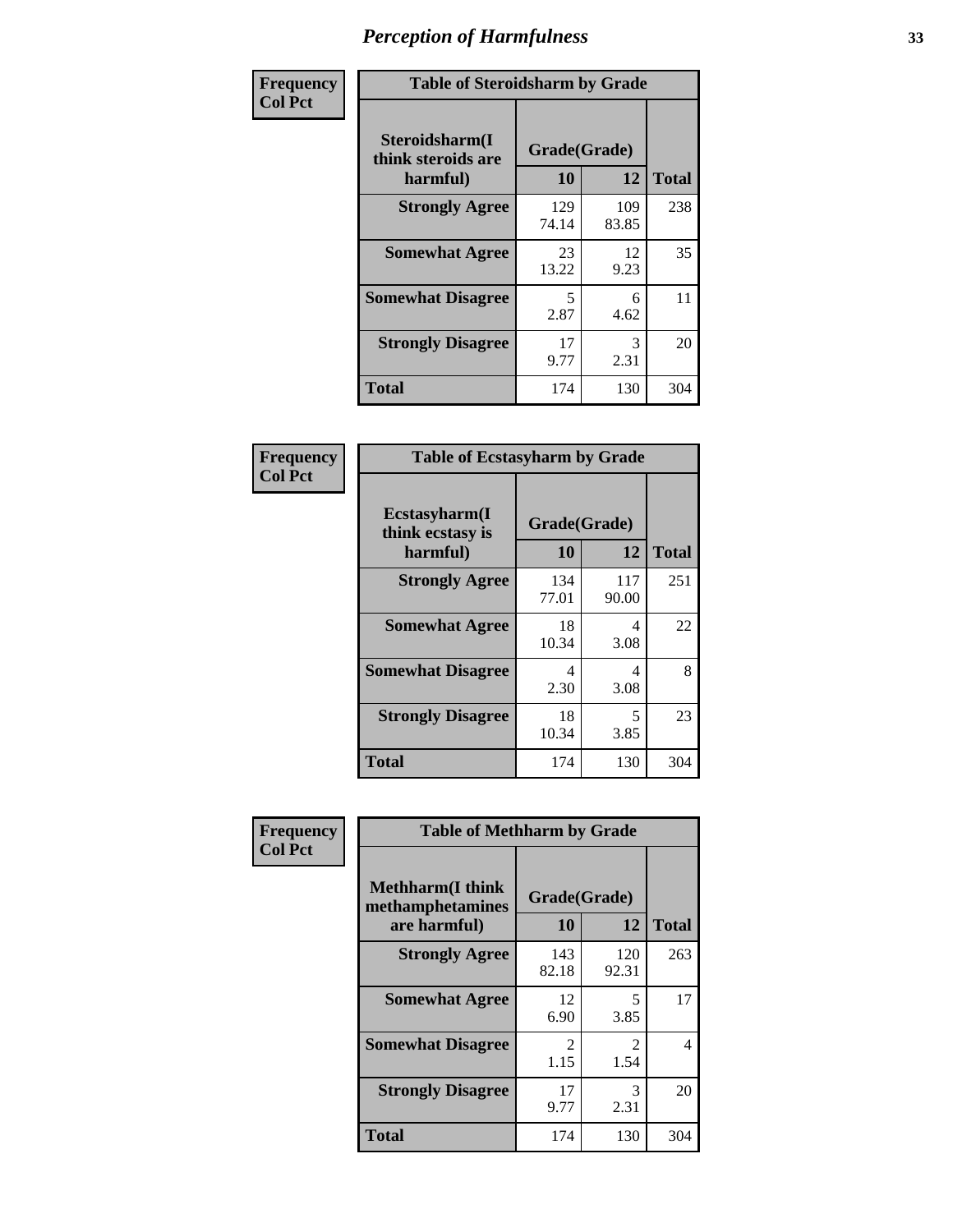| Frequency      | <b>Table of Hallucinogensharm by Grade</b>                 |                    |              |              |
|----------------|------------------------------------------------------------|--------------------|--------------|--------------|
| <b>Col Pct</b> | Hallucinogensharm(I<br>think hallucinogens<br>are harmful) | Grade(Grade)<br>10 | 12           | <b>Total</b> |
|                | <b>Strongly Agree</b>                                      | 140<br>80.46       | 117<br>90.00 | 257          |
|                | <b>Somewhat Agree</b>                                      | 14<br>8.05         | 8<br>6.15    | 22           |
|                | <b>Somewhat Disagree</b>                                   | 2<br>1.15          | 0.77         | 3            |
|                | <b>Strongly Disagree</b>                                   | 18<br>10.34        | 4<br>3.08    | 22           |
|                | <b>Total</b>                                               | 174                | 130          | 304          |

| <b>Table of Prescriptionharm by Grade</b>                                 |              |              |              |  |  |
|---------------------------------------------------------------------------|--------------|--------------|--------------|--|--|
| Prescriptionharm(I<br>think prescription<br>drugs not<br>prescribed to me |              | Grade(Grade) |              |  |  |
| are harmful)                                                              | 10           | 12           | <b>Total</b> |  |  |
| <b>Strongly Agree</b>                                                     | 105<br>60.34 | 91<br>70.00  | 196          |  |  |
| <b>Somewhat Agree</b>                                                     | 29<br>16.67  | 26<br>20.00  | 55           |  |  |
| <b>Somewhat Disagree</b>                                                  | 16<br>9.20   | 10<br>7.69   | 26           |  |  |
| <b>Strongly Disagree</b>                                                  | 24<br>13.79  | 3<br>2.31    | 27           |  |  |
| Total                                                                     | 174          | 130          | 304          |  |  |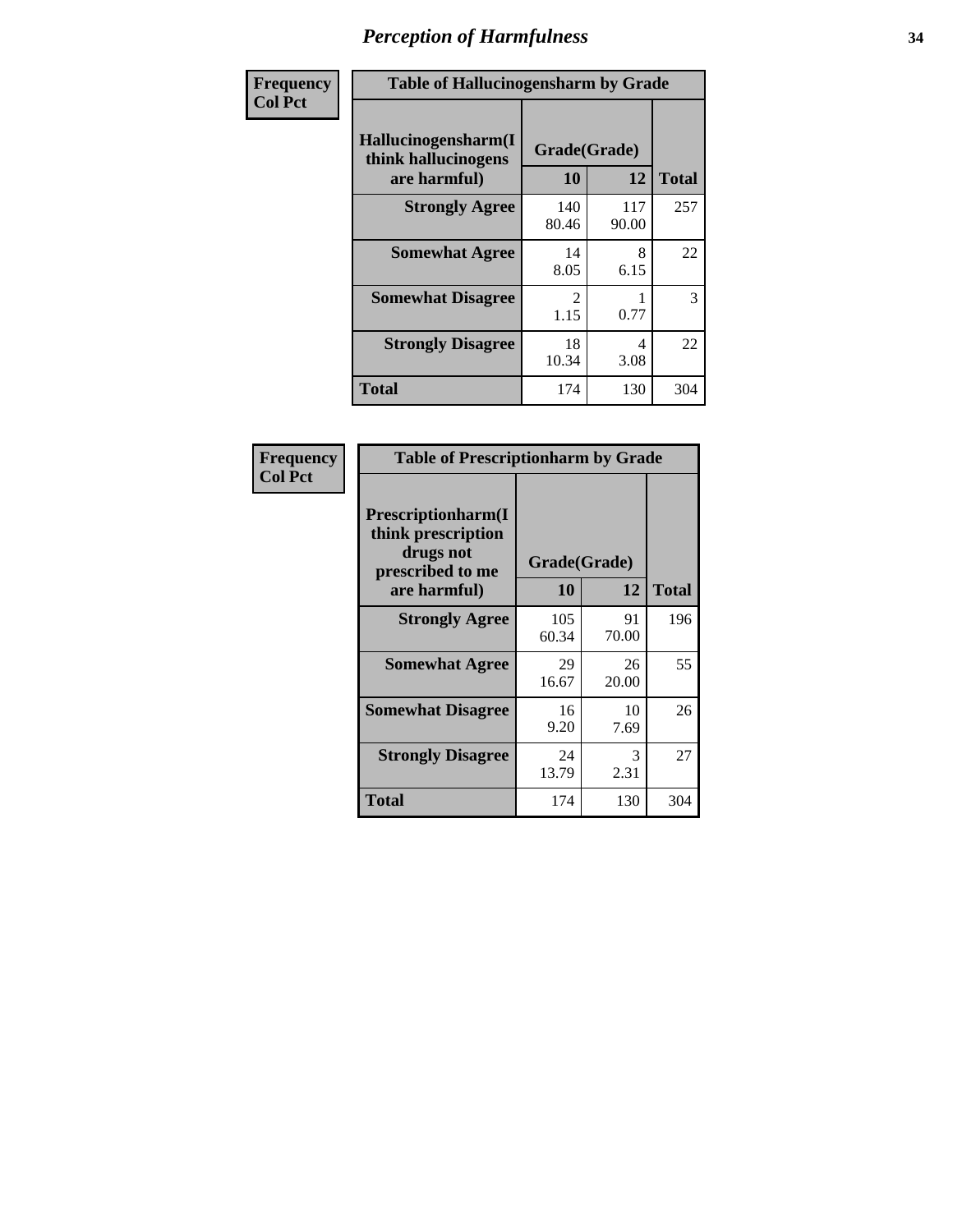## *Disapproval by Adults* **35**

| Frequency      | <b>Table of Alcoholadult by Grade</b>                                 |                    |             |              |
|----------------|-----------------------------------------------------------------------|--------------------|-------------|--------------|
| <b>Col Pct</b> | <b>Alcoholadult</b> (Adults<br>would disapprove if<br>I used alcohol) | Grade(Grade)<br>10 | 12          | <b>Total</b> |
|                | <b>Strongly Agree</b>                                                 | 75<br>43.10        | 64<br>49.23 | 139          |
|                | <b>Somewhat Agree</b>                                                 | 52<br>29.89        | 23<br>17.69 | 75           |
|                | <b>Somewhat Disagree</b>                                              | 21<br>12.07        | 31<br>23.85 | 52           |
|                | <b>Strongly Disagree</b>                                              | 26<br>14.94        | 12<br>9.23  | 38           |
|                | <b>Total</b>                                                          | 174                | 130         | 304          |

| <b>Table of Tobaccoadult by Grade</b>                                 |                    |             |              |  |  |
|-----------------------------------------------------------------------|--------------------|-------------|--------------|--|--|
| <b>Tobaccoadult</b> (Adults<br>would disapprove if<br>I used tobacco) | Grade(Grade)<br>10 | 12          | <b>Total</b> |  |  |
| <b>Strongly Agree</b>                                                 | 105<br>60.34       | 90<br>69.23 | 195          |  |  |
| <b>Somewhat Agree</b>                                                 | 34<br>19.54        | 20<br>15.38 | 54           |  |  |
| <b>Somewhat Disagree</b>                                              | 10<br>5.75         | 9<br>6.92   | 19           |  |  |
| <b>Strongly Disagree</b>                                              | 25<br>14.37        | 11<br>8.46  | 36           |  |  |
| <b>Total</b>                                                          | 174                | 130         | 304          |  |  |

| Frequency      | <b>Table of Marijuanaadult by Grade</b>                           |                    |              |              |
|----------------|-------------------------------------------------------------------|--------------------|--------------|--------------|
| <b>Col Pct</b> | Marijuanaadult(Adults<br>would disapprove if I<br>used marijuana) | Grade(Grade)<br>10 | 12           | <b>Total</b> |
|                | <b>Strongly Agree</b>                                             | 123<br>70.69       | 105<br>80.77 | 228          |
|                | <b>Somewhat Agree</b>                                             | 17<br>9.77         | 6<br>4.62    | 23           |
|                | <b>Somewhat Disagree</b>                                          | 12<br>6.90         | 8<br>6.15    | 20           |
|                | <b>Strongly Disagree</b>                                          | 22<br>12.64        | 11<br>8.46   | 33           |
|                | <b>Total</b>                                                      | 174                | 130          | 304          |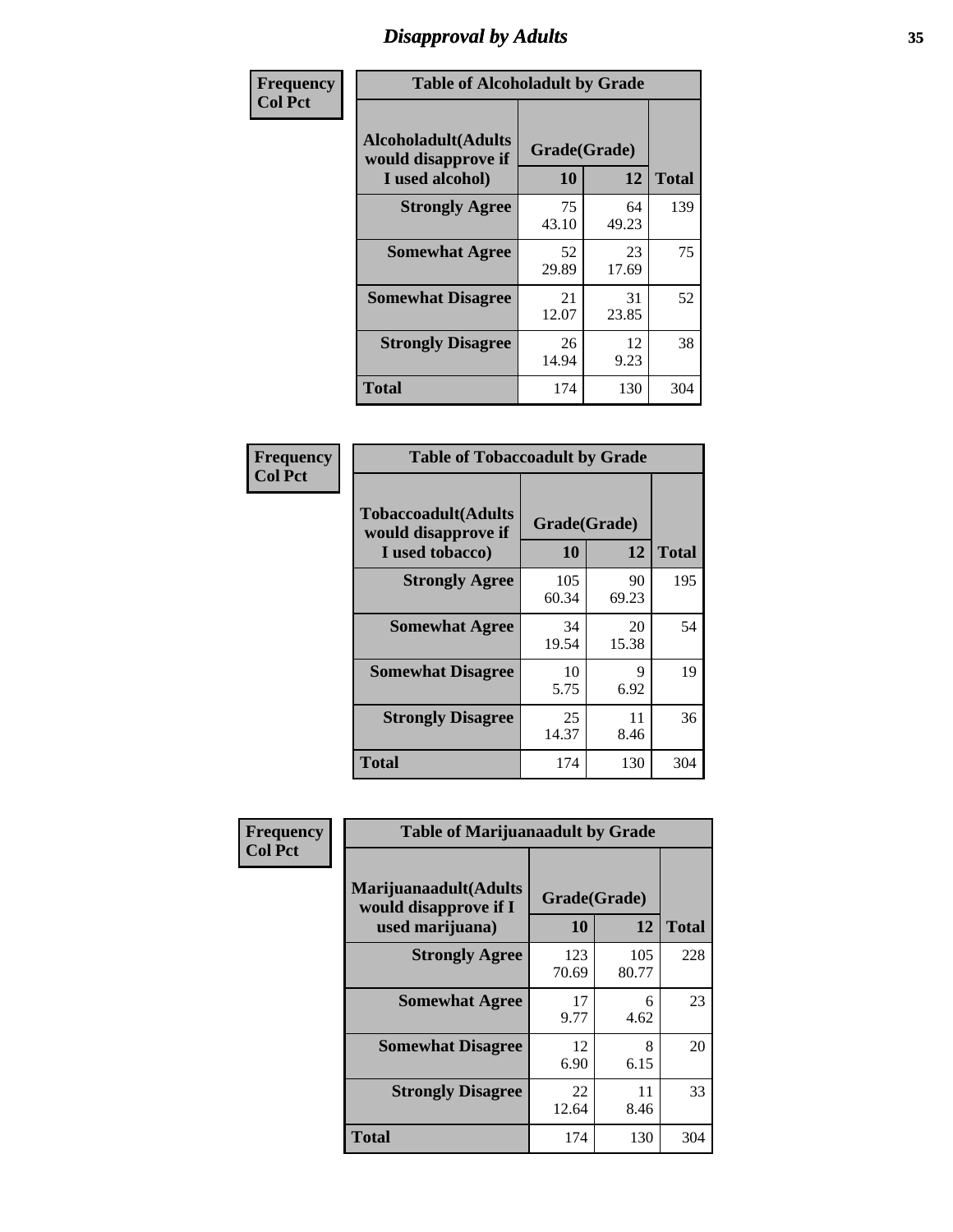## *Disapproval by Adults* **36**

| Frequency      | <b>Table of Otherdrugadult by Grade</b>                                     |                    |                                     |              |
|----------------|-----------------------------------------------------------------------------|--------------------|-------------------------------------|--------------|
| <b>Col Pct</b> | <b>Otherdrugadult</b> (Adults<br>would disapprove if I<br>used other drugs) | Grade(Grade)<br>10 | 12                                  | <b>Total</b> |
|                | <b>Strongly Agree</b>                                                       | 139<br>79.89       | 111<br>85.38                        | 250          |
|                | <b>Somewhat Agree</b>                                                       | 8<br>4.60          | 5<br>3.85                           | 13           |
|                | <b>Somewhat Disagree</b>                                                    | 4<br>2.30          | $\mathcal{D}_{\mathcal{L}}$<br>1.54 | 6            |
|                | <b>Strongly Disagree</b>                                                    | 23<br>13.22        | 12<br>9.23                          | 35           |
|                | <b>Total</b>                                                                | 174                | 130                                 | 304          |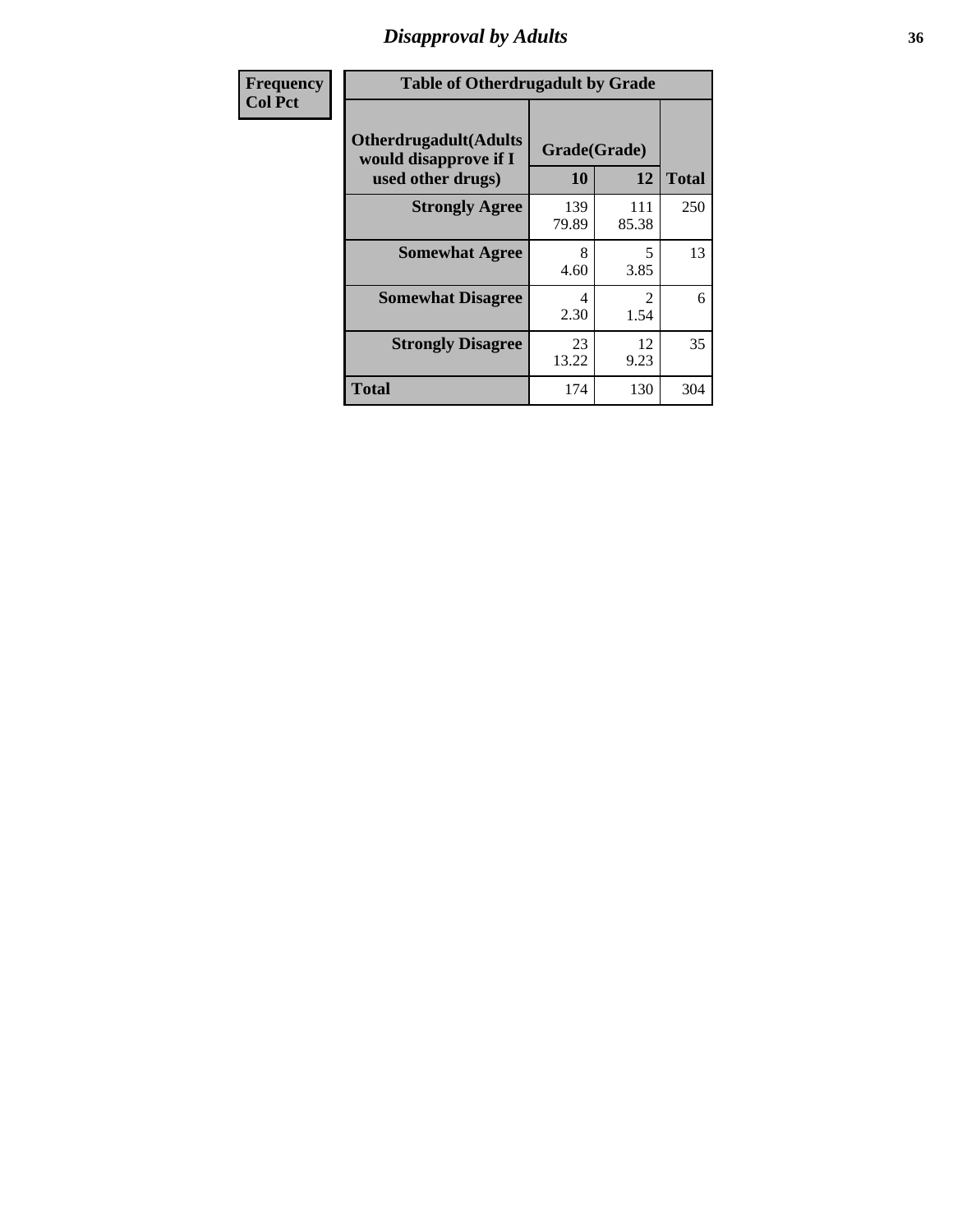# *Disapproval by Peers* **37**

| Frequency      | <b>Table of Alcoholpeer by Grade</b>                    |              |             |              |  |
|----------------|---------------------------------------------------------|--------------|-------------|--------------|--|
| <b>Col Pct</b> | Alcoholpeer(My<br>friends would<br>disapprove if I used | Grade(Grade) |             |              |  |
|                | alcohol)                                                | 10           | 12          | <b>Total</b> |  |
|                | <b>Strongly Agree</b>                                   | 32<br>18.39  | 27<br>20.77 | 59           |  |
|                | <b>Somewhat Agree</b>                                   | 31<br>17.82  | 23<br>17.69 | 54           |  |
|                | <b>Somewhat Disagree</b>                                | 43<br>24.71  | 37<br>28.46 | 80           |  |
|                | <b>Strongly Disagree</b>                                | 68<br>39.08  | 43<br>33.08 | 111          |  |
|                | Total                                                   | 174          | 130         | 304          |  |

| Frequency      | <b>Table of Tobaccopeer by Grade</b>                                |                    |             |              |
|----------------|---------------------------------------------------------------------|--------------------|-------------|--------------|
| <b>Col Pct</b> | Tobaccopeer(My<br>friends would<br>disapprove if I used<br>tobacco) | Grade(Grade)<br>10 | 12          | <b>Total</b> |
|                | <b>Strongly Agree</b>                                               | 53<br>30.46        | 58<br>44.62 | 111          |
|                | <b>Somewhat Agree</b>                                               | 33<br>18.97        | 17<br>13.08 | 50           |
|                | <b>Somewhat Disagree</b>                                            | 28<br>16.09        | 26<br>20.00 | 54           |
|                | <b>Strongly Disagree</b>                                            | 60<br>34.48        | 29<br>22.31 | 89           |
|                | Total                                                               | 174                | 130         | 304          |

| Frequency<br><b>Col Pct</b> | <b>Table of Marijuanapeer by Grade</b>                    |              |             |              |
|-----------------------------|-----------------------------------------------------------|--------------|-------------|--------------|
|                             | Marijuanapeer(My<br>friends would<br>disapprove if I used | Grade(Grade) |             |              |
|                             | marijuana)                                                | 10           | 12          | <b>Total</b> |
|                             | <b>Strongly Agree</b>                                     | 63<br>36.21  | 64<br>49.23 | 127          |
|                             | <b>Somewhat Agree</b>                                     | 30<br>17.24  | 16<br>12.31 | 46           |
|                             | <b>Somewhat Disagree</b>                                  | 31<br>17.82  | 21<br>16.15 | 52           |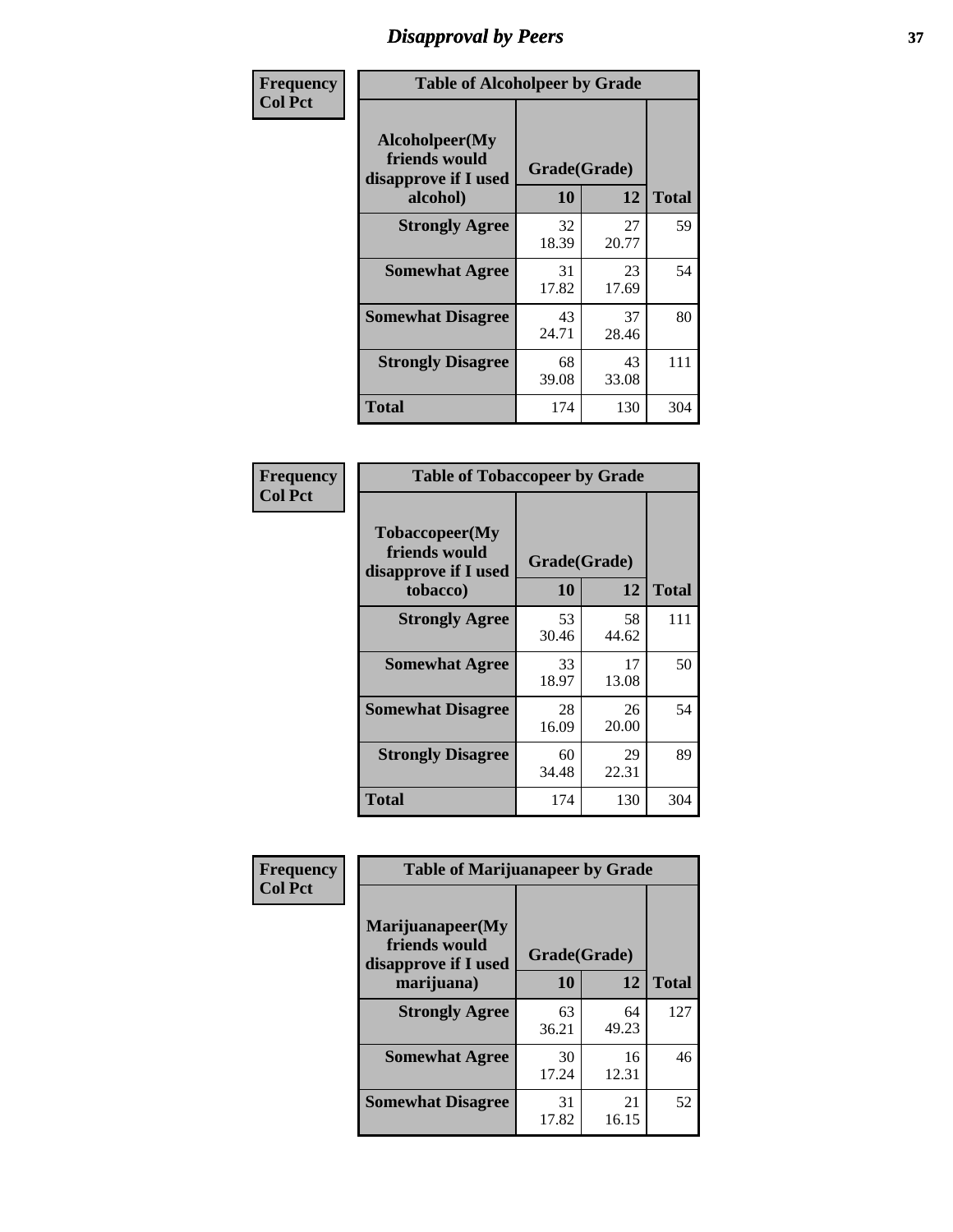# *Disapproval by Peers* **38**

| Frequency<br><b>Col Pct</b> | <b>Table of Marijuanapeer by Grade</b>                                  |                    |             |              |
|-----------------------------|-------------------------------------------------------------------------|--------------------|-------------|--------------|
|                             | Marijuanapeer(My<br>friends would<br>disapprove if I used<br>marijuana) | Grade(Grade)<br>10 | 12          | <b>Total</b> |
|                             | <b>Strongly Disagree</b>                                                | 50<br>28.74        | 29<br>22.31 | 79           |
|                             | Total                                                                   | 174                | 130         | 304          |

| Frequency      | <b>Table of Otherdrugpeer by Grade</b>                                    |                    |             |              |
|----------------|---------------------------------------------------------------------------|--------------------|-------------|--------------|
| <b>Col Pct</b> | Otherdrugpeer(My<br>friends would<br>disapprove if I used<br>other drugs) | Grade(Grade)<br>10 | 12          | <b>Total</b> |
|                | <b>Strongly Agree</b>                                                     | 84                 | 88          | 172          |
|                | <b>Somewhat Agree</b>                                                     | 48.28<br>22        | 67.69<br>14 | 36           |
|                |                                                                           | 12.64              | 10.77       |              |
|                | <b>Somewhat Disagree</b>                                                  | 27<br>15.52        | 13<br>10.00 | 40           |
|                | <b>Strongly Disagree</b>                                                  | 41<br>23.56        | 15<br>11.54 | 56           |
|                | Total                                                                     | 174                | 130         | 304          |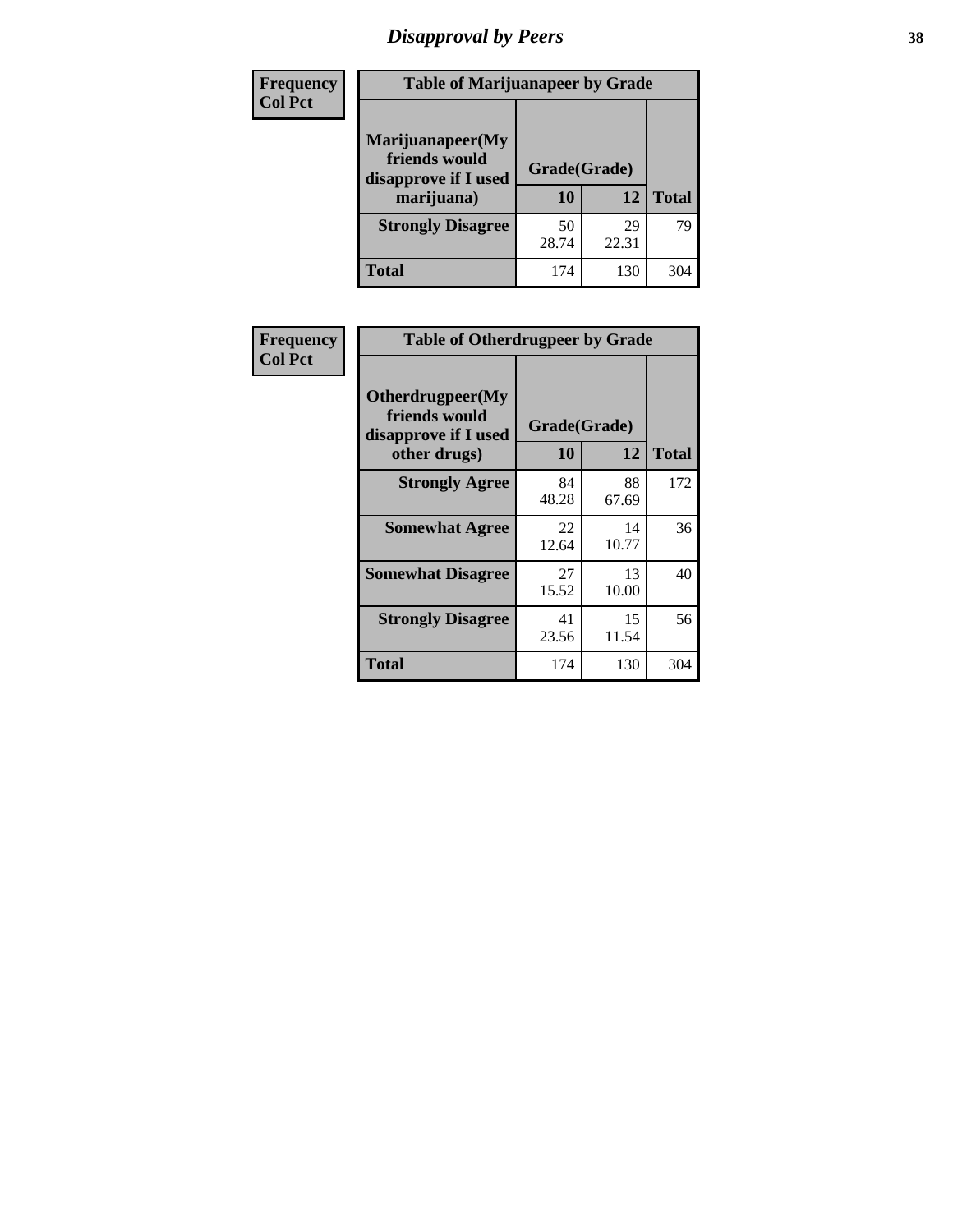| Frequency      | <b>Table of Alcohollocation1 by Grade</b> |              |             |              |
|----------------|-------------------------------------------|--------------|-------------|--------------|
| <b>Col Pct</b> | <b>Alcohollocation1(Places</b>            | Grade(Grade) |             |              |
|                | <b>Friends Use Alcohol)</b>               | 10           | 12          | <b>Total</b> |
|                |                                           | 115<br>66.09 | 95<br>73.08 | 210          |
|                | Do Not Use                                | 59<br>33.91  | 35<br>26.92 | 94           |
|                | <b>Total</b>                              | 174          | 130         | 304          |

| <b>Frequency</b> | <b>Table of Alcohollocation2 by Grade</b>                     |                    |             |              |
|------------------|---------------------------------------------------------------|--------------------|-------------|--------------|
| <b>Col Pct</b>   | <b>Alcohollocation2(Places</b><br><b>Friends Use Alcohol)</b> | Grade(Grade)<br>10 | 12          | <b>Total</b> |
|                  |                                                               |                    |             |              |
|                  |                                                               | 88<br>50.57        | 67<br>51.54 | 155          |
|                  | Home                                                          | 86<br>49.43        | 63<br>48.46 | 149          |
|                  | <b>Total</b>                                                  | 174                | 130         | 304          |

| Frequency<br><b>Col Pct</b> | <b>Table of Alcohollocation 3 by Grade</b>                    |                    |              |              |
|-----------------------------|---------------------------------------------------------------|--------------------|--------------|--------------|
|                             | <b>Alcohollocation3(Places</b><br><b>Friends Use Alcohol)</b> | Grade(Grade)<br>10 | 12           | <b>Total</b> |
|                             |                                                               | 159<br>91.38       | 124<br>95.38 | 283          |
|                             | <b>School</b>                                                 | 15<br>8.62         | 6<br>4.62    | 21           |
|                             | <b>Total</b>                                                  | 174                | 130          | 304          |

| <b>Frequency</b> | <b>Table of Alcohollocation4 by Grade</b> |              |              |              |
|------------------|-------------------------------------------|--------------|--------------|--------------|
| <b>Col Pct</b>   | <b>Alcohollocation4(Places</b>            | Grade(Grade) |              |              |
|                  | <b>Friends Use Alcohol)</b>               | 10           | 12           | <b>Total</b> |
|                  |                                           | 145<br>83.33 | 118<br>90.77 | 263          |
|                  | Car                                       | 29<br>16.67  | 12<br>9.23   | 41           |
|                  | <b>Total</b>                              | 174          | 130          | 304          |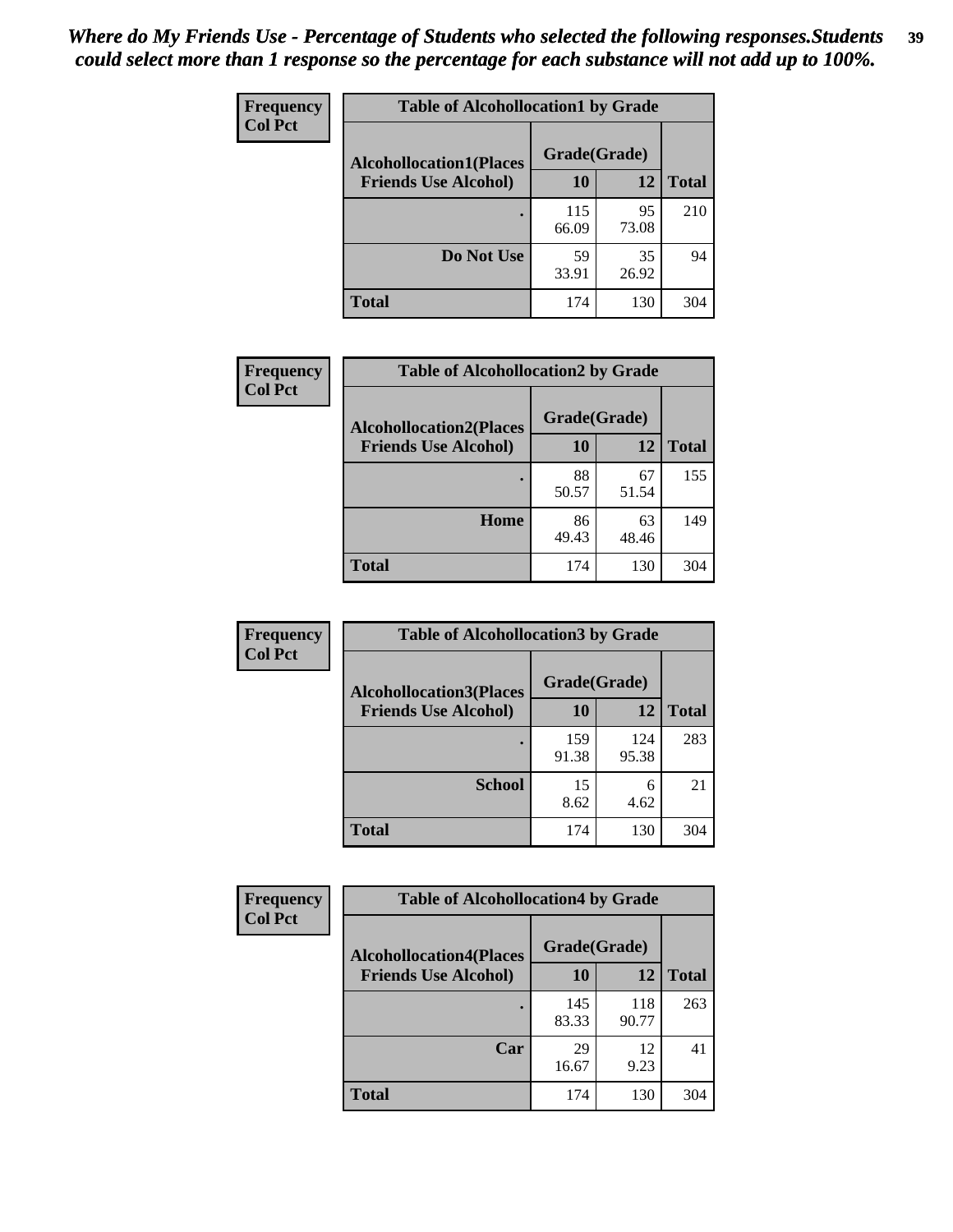| Frequency<br><b>Col Pct</b> | <b>Table of Alcohollocation5 by Grade</b> |              |             |              |  |
|-----------------------------|-------------------------------------------|--------------|-------------|--------------|--|
|                             | <b>Alcohollocation5(Places</b>            | Grade(Grade) |             |              |  |
|                             | <b>Friends Use Alcohol)</b>               | 10           | 12          | <b>Total</b> |  |
|                             |                                           | 83<br>47.70  | 53<br>40.77 | 136          |  |
|                             | <b>Friend's House</b>                     | 91<br>52.30  | 77<br>59.23 | 168          |  |
|                             | <b>Total</b>                              | 174          | 130         | 304          |  |

| <b>Frequency</b> | <b>Table of Alcohollocation6 by Grade</b> |              |             |              |
|------------------|-------------------------------------------|--------------|-------------|--------------|
| <b>Col Pct</b>   | <b>Alcohollocation6(Places</b>            | Grade(Grade) |             |              |
|                  | <b>Friends Use Alcohol)</b>               | 10           | 12          | <b>Total</b> |
|                  |                                           | 113<br>64.94 | 81<br>62.31 | 194          |
|                  | <b>Other</b>                              | 61<br>35.06  | 49<br>37.69 | 110          |
|                  | <b>Total</b>                              | 174          | 130         | 304          |

| Frequency      | <b>Table of Tobaccolocation1 by Grade</b> |              |             |              |
|----------------|-------------------------------------------|--------------|-------------|--------------|
| <b>Col Pct</b> | <b>Tobaccolocation1(Places</b>            | Grade(Grade) |             |              |
|                | <b>Friends Use Tobacco)</b>               | 10           | <b>12</b>   | <b>Total</b> |
|                |                                           | 96<br>55.17  | 69<br>53.08 | 165          |
|                | Do Not Use                                | 78<br>44.83  | 61<br>46.92 | 139          |
|                | <b>Total</b>                              | 174          | 130         | 304          |

| <b>Frequency</b> | <b>Table of Tobaccolocation2 by Grade</b> |              |             |              |  |
|------------------|-------------------------------------------|--------------|-------------|--------------|--|
| <b>Col Pct</b>   | <b>Tobaccolocation2(Places</b>            | Grade(Grade) |             |              |  |
|                  | <b>Friends Use Tobacco)</b>               | 10           | 12          | <b>Total</b> |  |
|                  |                                           | 93<br>53.45  | 80<br>61.54 | 173          |  |
|                  | Home                                      | 81<br>46.55  | 50<br>38.46 | 131          |  |
|                  | <b>Total</b>                              | 174          | 130         | 304          |  |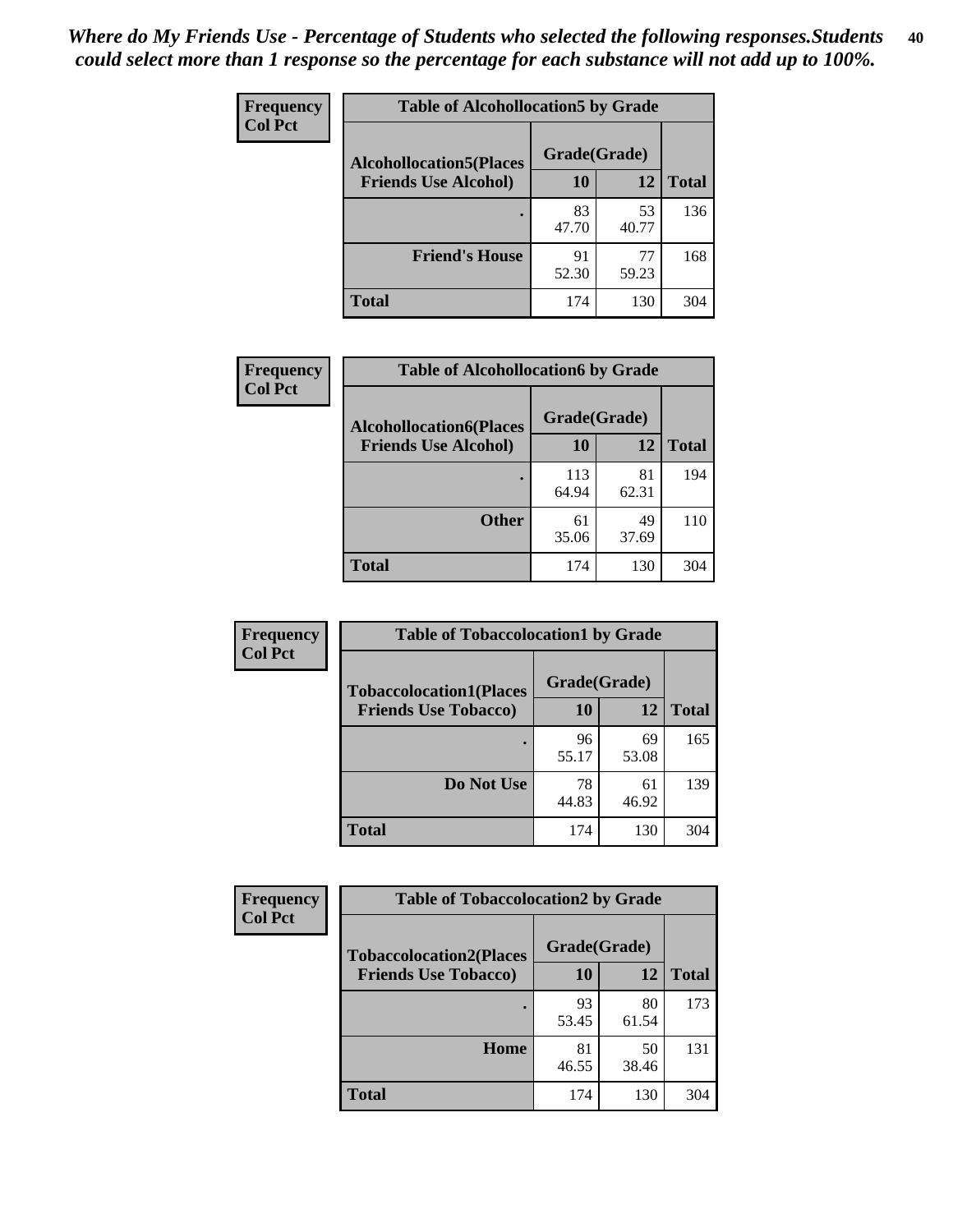| Frequency      | <b>Table of Tobaccolocation 3 by Grade</b> |              |              |              |  |
|----------------|--------------------------------------------|--------------|--------------|--------------|--|
| <b>Col Pct</b> | <b>Tobaccolocation3(Places</b>             | Grade(Grade) |              |              |  |
|                | <b>Friends Use Tobacco)</b>                | 10           | <b>12</b>    | <b>Total</b> |  |
|                |                                            | 138<br>79.31 | 106<br>81.54 | 244          |  |
|                | <b>School</b>                              | 36<br>20.69  | 24<br>18.46  | 60           |  |
|                | <b>Total</b>                               | 174          | 130          | 304          |  |

| Frequency      | <b>Table of Tobaccolocation4 by Grade</b> |              |             |              |
|----------------|-------------------------------------------|--------------|-------------|--------------|
| <b>Col Pct</b> | <b>Tobaccolocation4(Places</b>            | Grade(Grade) |             |              |
|                | <b>Friends Use Tobacco)</b>               | 10           | 12          | <b>Total</b> |
|                |                                           | 116<br>66.67 | 90<br>69.23 | 206          |
|                | Car                                       | 58<br>33.33  | 40<br>30.77 | 98           |
|                | <b>Total</b>                              | 174          | 130         | 304          |

| Frequency      | <b>Table of Tobaccolocation5 by Grade</b> |              |             |              |
|----------------|-------------------------------------------|--------------|-------------|--------------|
| <b>Col Pct</b> | <b>Tobaccolocation5(Places</b>            | Grade(Grade) |             |              |
|                | <b>Friends Use Tobacco)</b>               | 10           | <b>12</b>   | <b>Total</b> |
|                |                                           | 104<br>59.77 | 78<br>60.00 | 182          |
|                | <b>Friend's House</b>                     | 70<br>40.23  | 52<br>40.00 | 122          |
|                | <b>Total</b>                              | 174          | 130         | 304          |

| <b>Frequency</b> | <b>Table of Tobaccolocation6 by Grade</b> |              |             |              |
|------------------|-------------------------------------------|--------------|-------------|--------------|
| <b>Col Pct</b>   | <b>Tobaccolocation6(Places</b>            | Grade(Grade) |             |              |
|                  | <b>Friends Use Tobacco)</b>               | 10           | 12          | <b>Total</b> |
|                  |                                           | 116<br>66.67 | 88<br>67.69 | 204          |
|                  | <b>Other</b>                              | 58<br>33.33  | 42<br>32.31 | 100          |
|                  | <b>Total</b>                              | 174          | 130         | 304          |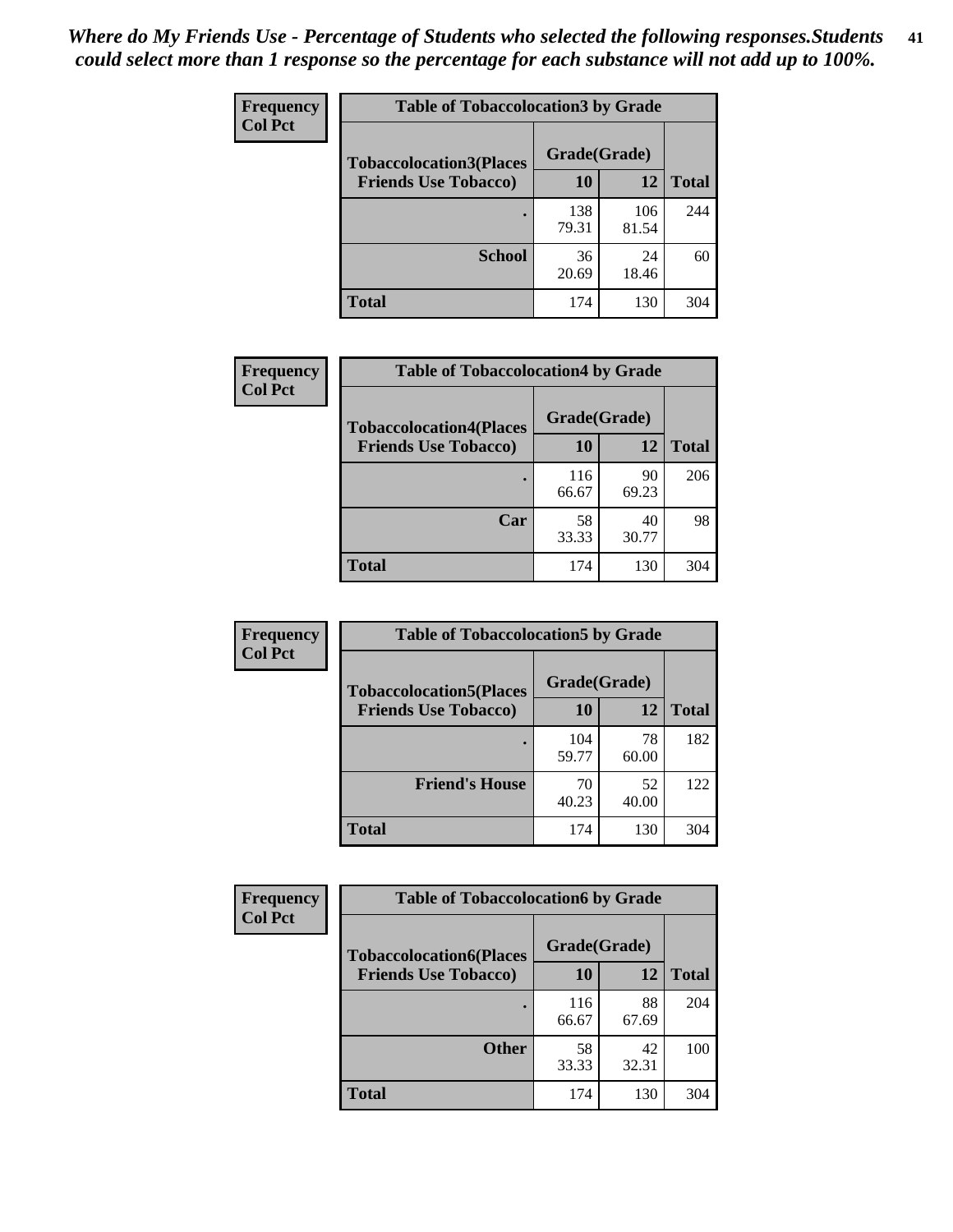| <b>Frequency</b> | <b>Table of Marijuanalocation1 by Grade</b> |              |             |              |
|------------------|---------------------------------------------|--------------|-------------|--------------|
| <b>Col Pct</b>   | <b>Marijuanalocation1(Places</b>            | Grade(Grade) |             |              |
|                  | <b>Friends Use Marijuana</b> )              | 10           | 12          | <b>Total</b> |
|                  |                                             | 96<br>55.17  | 63<br>48.46 | 159          |
|                  | Do Not Use                                  | 78<br>44.83  | 67<br>51.54 | 145          |
|                  | Total                                       | 174          | 130         | 304          |

| <b>Frequency</b> | <b>Table of Marijuanalocation2 by Grade</b>                        |                    |             |              |
|------------------|--------------------------------------------------------------------|--------------------|-------------|--------------|
| <b>Col Pct</b>   | <b>Marijuanalocation2(Places</b><br><b>Friends Use Marijuana</b> ) | Grade(Grade)<br>10 | 12          | <b>Total</b> |
|                  |                                                                    | 96<br>55.17        | 82<br>63.08 | 178          |
|                  | <b>Home</b>                                                        | 78<br>44.83        | 48<br>36.92 | 126          |
|                  | <b>Total</b>                                                       | 174                | 130         | 304          |

| Frequency      | <b>Table of Marijuanalocation3 by Grade</b> |              |              |              |
|----------------|---------------------------------------------|--------------|--------------|--------------|
| <b>Col Pct</b> | <b>Marijuanalocation3</b> (Places           | Grade(Grade) |              |              |
|                | <b>Friends Use Marijuana</b> )              | 10           | 12           | <b>Total</b> |
|                |                                             | 154<br>88.51 | 120<br>92.31 | 274          |
|                | <b>School</b>                               | 20<br>11.49  | 10<br>7.69   | 30           |
|                | <b>Total</b>                                | 174          | 130          | 304          |

| <b>Frequency</b> | <b>Table of Marijuanalocation4 by Grade</b> |              |             |              |  |
|------------------|---------------------------------------------|--------------|-------------|--------------|--|
| <b>Col Pct</b>   | <b>Marijuanalocation4(Places</b>            | Grade(Grade) |             |              |  |
|                  | <b>Friends Use Marijuana</b> )              | <b>10</b>    | 12          | <b>Total</b> |  |
|                  |                                             | 129<br>74.14 | 99<br>76.15 | 228          |  |
|                  | Car                                         | 45<br>25.86  | 31<br>23.85 | 76           |  |
|                  | <b>Total</b>                                | 174          | 130         | 304          |  |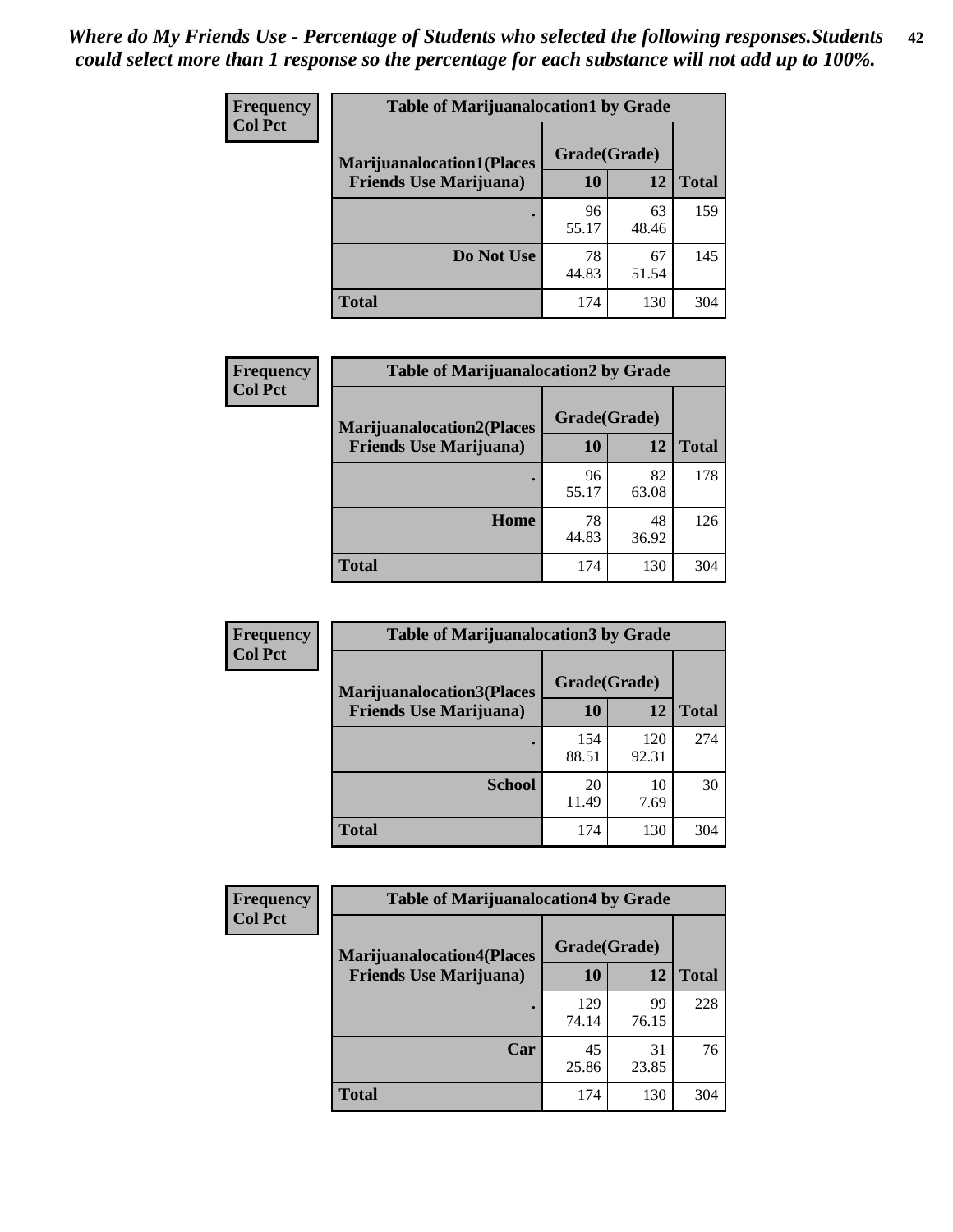| <b>Frequency</b> | <b>Table of Marijuanalocation5 by Grade</b> |              |             |              |  |
|------------------|---------------------------------------------|--------------|-------------|--------------|--|
| <b>Col Pct</b>   | <b>Marijuanalocation5</b> (Places           | Grade(Grade) |             |              |  |
|                  | <b>Friends Use Marijuana</b> )              | 10           | 12          | <b>Total</b> |  |
|                  |                                             | 96<br>55.17  | 75<br>57.69 | 171          |  |
|                  | <b>Friend's House</b>                       | 78<br>44.83  | 55<br>42.31 | 133          |  |
|                  | <b>Total</b>                                | 174          | 130         | 304          |  |

| <b>Frequency</b> | <b>Table of Marijuanalocation6 by Grade</b>                        |                    |             |              |
|------------------|--------------------------------------------------------------------|--------------------|-------------|--------------|
| <b>Col Pct</b>   | <b>Marijuanalocation6(Places</b><br><b>Friends Use Marijuana</b> ) | Grade(Grade)<br>10 | 12          | <b>Total</b> |
|                  |                                                                    |                    |             |              |
|                  |                                                                    | 107<br>61.49       | 94<br>72.31 | 201          |
|                  | <b>Other</b>                                                       | 67<br>38.51        | 36<br>27.69 | 103          |
|                  | <b>Total</b>                                                       | 174                | 130         | 304          |

| Frequency      | <b>Table of Otherdruglocation1 by Grade</b>                          |              |              |              |
|----------------|----------------------------------------------------------------------|--------------|--------------|--------------|
| <b>Col Pct</b> | <b>Otherdruglocation1(Places</b><br><b>Friends Use Other Illegal</b> | Grade(Grade) |              |              |
|                | Drugs)                                                               | 10           | 12           | <b>Total</b> |
|                |                                                                      | 54<br>31.03  | 28<br>21.54  | 82           |
|                | Do Not Use                                                           | 120<br>68.97 | 102<br>78.46 | 222          |
|                | <b>Total</b>                                                         | 174          | 130          | 304          |

| <b>Frequency</b> | <b>Table of Otherdruglocation2 by Grade</b>                          |              |              |              |
|------------------|----------------------------------------------------------------------|--------------|--------------|--------------|
| <b>Col Pct</b>   | <b>Otherdruglocation2(Places</b><br><b>Friends Use Other Illegal</b> | Grade(Grade) |              |              |
|                  | Drugs)                                                               | 10           | 12           | <b>Total</b> |
|                  |                                                                      | 133<br>76.44 | 113<br>86.92 | 246          |
|                  | Home                                                                 | 41<br>23.56  | 17<br>13.08  | 58           |
|                  | <b>Total</b>                                                         | 174          | 130          | 304          |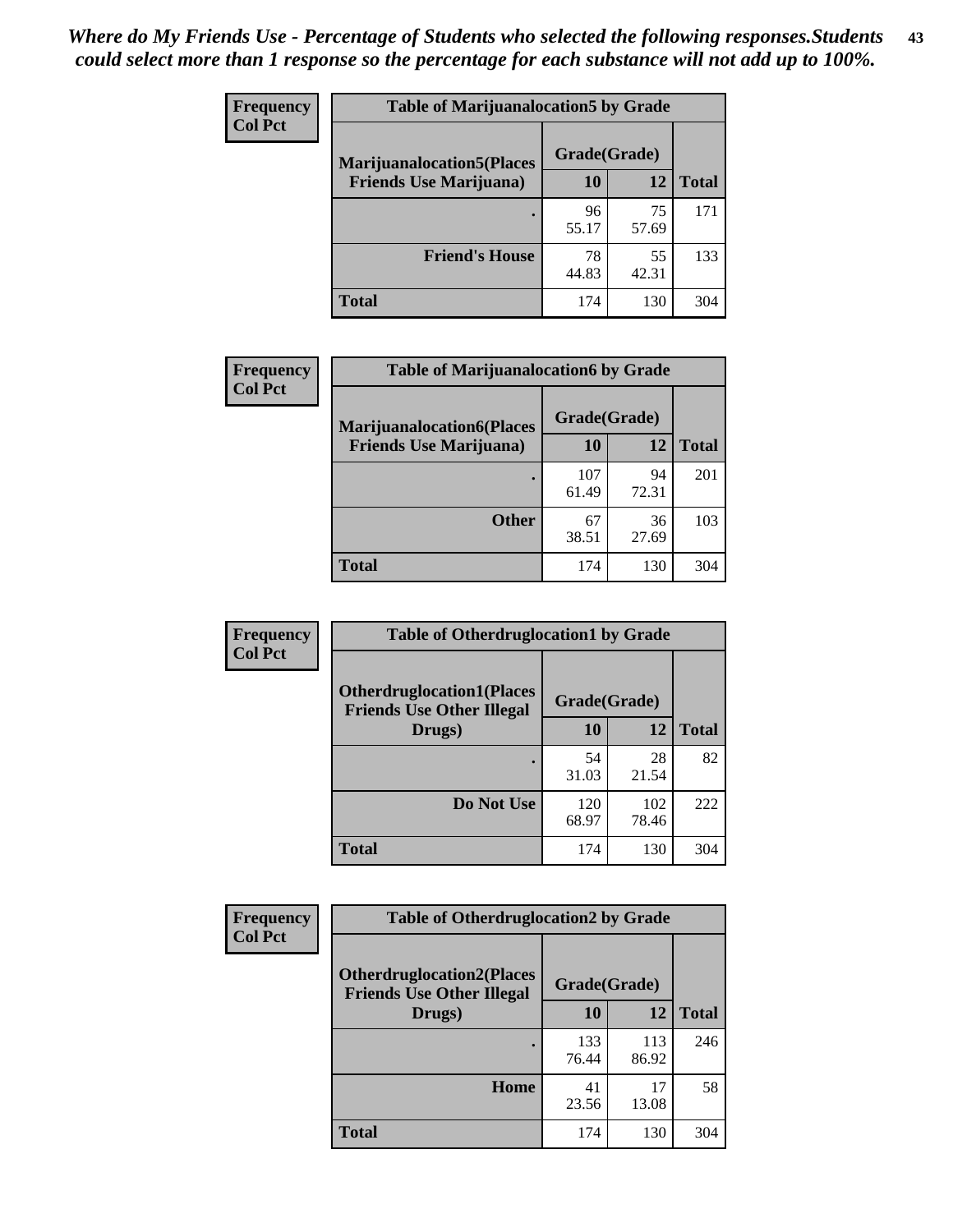| <b>Frequency</b> | <b>Table of Otherdruglocation 3 by Grade</b>                         |              |              |              |
|------------------|----------------------------------------------------------------------|--------------|--------------|--------------|
| <b>Col Pct</b>   | <b>Otherdruglocation3(Places</b><br><b>Friends Use Other Illegal</b> | Grade(Grade) |              |              |
|                  | Drugs)                                                               | 10           | 12           | <b>Total</b> |
|                  |                                                                      | 158<br>90.80 | 121<br>93.08 | 279          |
|                  | <b>School</b>                                                        | 16<br>9.20   | q<br>6.92    | 25           |
|                  | <b>Total</b>                                                         | 174          | 130          | 304          |

| <b>Frequency</b> | <b>Table of Otherdruglocation4 by Grade</b>                          |              |              |              |
|------------------|----------------------------------------------------------------------|--------------|--------------|--------------|
| <b>Col Pct</b>   | <b>Otherdruglocation4(Places</b><br><b>Friends Use Other Illegal</b> | Grade(Grade) |              |              |
|                  | Drugs)                                                               | 10           | 12           | <b>Total</b> |
|                  |                                                                      | 150<br>86.21 | 120<br>92.31 | 270          |
|                  | Car                                                                  | 24<br>13.79  | 10<br>7.69   | 34           |
|                  | <b>Total</b>                                                         | 174          | 130          | 304          |

| Frequency<br><b>Col Pct</b> | <b>Table of Otherdruglocation5 by Grade</b>                          |              |              |              |
|-----------------------------|----------------------------------------------------------------------|--------------|--------------|--------------|
|                             | <b>Otherdruglocation5(Places</b><br><b>Friends Use Other Illegal</b> | Grade(Grade) |              |              |
|                             | Drugs)                                                               | 10           | 12           | <b>Total</b> |
|                             |                                                                      | 134<br>77.01 | 109<br>83.85 | 243          |
|                             | <b>Friend's House</b>                                                | 40<br>22.99  | 21<br>16.15  | 61           |
|                             | <b>Total</b>                                                         | 174          | 130          | 304          |

| <b>Frequency</b> | <b>Table of Otherdruglocation6 by Grade</b>                          |              |              |              |
|------------------|----------------------------------------------------------------------|--------------|--------------|--------------|
| <b>Col Pct</b>   | <b>Otherdruglocation6(Places</b><br><b>Friends Use Other Illegal</b> | Grade(Grade) |              |              |
|                  | Drugs)                                                               | <b>10</b>    | 12           | <b>Total</b> |
|                  |                                                                      | 131<br>75.29 | 109<br>83.85 | 240          |
|                  | <b>Other</b>                                                         | 43<br>24.71  | 21<br>16.15  | 64           |
|                  | <b>Total</b>                                                         | 174          | 130          | 304          |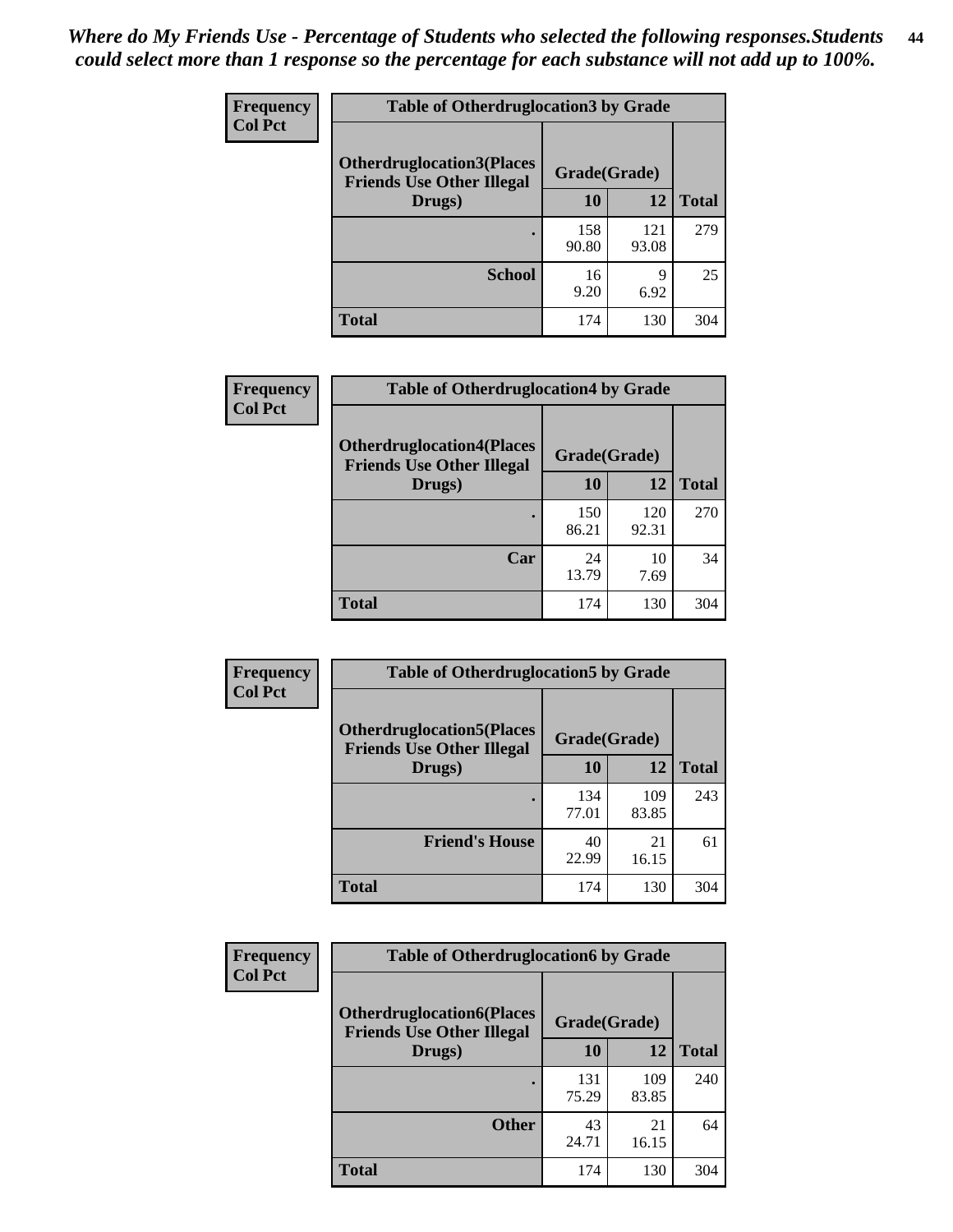| Frequency      | <b>Table of Alcoholtime1 by Grade</b>           |              |             |              |
|----------------|-------------------------------------------------|--------------|-------------|--------------|
| <b>Col Pct</b> | <b>Alcoholtime1(Times</b><br><b>Friends Use</b> | Grade(Grade) |             |              |
|                | Alcohol)                                        | <b>10</b>    | <b>12</b>   | <b>Total</b> |
|                |                                                 | 117<br>67.24 | 96<br>73.85 | 213          |
|                | Do Not Use                                      | 57<br>32.76  | 34<br>26.15 | 91           |
|                | <b>Total</b>                                    | 174          | 130         | 304          |

| <b>Frequency</b> | <b>Table of Alcoholtime2 by Grade</b>           |              |              |              |
|------------------|-------------------------------------------------|--------------|--------------|--------------|
| <b>Col Pct</b>   | <b>Alcoholtime2(Times</b><br><b>Friends Use</b> | Grade(Grade) |              |              |
|                  | Alcohol)                                        | 10           | 12           | <b>Total</b> |
|                  |                                                 | 160<br>91.95 | 127<br>97.69 | 287          |
|                  | <b>On Way to School</b>                         | 14<br>8.05   | 3<br>2.31    | 17           |
|                  | <b>Total</b>                                    | 174          | 130          | 304          |

| Frequency      | <b>Table of Alcoholtime3 by Grade</b>           |              |              |              |
|----------------|-------------------------------------------------|--------------|--------------|--------------|
| <b>Col Pct</b> | <b>Alcoholtime3(Times</b><br><b>Friends Use</b> | Grade(Grade) |              |              |
|                | Alcohol)                                        | 10           | 12           | <b>Total</b> |
|                |                                                 | 160<br>91.95 | 124<br>95.38 | 284          |
|                | <b>During School</b>                            | 14<br>8.05   | 6<br>4.62    | 20           |
|                | <b>Total</b>                                    | 174          | 130          | 304          |

| <b>Frequency</b><br><b>Col Pct</b> | <b>Table of Alcoholtime4 by Grade</b> |              |              |              |
|------------------------------------|---------------------------------------|--------------|--------------|--------------|
|                                    | <b>Alcoholtime4(Times</b>             | Grade(Grade) |              |              |
|                                    | <b>Friends Use Alcohol)</b>           | 10           | 12           | <b>Total</b> |
|                                    |                                       | 159<br>91.38 | 124<br>95.38 | 283          |
|                                    | <b>On Way Home From School</b>        | 15<br>8.62   | 4.62         | 21           |
|                                    | <b>Total</b>                          | 174          | 130          | 304          |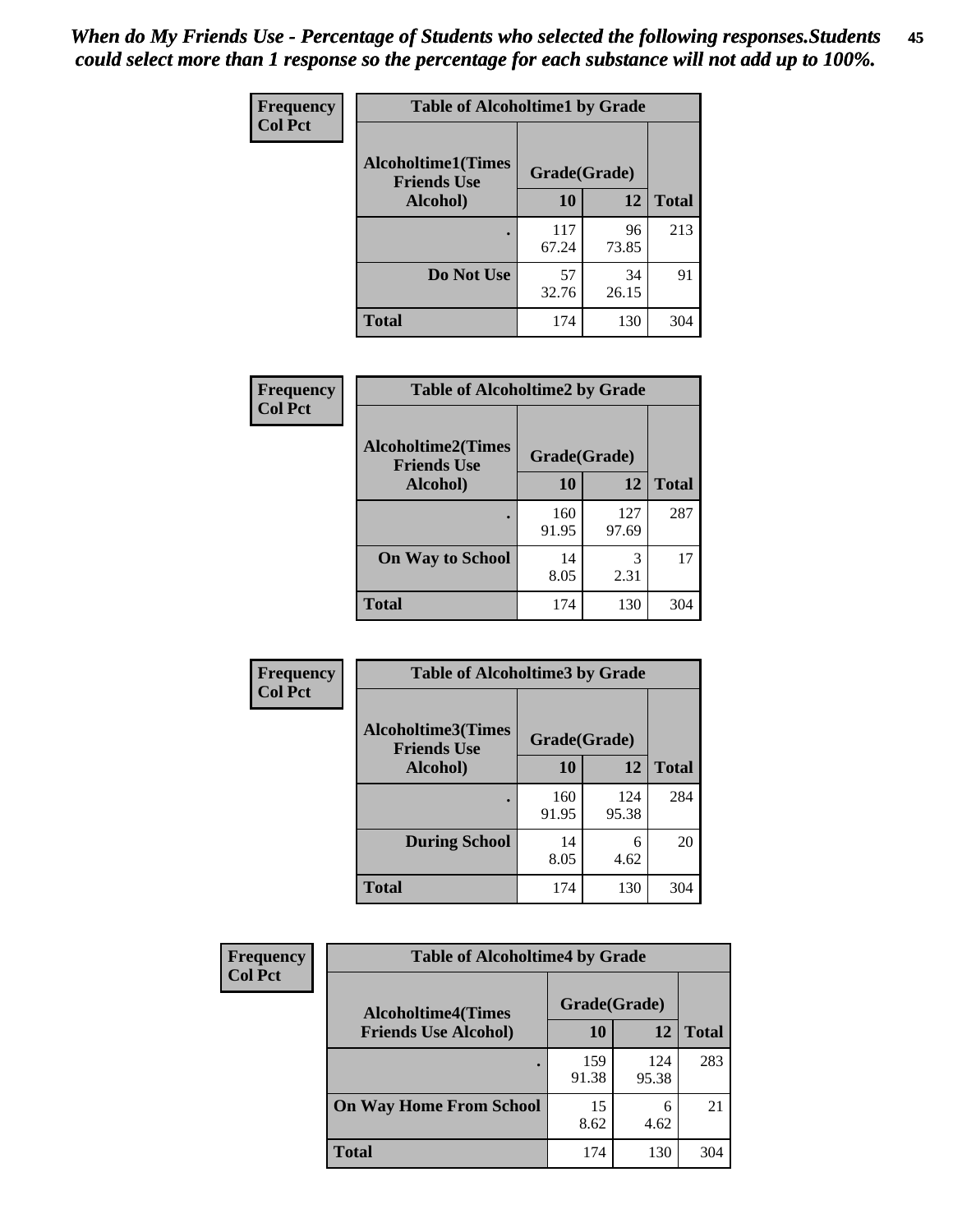*When do My Friends Use - Percentage of Students who selected the following responses.Students could select more than 1 response so the percentage for each substance will not add up to 100%.* **46**

| Frequency      | <b>Table of Alcoholtime5 by Grade</b>           |              |              |              |
|----------------|-------------------------------------------------|--------------|--------------|--------------|
| <b>Col Pct</b> | <b>Alcoholtime5(Times</b><br><b>Friends Use</b> | Grade(Grade) |              |              |
|                | Alcohol)                                        | 10           | 12           | <b>Total</b> |
|                |                                                 | 119<br>68.39 | 101<br>77.69 | 220          |
|                | Weeknights                                      | 55<br>31.61  | 29<br>22.31  | 84           |
|                | <b>Total</b>                                    | 174          | 130          | 304          |

| Frequency      | <b>Table of Alcoholtime6 by Grade</b>           |              |             |              |
|----------------|-------------------------------------------------|--------------|-------------|--------------|
| <b>Col Pct</b> | <b>Alcoholtime6(Times</b><br><b>Friends Use</b> | Grade(Grade) |             |              |
|                | Alcohol)                                        | 10           | 12          | <b>Total</b> |
|                |                                                 | 52<br>29.89  | 34<br>26.15 | 86           |
|                | Weekends                                        | 122<br>70.11 | 96<br>73.85 | 218          |
|                | <b>Total</b>                                    | 174          | 130         | 304          |

| Frequency      | <b>Table of Tobaccotime1 by Grade</b>           |              |             |              |
|----------------|-------------------------------------------------|--------------|-------------|--------------|
| <b>Col Pct</b> | <b>Tobaccotime1(Times</b><br><b>Friends Use</b> | Grade(Grade) |             |              |
|                | <b>Tobacco</b> )                                | 10           | 12          | <b>Total</b> |
|                | ٠                                               | 97<br>55.75  | 68<br>52.31 | 165          |
|                | Do Not Use                                      | 77<br>44.25  | 62<br>47.69 | 139          |
|                | <b>Total</b>                                    | 174          | 130         | 304          |

| <b>Frequency</b> | <b>Table of Tobaccotime2 by Grade</b>           |              |             |              |
|------------------|-------------------------------------------------|--------------|-------------|--------------|
| <b>Col Pct</b>   | <b>Tobaccotime2(Times</b><br><b>Friends Use</b> | Grade(Grade) |             |              |
|                  | Tobacco)                                        | 10           | 12          | <b>Total</b> |
|                  |                                                 | 108<br>62.07 | 94<br>72.31 | 202          |
|                  | <b>On Way to School</b>                         | 66<br>37.93  | 36<br>27.69 | 102          |
|                  | <b>Total</b>                                    | 174          | 130         | 304          |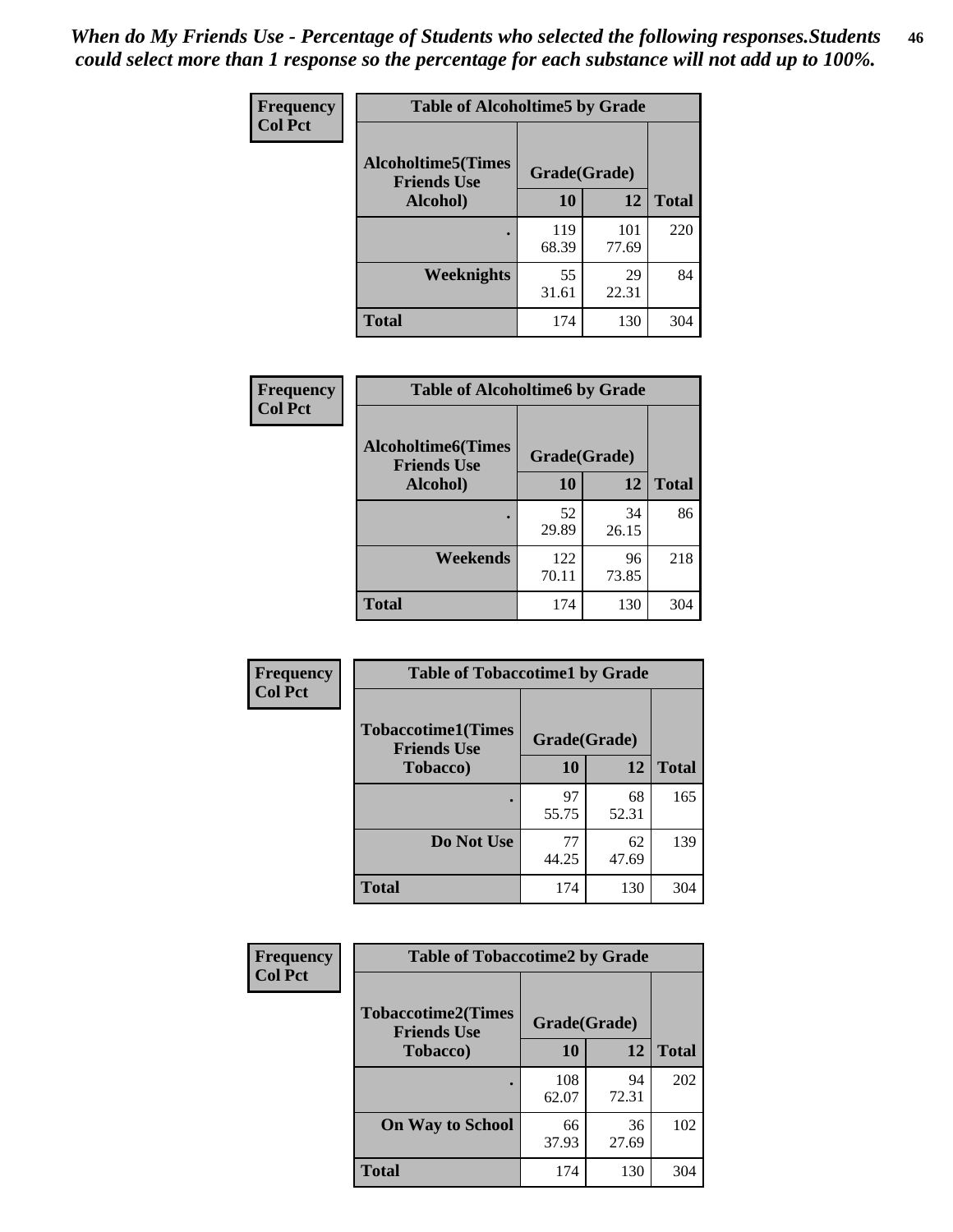*When do My Friends Use - Percentage of Students who selected the following responses.Students could select more than 1 response so the percentage for each substance will not add up to 100%.* **47**

| <b>Frequency</b> | <b>Table of Tobaccotime3 by Grade</b>           |              |              |              |  |
|------------------|-------------------------------------------------|--------------|--------------|--------------|--|
| <b>Col Pct</b>   | <b>Tobaccotime3(Times</b><br><b>Friends Use</b> | Grade(Grade) |              |              |  |
|                  | <b>Tobacco</b> )                                | 10           | 12           | <b>Total</b> |  |
|                  |                                                 | 129<br>74.14 | 108<br>83.08 | 237          |  |
|                  | <b>During School</b>                            | 45<br>25.86  | 22<br>16.92  | 67           |  |
|                  | <b>Total</b>                                    | 174          | 130          | 304          |  |

| <b>Frequency</b> | <b>Table of Tobaccotime4 by Grade</b> |              |              |              |
|------------------|---------------------------------------|--------------|--------------|--------------|
| <b>Col Pct</b>   | <b>Tobaccotime4(Times</b>             | Grade(Grade) |              |              |
|                  | <b>Friends Use Tobacco)</b>           | 10           | 12           | <b>Total</b> |
|                  |                                       | 159<br>91.38 | 124<br>95.38 | 283          |
|                  | <b>On Way Home From School</b>        | 15<br>8.62   | 6<br>4.62    | 21           |
|                  | <b>Total</b>                          | 174          | 130          | 304          |

| <b>Frequency</b> | <b>Table of Tobaccotime5 by Grade</b>           |              |             |              |
|------------------|-------------------------------------------------|--------------|-------------|--------------|
| <b>Col Pct</b>   | <b>Tobaccotime5(Times</b><br><b>Friends Use</b> | Grade(Grade) |             |              |
|                  | <b>Tobacco</b> )                                | 10           | 12          | <b>Total</b> |
|                  |                                                 | 92<br>52.87  | 83<br>63.85 | 175          |
|                  | Weeknights                                      | 82<br>47.13  | 47<br>36.15 | 129          |
|                  | <b>Total</b>                                    | 174          | 130         | 304          |

| Frequency      | <b>Table of Tobaccotime6 by Grade</b>           |              |             |              |  |
|----------------|-------------------------------------------------|--------------|-------------|--------------|--|
| <b>Col Pct</b> | <b>Tobaccotime6(Times</b><br><b>Friends Use</b> | Grade(Grade) |             |              |  |
|                | <b>Tobacco</b> )                                | 10           | <b>12</b>   | <b>Total</b> |  |
|                | ٠                                               | 82<br>47.13  | 69<br>53.08 | 151          |  |
|                | Weekends                                        | 92<br>52.87  | 61<br>46.92 | 153          |  |
|                | <b>Total</b>                                    | 174          | 130         | 304          |  |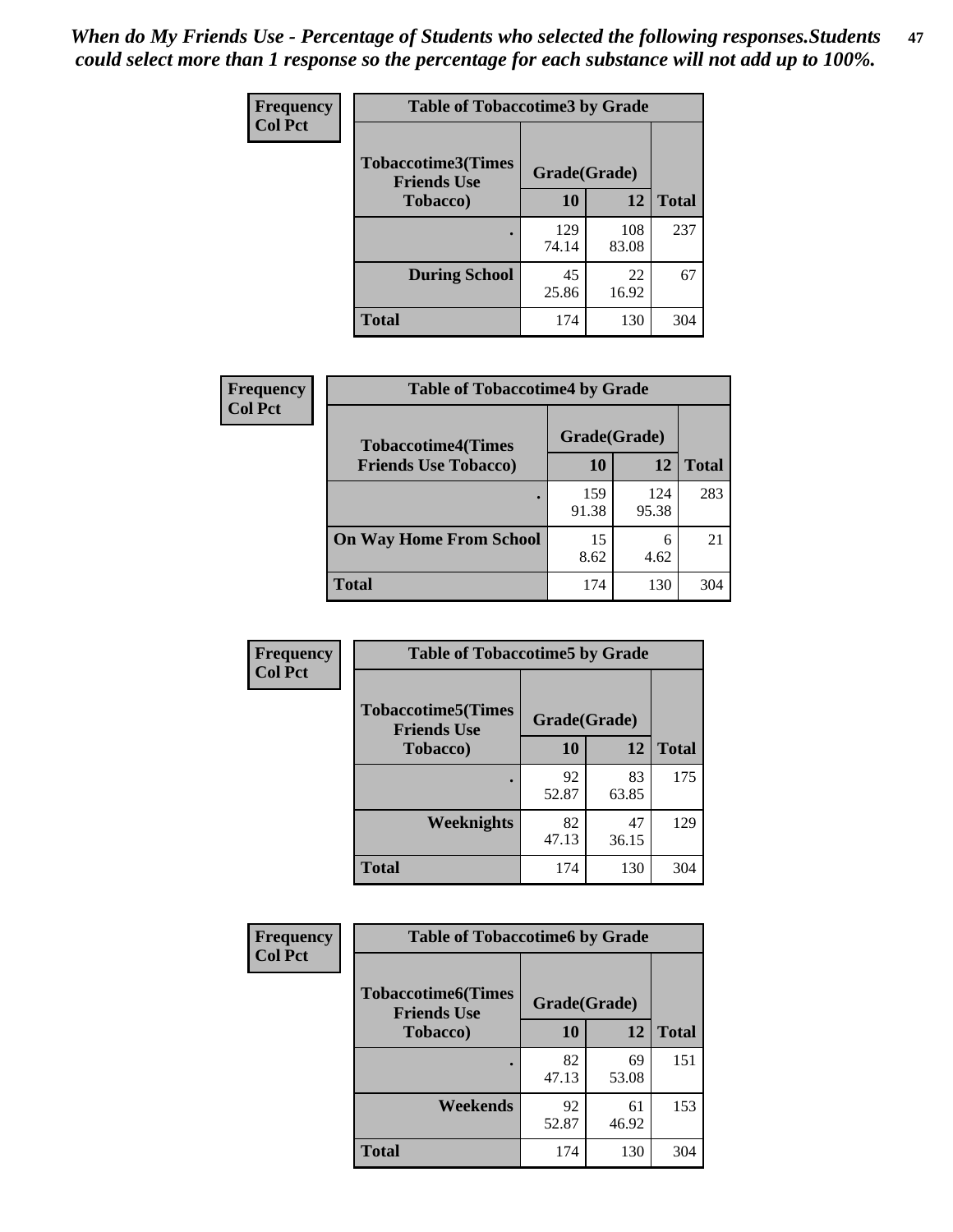| Frequency      | <b>Table of Marijuanatime1 by Grade</b>           |              |             |              |
|----------------|---------------------------------------------------|--------------|-------------|--------------|
| <b>Col Pct</b> | <b>Marijuanatime1(Times</b><br><b>Friends Use</b> | Grade(Grade) |             |              |
|                | Marijuana)                                        | 10           | 12          | <b>Total</b> |
|                |                                                   | 96<br>55.17  | 62<br>47.69 | 158          |
|                | Do Not Use                                        | 78<br>44.83  | 68<br>52.31 | 146          |
|                | <b>Total</b>                                      | 174          | 130         | 304          |

| <b>Frequency</b> | <b>Table of Marijuanatime2 by Grade</b>           |              |              |              |
|------------------|---------------------------------------------------|--------------|--------------|--------------|
| <b>Col Pct</b>   | <b>Marijuanatime2(Times</b><br><b>Friends Use</b> | Grade(Grade) |              |              |
|                  | Marijuana)                                        | 10           | 12           | <b>Total</b> |
|                  | ٠                                                 | 137<br>78.74 | 112<br>86.15 | 249          |
|                  | <b>On Way to School</b>                           | 37<br>21.26  | 18<br>13.85  | 55           |
|                  | <b>Total</b>                                      | 174          | 130          | 304          |

| Frequency<br><b>Col Pct</b> | <b>Table of Marijuanatime3 by Grade</b>    |              |              |              |
|-----------------------------|--------------------------------------------|--------------|--------------|--------------|
|                             | Marijuanatime3(Times<br><b>Friends Use</b> | Grade(Grade) |              |              |
|                             | Marijuana)                                 | 10           | 12           | <b>Total</b> |
|                             |                                            | 158<br>90.80 | 117<br>90.00 | 275          |
|                             | <b>During School</b>                       | 16<br>9.20   | 13<br>10.00  | 29           |
|                             | Total                                      | 174          | 130          | 304          |

| <b>Frequency</b> | <b>Table of Marijuanatime4 by Grade</b> |              |              |              |
|------------------|-----------------------------------------|--------------|--------------|--------------|
| <b>Col Pct</b>   | <b>Marijuanatime4(Times</b>             | Grade(Grade) |              |              |
|                  | <b>Friends Use Marijuana</b> )          | 10           | 12           | <b>Total</b> |
|                  | ٠                                       | 136<br>78.16 | 109<br>83.85 | 245          |
|                  | <b>On Way Home From School</b>          | 38<br>21.84  | 21<br>16.15  | 59           |
|                  | <b>Total</b>                            | 174          | 130          | 304          |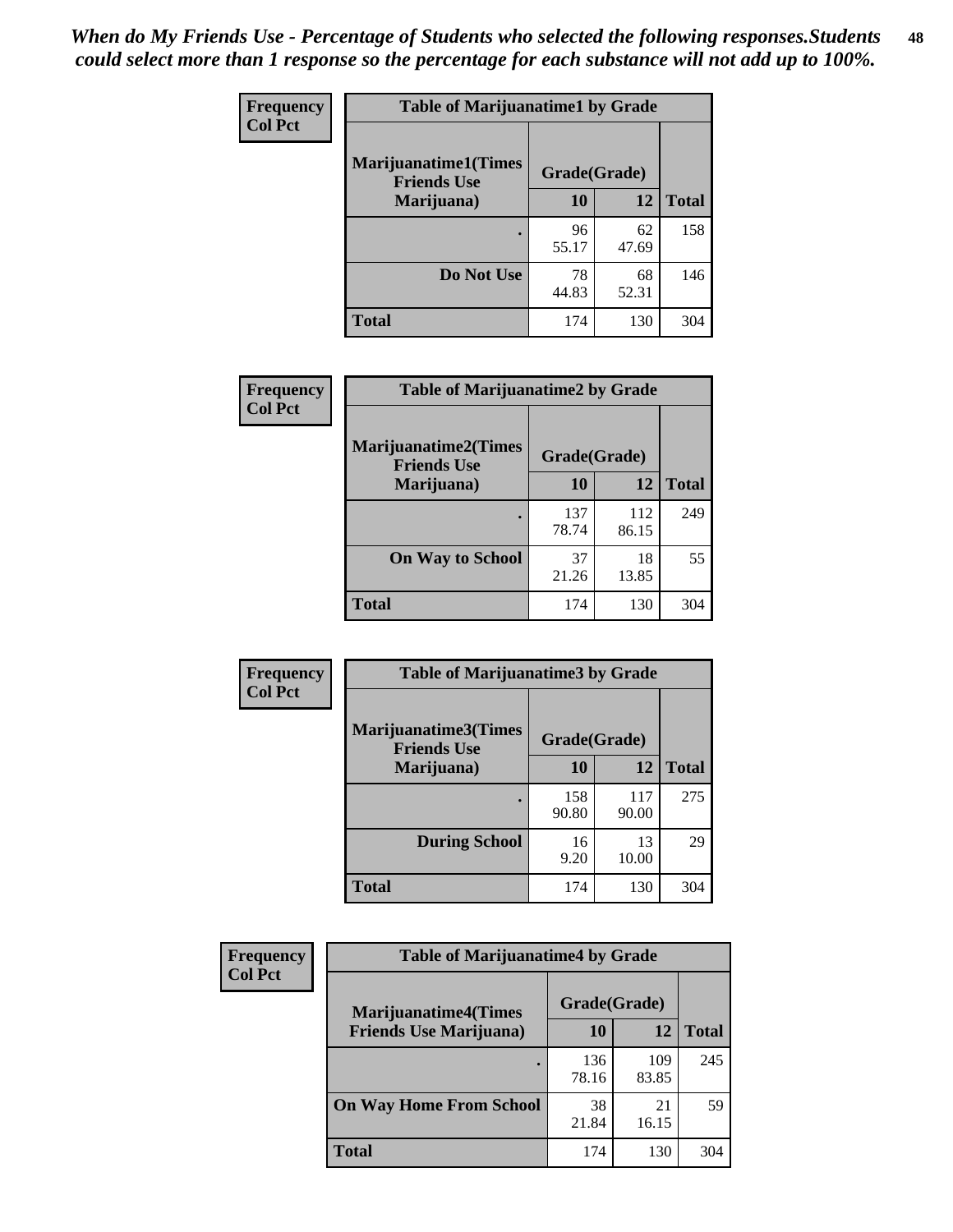| Frequency      | <b>Table of Marijuanatime5 by Grade</b>            |              |             |              |
|----------------|----------------------------------------------------|--------------|-------------|--------------|
| <b>Col Pct</b> | <b>Marijuanatime5</b> (Times<br><b>Friends Use</b> | Grade(Grade) |             |              |
|                | Marijuana)                                         | 10           | 12          | <b>Total</b> |
|                |                                                    | 106<br>60.92 | 90<br>69.23 | 196          |
|                | <b>Weeknights</b>                                  | 68<br>39.08  | 40<br>30.77 | 108          |
|                | <b>Total</b>                                       | 174          | 130         | 304          |

| Frequency      | <b>Table of Marijuanatime6 by Grade</b>    |              |             |              |
|----------------|--------------------------------------------|--------------|-------------|--------------|
| <b>Col Pct</b> | Marijuanatime6(Times<br><b>Friends Use</b> | Grade(Grade) |             |              |
|                | Marijuana)                                 | 10           | 12          | <b>Total</b> |
|                |                                            | 75<br>43.10  | 71<br>54.62 | 146          |
|                | Weekends                                   | 99<br>56.90  | 59<br>45.38 | 158          |
|                | <b>Total</b>                               | 174          | 130         | 304          |

| Frequency      | <b>Table of Otherdrugtime1 by Grade</b>                 |              |              |              |
|----------------|---------------------------------------------------------|--------------|--------------|--------------|
| <b>Col Pct</b> | <b>Otherdrugtime1(Times</b><br><b>Friends Use Other</b> | Grade(Grade) |              |              |
|                | <b>Illegal Drugs</b> )                                  | 10           | 12           | <b>Total</b> |
|                |                                                         | 52<br>29.89  | 26<br>20.00  | 78           |
|                | Do Not Use                                              | 122<br>70.11 | 104<br>80.00 | 226          |
|                | <b>Total</b>                                            | 174          | 130          | 304          |

| Frequency      | <b>Table of Otherdrugtime2 by Grade</b>                 |              |              |              |
|----------------|---------------------------------------------------------|--------------|--------------|--------------|
| <b>Col Pct</b> | <b>Otherdrugtime2(Times</b><br><b>Friends Use Other</b> | Grade(Grade) |              |              |
|                | <b>Illegal Drugs</b> )                                  | 10           | 12           | <b>Total</b> |
|                |                                                         | 151<br>86.78 | 123<br>94.62 | 274          |
|                | <b>On Way to School</b>                                 | 23<br>13.22  | 7<br>5.38    | 30           |
|                | Total                                                   | 174          | 130          | 304          |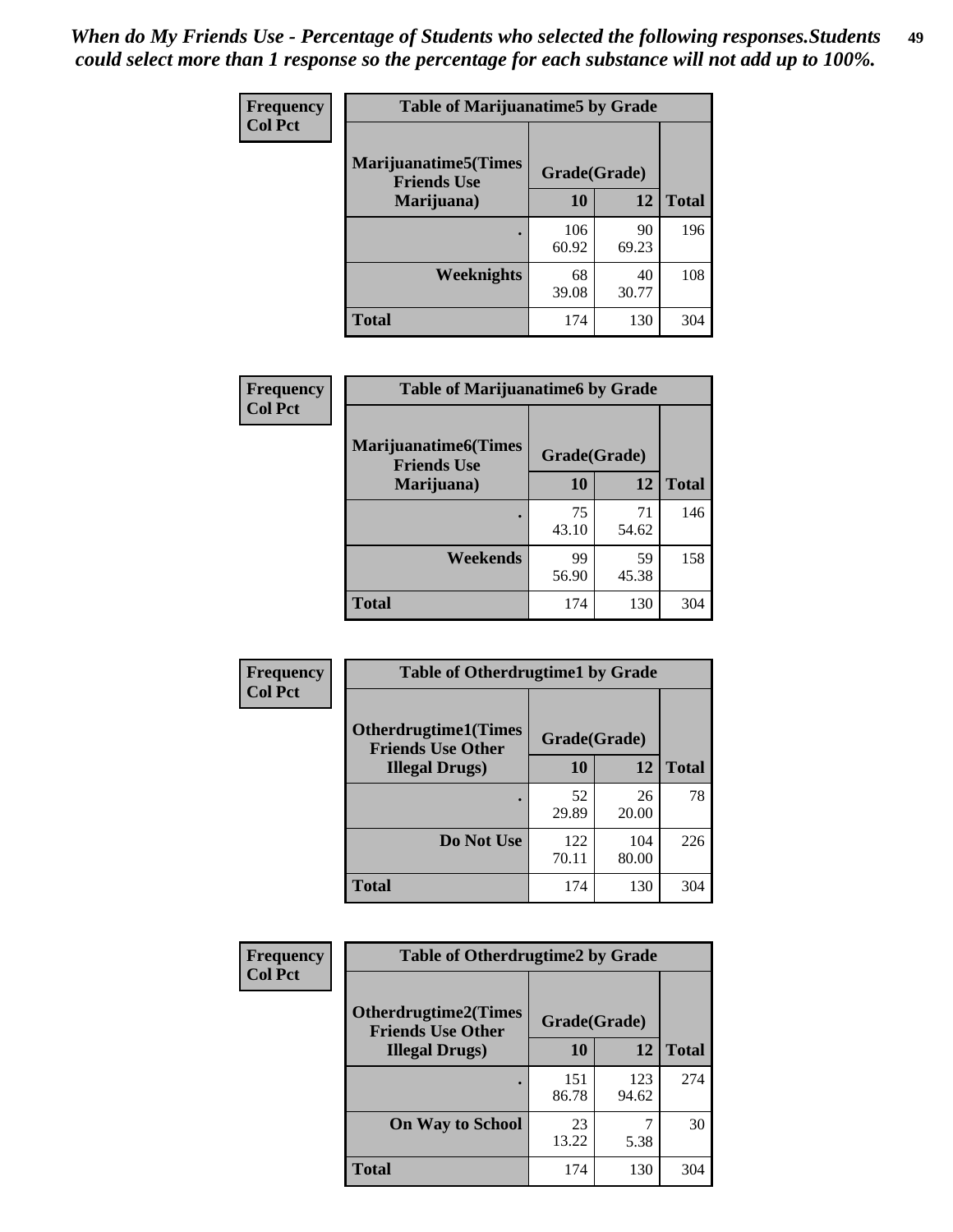| <b>Frequency</b> | <b>Table of Otherdrugtime3 by Grade</b>                          |              |              |              |
|------------------|------------------------------------------------------------------|--------------|--------------|--------------|
| <b>Col Pct</b>   | Otherdrugtime3(Times<br>Grade(Grade)<br><b>Friends Use Other</b> |              |              |              |
|                  | <b>Illegal Drugs</b> )                                           | 10           | 12           | <b>Total</b> |
|                  |                                                                  | 159<br>91.38 | 120<br>92.31 | 279          |
|                  | <b>During School</b>                                             | 15<br>8.62   | 10<br>7.69   | 25           |
|                  | Total                                                            | 174          | 130          | 304          |

| <b>Frequency</b> | <b>Table of Otherdrugtime4 by Grade</b>                         |              |              |              |
|------------------|-----------------------------------------------------------------|--------------|--------------|--------------|
| <b>Col Pct</b>   | <b>Otherdrugtime4(Times</b><br><b>Friends Use Other Illegal</b> | Grade(Grade) |              |              |
|                  | Drugs)                                                          | 10           | 12           | <b>Total</b> |
|                  | $\bullet$                                                       | 152<br>87.36 | 123<br>94.62 | 275          |
|                  | <b>On Way Home From School</b>                                  | 22<br>12.64  | 5.38         | 29           |
|                  | <b>Total</b>                                                    | 174          | 130          | 304          |

| <b>Frequency</b><br><b>Col Pct</b> | <b>Table of Otherdrugtime5 by Grade</b>                  |              |              |              |
|------------------------------------|----------------------------------------------------------|--------------|--------------|--------------|
|                                    | <b>Otherdrugtime5</b> (Times<br><b>Friends Use Other</b> | Grade(Grade) |              |              |
|                                    | <b>Illegal Drugs</b> )                                   | 10           | 12           | <b>Total</b> |
|                                    |                                                          | 136<br>78.16 | 117<br>90.00 | 253          |
|                                    | Weeknights                                               | 38<br>21.84  | 13<br>10.00  | 51           |
|                                    | Total                                                    | 174          | 130          | 304          |

| <b>Frequency</b> | <b>Table of Otherdrugtime6 by Grade</b>                                 |              |              |              |
|------------------|-------------------------------------------------------------------------|--------------|--------------|--------------|
| <b>Col Pct</b>   | <b>Otherdrugtime6(Times</b><br>Grade(Grade)<br><b>Friends Use Other</b> |              |              |              |
|                  | <b>Illegal Drugs</b> )                                                  | 10           | 12           | <b>Total</b> |
|                  |                                                                         | 123<br>70.69 | 107<br>82.31 | 230          |
|                  | Weekends                                                                | 51<br>29.31  | 23<br>17.69  | 74           |
|                  | Total                                                                   | 174          | 130          | 304          |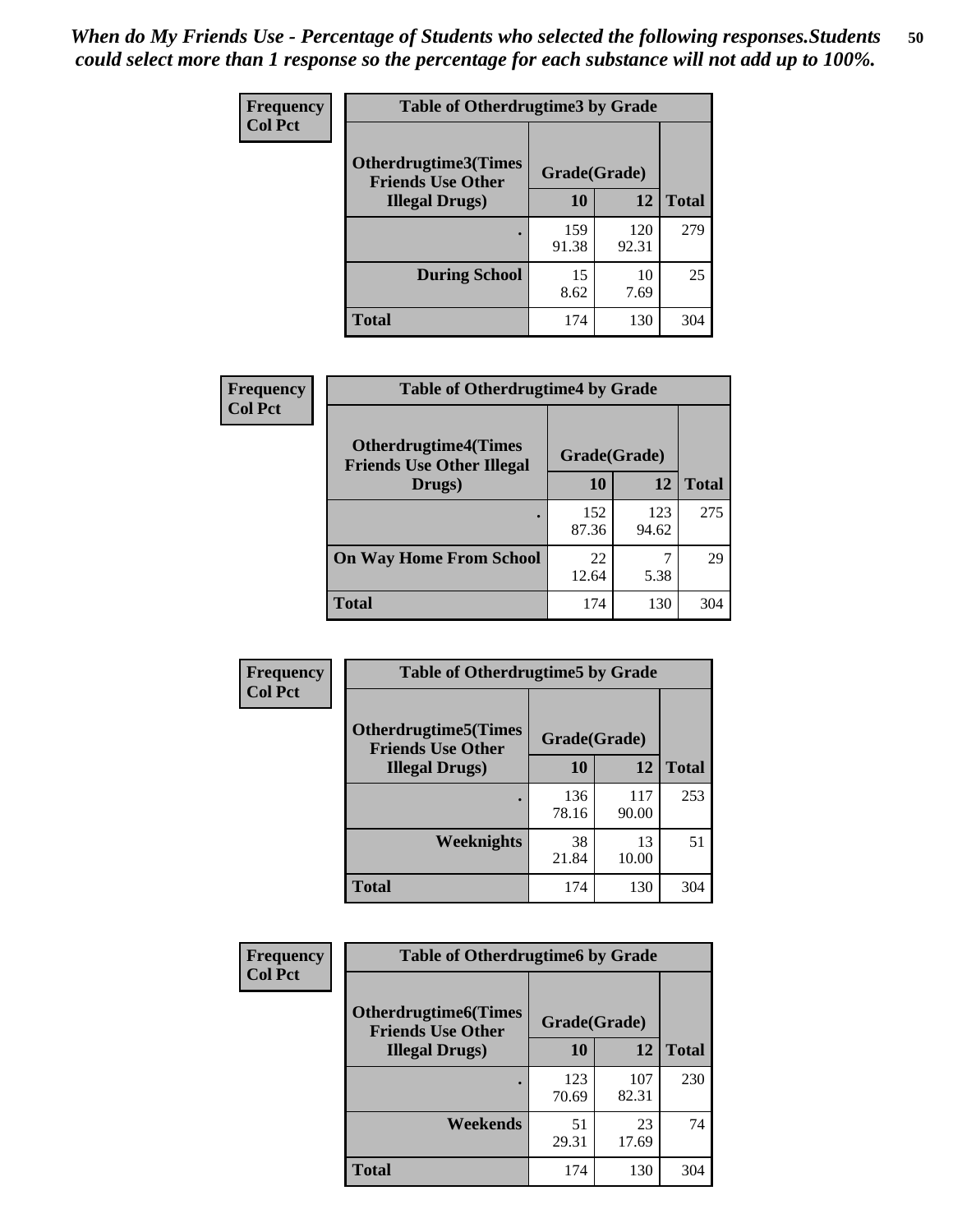| Frequency      | <b>Table of Educationalcohol by Grade</b>                                                                  |              |             |              |
|----------------|------------------------------------------------------------------------------------------------------------|--------------|-------------|--------------|
| <b>Col Pct</b> | Educationalcohol(I<br>have been taught<br>about alcohol,<br>tobacco,<br>and other drugs<br>within the last | Grade(Grade) |             |              |
|                | year at school)                                                                                            | 10           | 12          | <b>Total</b> |
|                | Yes                                                                                                        | 143<br>82.18 | 51<br>39.23 | 194          |
|                | N <sub>0</sub>                                                                                             | 31<br>17.82  | 79<br>60.77 | 110          |
|                | <b>Total</b>                                                                                               | 174          | 130         | 304          |

| Frequency      | <b>Table of Eversmoked by Grade</b> |              |             |              |  |
|----------------|-------------------------------------|--------------|-------------|--------------|--|
| <b>Col Pct</b> | Eversmoked(I<br>have smoked         | Grade(Grade) |             |              |  |
|                | a cigarette)                        | 10           | 12          | <b>Total</b> |  |
|                | <b>Yes</b>                          | 88<br>50.57  | 53<br>40.77 | 141          |  |
|                | N <sub>0</sub>                      | 86<br>49.43  | 77<br>59.23 | 163          |  |
|                | <b>Total</b>                        | 174          | 130         | 304          |  |

| Frequency      | <b>Table of Drovedrinking by Grade</b>                                                                              |                    |              |              |
|----------------|---------------------------------------------------------------------------------------------------------------------|--------------------|--------------|--------------|
| <b>Col Pct</b> | Drovedrinking(In<br>the past 30 days I<br>have driven a car<br>or other vehicle<br>while I was<br>drinking alcohol) | Grade(Grade)<br>10 | 12           | <b>Total</b> |
|                | <b>Yes</b>                                                                                                          | 4<br>2.30          | 5<br>3.85    | 9            |
|                | N <sub>0</sub>                                                                                                      | 170<br>97.70       | 125<br>96.15 | 295          |
|                | <b>Total</b>                                                                                                        | 174                | 130          | 304          |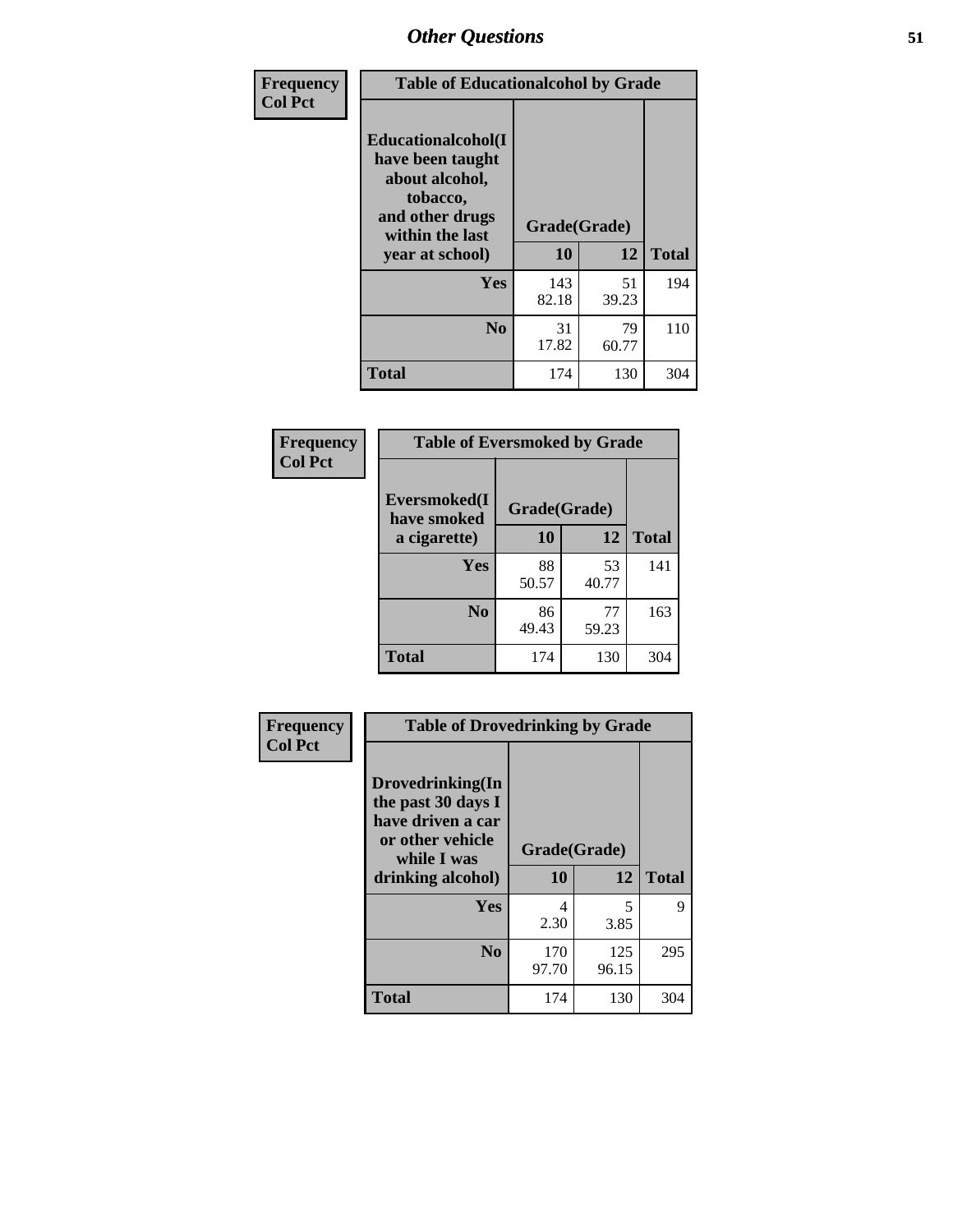| Frequency<br><b>Col Pct</b> | <b>Table of Rodedrinking by Grade</b>                                                                      |              |              |              |
|-----------------------------|------------------------------------------------------------------------------------------------------------|--------------|--------------|--------------|
|                             | Rodedrinking(In<br>the past 30 days<br>I have ridden in<br>a car with a<br>driver who had<br>been drinking | Grade(Grade) |              |              |
|                             | alcohol)                                                                                                   | 10           | 12           | <b>Total</b> |
|                             | <b>Yes</b>                                                                                                 | 39<br>22.41  | 27<br>20.77  | 66           |
|                             | N <sub>0</sub>                                                                                             | 135<br>77.59 | 103<br>79.23 | 238          |
|                             | <b>Total</b>                                                                                               | 174          | 130          | 304          |

#### **Frequency Col Pct**

| <b>Table of Drugsschool by Grade</b>                                                                                      |              |              |              |  |
|---------------------------------------------------------------------------------------------------------------------------|--------------|--------------|--------------|--|
| <b>Drugsschool</b> (During<br>the past 12 months,<br>I have been offered,<br>sold,<br>or given illegal<br>drugs on school | Grade(Grade) |              |              |  |
| property)                                                                                                                 | 10           | 12           | <b>Total</b> |  |
| Yes                                                                                                                       | 55<br>31.61  | 22<br>16.92  | 77           |  |
| N <sub>0</sub>                                                                                                            | 119<br>68.39 | 108<br>83.08 | 227          |  |
| Total                                                                                                                     | 174          | 130          | 304          |  |

| Frequency      | <b>Table of Helpbullied by Grade</b>                              |                    |             |              |  |
|----------------|-------------------------------------------------------------------|--------------------|-------------|--------------|--|
| <b>Col Pct</b> | Helpbullied(I)<br>would help<br>someone who was<br>being bullied) | Grade(Grade)<br>10 | 12          | <b>Total</b> |  |
|                |                                                                   |                    |             |              |  |
|                | <b>Strongly Agree</b>                                             | 73<br>41.95        | 52<br>40.00 | 125          |  |
|                | <b>Somewhat Agree</b>                                             | 71<br>40.80        | 54<br>41.54 | 125          |  |
|                | <b>Somewhat Disagree</b>                                          | 19<br>10.92        | 15<br>11.54 | 34           |  |
|                | <b>Strongly Disagree</b>                                          | 11<br>6.32         | 9<br>6.92   | 20           |  |
|                | <b>Total</b>                                                      | 174                | 130         | 304          |  |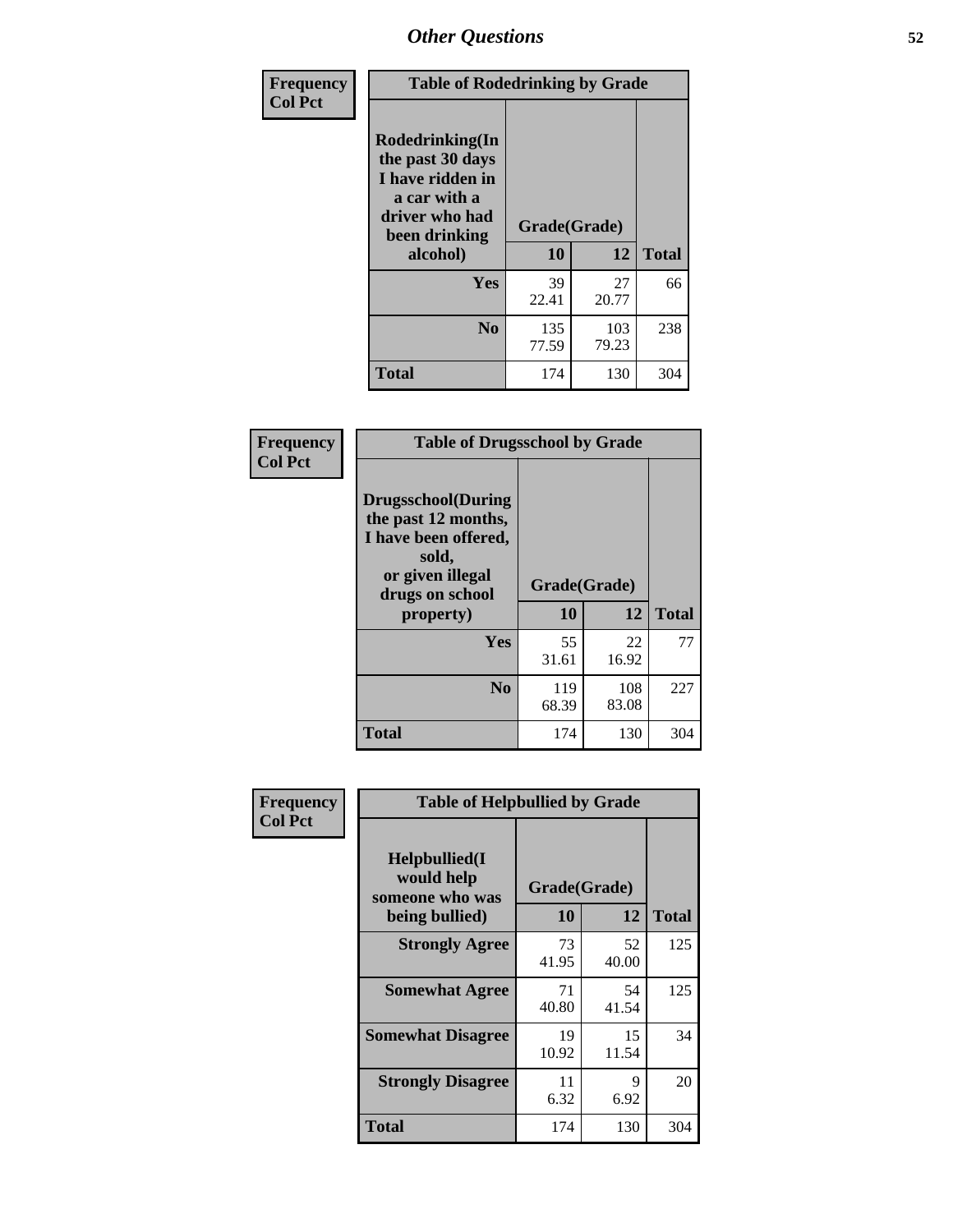| <b>Frequency</b> |  |
|------------------|--|
| <b>Row Pct</b>   |  |

| <b>Table of Grade by Bingedrinking</b> |                                                                                                         |                     |                   |                              |                        |                        |                                     |              |
|----------------------------------------|---------------------------------------------------------------------------------------------------------|---------------------|-------------------|------------------------------|------------------------|------------------------|-------------------------------------|--------------|
|                                        | Bingedrinking(I have drunk five or more<br>drinks of alcohol at one sitting during the<br>last 30 days) |                     |                   |                              |                        |                        |                                     |              |
| Grade(Grade)                           | $\mathbf 0$<br><b>Days</b>                                                                              | $1$ or<br>2<br>days | 3 to<br>5<br>days | 6 <sub>to</sub><br>9<br>days | 10<br>to<br>19<br>days | 20<br>to<br>29<br>days | All<br>30<br>days                   | <b>Total</b> |
| 10                                     | 135<br>77.59                                                                                            | 12<br>6.90          | 8<br>4.60         | 1<br>0.57                    | 8<br>4.60              | 5<br>2.87              | 5<br>2.87                           | 174          |
| 12                                     | 102<br>78.46                                                                                            | 12<br>9.23          | 5<br>3.85         | 3<br>2.31                    | $\mathfrak{D}$<br>1.54 | 4<br>3.08              | $\mathcal{D}_{\mathcal{L}}$<br>1.54 | 130          |
|                                        |                                                                                                         |                     |                   |                              |                        |                        |                                     |              |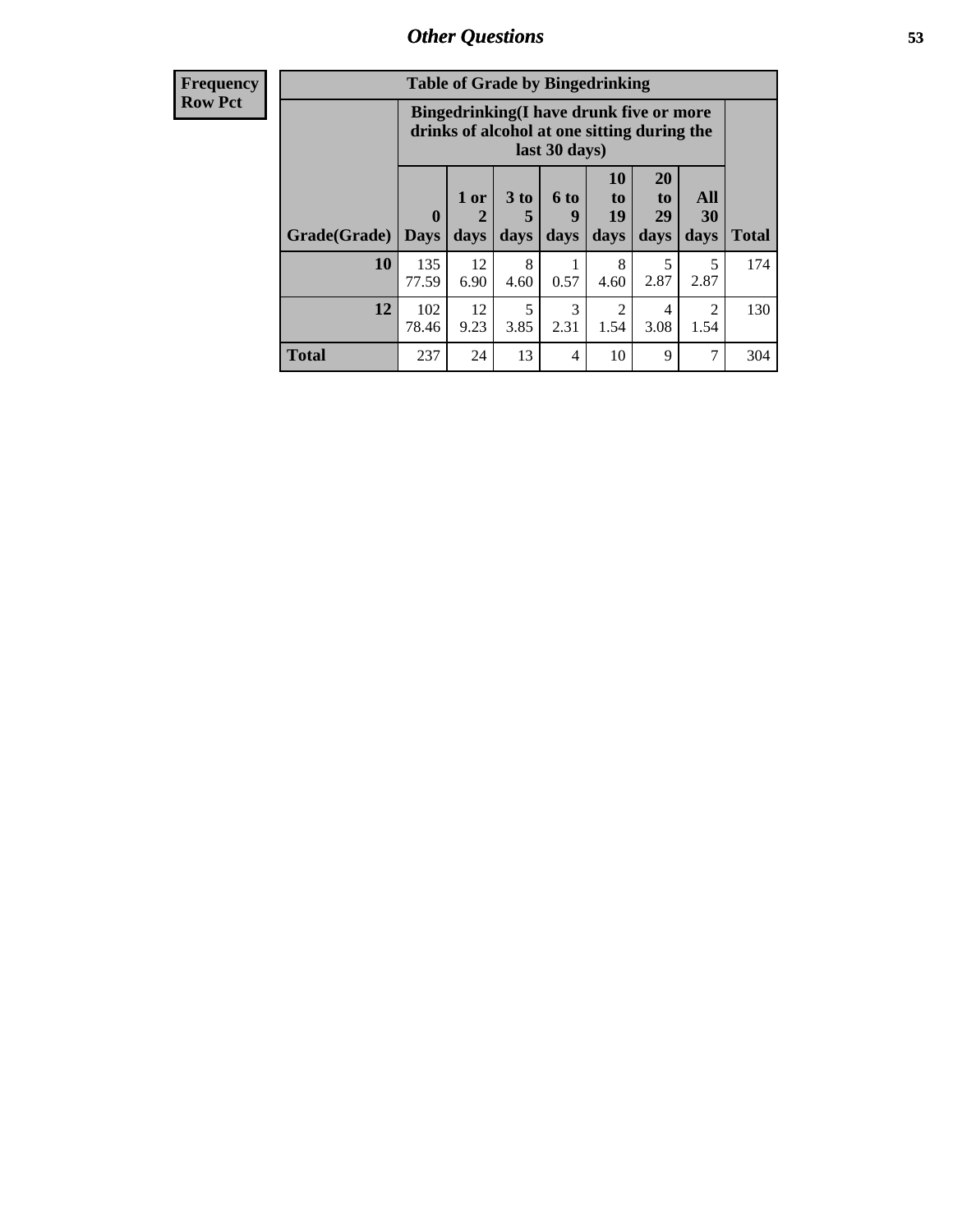### *Nutrition* **54**

| <b>Frequency</b><br>Row Pct |  |
|-----------------------------|--|
|                             |  |

| <b>Table of Grade by Dairy</b> |                          |                                                                 |                             |                                    |              |  |  |  |  |
|--------------------------------|--------------------------|-----------------------------------------------------------------|-----------------------------|------------------------------------|--------------|--|--|--|--|
|                                |                          | Dairy (I eat at least 3 servings of dairy<br>products each day) |                             |                                    |              |  |  |  |  |
| Grade(Grade)                   | <b>Strongly</b><br>Agree | Somewhat  <br>Agree                                             | <b>Somewhat</b><br>Disagree | <b>Strongly</b><br><b>Disagree</b> | <b>Total</b> |  |  |  |  |
| 10                             | 37<br>21.26              | 79<br>45.40                                                     | 36<br>20.69                 | 22<br>12.64                        | 174          |  |  |  |  |
| 12                             | 25<br>19.23              | 63<br>48.46                                                     | 26<br>20.00                 | 16<br>12.31                        | 130          |  |  |  |  |
| <b>Total</b>                   | 62                       | 142                                                             | 62                          | 38                                 | 304          |  |  |  |  |

| <b>Frequency</b> |  |
|------------------|--|
| <b>Row Pct</b>   |  |

| <b>Table of Grade by Fruitveg</b>                                        |                          |                     |                                    |                                    |              |  |
|--------------------------------------------------------------------------|--------------------------|---------------------|------------------------------------|------------------------------------|--------------|--|
| Fruitveg(I eat at least 5 servings of fruits<br>and vegetables each day) |                          |                     |                                    |                                    |              |  |
| Grade(Grade)                                                             | <b>Strongly</b><br>Agree | Somewhat  <br>Agree | <b>Somewhat</b><br><b>Disagree</b> | <b>Strongly</b><br><b>Disagree</b> | <b>Total</b> |  |
| 10                                                                       | 18<br>10.34              | 51<br>29.31         | 65<br>37.36                        | 40<br>22.99                        | 174          |  |
| 12                                                                       | 10<br>7.69               | 51<br>39.23         | 40<br>30.77                        | 29<br>22.31                        | 130          |  |
| <b>Total</b>                                                             | 28                       | 102                 | 105                                | 69                                 | 304          |  |

| <b>Frequency</b> | <b>Table of Grade by Cafeteriahealthy</b> |                          |                                                                       |                 |                                    |              |  |  |  |
|------------------|-------------------------------------------|--------------------------|-----------------------------------------------------------------------|-----------------|------------------------------------|--------------|--|--|--|
| <b>Row Pct</b>   |                                           |                          | Cafeteriahealthy (School meals in my<br>school cafeteria are healthy) |                 |                                    |              |  |  |  |
|                  | Grade(Grade)                              | <b>Strongly</b><br>Agree | Somewhat Somewhat<br>Agree                                            | <b>Disagree</b> | <b>Strongly</b><br><b>Disagree</b> | <b>Total</b> |  |  |  |
|                  | 10                                        | 2.87                     | 30<br>17.24                                                           | 44<br>25.29     | 95<br>54.60                        | 174          |  |  |  |
|                  | 12                                        | 4<br>3.08                | 25<br>19.23                                                           | 30<br>23.08     | 71<br>54.62                        | 130          |  |  |  |
|                  | Total                                     | 9                        | 55                                                                    | 74              | 166                                | 304          |  |  |  |

| <b>Frequency</b> |
|------------------|
| <b>Row Pct</b>   |

| <b>Table of Grade by Cafeterianutrition</b>                                               |                          |                          |                                    |                                    |              |  |  |
|-------------------------------------------------------------------------------------------|--------------------------|--------------------------|------------------------------------|------------------------------------|--------------|--|--|
| <b>Cafeterianutrition</b> (Facts about nutrition<br>are available in my school cafeteria) |                          |                          |                                    |                                    |              |  |  |
| Grade(Grade)                                                                              | <b>Strongly</b><br>Agree | <b>Somewhat</b><br>Agree | <b>Somewhat</b><br><b>Disagree</b> | <b>Strongly</b><br><b>Disagree</b> | <b>Total</b> |  |  |
| 10                                                                                        | 11<br>6.32               | 43<br>24.71              | 41<br>23.56                        | 79<br>45.40                        | 174          |  |  |
| 12                                                                                        | 6<br>4.62                | 22<br>16.92              | 38<br>29.23                        | 64<br>49.23                        | 130          |  |  |
| <b>Total</b>                                                                              | 17                       | 65                       | 79                                 | 143                                | 304          |  |  |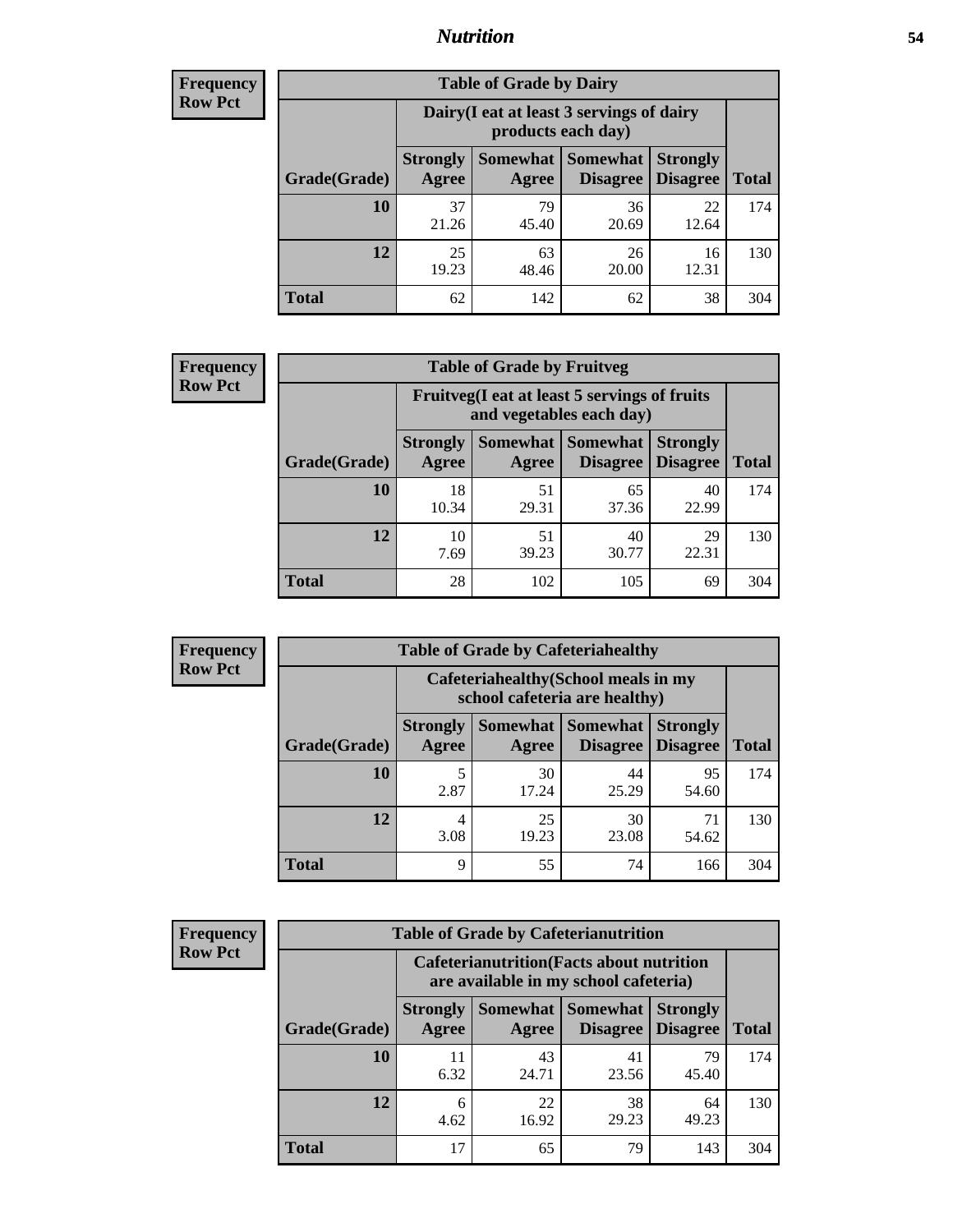### *Nutrition* **55**

| <b>Frequency</b> |
|------------------|
| Row Pct          |

| <b>Table of Grade by Schoollunch</b> |                          |                                                                 |                             |                                    |       |  |  |  |  |
|--------------------------------------|--------------------------|-----------------------------------------------------------------|-----------------------------|------------------------------------|-------|--|--|--|--|
|                                      |                          | Schoollunch(I eat school lunch three or<br>more times per week) |                             |                                    |       |  |  |  |  |
| Grade(Grade)                         | <b>Strongly</b><br>Agree | Somewhat  <br>Agree                                             | <b>Somewhat</b><br>Disagree | <b>Strongly</b><br><b>Disagree</b> | Total |  |  |  |  |
| 10                                   | 74<br>42.53              | 40<br>22.99                                                     | 15<br>8.62                  | 45<br>25.86                        | 174   |  |  |  |  |
| 12                                   | 56<br>43.08              | 24<br>18.46                                                     | 6<br>4.62                   | 44<br>33.85                        | 130   |  |  |  |  |
| <b>Total</b>                         | 130                      | 64                                                              | 21                          | 89                                 | 304   |  |  |  |  |

| <b>Frequency</b> |  |
|------------------|--|
| <b>Row Pct</b>   |  |

| <b>Table of Grade by Foodchoices</b>                                       |                          |             |                                      |                                    |              |  |  |
|----------------------------------------------------------------------------|--------------------------|-------------|--------------------------------------|------------------------------------|--------------|--|--|
| <b>Foodchoices</b> (I make healthy food choices in<br>my school cafeteria) |                          |             |                                      |                                    |              |  |  |
| Grade(Grade)                                                               | <b>Strongly</b><br>Agree | Agree       | <b>Somewhat Somewhat</b><br>Disagree | <b>Strongly</b><br><b>Disagree</b> | <b>Total</b> |  |  |
| 10                                                                         | 23<br>13.22              | 62<br>35.63 | 31<br>17.82                          | 58<br>33.33                        | 174          |  |  |
| 12                                                                         | 18<br>13.85              | 45<br>34.62 | 22<br>16.92                          | 45<br>34.62                        | 130          |  |  |
| <b>Total</b>                                                               | 41                       | 107         | 53                                   | 103                                | 304          |  |  |

| <b>Frequency</b> |              | <b>Table of Grade by Wholewheat</b>                                                                         |                          |                             |                                    |              |  |
|------------------|--------------|-------------------------------------------------------------------------------------------------------------|--------------------------|-----------------------------|------------------------------------|--------------|--|
| <b>Row Pct</b>   |              | Wholewheat (There are whole wheat and<br>multigrain breads and cereals available in<br>my school cafeteria) |                          |                             |                                    |              |  |
|                  | Grade(Grade) | <b>Strongly</b><br>Agree                                                                                    | <b>Somewhat</b><br>Agree | <b>Somewhat</b><br>Disagree | <b>Strongly</b><br><b>Disagree</b> | <b>Total</b> |  |
|                  | 10           | 31<br>17.82                                                                                                 | 62<br>35.63              | 32<br>18.39                 | 49<br>28.16                        | 174          |  |
|                  | 12           | 19<br>14.62                                                                                                 | 45<br>34.62              | 26<br>20.00                 | 40<br>30.77                        | 130          |  |
|                  | <b>Total</b> | 50                                                                                                          | 107                      | 58                          | 89                                 | 304          |  |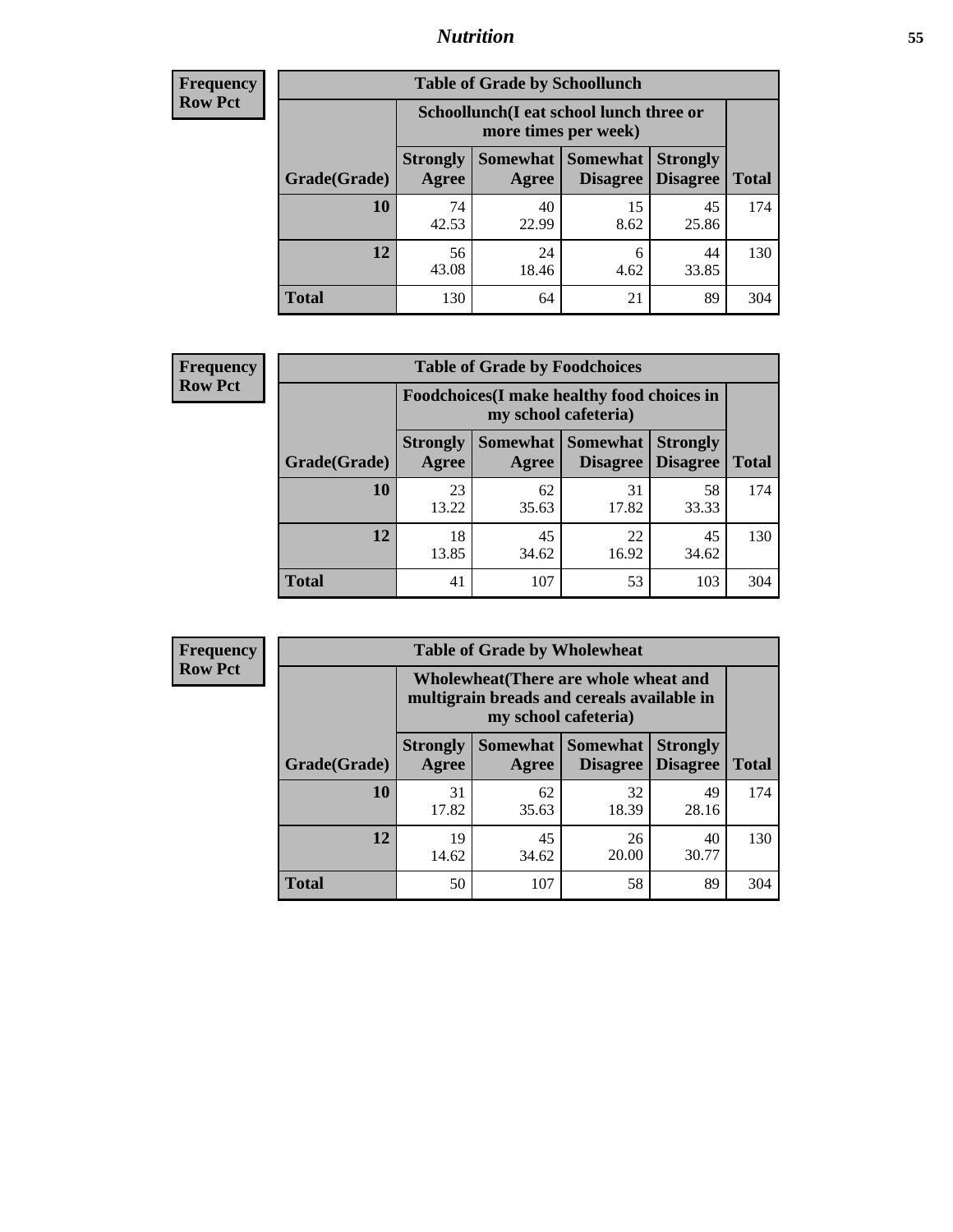### *Nutrition* **56**

**Frequency Row Pct**

| <b>Table of Grade by Healthyvending</b> |                                                                                                                                               |             |                                        |                                    |              |  |
|-----------------------------------------|-----------------------------------------------------------------------------------------------------------------------------------------------|-------------|----------------------------------------|------------------------------------|--------------|--|
|                                         | Healthyvending (If only healthy snacks and<br>beverages were available in the vending<br>machines during the school day,<br>I would buy them) |             |                                        |                                    |              |  |
| Grade(Grade)                            | <b>Strongly</b><br>Agree                                                                                                                      | Agree       | Somewhat   Somewhat<br><b>Disagree</b> | <b>Strongly</b><br><b>Disagree</b> | <b>Total</b> |  |
| 10                                      | 45<br>25.86                                                                                                                                   | 63<br>36.21 | 22<br>12.64                            | 44<br>25.29                        | 174          |  |
| 12                                      | 43<br>33.08                                                                                                                                   | 43<br>33.08 | 10<br>7.69                             | 34<br>26.15                        | 130          |  |
| <b>Total</b>                            | 88                                                                                                                                            | 106         | 32                                     | 78                                 | 304          |  |

**Frequency Row Pct**

| <b>Table of Grade by Schoolbreakfast</b> |                                                                                                                                         |             |                                        |                                    |              |  |
|------------------------------------------|-----------------------------------------------------------------------------------------------------------------------------------------|-------------|----------------------------------------|------------------------------------|--------------|--|
|                                          | Schoolbreakfast (If breakfast were<br>available at school,<br>but outside the cafeteria,<br>I would eat breakfast at school more often) |             |                                        |                                    |              |  |
| Grade(Grade)                             | <b>Strongly</b><br>Agree                                                                                                                | Agree       | Somewhat   Somewhat<br><b>Disagree</b> | <b>Strongly</b><br><b>Disagree</b> | <b>Total</b> |  |
| 10                                       | 75<br>43.10                                                                                                                             | 42<br>24.14 | 20<br>11.49                            | 37<br>21.26                        | 174          |  |
| 12                                       | 49<br>37.69                                                                                                                             | 48<br>36.92 | 14<br>10.77                            | 19<br>14.62                        | 130          |  |
| <b>Total</b>                             | 124                                                                                                                                     | 90          | 34                                     | 56                                 | 304          |  |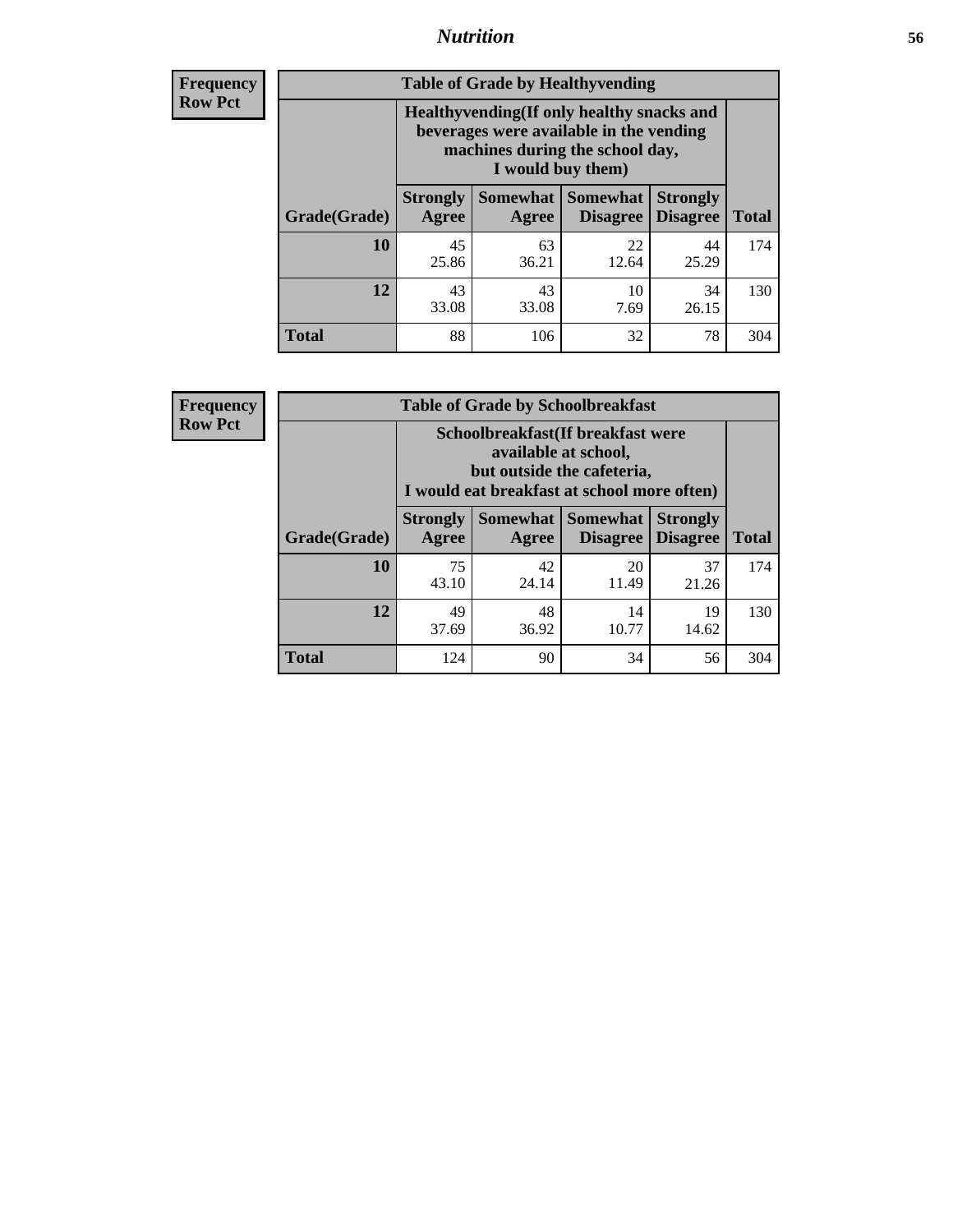| Frequency<br><b>Col Pct</b> | <b>Table of Educationaids by Grade</b>                                                                    |                    |             |              |
|-----------------------------|-----------------------------------------------------------------------------------------------------------|--------------------|-------------|--------------|
|                             | <b>Educationaids</b> (I<br>have been<br>taught about<br><b>HIV/AIDS</b> at<br>school in the<br>past year) | Grade(Grade)<br>10 | 12          | <b>Total</b> |
|                             | Yes                                                                                                       | 147<br>84.48       | 47<br>36.15 | 194          |
|                             | N <sub>0</sub>                                                                                            | 27<br>15.52        | 83<br>63.85 | 110          |
|                             | <b>Total</b>                                                                                              | 174                | 130         | 304          |

| Frequency      | <b>Table of Educationcharacter by Grade</b>                         |              |             |              |
|----------------|---------------------------------------------------------------------|--------------|-------------|--------------|
| <b>Col Pct</b> | <b>Educationcharacter(I)</b><br>have been taught<br>about character | Grade(Grade) |             |              |
|                | education in the past<br>year at school)                            | 10           | 12          | <b>Total</b> |
|                | <b>Yes</b>                                                          | 121<br>69.54 | 63<br>48.46 | 184          |
|                | N <sub>0</sub>                                                      | 53<br>30.46  | 67<br>51.54 | 120          |
|                | <b>Total</b>                                                        | 174          | 130         | 304          |

| Frequency      | <b>Table of Gradcoach1 by Grade</b>              |              |             |              |
|----------------|--------------------------------------------------|--------------|-------------|--------------|
| <b>Col Pct</b> | Gradcoach1(I<br>know who my<br><b>Graduation</b> | Grade(Grade) |             |              |
|                | Coach is)                                        | 10           | 12          | <b>Total</b> |
|                | <b>Yes</b>                                       | 58<br>33.33  | 89<br>68.46 | 147          |
|                | N <sub>0</sub>                                   | 116<br>66.67 | 41<br>31.54 | 157          |
|                | <b>Total</b>                                     | 174          | 130         | 304          |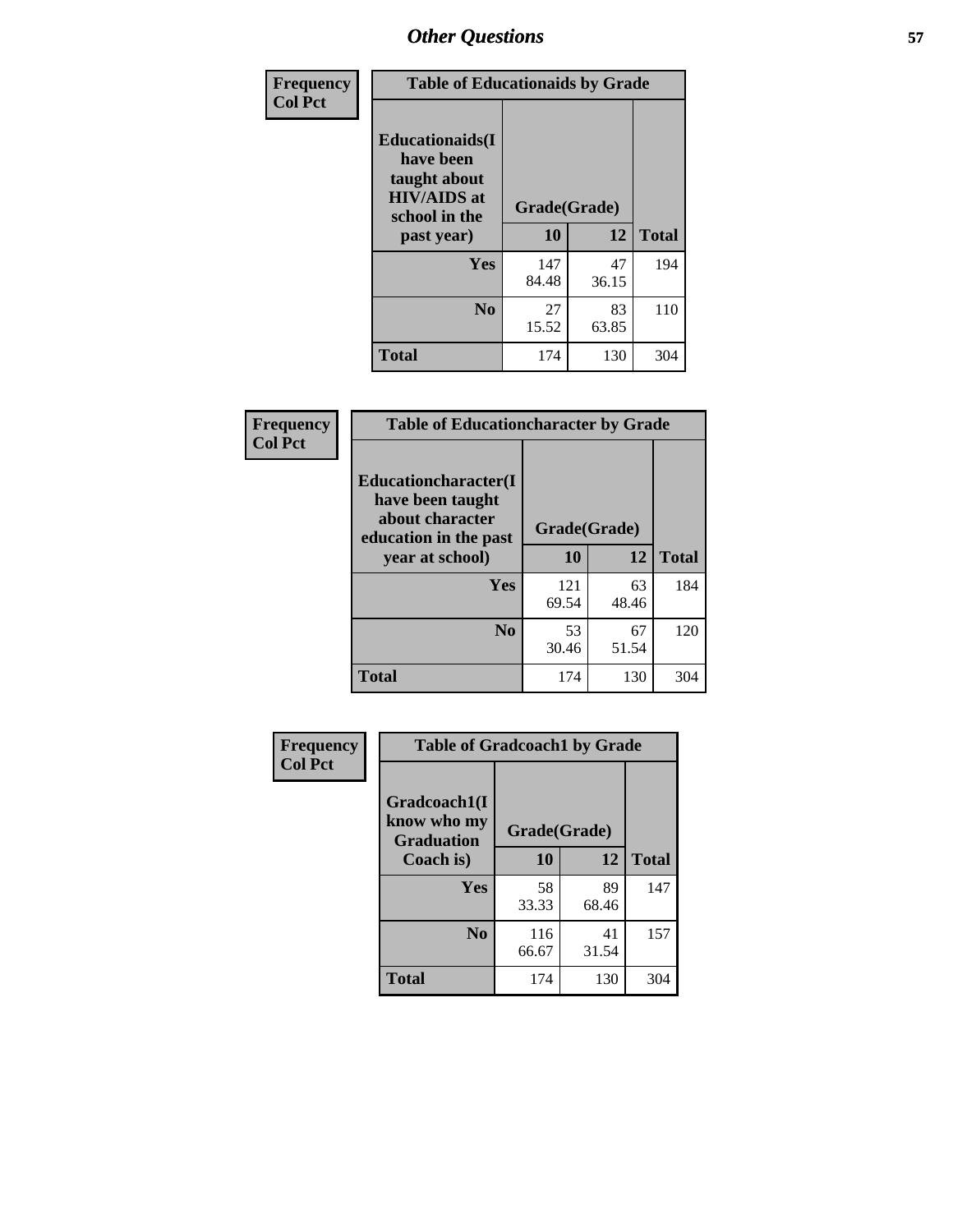| Frequency      | <b>Table of Gradcoach2 by Grade</b> |              |             |              |  |
|----------------|-------------------------------------|--------------|-------------|--------------|--|
| <b>Col Pct</b> | Gradcoach2(I<br>have                |              |             |              |  |
|                | contacted my<br><b>Graduation</b>   | Grade(Grade) |             |              |  |
|                | Coach)                              | 10           | 12          | <b>Total</b> |  |
|                | Yes                                 | 27<br>15.52  | 38<br>29.23 | 65           |  |
|                | N <sub>0</sub>                      | 147<br>84.48 | 92<br>70.77 | 239          |  |
|                | <b>Total</b>                        | 174          | 130         | 304          |  |

| <b>Frequency</b><br><b>Col Pct</b> | <b>Table of Gradcoach3 by Grade</b>                                         |              |             |              |
|------------------------------------|-----------------------------------------------------------------------------|--------------|-------------|--------------|
|                                    | Gradcoach3(I<br>have received<br>assistance<br>from my<br><b>Graduation</b> | Grade(Grade) |             |              |
|                                    | Coach)                                                                      | 10           | 12          | <b>Total</b> |
|                                    | <b>Yes</b>                                                                  | 17<br>9.77   | 32<br>24.62 | 49           |
|                                    | N <sub>0</sub>                                                              | 58<br>33.33  | 27<br>20.77 | 85           |
|                                    | Don't know                                                                  | 99<br>56.90  | 71<br>54.62 | 170          |
|                                    | <b>Total</b>                                                                | 174          | 130         | 304          |

| Frequency      | <b>Table of Selfharm by Grade</b>                                                                                                                                                      |              |                    |              |
|----------------|----------------------------------------------------------------------------------------------------------------------------------------------------------------------------------------|--------------|--------------------|--------------|
| <b>Col Pct</b> | <b>Selfharm</b> (During<br>the past 12<br>months,<br>I harmed myself<br>on purpose<br><b>Suicideconsider</b><br>During the past<br>12 months,<br>I seriously<br>considered<br>suicide) | 10           | Grade(Grade)<br>12 | <b>Total</b> |
|                | Yes                                                                                                                                                                                    | 23<br>13.22  | 12<br>9.23         | 35           |
|                | N <sub>0</sub>                                                                                                                                                                         | 151<br>86.78 | 118<br>90.77       | 269          |
|                | <b>Total</b>                                                                                                                                                                           | 174          | 130                | 304          |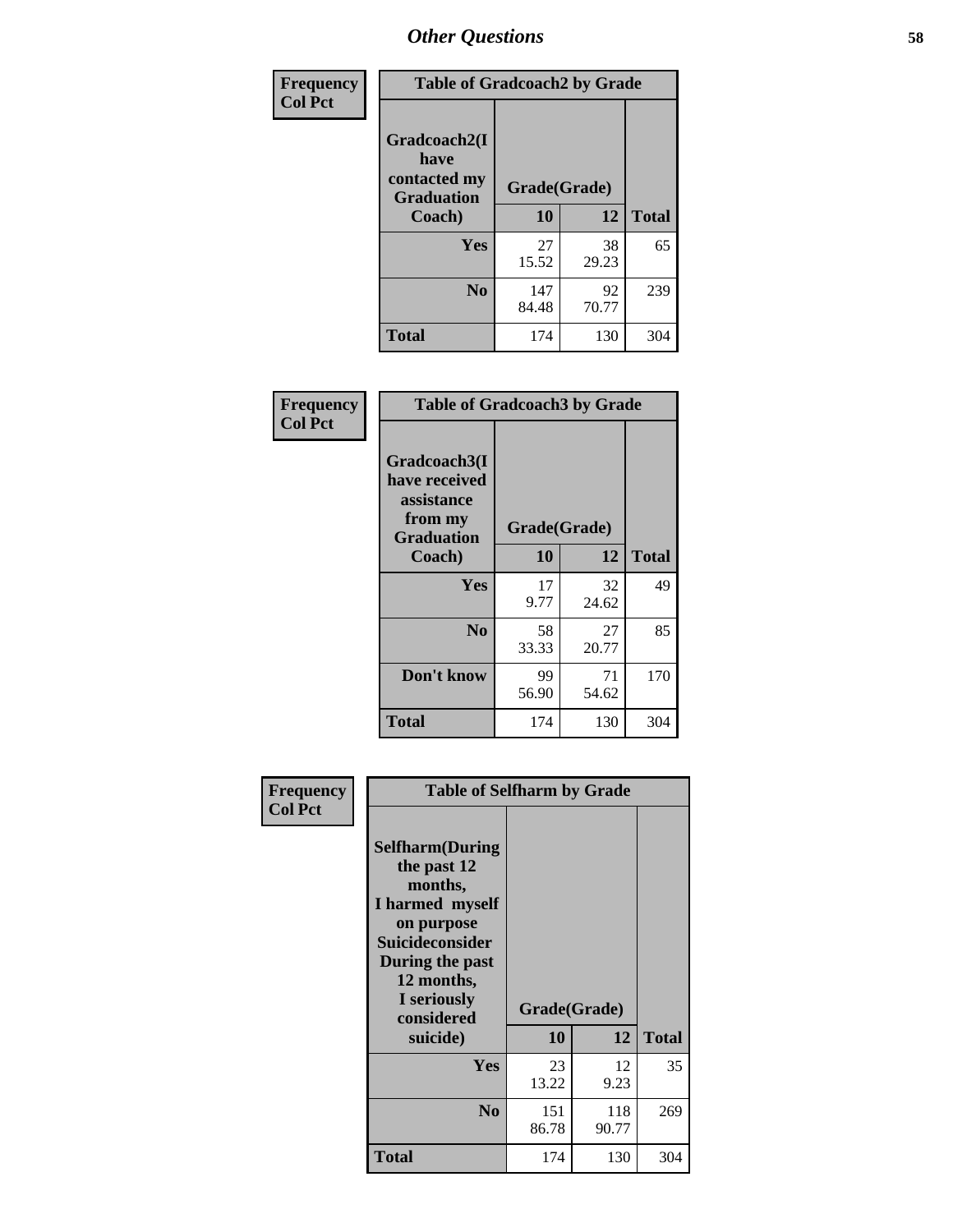| <b>Frequency</b> | <b>Table of Suicideconsider by Grade</b> |              |              |              |
|------------------|------------------------------------------|--------------|--------------|--------------|
| <b>Col Pct</b>   |                                          | Grade(Grade) |              |              |
|                  | <b>Suicideconsider</b>                   | 10           | 12           | <b>Total</b> |
|                  | <b>Yes</b>                               | 20<br>11.49  | 8<br>6.15    | 28           |
|                  | N <sub>0</sub>                           | 154<br>88.51 | 122<br>93.85 | 276          |
|                  | <b>Total</b>                             | 174          | 130          | 304          |

| Frequency      | <b>Table of Suicideattempt by Grade</b>              |              |              |              |
|----------------|------------------------------------------------------|--------------|--------------|--------------|
| <b>Col Pct</b> | Suicideattempt(I<br>have attempted<br>suicide in the | Grade(Grade) |              |              |
|                | last year)                                           | 10           | 12           | <b>Total</b> |
|                | Yes                                                  | 10<br>5.75   | 5<br>3.85    | 15           |
|                | N <sub>0</sub>                                       | 164<br>94.25 | 125<br>96.15 | 289          |
|                | <b>Total</b>                                         | 174          | 130          | 304          |

| Frequency      | <b>Table of Instantmessaged by Grade</b>               |              |             |              |
|----------------|--------------------------------------------------------|--------------|-------------|--------------|
| <b>Col Pct</b> | Instantmessaged(I<br>have instant<br>messaged people I | Grade(Grade) |             |              |
|                | do not even know)                                      | 10           | 12          | <b>Total</b> |
|                | Yes                                                    | 68<br>39.08  | 41<br>31.54 | 109          |
|                | N <sub>0</sub>                                         | 106<br>60.92 | 89<br>68.46 | 195          |
|                | <b>Total</b>                                           | 174          | 130         | 304          |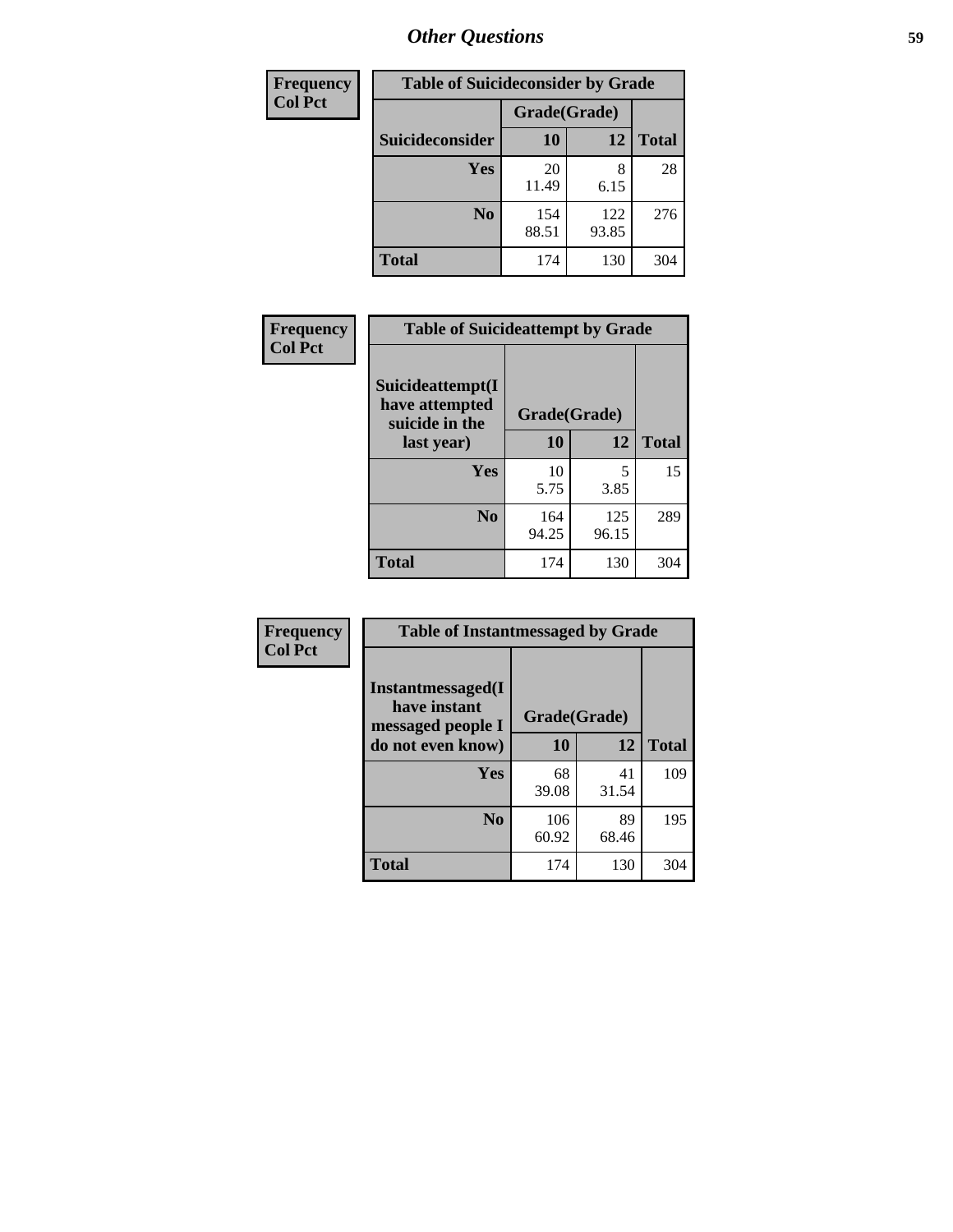| Frequency      | <b>Table of Getsalong by Grade</b>                                     |                    |             |              |  |  |
|----------------|------------------------------------------------------------------------|--------------------|-------------|--------------|--|--|
| <b>Col Pct</b> | <b>Getsalong</b> (I get<br>along with other<br>students and<br>adults) | Grade(Grade)<br>10 | 12          | <b>Total</b> |  |  |
|                | <b>Strongly Agree</b>                                                  | 76<br>43.68        | 69<br>53.08 | 145          |  |  |
|                | <b>Somewhat Agree</b>                                                  | 84<br>48.28        | 56<br>43.08 | 140          |  |  |
|                | <b>Somewhat Disagree</b>                                               | 9<br>5.17          | 4<br>3.08   | 13           |  |  |
|                | <b>Strongly Disagree</b>                                               | 5<br>2.87          | 0.77        | 6            |  |  |
|                | <b>Total</b>                                                           | 174                | 130         | 304          |  |  |

| Frequency      | <b>Table of Safehome by Grade</b> |                    |             |              |  |  |
|----------------|-----------------------------------|--------------------|-------------|--------------|--|--|
| <b>Col Pct</b> | Safehome(I feel<br>safe at home)  | Grade(Grade)<br>10 | 12          | <b>Total</b> |  |  |
|                | <b>Strongly Agree</b>             | 116<br>66.67       | 93<br>71.54 | 209          |  |  |
|                | <b>Somewhat Agree</b>             | 44<br>25.29        | 26<br>20.00 | 70           |  |  |
|                | <b>Somewhat Disagree</b>          | 9<br>5.17          | 5.38        | 16           |  |  |
|                | <b>Strongly Disagree</b>          | 5<br>2.87          | 4<br>3.08   | 9            |  |  |
|                | <b>Total</b>                      | 174                | 130         | 304          |  |  |

| Frequency      |                                                                                                   | <b>Table of Adulttalk by Grade</b> |              |              |
|----------------|---------------------------------------------------------------------------------------------------|------------------------------------|--------------|--------------|
| <b>Col Pct</b> | <b>Adulttalk(I</b><br>know an<br>adult at<br>school that<br>I can talk<br>with if I<br>need help) | Grade(Grade)<br>10                 | 12           | <b>Total</b> |
|                |                                                                                                   |                                    |              |              |
|                | <b>Yes</b>                                                                                        | 120<br>68.97                       | 102<br>78.46 | 222          |
|                | N <sub>0</sub>                                                                                    | 54<br>31.03                        | 28<br>21.54  | 82           |
|                | <b>Total</b>                                                                                      | 174                                | 130          | 304          |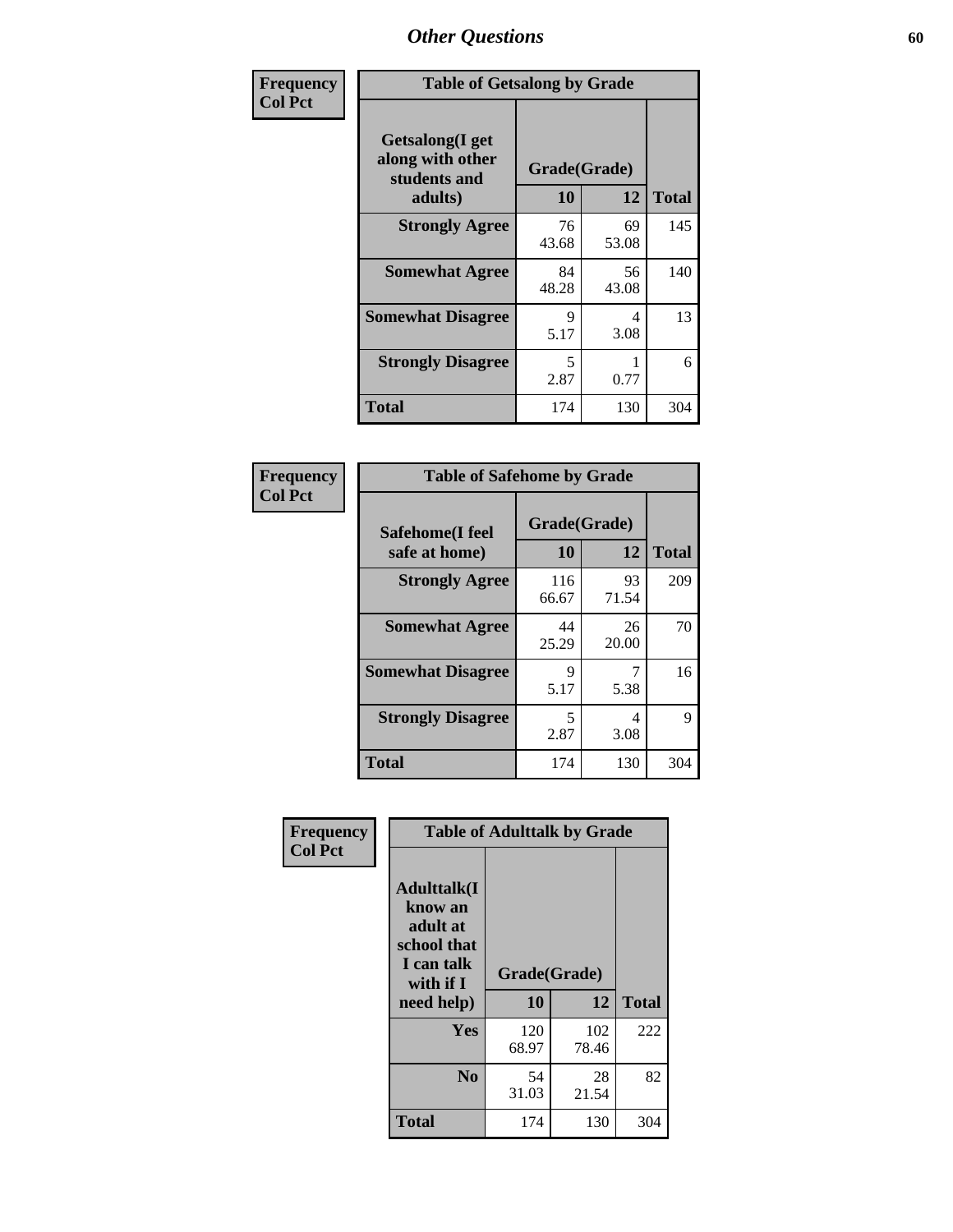**Frequency Row Pct**

| <b>Table of Grade by Tytime</b> |             |                                                                                                                           |             |             |             |             |     |  |  |  |
|---------------------------------|-------------|---------------------------------------------------------------------------------------------------------------------------|-------------|-------------|-------------|-------------|-----|--|--|--|
|                                 |             | Tytime (On an average school day,<br>how much unsupervised time do I spend watching TV)                                   |             |             |             |             |     |  |  |  |
| Grade(Grade)   None             |             | <b>Less that</b><br>$2 - 3$<br>$4 - 5$<br>$6+$<br>hour/day   hour/day   hours/day   hours/day   hours/day<br><b>Total</b> |             |             |             |             |     |  |  |  |
| 10                              | 28<br>16.09 | 25<br>14.37                                                                                                               | 22<br>12.64 | 60<br>34.48 | 20<br>11.49 | 19<br>10.92 | 174 |  |  |  |
| 12                              | 21<br>16.15 | 17<br>13.08                                                                                                               | 19<br>14.62 | 43<br>33.08 | 16<br>12.31 | 14<br>10.77 | 130 |  |  |  |
| <b>Total</b>                    | 49          | 42                                                                                                                        | 41          | 103         | 36          | 33          | 304 |  |  |  |

**Frequency Row Pct**

| <b>Table of Grade by Computertime</b> |             |                                                                                                   |             |                      |                      |                   |              |  |  |  |
|---------------------------------------|-------------|---------------------------------------------------------------------------------------------------|-------------|----------------------|----------------------|-------------------|--------------|--|--|--|
|                                       |             | Computertime (On an average school day,<br>how much unsupervised time do I spend on the computer) |             |                      |                      |                   |              |  |  |  |
| Grade(Grade)                          | None $ $    | <b>Less that</b><br>hour/day                                                                      | hour/day    | $2 - 3$<br>hours/day | $4 - 5$<br>hours/day | $6+$<br>hours/day | <b>Total</b> |  |  |  |
| 10                                    | 34<br>19.54 | 35<br>20.11                                                                                       | 48<br>27.59 | 34<br>19.54          | 9<br>5.17            | 14<br>8.05        | 174          |  |  |  |
| 12                                    | 21<br>16.15 | 22<br>29<br>32<br>17<br>Q<br>22.31<br>13.08<br>16.92<br>6.92<br>24.62                             |             |                      |                      |                   |              |  |  |  |
| <b>Total</b>                          | 55          | 57                                                                                                | 77          | 66                   | 26                   | 23                | 304          |  |  |  |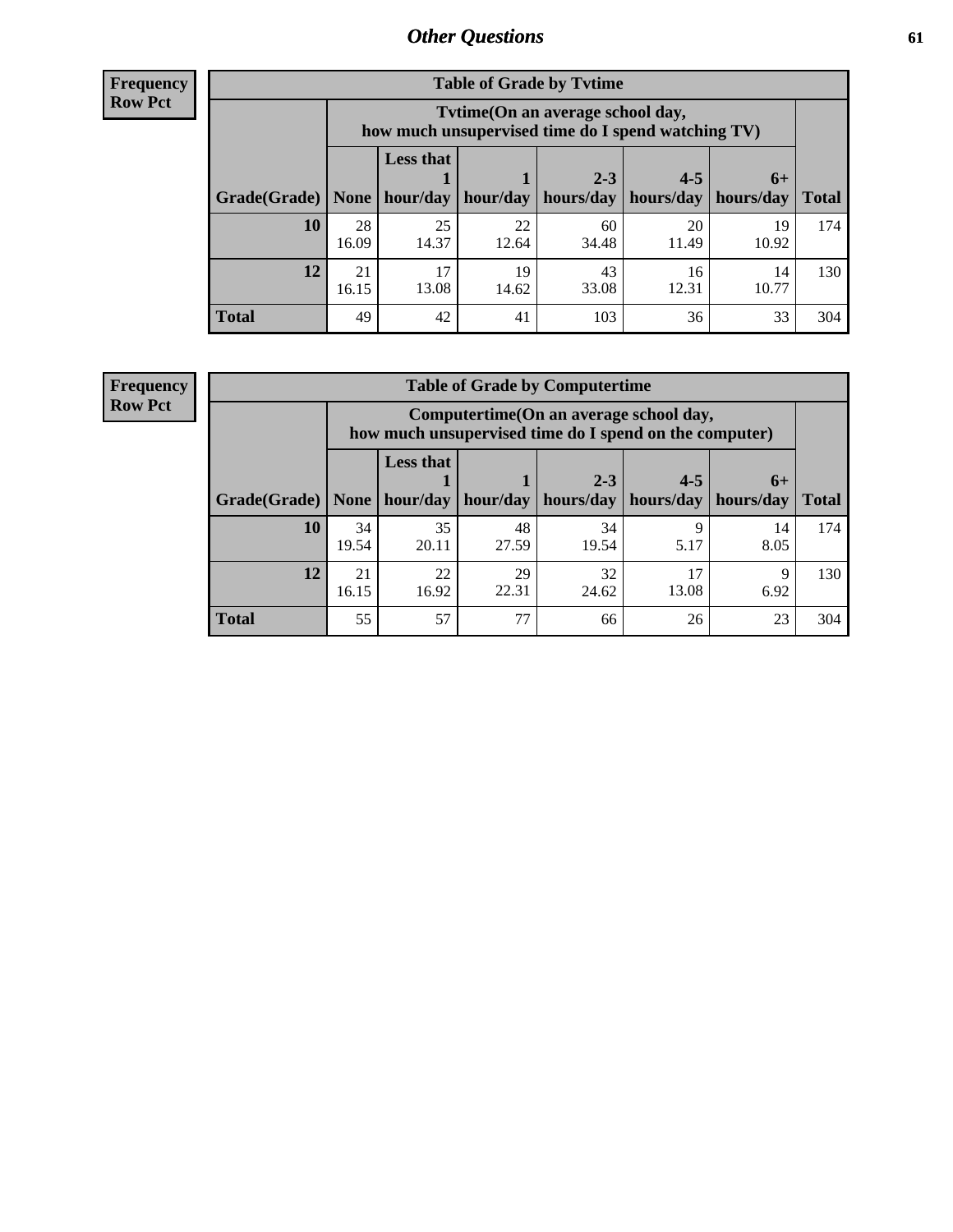#### *Questions about Driving Laws* **62** *Driving Questions were asked only of high school students.*

| <b>Frequency</b> |
|------------------|
| <b>Row Pct</b>   |

| <b>Table of Grade by License1</b> |                                                                   |                                                                                                                                           |                        |            |               |              |  |  |  |
|-----------------------------------|-------------------------------------------------------------------|-------------------------------------------------------------------------------------------------------------------------------------------|------------------------|------------|---------------|--------------|--|--|--|
|                                   |                                                                   | License1(During the first 6 months of driving<br>with a provisional license,<br>the only passengers who can ride with the<br>driver are:) |                        |            |               |              |  |  |  |
| Grade(Grade)                      | <b>Parent or</b><br><b>Guardian</b>                               | Family<br>  Members                                                                                                                       | <b>Friends</b>         | Anyone     | Don't<br>Know | <b>Total</b> |  |  |  |
| 10                                | 51<br>29.31                                                       | 95<br>54.60                                                                                                                               | $\overline{2}$<br>1.15 | 10<br>5.75 | 16<br>9.20    | 174          |  |  |  |
| 12                                | 85<br>3<br>34<br>2<br>6<br>2.31<br>26.15<br>65.38<br>1.54<br>4.62 |                                                                                                                                           |                        |            |               |              |  |  |  |
| <b>Total</b>                      | 85                                                                | 180                                                                                                                                       | 5                      | 12         | 22            | 304          |  |  |  |

| <b>Frequency</b> |                                                                                                          | <b>Table of Grade by License2</b> |                              |                              |                                                      |               |              |
|------------------|----------------------------------------------------------------------------------------------------------|-----------------------------------|------------------------------|------------------------------|------------------------------------------------------|---------------|--------------|
| <b>Row Pct</b>   | License2(17 yr old drivers with a<br>provisional driver's license cannot<br>drive between the hours of:) |                                   |                              |                              |                                                      |               |              |
|                  | Grade(Grade)                                                                                             | <b>Midnight</b><br>to 6am         | 1am<br>t <sub>0</sub><br>5am | 1am<br>t <sub>0</sub><br>6am | N <sub>0</sub><br>curfew<br>for $17$<br>vear<br>olds | Don't<br>Know | <b>Total</b> |
|                  | 10                                                                                                       | 113<br>64.94                      | 9<br>5.17                    | 7<br>4.02                    | 7<br>4.02                                            | 38<br>21.84   | 174          |
|                  | 12                                                                                                       | 97<br>74.62                       | 7<br>5.38                    | 10<br>7.69                   | 6<br>4.62                                            | 10<br>7.69    | 130          |
|                  | <b>Total</b>                                                                                             | 210                               | 16                           | 17                           | 13                                                   | 48            | 304          |

| Frequency      |              | <b>Table of Grade by License3</b> |                                                                                        |             |           |                     |               |              |  |  |
|----------------|--------------|-----------------------------------|----------------------------------------------------------------------------------------|-------------|-----------|---------------------|---------------|--------------|--|--|
| <b>Row Pct</b> |              |                                   | License3(For drivers under the age of 21,<br>what level of alcohol is considered DUI?) |             |           |                     |               |              |  |  |
|                | Grade(Grade) | Any<br><b>Amount</b>              | 0.02                                                                                   | 0.04        | 0.06      | 0.08                | Don't<br>know | <b>Total</b> |  |  |
|                | <b>10</b>    | 39<br>22.41                       | 33<br>18.97                                                                            | 11<br>6.32  | 8<br>4.60 | 22<br>12.64         | 61<br>35.06   | 174          |  |  |
|                | 12           | 38<br>29.23                       | 36<br>27.69                                                                            | 15<br>11.54 | 8<br>6.15 | $\mathbf Q$<br>6.92 | 24<br>18.46   | 130          |  |  |
|                | <b>Total</b> | 77                                | 69                                                                                     | 26          | 16        | 31                  | 85            | 304          |  |  |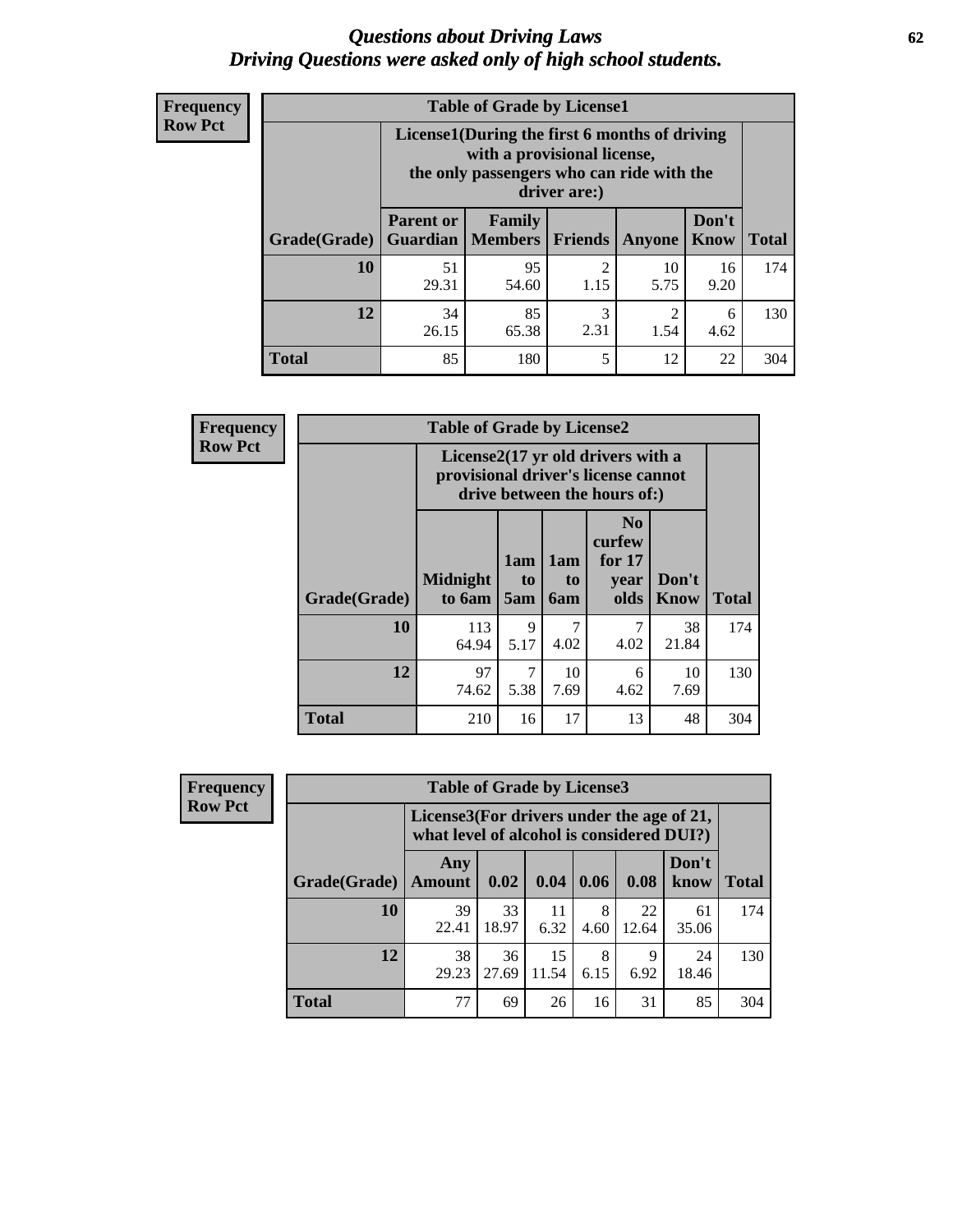#### *Questions about Driving Laws* **63** *Driving Questions were asked only of high school students.*

**Frequency Row Pct**

| <b>Table of Grade by License4</b> |             |                                                                                                                                                                                                                                                                                       |             |            |            |             |     |  |  |
|-----------------------------------|-------------|---------------------------------------------------------------------------------------------------------------------------------------------------------------------------------------------------------------------------------------------------------------------------------------|-------------|------------|------------|-------------|-----|--|--|
|                                   |             | License4(A driver under 21 automatically<br>loses his/her license if caught exceeding the<br>posted speet limit by:)<br>Can't<br>lose<br><b>Depends</b><br>license<br>$15+$<br>$25+$<br>$35+$<br>Don't<br>for<br><b>on</b><br>mph<br>speeding<br><b>Total</b><br>know<br>mph<br>judge |             |            |            |             |     |  |  |
| Grade(Grade)                      | mph         |                                                                                                                                                                                                                                                                                       |             |            |            |             |     |  |  |
| 10                                | 33<br>18.97 | 21<br>12.07                                                                                                                                                                                                                                                                           | 19<br>10.92 | 15<br>8.62 | 17<br>9.77 | 69<br>39.66 | 174 |  |  |
| 12                                | 20<br>15.38 | 15<br>44<br>16<br>3<br>32<br>33.85<br>2.31<br>12.31<br>11.54<br>24.62                                                                                                                                                                                                                 |             |            |            |             |     |  |  |
| <b>Total</b>                      | 53          | 65                                                                                                                                                                                                                                                                                    | 35          | 30         | 20         | 101         | 304 |  |  |

| Frequency<br><b>Row Pct</b> |              |             | <b>Table of Grade by License5</b><br>License5(A<br>Georgia teenager<br>with family<br>connections or a<br>good lawyer can<br>break a teen<br>driving law and<br>keep their driver's<br>license) |               |       |  |
|-----------------------------|--------------|-------------|-------------------------------------------------------------------------------------------------------------------------------------------------------------------------------------------------|---------------|-------|--|
|                             | Grade(Grade) | <b>Yes</b>  | N <sub>0</sub>                                                                                                                                                                                  | Don't<br>know | Total |  |
|                             | 10           | 33<br>18.97 | 78<br>44.83                                                                                                                                                                                     | 63<br>36.21   | 174   |  |
|                             | 12           | 41<br>31.54 | 51<br>39.23                                                                                                                                                                                     | 38<br>29.23   | 130   |  |
|                             | <b>Total</b> | 74          | 129                                                                                                                                                                                             | 101           | 304   |  |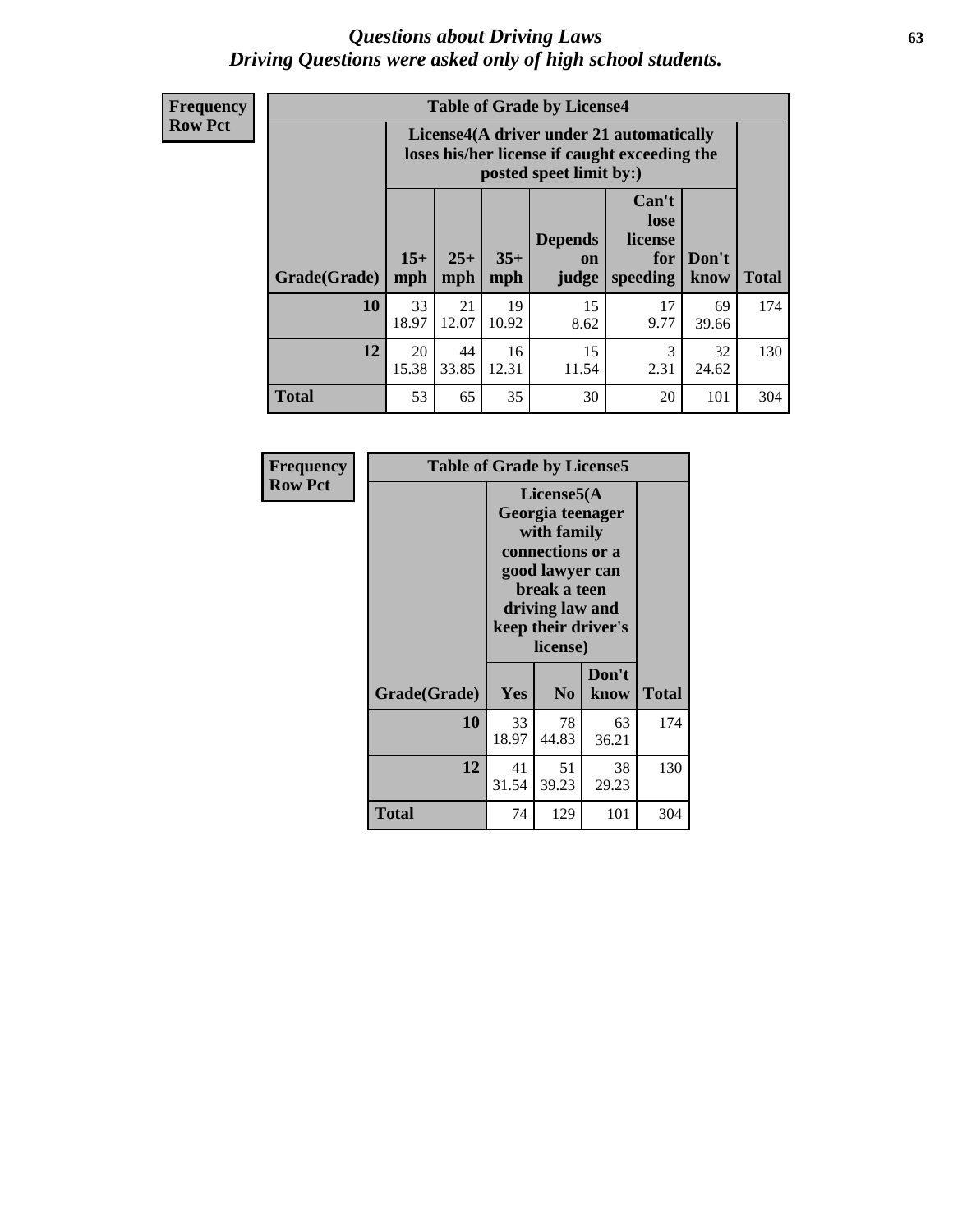#### *Questions about Driving Laws* **64** *Driving Questions were asked only of high school students.*

| <b>Frequency</b> | <b>Table of Grade by License6</b> |                                                                                                                                                 |                |               |              |
|------------------|-----------------------------------|-------------------------------------------------------------------------------------------------------------------------------------------------|----------------|---------------|--------------|
| <b>Row Pct</b>   |                                   | License <sub>6</sub> (I know a<br>friend or<br>classmate that<br>broke a teen<br>driving law,<br>but was allowed to<br>keep his/her<br>license) |                |               |              |
|                  | Grade(Grade)                      | Yes                                                                                                                                             | N <sub>0</sub> | Don't<br>know | <b>Total</b> |
|                  | 10                                | 42<br>83<br>49<br>47.70<br>24.14<br>28.16                                                                                                       |                |               | 174          |
|                  | 12                                | 21<br>63<br>46<br>48.46<br>35.38<br>16.15                                                                                                       |                |               | 130          |
|                  | <b>Total</b>                      | 105                                                                                                                                             | 129            | 70            | 304          |

| <b>Frequency</b> |              |                                                                             | <b>Table of Grade by License7</b>                                                             |                                                   |                        |              |  |
|------------------|--------------|-----------------------------------------------------------------------------|-----------------------------------------------------------------------------------------------|---------------------------------------------------|------------------------|--------------|--|
| <b>Row Pct</b>   |              |                                                                             | License7(A student under the age of 18 cam loser<br>his/her driving privileges if he or she:) |                                                   |                        |              |  |
|                  | Grade(Grade) | <b>Have</b><br>more than<br>10<br>unexcused<br>absences<br>per school<br>yr | Drop out<br>without  <br>graduating                                                           | <b>Bring</b><br>alcohol/drugs/weapon<br>to school | All of<br>the<br>above | <b>Total</b> |  |
|                  | 10           | 18<br>10.34                                                                 | 14<br>8.05                                                                                    | 6<br>3.45                                         | 136<br>78.16           | 174          |  |
|                  | 12           | 20<br>15.38                                                                 | 8<br>6.15                                                                                     | 0.77                                              | 101<br>77.69           | 130          |  |
|                  | <b>Total</b> | 38                                                                          | 22                                                                                            | ⇁                                                 | 237                    | 304          |  |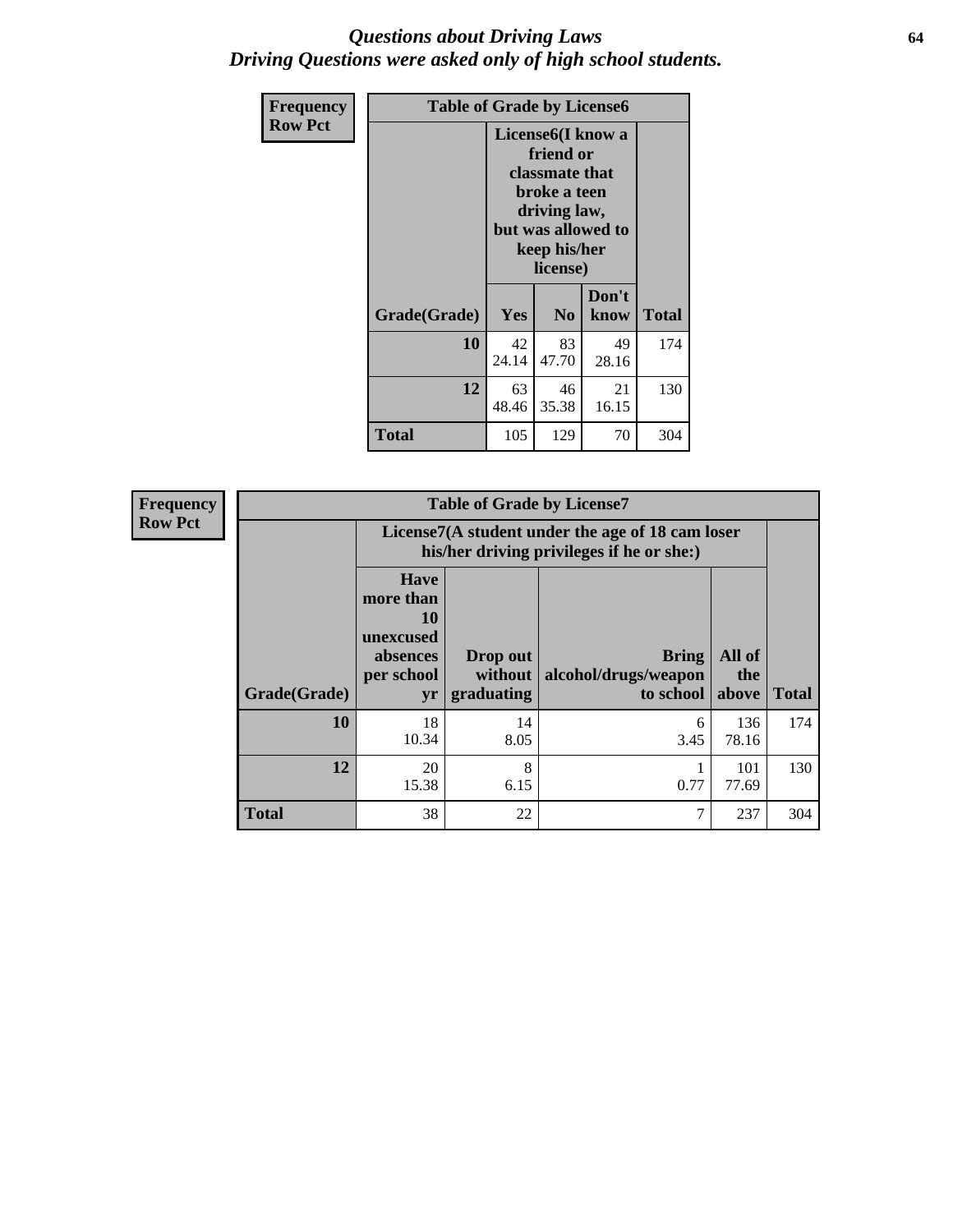# *Select Results by Gender* **65**

| Frequency      | <b>Table of SchoolClimate2 by Gender</b>          |                                 |             |              |
|----------------|---------------------------------------------------|---------------------------------|-------------|--------------|
| <b>Col Pct</b> | SchoolClimate2(I<br>feel successful at<br>school) | Gender(Gender)<br><b>Female</b> | <b>Male</b> | <b>Total</b> |
|                | <b>Strongly Agree</b>                             | 24<br>14.46                     | 35<br>25.36 | 59           |
|                | <b>Somewhat Agree</b>                             | 113<br>68.07                    | 87<br>63.04 | 200          |
|                | <b>Somewhat Disagree</b>                          | 24<br>14.46                     | 9<br>6.52   | 33           |
|                | <b>Strongly Disagree</b>                          | 5<br>3.01                       | 7<br>5.07   | 12           |
|                | <b>Total</b>                                      | 166                             | 138         | 304          |

| <b>Frequency</b> | <b>Table of SchoolClimate6 by Gender</b>                 |                                 |             |              |
|------------------|----------------------------------------------------------|---------------------------------|-------------|--------------|
| <b>Col Pct</b>   | <b>SchoolClimate6(Teachers</b><br>treat me with respect) | Gender(Gender)<br><b>Female</b> | <b>Male</b> | <b>Total</b> |
|                  | <b>Strongly Agree</b>                                    | 28<br>16.87                     | 33<br>23.91 | 61           |
|                  | <b>Somewhat Agree</b>                                    | 77<br>46.39                     | 58<br>42.03 | 135          |
|                  | <b>Somewhat Disagree</b>                                 | 38<br>22.89                     | 24<br>17.39 | 62           |
|                  | <b>Strongly Disagree</b>                                 | 23<br>13.86                     | 23<br>16.67 | 46           |
|                  | <b>Total</b>                                             | 166                             | 138         | 304          |

| <b>Frequency</b> | <b>Table of SchoolClimate8 by Gender</b>                                             |                                 |              |     |
|------------------|--------------------------------------------------------------------------------------|---------------------------------|--------------|-----|
| <b>Col Pct</b>   | <b>SchoolClimate8(Students</b><br>are frequently<br>recognized for good<br>behavior) | Gender(Gender)<br><b>Female</b> | <b>Total</b> |     |
|                  | <b>Strongly Agree</b>                                                                | 9<br>5.42                       | 11<br>7.97   | 20  |
|                  | <b>Somewhat Agree</b>                                                                | 57<br>34.34                     | 46<br>33.33  | 103 |
|                  | <b>Somewhat Disagree</b>                                                             | 57<br>34.34                     | 42<br>30.43  | 99  |
|                  | <b>Strongly Disagree</b>                                                             | 43<br>25.90                     | 39<br>28.26  | 82  |
|                  | Total                                                                                | 166                             | 138          | 304 |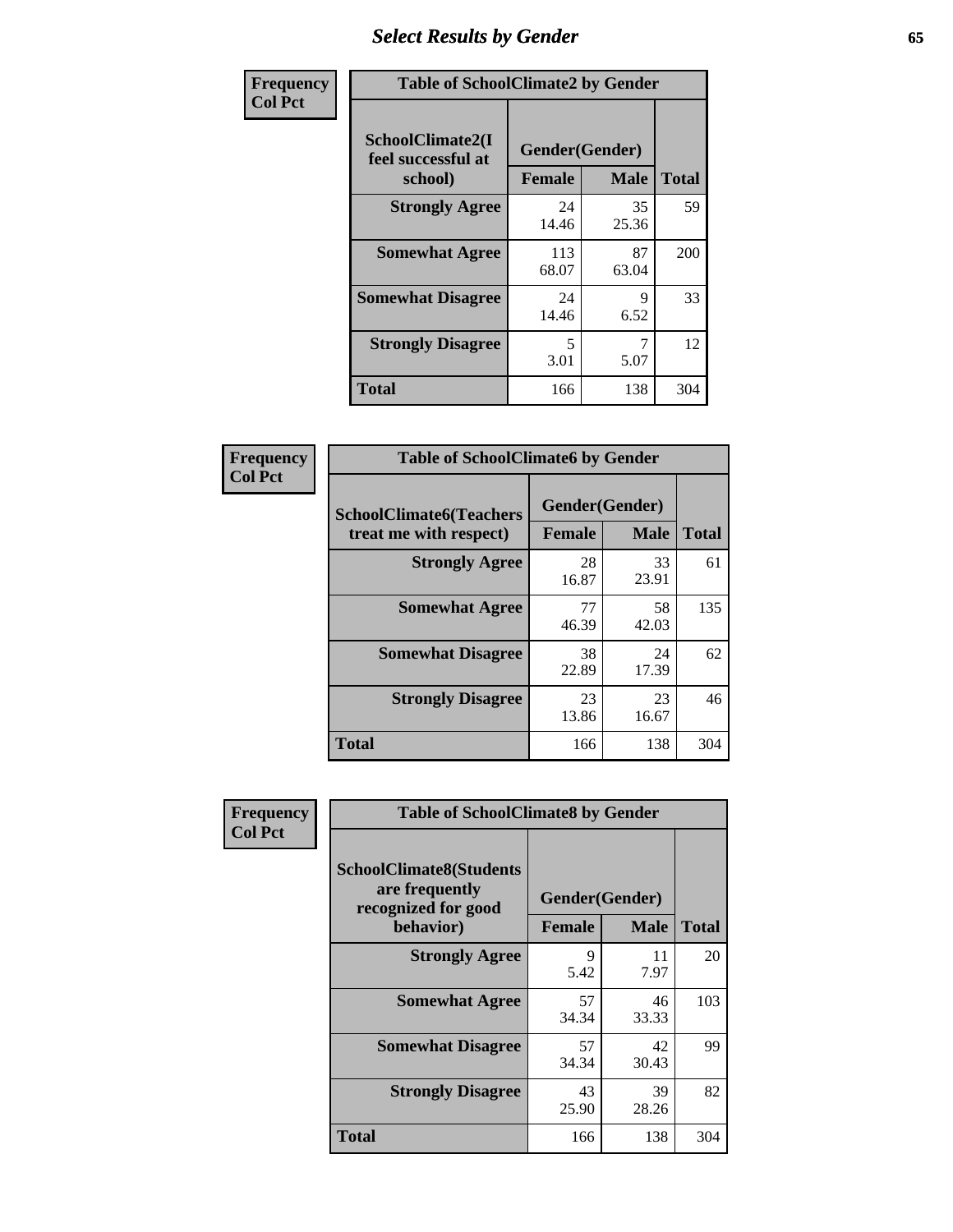# *Select Results by Gender* **66**

| Frequency      | <b>Table of Gender by Dropout</b> |                                                                        |                |              |
|----------------|-----------------------------------|------------------------------------------------------------------------|----------------|--------------|
| <b>Row Pct</b> |                                   | Dropout(I<br>have<br>thought<br>about<br>dropping<br>out of<br>school) |                |              |
|                | Gender(Gender)                    | Yes                                                                    | N <sub>0</sub> | <b>Total</b> |
|                | <b>Female</b>                     | 49<br>29.52                                                            | 117<br>70.48   | 166          |
|                | <b>Male</b>                       | 53<br>38.41                                                            | 85<br>61.59    | 138          |
|                | <b>Total</b>                      | 102                                                                    | 202            | 304          |

| Frequency      | <b>Table of Gender by Dropoutreason</b> |                             |              |                                                                    |                                |              |              |
|----------------|-----------------------------------------|-----------------------------|--------------|--------------------------------------------------------------------|--------------------------------|--------------|--------------|
| <b>Row Pct</b> |                                         |                             |              | Dropoutreason(If I dropped out the<br>reason would most likely be) |                                |              |              |
|                | Gender(Gender)                          | Won't<br><b>Drop</b><br>out | <b>Bored</b> | Family<br><b>Reasons</b>                                           | <b>Being</b><br><b>Bullied</b> | <b>Other</b> | <b>Total</b> |
|                | Female                                  | 97<br>58.43                 | 13<br>7.83   | 16<br>9.64                                                         | 3<br>1.81                      | 37<br>22.29  | 166          |
|                | <b>Male</b>                             | 69<br>50.00                 | 24<br>17.39  | 15<br>10.87                                                        | $\Omega$<br>0.00               | 30<br>21.74  | 138          |
|                | <b>Total</b>                            | 166                         | 37           | 31                                                                 | 3                              | 67           | 304          |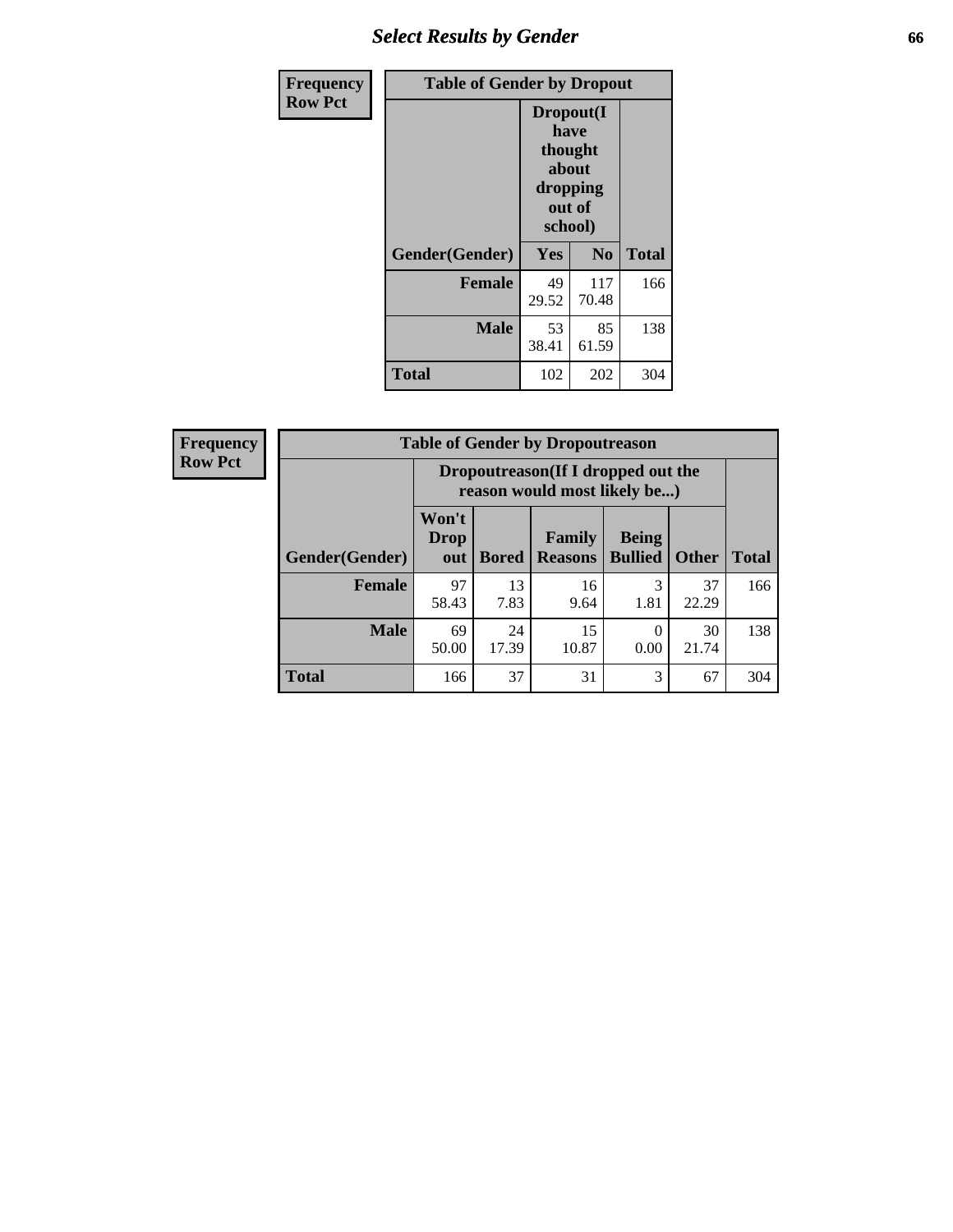*School Safety* **67**

| Frequency      | <b>Table of Gender by Bullied2</b> |                 |                |              |
|----------------|------------------------------------|-----------------|----------------|--------------|
| <b>Row Pct</b> |                                    | <b>Bullied2</b> |                |              |
|                | Gender(Gender)                     | <b>Yes</b>      | N <sub>0</sub> | <b>Total</b> |
|                | <b>Female</b>                      | 21<br>12.65     | 145<br>87.35   | 166          |
|                | <b>Male</b>                        | 15<br>10.87     | 123<br>89.13   | 138          |
|                | <b>Total</b>                       | 36              | 268            | 304          |

| Frequency      | <b>Table of Gender by Bulliedothers2</b> |                       |                |              |
|----------------|------------------------------------------|-----------------------|----------------|--------------|
| <b>Row Pct</b> |                                          | <b>Bulliedothers2</b> |                |              |
|                | Gender(Gender)                           | <b>Yes</b>            | N <sub>0</sub> | <b>Total</b> |
|                | <b>Female</b>                            | 17<br>10.24           | 149<br>89.76   | 166          |
|                | <b>Male</b>                              | 14<br>10.14           | 124<br>89.86   | 138          |
|                | <b>Total</b>                             | 31                    | 273            | 304          |

| Frequency      | <b>Table of Gender by Weaponschool2</b> |                      |                |              |  |
|----------------|-----------------------------------------|----------------------|----------------|--------------|--|
| <b>Row Pct</b> |                                         | <b>Weaponschool2</b> |                |              |  |
|                | Gender(Gender)                          | Yes                  | N <sub>0</sub> | <b>Total</b> |  |
|                | <b>Female</b>                           | 3<br>1.81            | 163<br>98.19   | 166          |  |
|                | <b>Male</b>                             | 10<br>7.25           | 128<br>92.75   | 138          |  |
|                | <b>Total</b>                            | 13                   | 291            | 304          |  |

| Frequency      | <b>Table of Gender by Absentunsafe2</b> |               |                |              |
|----------------|-----------------------------------------|---------------|----------------|--------------|
| <b>Row Pct</b> |                                         | Absentunsafe2 |                |              |
|                | Gender(Gender)                          | Yes           | N <sub>0</sub> | <b>Total</b> |
|                | <b>Female</b>                           | 1.20          | 164<br>98.80   | 166          |
|                | <b>Male</b>                             | 4<br>2.90     | 134<br>97.10   | 138          |
|                | <b>Total</b>                            | 6             | 298            | 304          |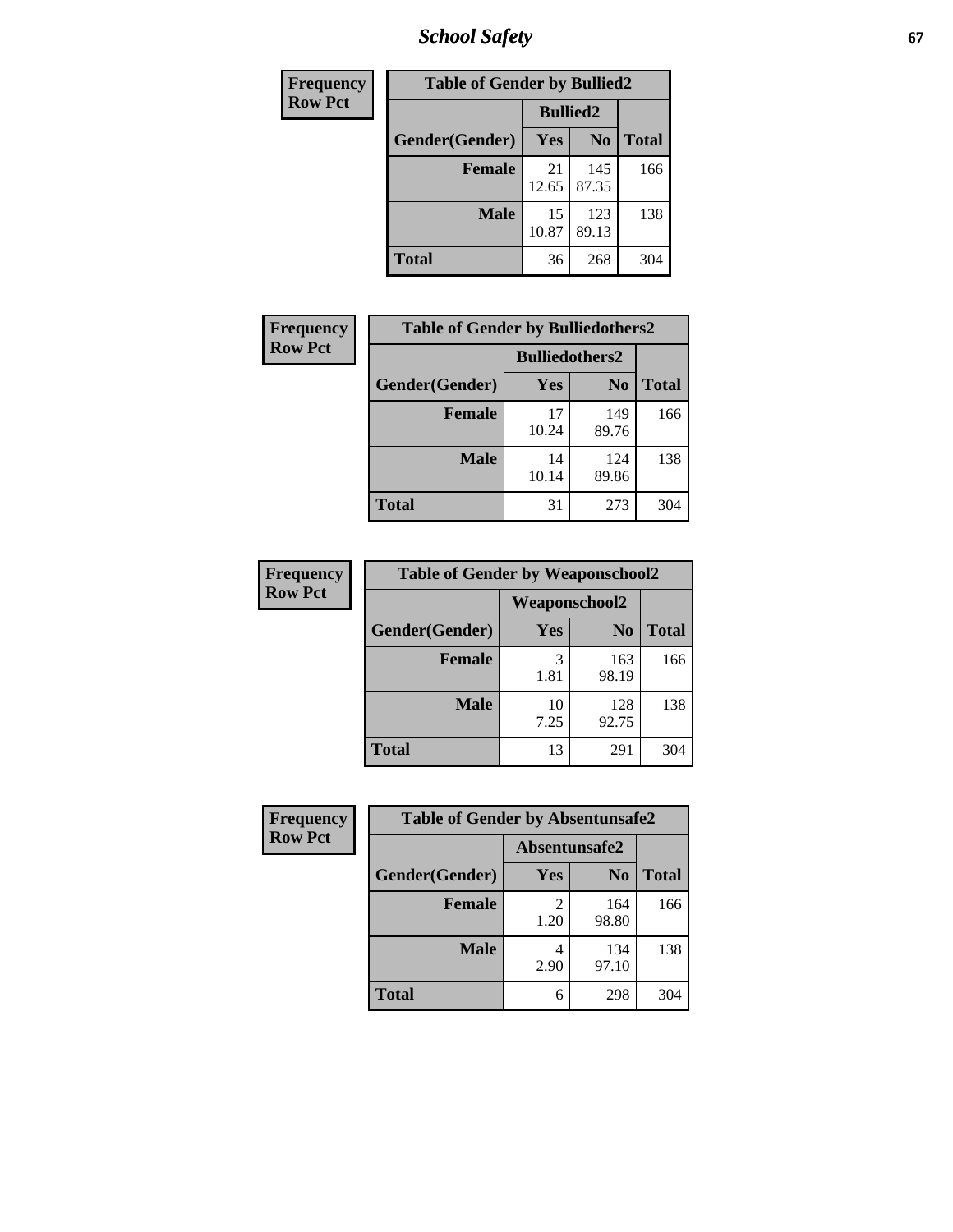*School Safety* **68**

| Frequency      | <b>Table of Gender by Gangself</b> |                                                                                                |                |              |
|----------------|------------------------------------|------------------------------------------------------------------------------------------------|----------------|--------------|
| <b>Row Pct</b> |                                    | Gangself(I<br>have<br>participated<br>in illegal gang<br>activities in<br>the past 30<br>days) |                |              |
|                | Gender(Gender)                     | Yes                                                                                            | N <sub>0</sub> | <b>Total</b> |
|                | <b>Female</b>                      | 4<br>2.41                                                                                      | 162<br>97.59   | 166          |
|                | <b>Male</b>                        | 11<br>7.97                                                                                     | 127<br>92.03   | 138          |
|                | <b>Total</b>                       | 15                                                                                             | 289            | 304          |

| Frequency      | <b>Table of Gender by Gangpeers</b> |                                                                                                                             |                |              |
|----------------|-------------------------------------|-----------------------------------------------------------------------------------------------------------------------------|----------------|--------------|
| <b>Row Pct</b> |                                     | <b>Gangpeers</b> (I<br>have friends<br>who have<br>participated<br>in illegal gang<br>activities in<br>the past 30<br>days) |                |              |
|                | Gender(Gender)                      | <b>Yes</b>                                                                                                                  | N <sub>0</sub> | <b>Total</b> |
|                | <b>Female</b>                       | 24<br>14.46                                                                                                                 | 142<br>85.54   | 166          |
|                | <b>Male</b>                         | 30<br>21.74                                                                                                                 | 108<br>78.26   | 138          |
|                | <b>Total</b>                        | 54                                                                                                                          | 250            | 304          |

| <b>Frequency</b> | <b>Table of Gender by Pickedon2</b> |             |                |              |
|------------------|-------------------------------------|-------------|----------------|--------------|
| <b>Row Pct</b>   |                                     |             | Pickedon2      |              |
|                  | Gender(Gender)                      | Yes         | N <sub>0</sub> | <b>Total</b> |
|                  | <b>Female</b>                       | 52<br>31.33 | 114<br>68.67   | 166          |
|                  | <b>Male</b>                         | 35<br>25.36 | 103<br>74.64   | 138          |
|                  | <b>Total</b>                        | 87<br>217   |                | 304          |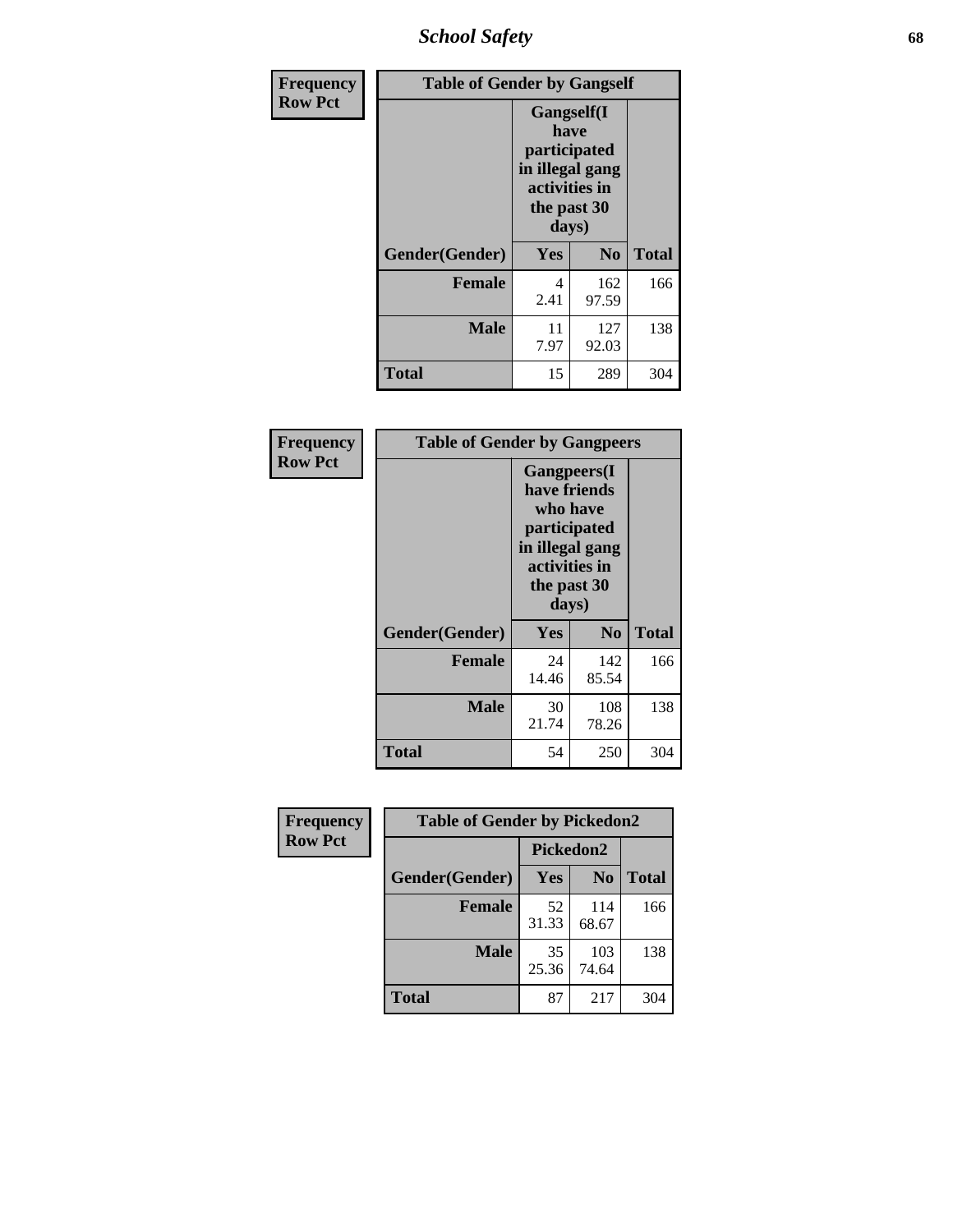*School Safety* **69**

| Frequency      | <b>Table of Gender by Safeschool2</b> |             |                |              |
|----------------|---------------------------------------|-------------|----------------|--------------|
| <b>Row Pct</b> |                                       |             | Safeschool2    |              |
|                | Gender(Gender)                        | <b>Yes</b>  | N <sub>0</sub> | <b>Total</b> |
|                | <b>Female</b>                         | 99<br>59.64 | 67<br>40.36    | 166          |
|                | <b>Male</b>                           | 89<br>64.49 | 49<br>35.51    | 138          |
|                | <b>Total</b>                          | 188         | 116            | 304          |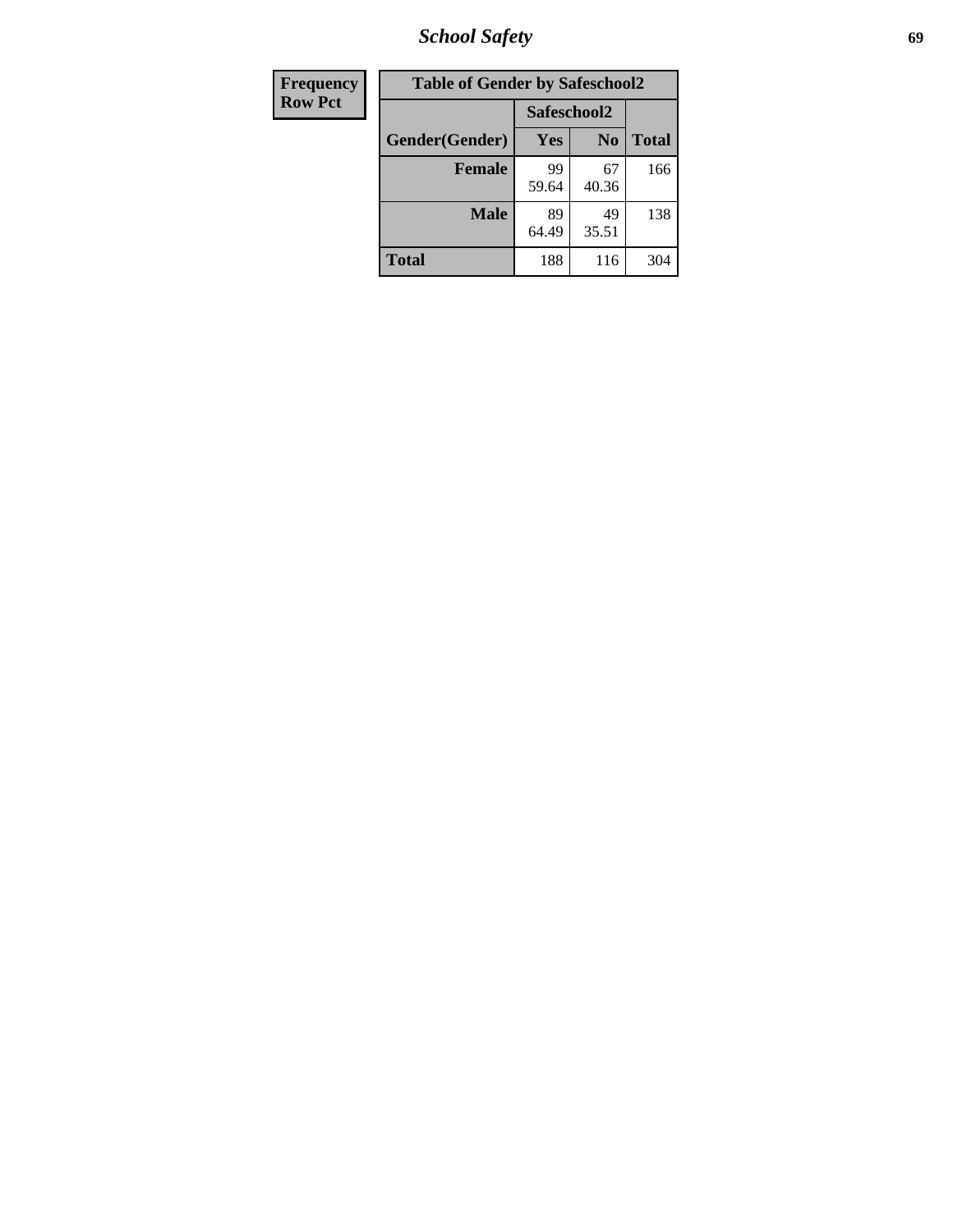# *Incidence of Drug Use* **70**

| <b>Frequency</b> | <b>Table of Gender by AlcoholAlt</b> |                                          |                |              |
|------------------|--------------------------------------|------------------------------------------|----------------|--------------|
| <b>Row Pct</b>   |                                      | AlcoholAlt(Alcohol<br>use, past 30 days) |                |              |
|                  | Gender(Gender)                       | <b>Yes</b>                               | N <sub>0</sub> | <b>Total</b> |
|                  | <b>Female</b>                        | 46<br>27.71                              | 120<br>72.29   | 166          |
|                  | <b>Male</b>                          | 43<br>31.16                              | 95<br>68.84    | 138          |
|                  | <b>Total</b>                         | 89                                       | 215            | 304          |

| <b>Frequency</b> | <b>Table of Gender by TobaccoAny</b> |                                          |                |              |
|------------------|--------------------------------------|------------------------------------------|----------------|--------------|
| <b>Row Pct</b>   |                                      | TobaccoAny(Tobacco<br>use, past 30 days) |                |              |
|                  | Gender(Gender)                       | Yes                                      | N <sub>0</sub> | <b>Total</b> |
|                  | <b>Female</b>                        | 33<br>19.88                              | 133<br>80.12   | 166          |
|                  | <b>Male</b>                          | 38<br>27.54                              | 100<br>72.46   | 138          |
|                  | <b>Total</b>                         | 71                                       | 233            | 304          |

| <b>Frequency</b> | <b>Table of Gender by MarijuanaAlt</b> |             |                                              |              |
|------------------|----------------------------------------|-------------|----------------------------------------------|--------------|
| <b>Row Pct</b>   |                                        |             | MarijuanaAlt(Marijuana<br>use, past 30 days) |              |
|                  | Gender(Gender)                         | <b>Yes</b>  | N <sub>0</sub>                               | <b>Total</b> |
|                  | <b>Female</b>                          | 23<br>13.86 | 143<br>86.14                                 | 166          |
|                  | <b>Male</b>                            | 34<br>24.64 | 104<br>75.36                                 | 138          |
|                  | <b>Total</b>                           | 57          | 247                                          | 304          |

| <b>Frequency</b> | <b>Table of Gender by OtherDrugAny</b> |                         |                           |              |
|------------------|----------------------------------------|-------------------------|---------------------------|--------------|
| <b>Row Pct</b>   |                                        | drug use, past 30 days) | <b>OtherDrugAny(Other</b> |              |
|                  | Gender(Gender)                         | <b>Yes</b>              | N <sub>0</sub>            | <b>Total</b> |
|                  | <b>Female</b>                          | 21<br>12.65             | 145<br>87.35              | 166          |
|                  | <b>Male</b>                            | 22<br>15.94             | 116<br>84.06              | 138          |
|                  | <b>Total</b>                           | 43                      | 261                       | 304          |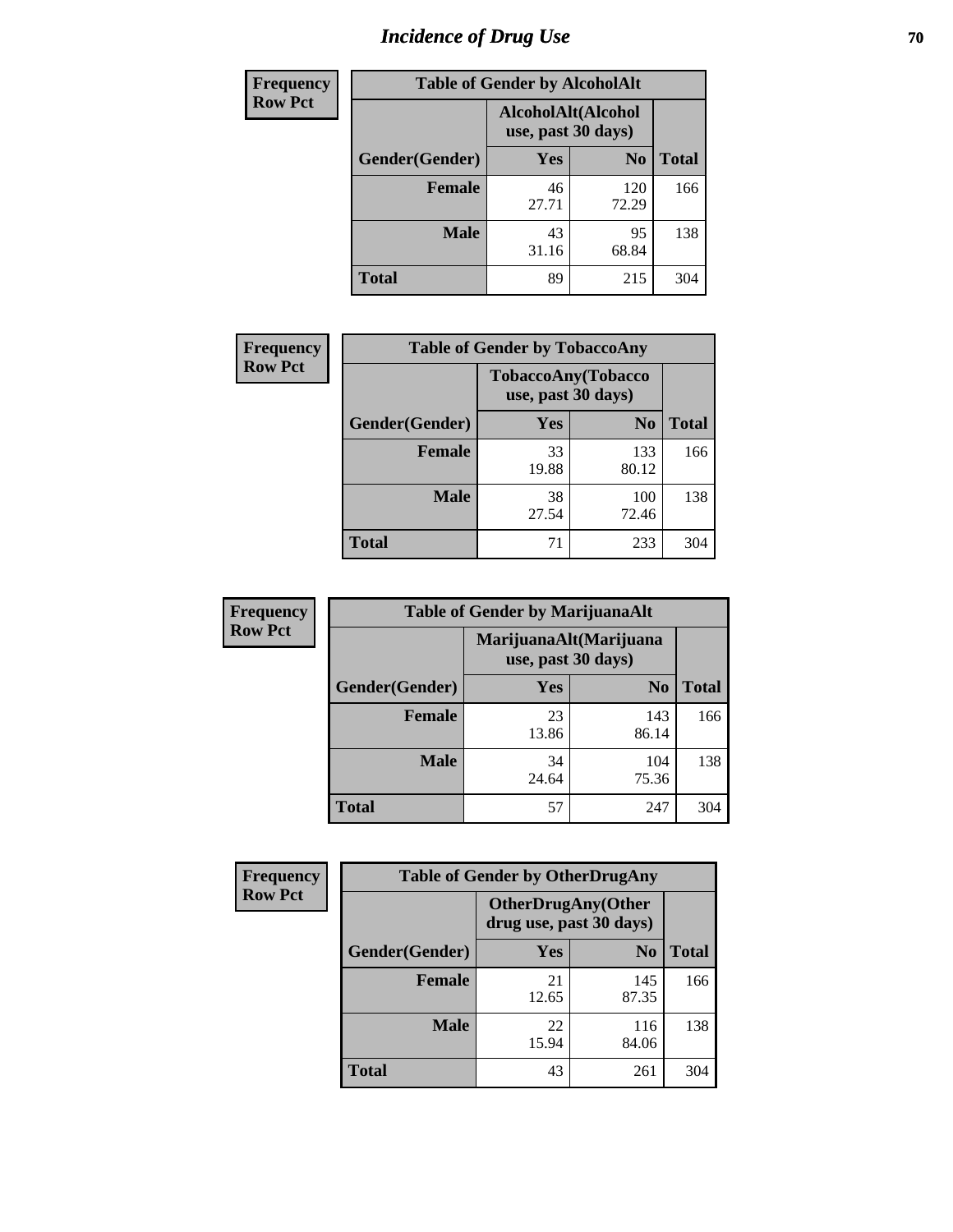#### *Average Age at Onset of Use* **71** *Results for "Average Age at Onset of Use" questions exclude students who said they did not use that substance*

#### **Gender=Female**

| <b>Variable</b>    | Label                                                              | <b>Mean</b> |
|--------------------|--------------------------------------------------------------------|-------------|
| Alcoholinit2       | I started using alcohol when I was                                 | 13.85       |
| Cigarettesinit2    | I started smoking tobacco when I was                               | 14.02       |
| Smokelessinit2     | I started chewing tobacco when I was                               | 14.56       |
| Marijuanainit2     | I started using marijuana when I was                               | 14.43       |
| Cocaineinit2       | I started using cocaine when I was                                 | 14.14       |
| Inhalantsinit2     | I started using inhalants when I was                               | 11.29       |
| Steroidsinit2      | I started using steroids when I was                                |             |
| Ecstasyinit2       | I started using ecstasy when I was                                 | 14.50       |
| Methinit2          | I started using methamphetamines when I was                        | 13.67       |
| Hallucinogensinit2 | I started using hallucinogens when I was                           | 15.00       |
| Prescription in t2 | I started using prescription drugs not prescribed to me when I was | 13.91       |

#### **Gender=Male**

| <b>Variable</b>    | Label                                                              | <b>Mean</b> |
|--------------------|--------------------------------------------------------------------|-------------|
| Alcoholinit2       | I started using alcohol when I was                                 | 12.98       |
| Cigarettesinit2    | I started smoking tobacco when I was                               | 12.90       |
| Smokelessinit2     | I started chewing tobacco when I was                               | 12.94       |
| Marijuanainit2     | I started using marijuana when I was                               | 13.17       |
| Cocaineinit2       | I started using cocaine when I was                                 | 11.11       |
| Inhalantsinit2     | I started using inhalants when I was                               | 9.57        |
| Steroidsinit2      | I started using steroids when I was                                | 9.89        |
| Ecstasyinit2       | I started using ecstasy when I was                                 | 11.20       |
| Methinit2          | I started using methamphetamines when I was                        | 10.50       |
| Hallucinogensinit2 | I started using hallucinogens when I was                           | 10.33       |
| Prescriptioninit2  | I started using prescription drugs not prescribed to me when I was | 12.45       |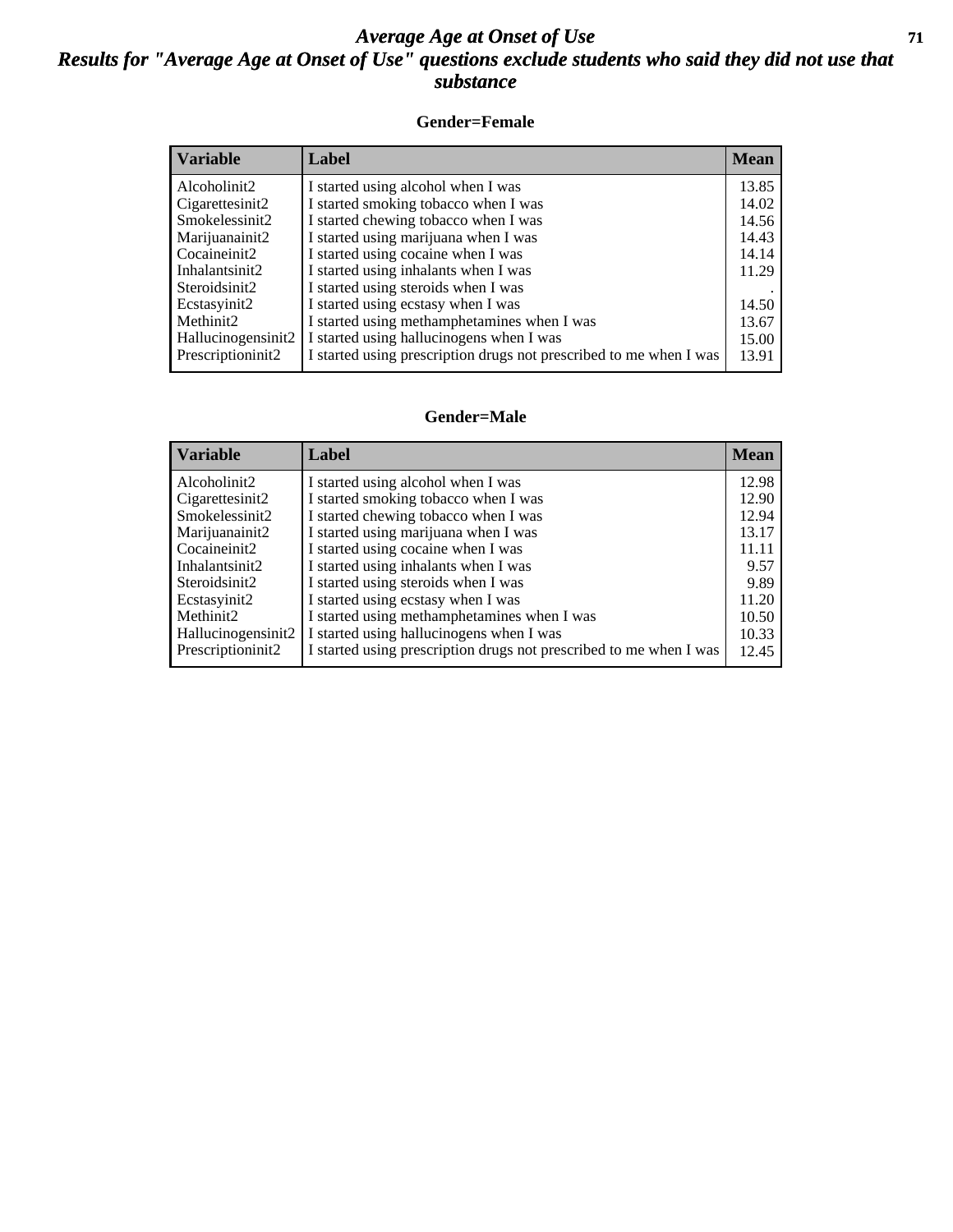# *I Think These Drugs are Harmful* **72**

| <b>Frequency</b> | <b>Table of Gender by Alcoholharmdich</b> |                                                   |                |              |
|------------------|-------------------------------------------|---------------------------------------------------|----------------|--------------|
| <b>Row Pct</b>   |                                           | Alcoholharmdich(I<br>think alcohol is<br>harmful) |                |              |
|                  | Gender(Gender)                            | Yes                                               | N <sub>0</sub> | <b>Total</b> |
|                  | Female                                    | 127<br>76.51                                      | 39<br>23.49    | 166          |
|                  | <b>Male</b>                               | 100<br>72.46                                      | 38<br>27.54    | 138          |
|                  | <b>Total</b>                              | 227                                               | 77             | 304          |

| Frequency      | <b>Table of Gender by Tobaccoharmdich</b> |                              |                   |              |
|----------------|-------------------------------------------|------------------------------|-------------------|--------------|
| <b>Row Pct</b> |                                           | think tobacco is<br>harmful) | Tobaccoharmdich(I |              |
|                | Gender(Gender)                            | Yes                          | N <sub>0</sub>    | <b>Total</b> |
|                | <b>Female</b>                             | 154<br>92.77                 | 12<br>7.23        | 166          |
|                | <b>Male</b>                               | 129<br>93.48                 | 9<br>6.52         | 138          |
|                | <b>Total</b>                              | 283                          | 21                | 304          |

| Frequency      | <b>Table of Gender by Marijuanaharmdich</b> |                                                       |                |              |  |
|----------------|---------------------------------------------|-------------------------------------------------------|----------------|--------------|--|
| <b>Row Pct</b> |                                             | Marijuanaharmdich(I<br>think marijuana is<br>harmful) |                |              |  |
|                | Gender(Gender)                              | <b>Yes</b>                                            | N <sub>0</sub> | <b>Total</b> |  |
|                | <b>Female</b>                               | 131<br>78.92                                          | 35<br>21.08    | 166          |  |
|                | <b>Male</b>                                 | 103<br>74.64                                          | 35<br>25.36    | 138          |  |
|                | <b>Total</b>                                | 234                                                   | 70             | 304          |  |

| Frequency      | <b>Table of Gender by Otherdrugharmdich</b> |                                                          |                |              |  |
|----------------|---------------------------------------------|----------------------------------------------------------|----------------|--------------|--|
| <b>Row Pct</b> |                                             | Otherdrugharmdich(I<br>think other drugs are<br>harmful) |                |              |  |
|                | Gender(Gender)                              | <b>Yes</b>                                               | N <sub>0</sub> | <b>Total</b> |  |
|                | <b>Female</b>                               | 156<br>93.98                                             | 10<br>6.02     | 166          |  |
|                | <b>Male</b>                                 | 129<br>93.48                                             | 9<br>6.52      | 138          |  |
|                | <b>Total</b>                                | 285                                                      | 19             | 304          |  |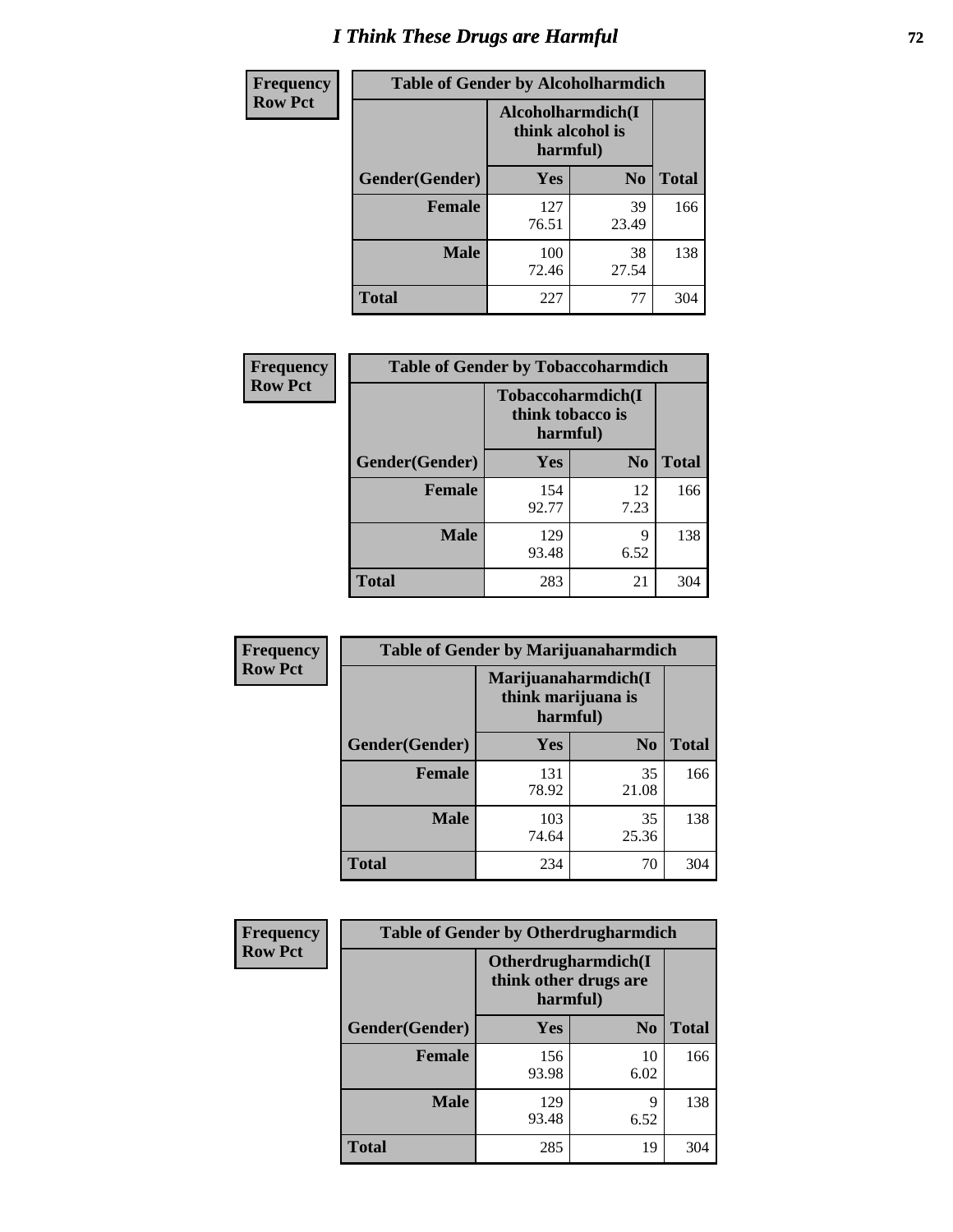| <b>Frequency</b> | <b>Table of Gender by Alcohollocation1</b> |                                                               |             |              |
|------------------|--------------------------------------------|---------------------------------------------------------------|-------------|--------------|
| <b>Row Pct</b>   |                                            | <b>Alcohollocation1(Places</b><br><b>Friends Use Alcohol)</b> |             |              |
|                  | Gender(Gender)                             |                                                               | Do Not Use  | <b>Total</b> |
|                  | <b>Female</b>                              | 114<br>68.67                                                  | 52<br>31.33 | 166          |
|                  | <b>Male</b>                                | 96<br>69.57                                                   | 42<br>30.43 | 138          |
|                  | <b>Total</b>                               | 210                                                           | 94          | 304          |

| <b>Frequency</b> | <b>Table of Gender by Alcohollocation2</b> |             |                                                               |              |
|------------------|--------------------------------------------|-------------|---------------------------------------------------------------|--------------|
| <b>Row Pct</b>   |                                            |             | <b>Alcohollocation2(Places</b><br><b>Friends Use Alcohol)</b> |              |
|                  | Gender(Gender)                             |             | Home                                                          | <b>Total</b> |
|                  | <b>Female</b>                              | 79<br>47.59 | 87<br>52.41                                                   | 166          |
|                  | <b>Male</b>                                | 76<br>55.07 | 62<br>44.93                                                   | 138          |
|                  | <b>Total</b>                               | 155         | 149                                                           | 304          |

| Frequency      | <b>Table of Gender by Alcohollocation3</b> |                                                               |               |              |
|----------------|--------------------------------------------|---------------------------------------------------------------|---------------|--------------|
| <b>Row Pct</b> |                                            | <b>Alcohollocation3(Places</b><br><b>Friends Use Alcohol)</b> |               |              |
|                | Gender(Gender)                             |                                                               | <b>School</b> | <b>Total</b> |
|                | <b>Female</b>                              | 158<br>95.18                                                  | 8<br>4.82     | 166          |
|                | <b>Male</b>                                | 125<br>90.58                                                  | 13<br>9.42    | 138          |
|                | <b>Total</b>                               | 283                                                           | 21            | 304          |

| Frequency      | <b>Table of Gender by Alcohollocation4</b> |                                                               |             |              |
|----------------|--------------------------------------------|---------------------------------------------------------------|-------------|--------------|
| <b>Row Pct</b> |                                            | <b>Alcohollocation4(Places</b><br><b>Friends Use Alcohol)</b> |             |              |
|                | Gender(Gender)                             |                                                               | Car         | <b>Total</b> |
|                | <b>Female</b>                              | 147<br>88.55                                                  | 19<br>11.45 | 166          |
|                | <b>Male</b>                                | 116<br>84.06                                                  | 22<br>15.94 | 138          |
|                | <b>Total</b>                               | 263                                                           | 41          | 304          |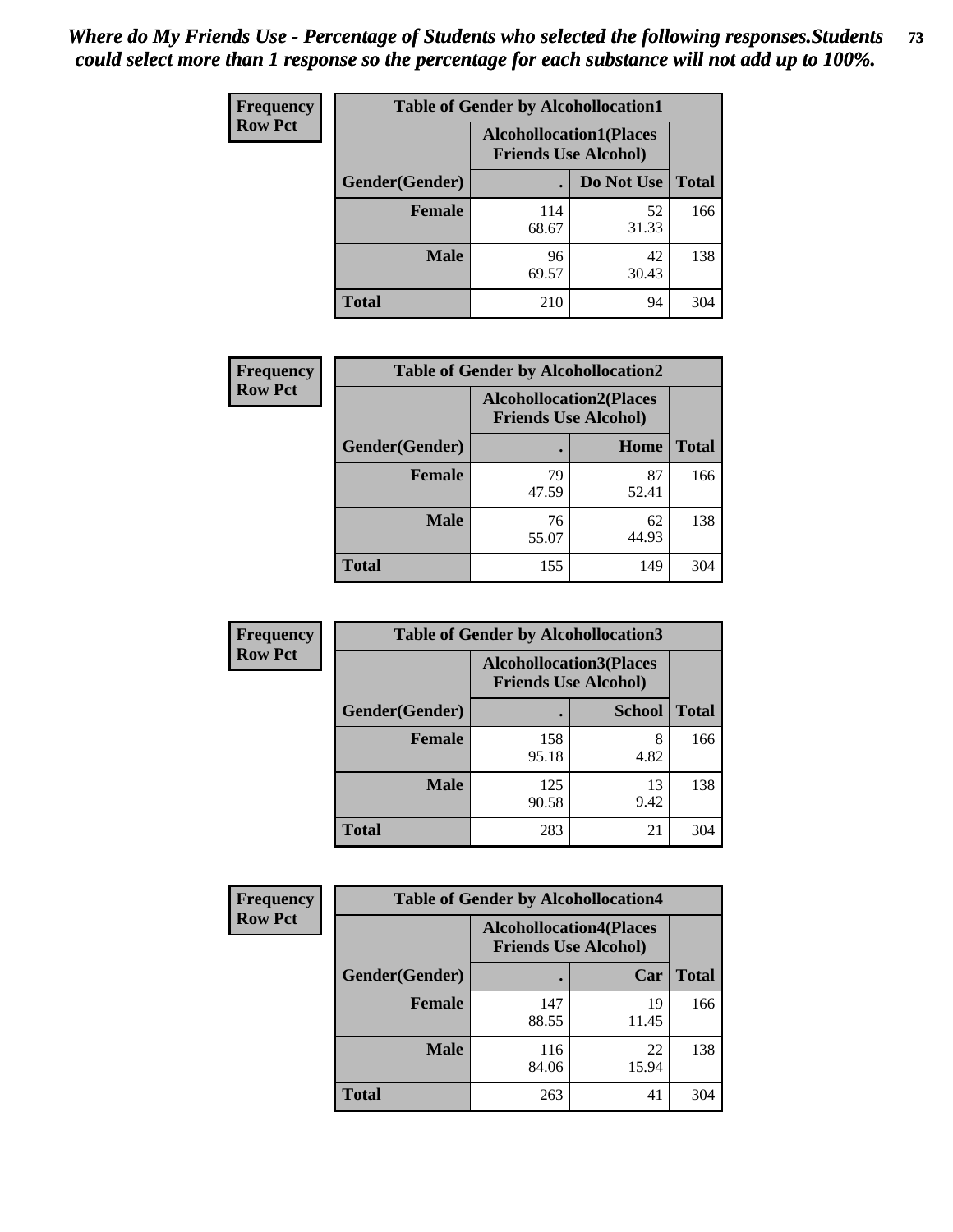| <b>Frequency</b> | <b>Table of Gender by Alcohollocation5</b> |                                                               |                                 |              |
|------------------|--------------------------------------------|---------------------------------------------------------------|---------------------------------|--------------|
| <b>Row Pct</b>   |                                            | <b>Alcohollocation5(Places</b><br><b>Friends Use Alcohol)</b> |                                 |              |
|                  | Gender(Gender)                             | $\bullet$                                                     | <b>Friend's</b><br><b>House</b> | <b>Total</b> |
|                  | <b>Female</b>                              | 68<br>40.96                                                   | 98<br>59.04                     | 166          |
|                  | <b>Male</b>                                | 68<br>49.28                                                   | 70<br>50.72                     | 138          |
|                  | <b>Total</b>                               | 136                                                           | 168                             | 304          |

| Frequency      | <b>Table of Gender by Alcohollocation6</b> |                                                               |              |              |
|----------------|--------------------------------------------|---------------------------------------------------------------|--------------|--------------|
| <b>Row Pct</b> |                                            | <b>Alcohollocation6(Places</b><br><b>Friends Use Alcohol)</b> |              |              |
|                | <b>Gender</b> (Gender)                     |                                                               | <b>Other</b> | <b>Total</b> |
|                | <b>Female</b>                              | 109<br>65.66                                                  | 57<br>34.34  | 166          |
|                | <b>Male</b>                                | 85<br>61.59                                                   | 53<br>38.41  | 138          |
|                | <b>Total</b>                               | 194                                                           | 110          | 304          |

| Frequency      | <b>Table of Gender by Tobaccolocation1</b> |                                                               |             |              |  |
|----------------|--------------------------------------------|---------------------------------------------------------------|-------------|--------------|--|
| <b>Row Pct</b> |                                            | <b>Tobaccolocation1(Places</b><br><b>Friends Use Tobacco)</b> |             |              |  |
|                | Gender(Gender)                             |                                                               | Do Not Use  | <b>Total</b> |  |
|                | Female                                     | 83<br>50.00                                                   | 83<br>50.00 | 166          |  |
|                | <b>Male</b>                                | 82<br>59.42                                                   | 56<br>40.58 | 138          |  |
|                | <b>Total</b>                               | 165                                                           | 139         | 304          |  |

| <b>Frequency</b> | <b>Table of Gender by Tobaccolocation2</b> |                                                               |             |              |
|------------------|--------------------------------------------|---------------------------------------------------------------|-------------|--------------|
| <b>Row Pct</b>   |                                            | <b>Tobaccolocation2(Places</b><br><b>Friends Use Tobacco)</b> |             |              |
|                  | Gender(Gender)                             |                                                               | Home        | <b>Total</b> |
|                  | Female                                     | 99<br>59.64                                                   | 67<br>40.36 | 166          |
|                  | <b>Male</b>                                | 74<br>53.62                                                   | 64<br>46.38 | 138          |
|                  | <b>Total</b>                               | 173                                                           | 131         | 304          |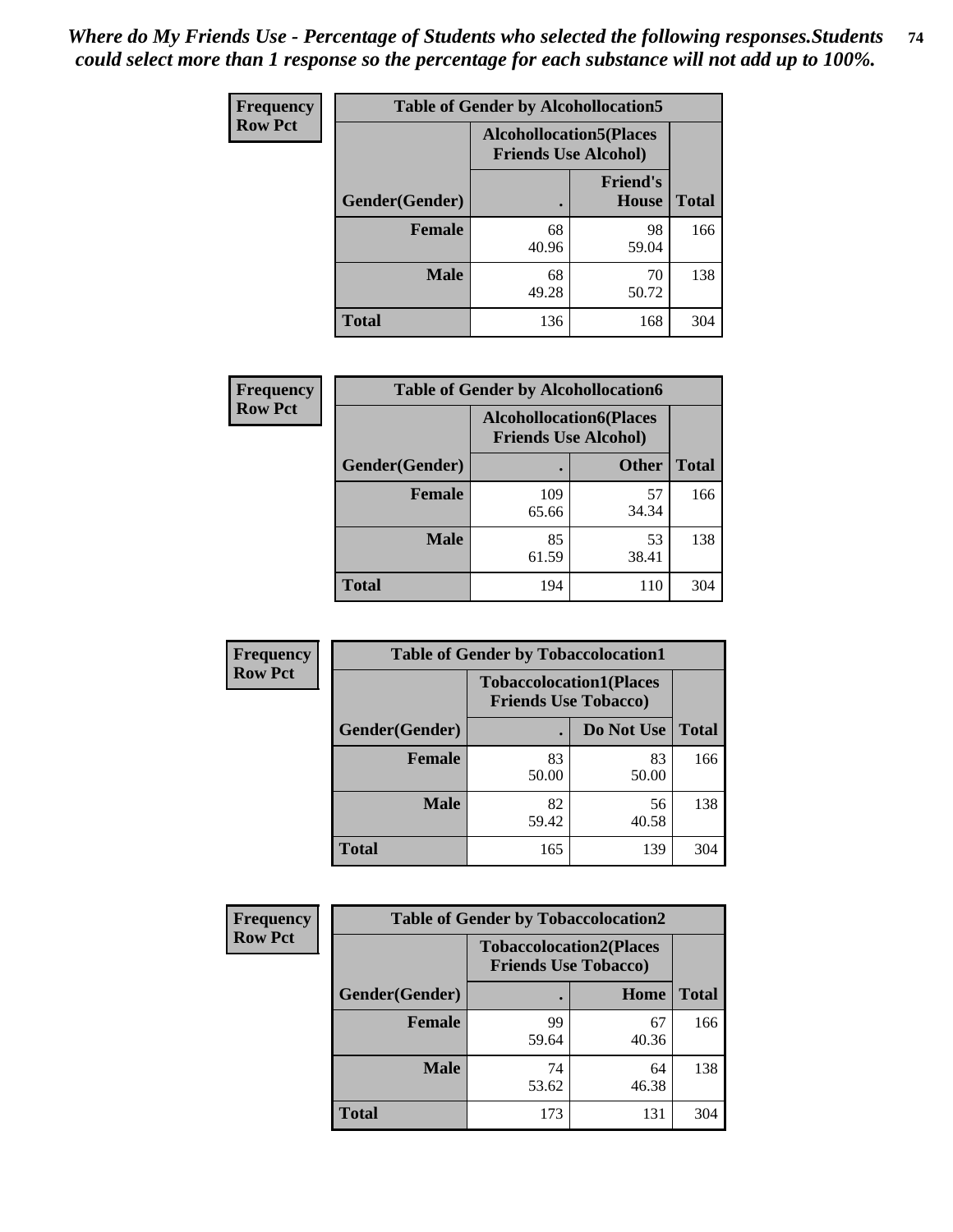| <b>Frequency</b> | <b>Table of Gender by Tobaccolocation3</b> |              |                                                               |              |
|------------------|--------------------------------------------|--------------|---------------------------------------------------------------|--------------|
| <b>Row Pct</b>   |                                            |              | <b>Tobaccolocation3(Places</b><br><b>Friends Use Tobacco)</b> |              |
|                  | Gender(Gender)                             |              | <b>School</b>                                                 | <b>Total</b> |
|                  | Female                                     | 143<br>86.14 | 23<br>13.86                                                   | 166          |
|                  | <b>Male</b>                                | 101<br>73.19 | 37<br>26.81                                                   | 138          |
|                  | <b>Total</b>                               | 244          | 60                                                            | 304          |

| <b>Frequency</b> | <b>Table of Gender by Tobaccolocation4</b> |              |                                                               |              |
|------------------|--------------------------------------------|--------------|---------------------------------------------------------------|--------------|
| <b>Row Pct</b>   |                                            |              | <b>Tobaccolocation4(Places</b><br><b>Friends Use Tobacco)</b> |              |
|                  | Gender(Gender)                             |              | Car                                                           | <b>Total</b> |
|                  | <b>Female</b>                              | 117<br>70.48 | 49<br>29.52                                                   | 166          |
|                  | <b>Male</b>                                | 89<br>64.49  | 49<br>35.51                                                   | 138          |
|                  | <b>Total</b>                               | 206          | 98                                                            | 304          |

| <b>Frequency</b> | <b>Table of Gender by Tobaccolocation5</b> |                                                               |                          |              |
|------------------|--------------------------------------------|---------------------------------------------------------------|--------------------------|--------------|
| <b>Row Pct</b>   |                                            | <b>Tobaccolocation5(Places</b><br><b>Friends Use Tobacco)</b> |                          |              |
|                  | Gender(Gender)                             |                                                               | <b>Friend's</b><br>House | <b>Total</b> |
|                  | <b>Female</b>                              | 101<br>60.84                                                  | 65<br>39.16              | 166          |
|                  | <b>Male</b>                                | 81<br>58.70                                                   | 57<br>41.30              | 138          |
|                  | <b>Total</b>                               | 182                                                           | 122                      | 304          |

| <b>Frequency</b> | <b>Table of Gender by Tobaccolocation6</b> |                                                               |              |              |
|------------------|--------------------------------------------|---------------------------------------------------------------|--------------|--------------|
| <b>Row Pct</b>   |                                            | <b>Tobaccolocation6(Places</b><br><b>Friends Use Tobacco)</b> |              |              |
|                  | Gender(Gender)                             |                                                               | <b>Other</b> | <b>Total</b> |
|                  | Female                                     | 126<br>75.90                                                  | 40<br>24.10  | 166          |
|                  | <b>Male</b>                                | 78<br>56.52                                                   | 60<br>43.48  | 138          |
|                  | <b>Total</b>                               | 204                                                           | 100          | 304          |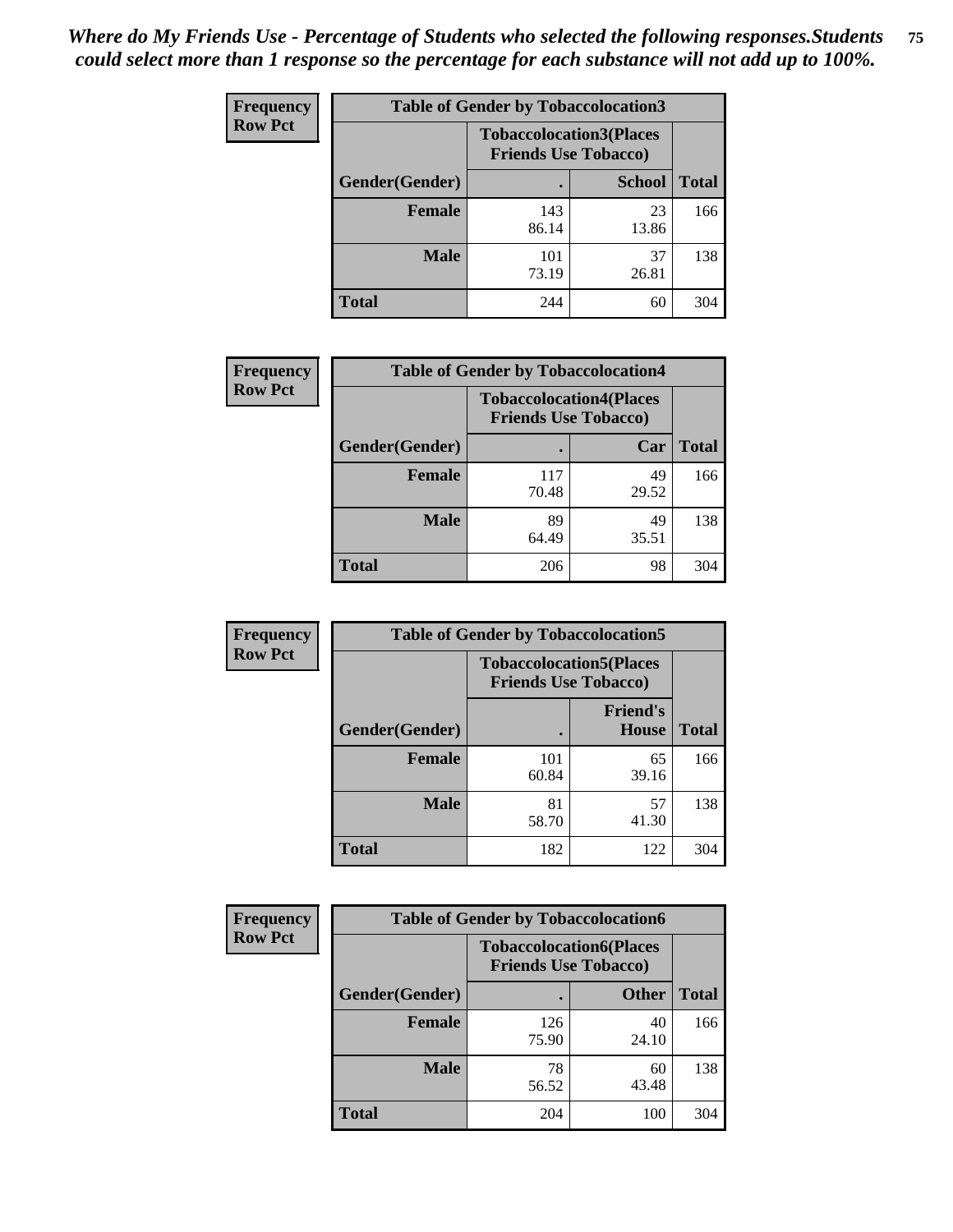| <b>Frequency</b> | <b>Table of Gender by Marijuanalocation1</b> |                                |                                  |              |  |
|------------------|----------------------------------------------|--------------------------------|----------------------------------|--------------|--|
| <b>Row Pct</b>   |                                              | <b>Friends Use Marijuana</b> ) | <b>Marijuanalocation1(Places</b> |              |  |
|                  | Gender(Gender)                               |                                | Do Not Use                       | <b>Total</b> |  |
|                  | <b>Female</b>                                | 80<br>48.19                    | 86<br>51.81                      | 166          |  |
|                  | <b>Male</b>                                  | 79<br>57.25                    | 59<br>42.75                      | 138          |  |
|                  | <b>Total</b>                                 | 159                            | 145                              | 304          |  |

| <b>Frequency</b> | <b>Table of Gender by Marijuanalocation2</b> |                                                                    |             |              |
|------------------|----------------------------------------------|--------------------------------------------------------------------|-------------|--------------|
| <b>Row Pct</b>   |                                              | <b>Marijuanalocation2(Places</b><br><b>Friends Use Marijuana</b> ) |             |              |
|                  | Gender(Gender)                               |                                                                    | Home        | <b>Total</b> |
|                  | <b>Female</b>                                | 97<br>58.43                                                        | 69<br>41.57 | 166          |
|                  | <b>Male</b>                                  | 81<br>58.70                                                        | 57<br>41.30 | 138          |
|                  | <b>Total</b>                                 | 178                                                                | 126         | 304          |

| <b>Frequency</b> |                | <b>Table of Gender by Marijuanalocation3</b> |                                                                    |              |
|------------------|----------------|----------------------------------------------|--------------------------------------------------------------------|--------------|
| <b>Row Pct</b>   |                |                                              | <b>Marijuanalocation3(Places</b><br><b>Friends Use Marijuana</b> ) |              |
|                  | Gender(Gender) |                                              | <b>School</b>                                                      | <b>Total</b> |
|                  | Female         | 153<br>92.17                                 | 13<br>7.83                                                         | 166          |
|                  | <b>Male</b>    | 121<br>87.68                                 | 17<br>12.32                                                        | 138          |
|                  | <b>Total</b>   | 274                                          | 30                                                                 | 304          |

| Frequency      | <b>Table of Gender by Marijuanalocation4</b> |                                |                                  |              |  |
|----------------|----------------------------------------------|--------------------------------|----------------------------------|--------------|--|
| <b>Row Pct</b> |                                              | <b>Friends Use Marijuana</b> ) | <b>Marijuanalocation4(Places</b> |              |  |
|                | Gender(Gender)                               |                                | Car                              | <b>Total</b> |  |
|                | <b>Female</b>                                | 128<br>77.11                   | 38<br>22.89                      | 166          |  |
|                | <b>Male</b>                                  | 100<br>72.46                   | 38<br>27.54                      | 138          |  |
|                | <b>Total</b>                                 | 228                            | 76                               | 304          |  |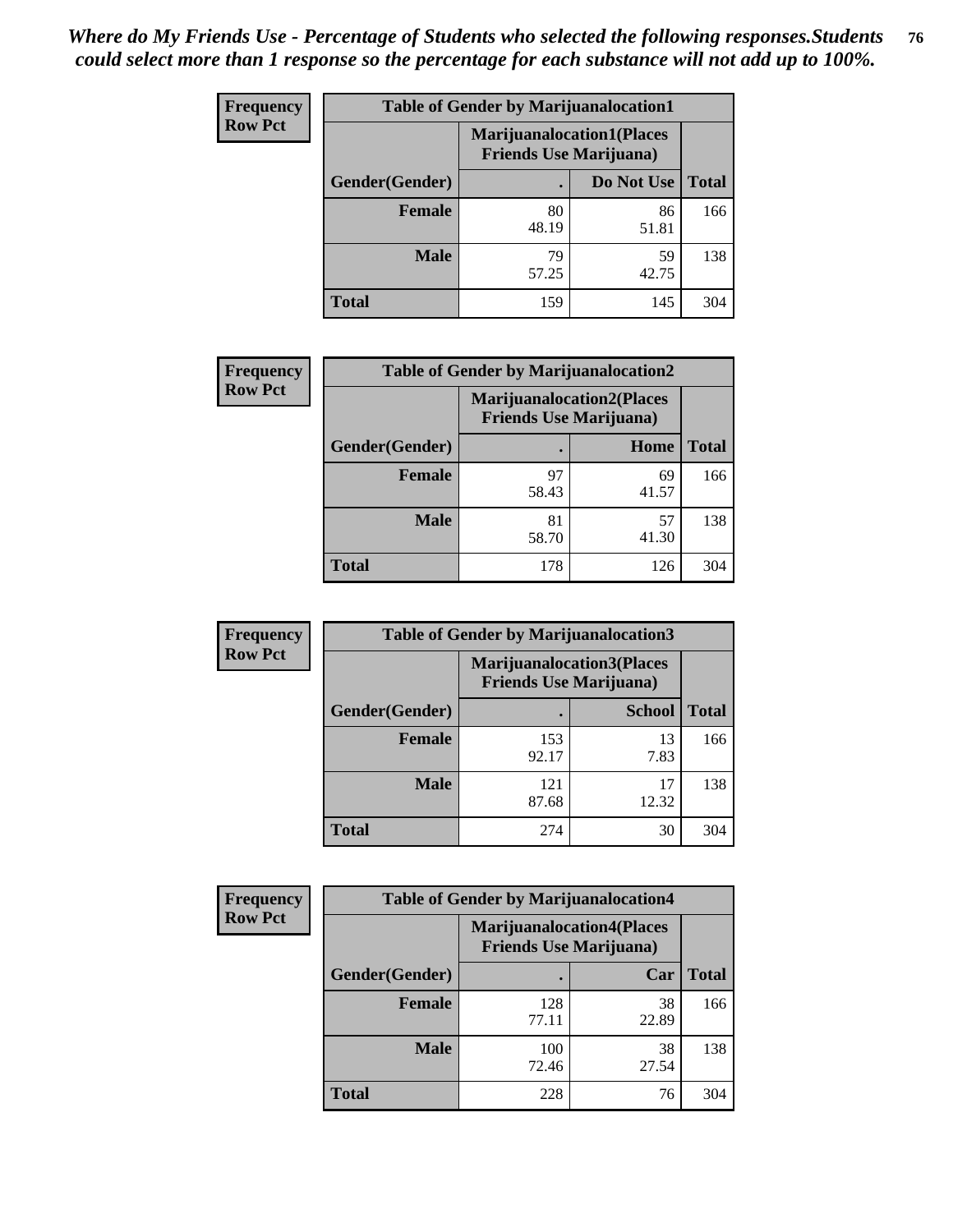| <b>Frequency</b> | <b>Table of Gender by Marijuanalocation5</b> |                                                                     |                                 |              |
|------------------|----------------------------------------------|---------------------------------------------------------------------|---------------------------------|--------------|
| <b>Row Pct</b>   |                                              | <b>Marijuanalocation5</b> (Places<br><b>Friends Use Marijuana</b> ) |                                 |              |
|                  | Gender(Gender)                               |                                                                     | <b>Friend's</b><br><b>House</b> | <b>Total</b> |
|                  | <b>Female</b>                                | 92<br>55.42                                                         | 74<br>44.58                     | 166          |
|                  | <b>Male</b>                                  | 79<br>57.25                                                         | 59<br>42.75                     | 138          |
|                  | <b>Total</b>                                 | 171                                                                 | 133                             | 304          |

| <b>Frequency</b> | <b>Table of Gender by Marijuanalocation6</b> |                                |                                  |              |
|------------------|----------------------------------------------|--------------------------------|----------------------------------|--------------|
| <b>Row Pct</b>   |                                              | <b>Friends Use Marijuana</b> ) | <b>Marijuanalocation6(Places</b> |              |
|                  | <b>Gender</b> (Gender)                       |                                | <b>Other</b>                     | <b>Total</b> |
|                  | <b>Female</b>                                | 116<br>69.88                   | 50<br>30.12                      | 166          |
|                  | <b>Male</b>                                  | 85<br>61.59                    | 53<br>38.41                      | 138          |
|                  | <b>Total</b>                                 | 201                            | 103                              | 304          |

| <b>Frequency</b> | <b>Table of Gender by Otherdruglocation1</b> |                                            |                                  |              |
|------------------|----------------------------------------------|--------------------------------------------|----------------------------------|--------------|
| <b>Row Pct</b>   |                                              | <b>Friends Use Other Illegal</b><br>Drugs) | <b>Otherdruglocation1(Places</b> |              |
|                  | Gender(Gender)                               |                                            | Do Not Use                       | <b>Total</b> |
|                  | <b>Female</b>                                | 44<br>26.51                                | 122<br>73.49                     | 166          |
|                  | <b>Male</b>                                  | 38<br>27.54                                | 100<br>72.46                     | 138          |
|                  | <b>Total</b>                                 | 82                                         | 222                              | 304          |

| <b>Frequency</b> | <b>Table of Gender by Otherdruglocation2</b>                                   |              |             |              |
|------------------|--------------------------------------------------------------------------------|--------------|-------------|--------------|
| <b>Row Pct</b>   | <b>Otherdruglocation2(Places</b><br><b>Friends Use Other Illegal</b><br>Drugs) |              |             |              |
|                  | Gender(Gender)                                                                 |              | Home        | <b>Total</b> |
|                  | <b>Female</b>                                                                  | 134<br>80.72 | 32<br>19.28 | 166          |
|                  | <b>Male</b>                                                                    | 112<br>81.16 | 26<br>18.84 | 138          |
|                  | <b>Total</b>                                                                   | 246          | 58          | 304          |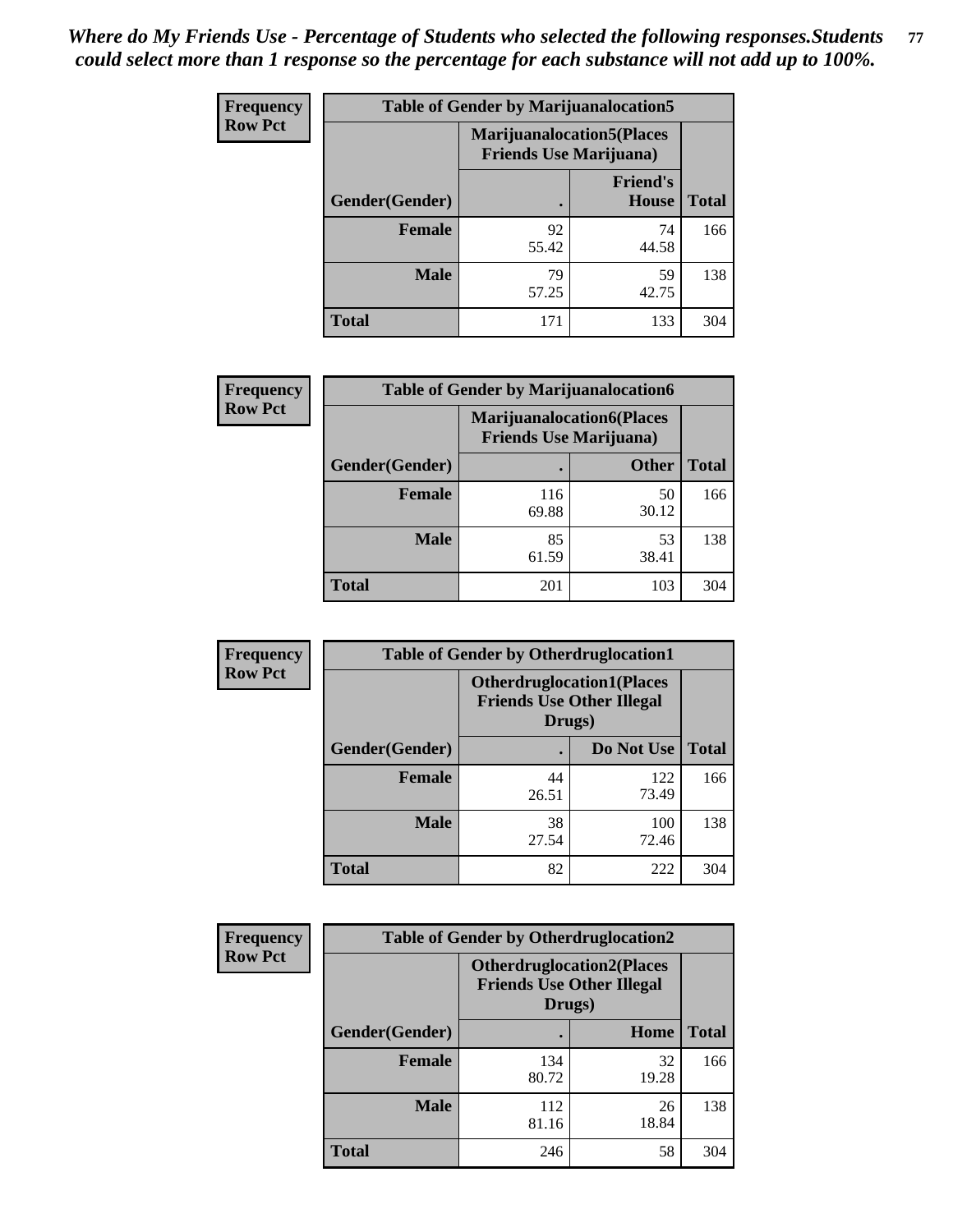| <b>Frequency</b> | <b>Table of Gender by Otherdruglocation3</b> |                                            |                                  |              |
|------------------|----------------------------------------------|--------------------------------------------|----------------------------------|--------------|
| <b>Row Pct</b>   |                                              | <b>Friends Use Other Illegal</b><br>Drugs) | <b>Otherdruglocation3(Places</b> |              |
|                  | Gender(Gender)                               |                                            | <b>School</b>                    | <b>Total</b> |
|                  | <b>Female</b>                                | 154<br>92.77                               | 12<br>7.23                       | 166          |
|                  | <b>Male</b>                                  | 125<br>90.58                               | 13<br>9.42                       | 138          |
|                  | <b>Total</b>                                 | 279                                        | 25                               | 304          |

| <b>Frequency</b> | <b>Table of Gender by Otherdruglocation4</b> |                                                                                |             |              |
|------------------|----------------------------------------------|--------------------------------------------------------------------------------|-------------|--------------|
| <b>Row Pct</b>   |                                              | <b>Otherdruglocation4(Places</b><br><b>Friends Use Other Illegal</b><br>Drugs) |             |              |
|                  | Gender(Gender)                               |                                                                                | Car         | <b>Total</b> |
|                  | <b>Female</b>                                | 146<br>87.95                                                                   | 20<br>12.05 | 166          |
|                  | <b>Male</b>                                  | 124<br>89.86                                                                   | 14<br>10.14 | 138          |
|                  | <b>Total</b>                                 | 270                                                                            | 34          | 304          |

| <b>Frequency</b> | <b>Table of Gender by Otherdruglocation5</b> |              |                                                                      |              |
|------------------|----------------------------------------------|--------------|----------------------------------------------------------------------|--------------|
| <b>Row Pct</b>   |                                              | Drugs)       | <b>Otherdruglocation5(Places</b><br><b>Friends Use Other Illegal</b> |              |
|                  | Gender(Gender)                               |              | <b>Friend's</b><br><b>House</b>                                      | <b>Total</b> |
|                  | <b>Female</b>                                | 127<br>76.51 | 39<br>23.49                                                          | 166          |
|                  | <b>Male</b>                                  | 116<br>84.06 | 22<br>15.94                                                          | 138          |
|                  | <b>Total</b>                                 | 243          | 61                                                                   | 304          |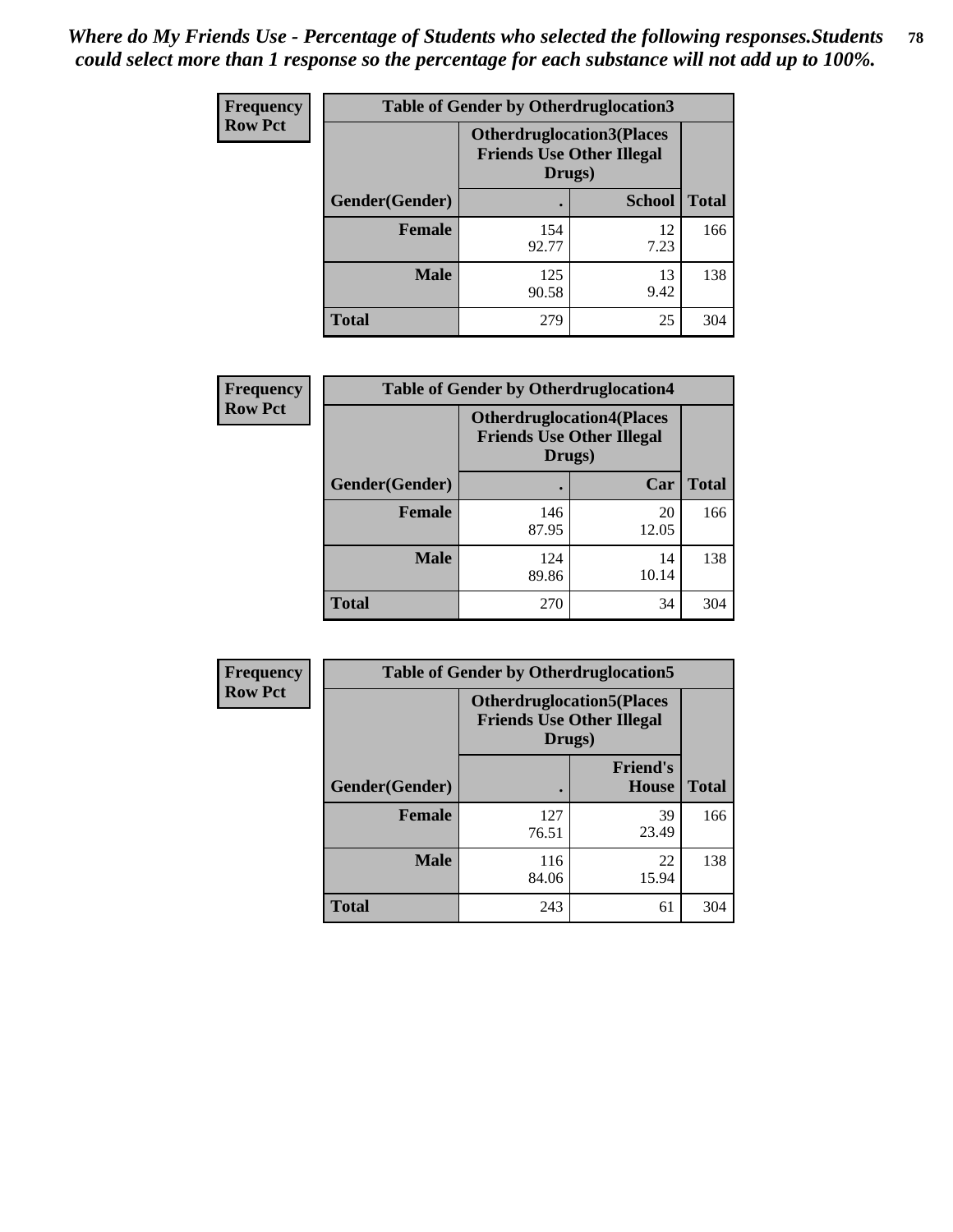| Frequency      | <b>Table of Gender by Otherdruglocation6</b> |                                                                                |              |              |
|----------------|----------------------------------------------|--------------------------------------------------------------------------------|--------------|--------------|
| <b>Row Pct</b> |                                              | <b>Otherdruglocation6(Places</b><br><b>Friends Use Other Illegal</b><br>Drugs) |              |              |
|                | Gender(Gender)                               |                                                                                | <b>Other</b> | <b>Total</b> |
|                | Female                                       | 132<br>79.52                                                                   | 34<br>20.48  | 166          |
|                | <b>Male</b>                                  | 108<br>78.26                                                                   | 30<br>21.74  | 138          |
|                | <b>Total</b>                                 | 240                                                                            | 64           | 304          |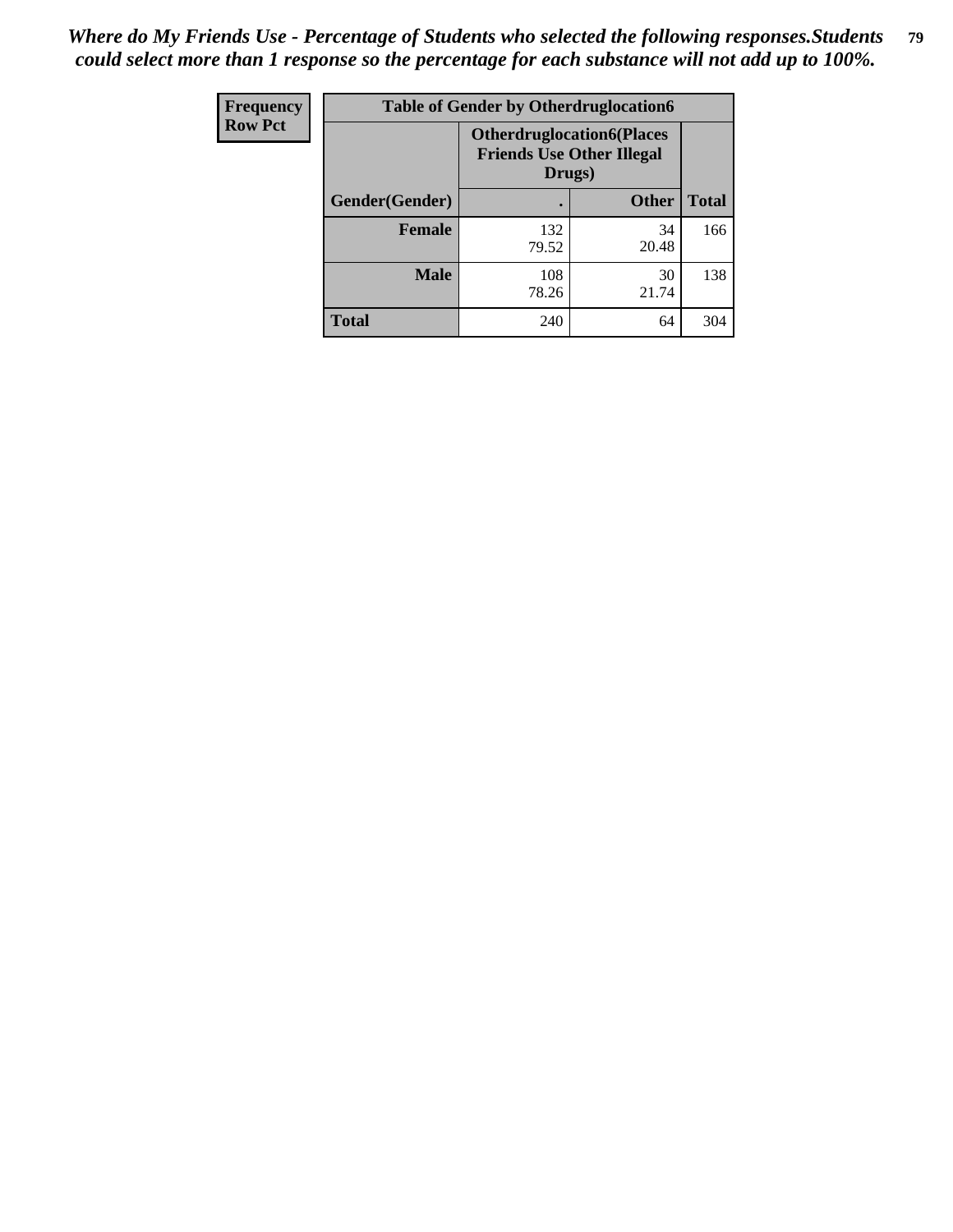| <b>Frequency</b> | <b>Table of Gender by Alcoholtime1</b> |                                                          |                      |              |
|------------------|----------------------------------------|----------------------------------------------------------|----------------------|--------------|
| <b>Row Pct</b>   |                                        | <b>Alcoholtime1(Times</b><br><b>Friends Use Alcohol)</b> |                      |              |
|                  | Gender(Gender)                         | $\bullet$                                                | Do Not<br><b>Use</b> | <b>Total</b> |
|                  | <b>Female</b>                          | 115<br>69.28                                             | 51<br>30.72          | 166          |
|                  | <b>Male</b>                            | 98<br>71.01                                              | 40<br>28.99          | 138          |
|                  | <b>Total</b>                           | 213                                                      | 91                   | 304          |

| <b>Frequency</b> | <b>Table of Gender by Alcoholtime2</b> |                                                          |                            |              |
|------------------|----------------------------------------|----------------------------------------------------------|----------------------------|--------------|
| <b>Row Pct</b>   |                                        | <b>Alcoholtime2(Times</b><br><b>Friends Use Alcohol)</b> |                            |              |
|                  | Gender(Gender)                         |                                                          | <b>On Way</b><br>to School | <b>Total</b> |
|                  | <b>Female</b>                          | 157<br>94.58                                             | 9<br>5.42                  | 166          |
|                  | <b>Male</b>                            | 130<br>94.20                                             | 8<br>5.80                  | 138          |
|                  | <b>Total</b>                           | 287                                                      | 17                         | 304          |

| Frequency      | <b>Table of Gender by Alcoholtime3</b> |                                                          |                                |              |
|----------------|----------------------------------------|----------------------------------------------------------|--------------------------------|--------------|
| <b>Row Pct</b> |                                        | <b>Alcoholtime3(Times</b><br><b>Friends Use Alcohol)</b> |                                |              |
|                | Gender(Gender)                         |                                                          | <b>During</b><br><b>School</b> | <b>Total</b> |
|                | <b>Female</b>                          | 155<br>93.37                                             | 11<br>6.63                     | 166          |
|                | <b>Male</b>                            | 129<br>93.48                                             | 9<br>6.52                      | 138          |
|                | <b>Total</b>                           | 284                                                      | 20                             | 304          |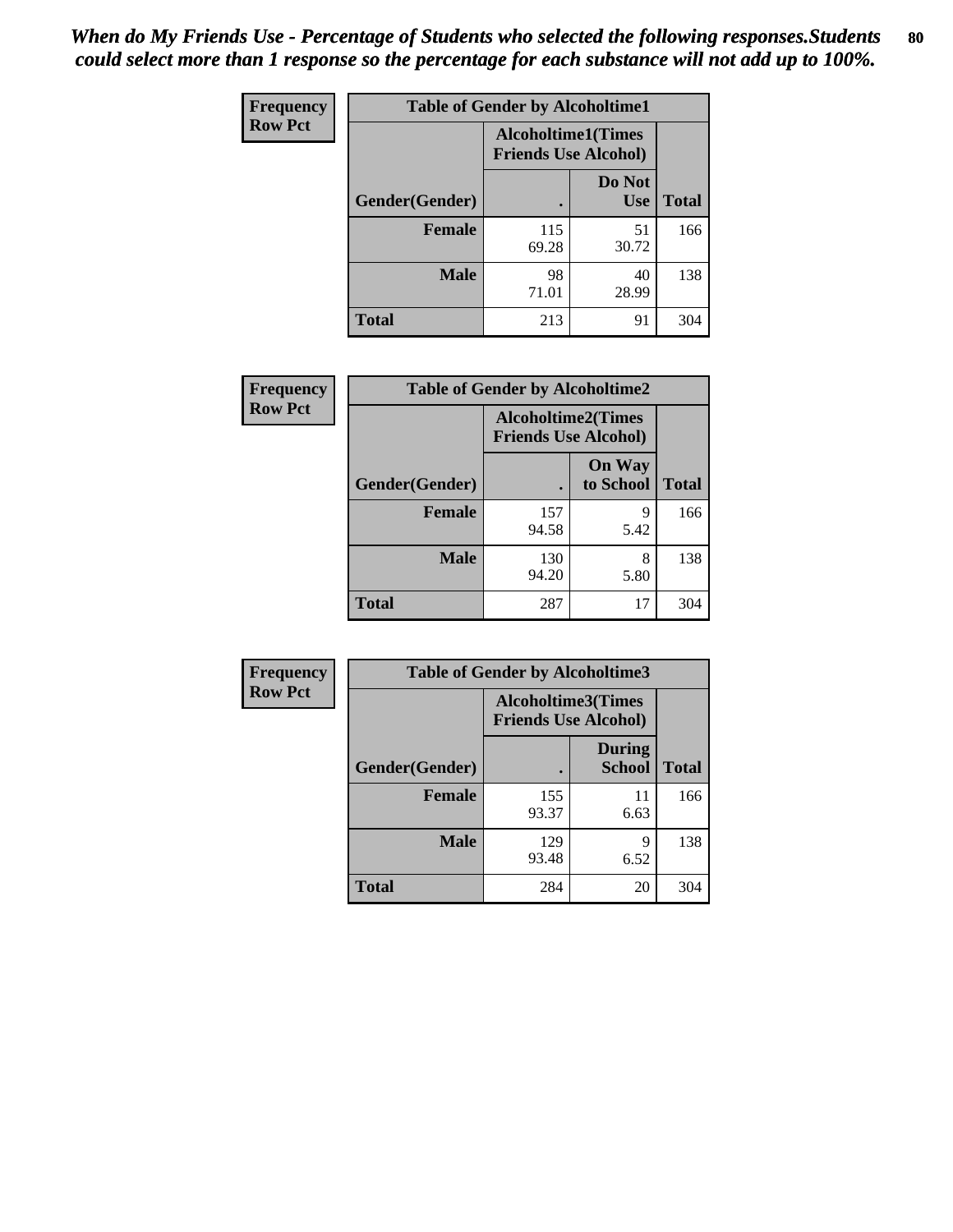*When do My Friends Use - Percentage of Students who selected the following responses.Students could select more than 1 response so the percentage for each substance will not add up to 100%.* **81**

| <b>Frequency</b> | <b>Table of Gender by Alcoholtime4</b> |                                                          |                                                       |              |
|------------------|----------------------------------------|----------------------------------------------------------|-------------------------------------------------------|--------------|
| <b>Row Pct</b>   |                                        | <b>Alcoholtime4(Times</b><br><b>Friends Use Alcohol)</b> |                                                       |              |
|                  | Gender(Gender)                         |                                                          | <b>On Way</b><br>Home<br><b>From</b><br><b>School</b> | <b>Total</b> |
|                  | <b>Female</b>                          | 154<br>92.77                                             | 12<br>7.23                                            | 166          |
|                  | <b>Male</b>                            | 129<br>93.48                                             | 9<br>6.52                                             | 138          |
|                  | <b>Total</b>                           | 283                                                      | 21                                                    | 304          |

| <b>Frequency</b> | <b>Table of Gender by Alcoholtime5</b> |                                                           |             |              |
|------------------|----------------------------------------|-----------------------------------------------------------|-------------|--------------|
| <b>Row Pct</b>   |                                        | <b>Alcoholtime5</b> (Times<br><b>Friends Use Alcohol)</b> |             |              |
|                  | Gender(Gender)                         |                                                           | Weeknights  | <b>Total</b> |
|                  | <b>Female</b>                          | 122<br>73.49                                              | 44<br>26.51 | 166          |
|                  | <b>Male</b>                            | 98<br>71.01                                               | 40<br>28.99 | 138          |
|                  | <b>Total</b>                           | 220                                                       | 84          | 304          |

| <b>Frequency</b> | <b>Table of Gender by Alcoholtime6</b> |             |                                                          |              |
|------------------|----------------------------------------|-------------|----------------------------------------------------------|--------------|
| <b>Row Pct</b>   |                                        |             | <b>Alcoholtime6(Times</b><br><b>Friends Use Alcohol)</b> |              |
|                  | Gender(Gender)                         |             | Weekends                                                 | <b>Total</b> |
|                  | Female                                 | 42<br>25.30 | 124<br>74.70                                             | 166          |
|                  | <b>Male</b>                            | 44<br>31.88 | 94<br>68.12                                              | 138          |
|                  | <b>Total</b>                           | 86          | 218                                                      | 304          |

| <b>Frequency</b> | <b>Table of Gender by Tobaccotime1</b> |                                                          |                      |              |
|------------------|----------------------------------------|----------------------------------------------------------|----------------------|--------------|
| <b>Row Pct</b>   |                                        | <b>Tobaccotime1(Times</b><br><b>Friends Use Tobacco)</b> |                      |              |
|                  | Gender(Gender)                         |                                                          | Do Not<br><b>Use</b> | <b>Total</b> |
|                  | <b>Female</b>                          | 83<br>50.00                                              | 83<br>50.00          | 166          |
|                  | <b>Male</b>                            | 82<br>59.42                                              | 56<br>40.58          | 138          |
|                  | <b>Total</b>                           | 165                                                      | 139                  | 304          |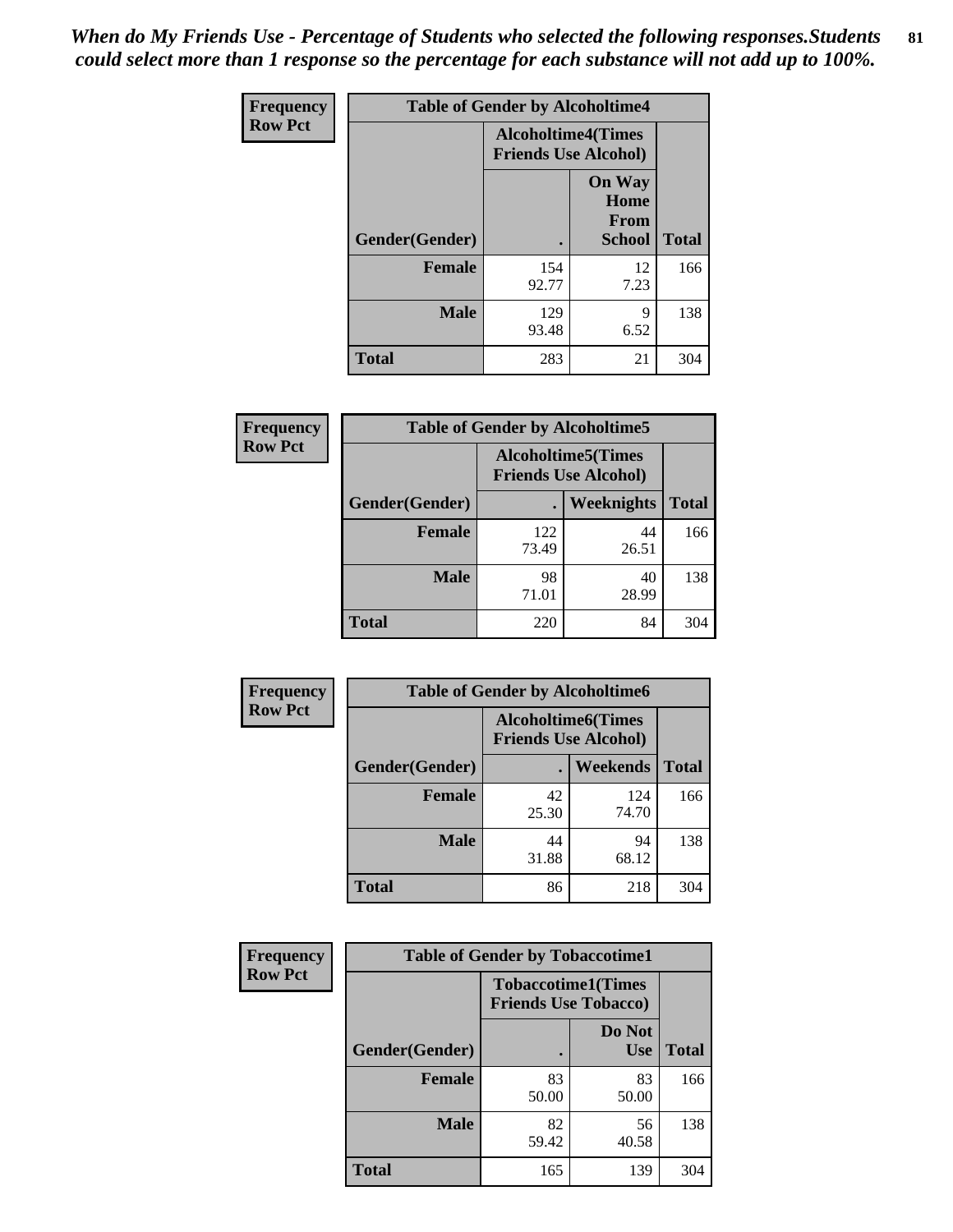| <b>Frequency</b> | <b>Table of Gender by Tobaccotime2</b> |                                                          |                            |              |
|------------------|----------------------------------------|----------------------------------------------------------|----------------------------|--------------|
| <b>Row Pct</b>   |                                        | <b>Tobaccotime2(Times</b><br><b>Friends Use Tobacco)</b> |                            |              |
|                  | Gender(Gender)                         |                                                          | <b>On Way</b><br>to School | <b>Total</b> |
|                  | <b>Female</b>                          | 109<br>65.66                                             | 57<br>34.34                | 166          |
|                  | <b>Male</b>                            | 93<br>67.39                                              | 45<br>32.61                | 138          |
|                  | <b>Total</b>                           | 202                                                      | 102                        | 304          |

| Frequency      | <b>Table of Gender by Tobaccotime3</b> |                                                          |                                |              |
|----------------|----------------------------------------|----------------------------------------------------------|--------------------------------|--------------|
| <b>Row Pct</b> |                                        | <b>Tobaccotime3(Times</b><br><b>Friends Use Tobacco)</b> |                                |              |
|                | Gender(Gender)                         |                                                          | <b>During</b><br><b>School</b> | <b>Total</b> |
|                | Female                                 | 136<br>81.93                                             | 30<br>18.07                    | 166          |
|                | <b>Male</b>                            | 101<br>73.19                                             | 37<br>26.81                    | 138          |
|                | <b>Total</b>                           | 237                                                      | 67                             | 304          |

| <b>Frequency</b> | <b>Table of Gender by Tobaccotime4</b> |                                                          |                                                |              |
|------------------|----------------------------------------|----------------------------------------------------------|------------------------------------------------|--------------|
| <b>Row Pct</b>   |                                        | <b>Tobaccotime4(Times</b><br><b>Friends Use Tobacco)</b> |                                                |              |
|                  | Gender(Gender)                         |                                                          | <b>On Way</b><br>Home<br><b>From</b><br>School | <b>Total</b> |
|                  | <b>Female</b>                          | 154<br>92.77                                             | 12<br>7.23                                     | 166          |
|                  | <b>Male</b>                            | 129<br>93.48                                             | 9<br>6.52                                      | 138          |
|                  | <b>Total</b>                           | 283                                                      | 21                                             | 304          |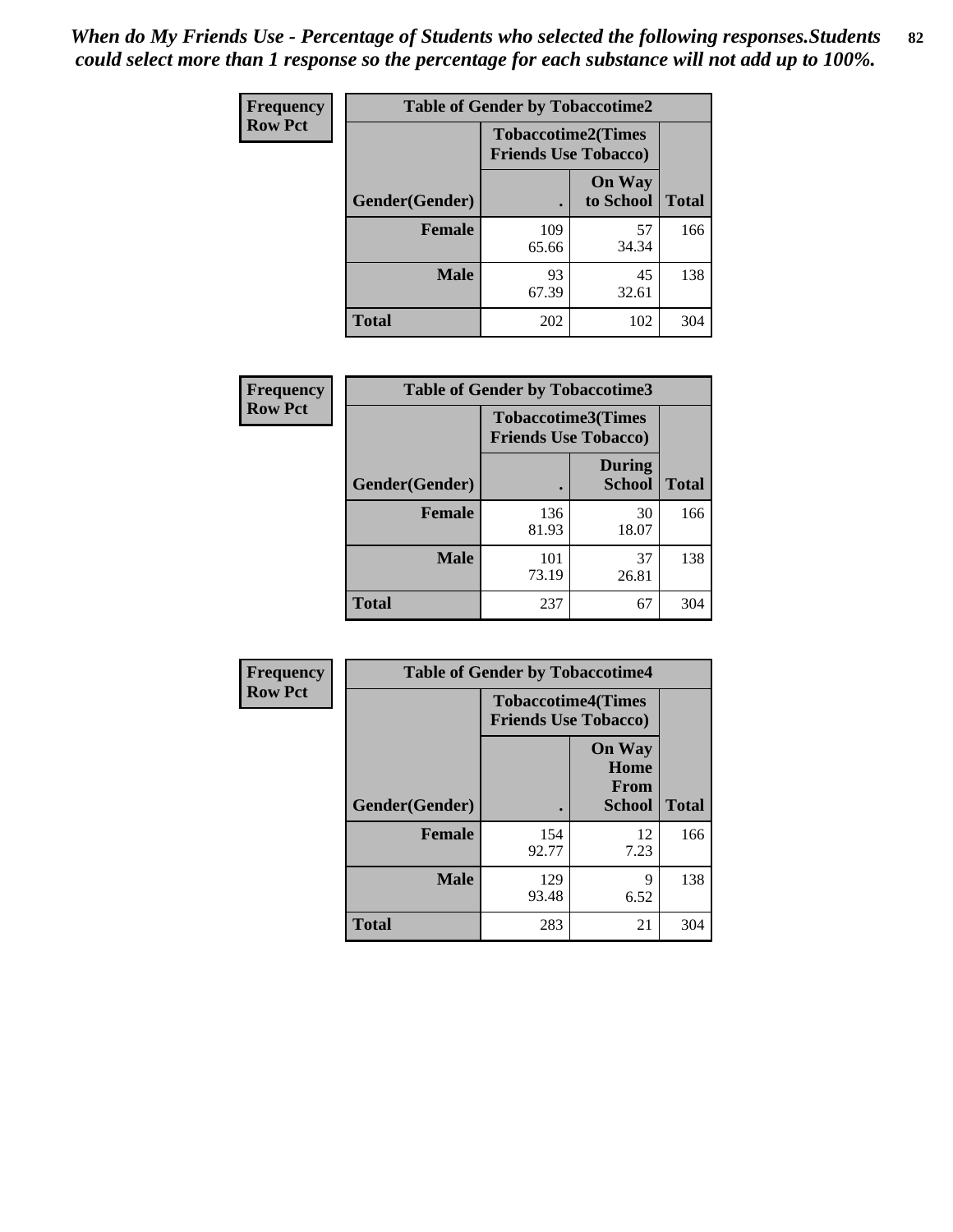| Frequency      | <b>Table of Gender by Tobaccotime5</b> |             |                                                           |              |  |
|----------------|----------------------------------------|-------------|-----------------------------------------------------------|--------------|--|
| <b>Row Pct</b> |                                        |             | <b>Tobaccotime5</b> (Times<br><b>Friends Use Tobacco)</b> |              |  |
|                | Gender(Gender)                         |             | Weeknights                                                | <b>Total</b> |  |
|                | <b>Female</b>                          | 96<br>57.83 | 70<br>42.17                                               | 166          |  |
|                | <b>Male</b>                            | 79<br>57.25 | 59<br>42.75                                               | 138          |  |
|                | <b>Total</b>                           | 175         | 129                                                       | 304          |  |

| <b>Frequency</b> | <b>Table of Gender by Tobaccotime6</b> |                                                          |                 |              |
|------------------|----------------------------------------|----------------------------------------------------------|-----------------|--------------|
| <b>Row Pct</b>   |                                        | <b>Tobaccotime6(Times</b><br><b>Friends Use Tobacco)</b> |                 |              |
|                  | Gender(Gender)                         |                                                          | <b>Weekends</b> | <b>Total</b> |
|                  | Female                                 | 83<br>50.00                                              | 83<br>50.00     | 166          |
|                  | <b>Male</b>                            | 68<br>49.28                                              | 70<br>50.72     | 138          |
|                  | <b>Total</b>                           | 151                                                      | 153             | 304          |

| <b>Frequency</b> | <b>Table of Gender by Marijuanatime1</b> |                                                               |             |              |  |
|------------------|------------------------------------------|---------------------------------------------------------------|-------------|--------------|--|
| <b>Row Pct</b>   |                                          | <b>Marijuanatime1(Times</b><br><b>Friends Use Marijuana</b> ) |             |              |  |
|                  | Gender(Gender)                           |                                                               | Do Not Use  | <b>Total</b> |  |
|                  | <b>Female</b>                            | 82<br>49.40                                                   | 84<br>50.60 | 166          |  |
|                  | <b>Male</b>                              | 76<br>55.07                                                   | 62<br>44.93 | 138          |  |
|                  | <b>Total</b>                             | 158                                                           | 146         | 304          |  |

| <b>Frequency</b> | <b>Table of Gender by Marijuanatime2</b> |                                                               |                            |              |
|------------------|------------------------------------------|---------------------------------------------------------------|----------------------------|--------------|
| <b>Row Pct</b>   |                                          | <b>Marijuanatime2(Times</b><br><b>Friends Use Marijuana</b> ) |                            |              |
|                  | Gender(Gender)                           |                                                               | On Way to<br><b>School</b> | <b>Total</b> |
|                  | <b>Female</b>                            | 138<br>83.13                                                  | 28<br>16.87                | 166          |
|                  | <b>Male</b>                              | 111<br>80.43                                                  | 27<br>19.57                | 138          |
|                  | <b>Total</b>                             | 249                                                           | 55                         | 304          |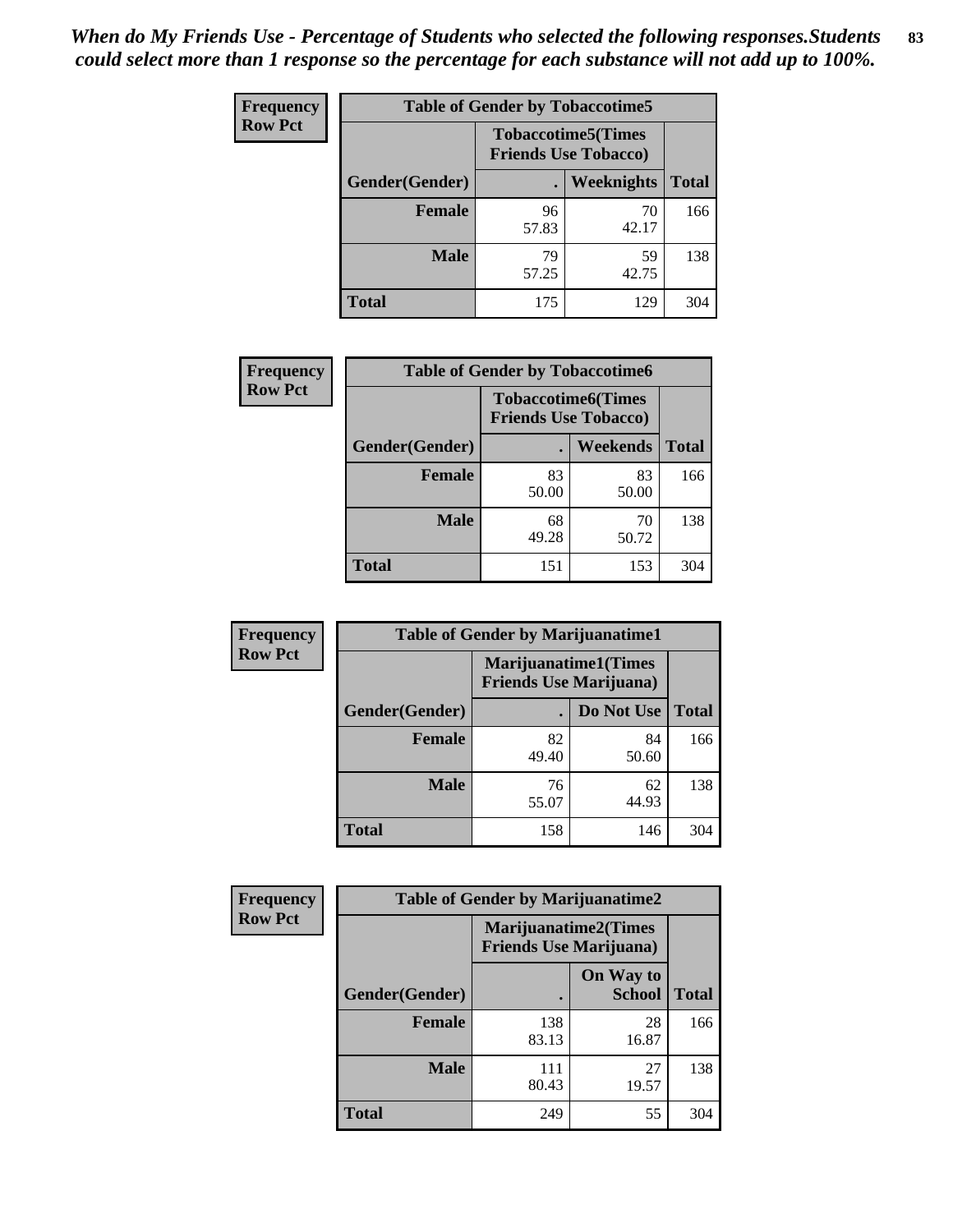*When do My Friends Use - Percentage of Students who selected the following responses.Students could select more than 1 response so the percentage for each substance will not add up to 100%.* **84**

| <b>Frequency</b> | Table of Gender by Marijuanatime3 |                                                        |                                |              |
|------------------|-----------------------------------|--------------------------------------------------------|--------------------------------|--------------|
| <b>Row Pct</b>   |                                   | Marijuanatime3(Times<br><b>Friends Use Marijuana</b> ) |                                |              |
|                  | Gender(Gender)                    |                                                        | <b>During</b><br><b>School</b> | <b>Total</b> |
|                  | <b>Female</b>                     | 153<br>92.17                                           | 13<br>7.83                     | 166          |
|                  | <b>Male</b>                       | 122<br>88.41                                           | 16<br>11.59                    | 138          |
|                  | <b>Total</b>                      | 275                                                    | 29                             | 304          |

| Frequency      | <b>Table of Gender by Marijuanatime4</b> |                                                               |                                                |              |
|----------------|------------------------------------------|---------------------------------------------------------------|------------------------------------------------|--------------|
| <b>Row Pct</b> |                                          | <b>Marijuanatime4(Times</b><br><b>Friends Use Marijuana</b> ) |                                                |              |
|                | Gender(Gender)                           |                                                               | <b>On Way</b><br>Home<br>From<br><b>School</b> | <b>Total</b> |
|                | <b>Female</b>                            | 131<br>78.92                                                  | 35<br>21.08                                    | 166          |
|                | <b>Male</b>                              | 114<br>82.61                                                  | 24<br>17.39                                    | 138          |
|                | <b>Total</b>                             | 245                                                           | 59                                             | 304          |

| Frequency      | <b>Table of Gender by Marijuanatime5</b> |                                                                |             |              |  |
|----------------|------------------------------------------|----------------------------------------------------------------|-------------|--------------|--|
| <b>Row Pct</b> |                                          | <b>Marijuanatime5</b> (Times<br><b>Friends Use Marijuana</b> ) |             |              |  |
|                | Gender(Gender)                           | $\blacksquare$                                                 | Weeknights  | <b>Total</b> |  |
|                | <b>Female</b>                            | 108<br>65.06                                                   | 58<br>34.94 | 166          |  |
|                | <b>Male</b>                              | 88<br>63.77                                                    | 50<br>36.23 | 138          |  |
|                | <b>Total</b>                             | 196                                                            | 108         | 304          |  |

| <b>Frequency</b> | <b>Table of Gender by Marijuanatime6</b> |                                                               |             |              |
|------------------|------------------------------------------|---------------------------------------------------------------|-------------|--------------|
| <b>Row Pct</b>   |                                          | <b>Marijuanatime6(Times</b><br><b>Friends Use Marijuana</b> ) |             |              |
|                  | Gender(Gender)                           |                                                               | Weekends    | <b>Total</b> |
|                  | <b>Female</b>                            | 79<br>47.59                                                   | 87<br>52.41 | 166          |
|                  | <b>Male</b>                              | 67<br>48.55                                                   | 71<br>51.45 | 138          |
|                  | <b>Total</b>                             | 146                                                           | 158         | 304          |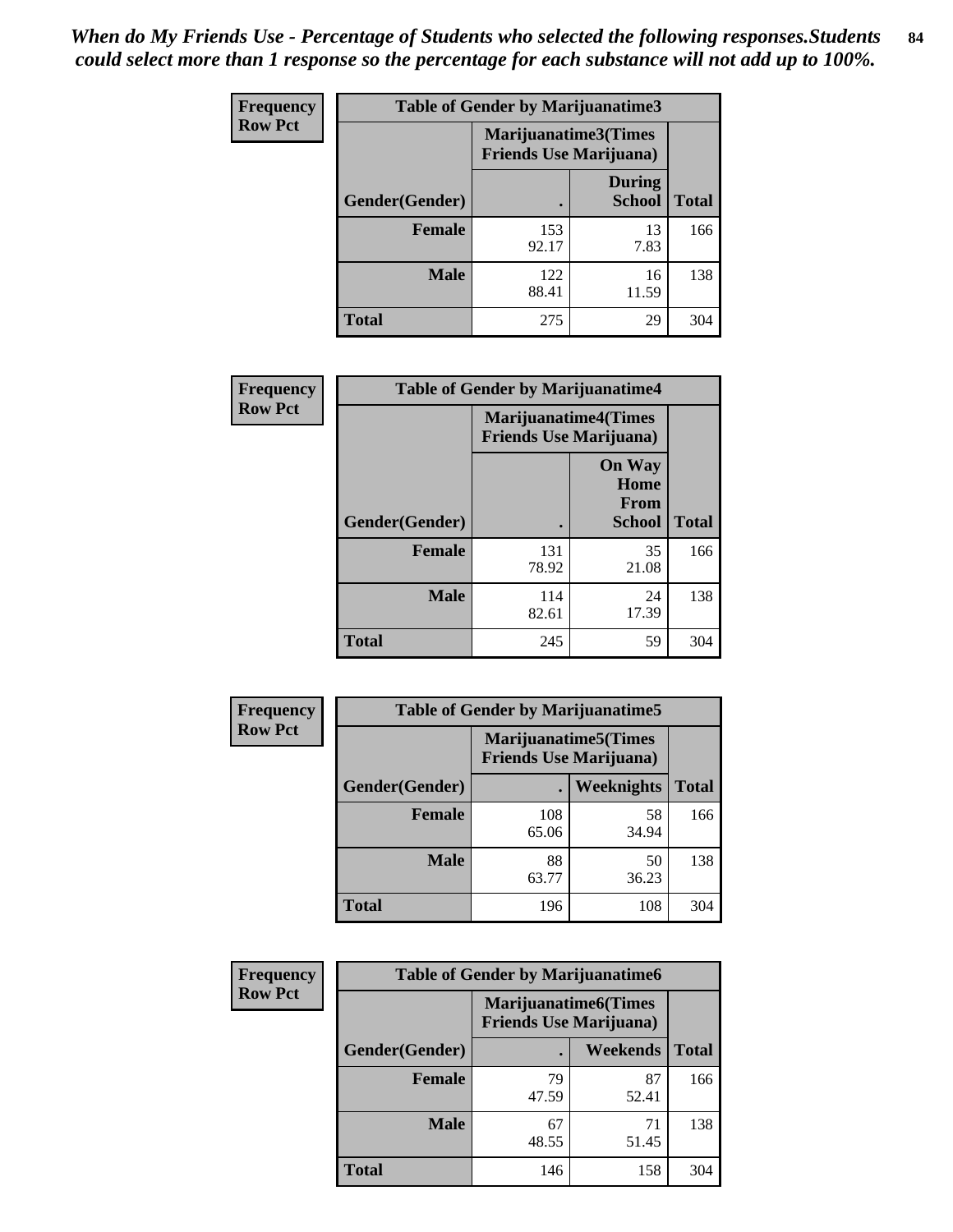| <b>Frequency</b> | <b>Table of Gender by Otherdrugtime1</b> |                                                                                    |              |              |  |
|------------------|------------------------------------------|------------------------------------------------------------------------------------|--------------|--------------|--|
| <b>Row Pct</b>   |                                          | <b>Otherdrugtime1</b> (Times<br><b>Friends Use Other</b><br><b>Illegal Drugs</b> ) |              |              |  |
|                  | Gender(Gender)                           |                                                                                    | Do Not Use   | <b>Total</b> |  |
|                  | <b>Female</b>                            | 42<br>25.30                                                                        | 124<br>74.70 | 166          |  |
|                  | <b>Male</b>                              | 36<br>26.09                                                                        | 102<br>73.91 | 138          |  |
|                  | <b>Total</b>                             | 78                                                                                 | 226          | 304          |  |

| Frequency      | <b>Table of Gender by Otherdrugtime2</b> |                                                                                   |                            |              |
|----------------|------------------------------------------|-----------------------------------------------------------------------------------|----------------------------|--------------|
| <b>Row Pct</b> |                                          | <b>Otherdrugtime2(Times</b><br><b>Friends Use Other</b><br><b>Illegal Drugs</b> ) |                            |              |
|                | Gender(Gender)                           |                                                                                   | On Way to<br><b>School</b> | <b>Total</b> |
|                | <b>Female</b>                            | 150<br>90.36                                                                      | 16<br>9.64                 | 166          |
|                | <b>Male</b>                              | 124<br>89.86                                                                      | 14<br>10.14                | 138          |
|                | <b>Total</b>                             | 274                                                                               | 30                         | 304          |

| Frequency      |                | <b>Table of Gender by Otherdrugtime3</b>                                         |                                |              |
|----------------|----------------|----------------------------------------------------------------------------------|--------------------------------|--------------|
| <b>Row Pct</b> |                | <b>Otherdrugtime3(Times</b><br><b>Friends Use Other</b><br><b>Illegal Drugs)</b> |                                |              |
|                | Gender(Gender) |                                                                                  | <b>During</b><br><b>School</b> | <b>Total</b> |
|                | <b>Female</b>  | 156<br>93.98                                                                     | 10<br>6.02                     | 166          |
|                | <b>Male</b>    | 123<br>89.13                                                                     | 15<br>10.87                    | 138          |
|                | <b>Total</b>   | 279                                                                              | 25                             | 304          |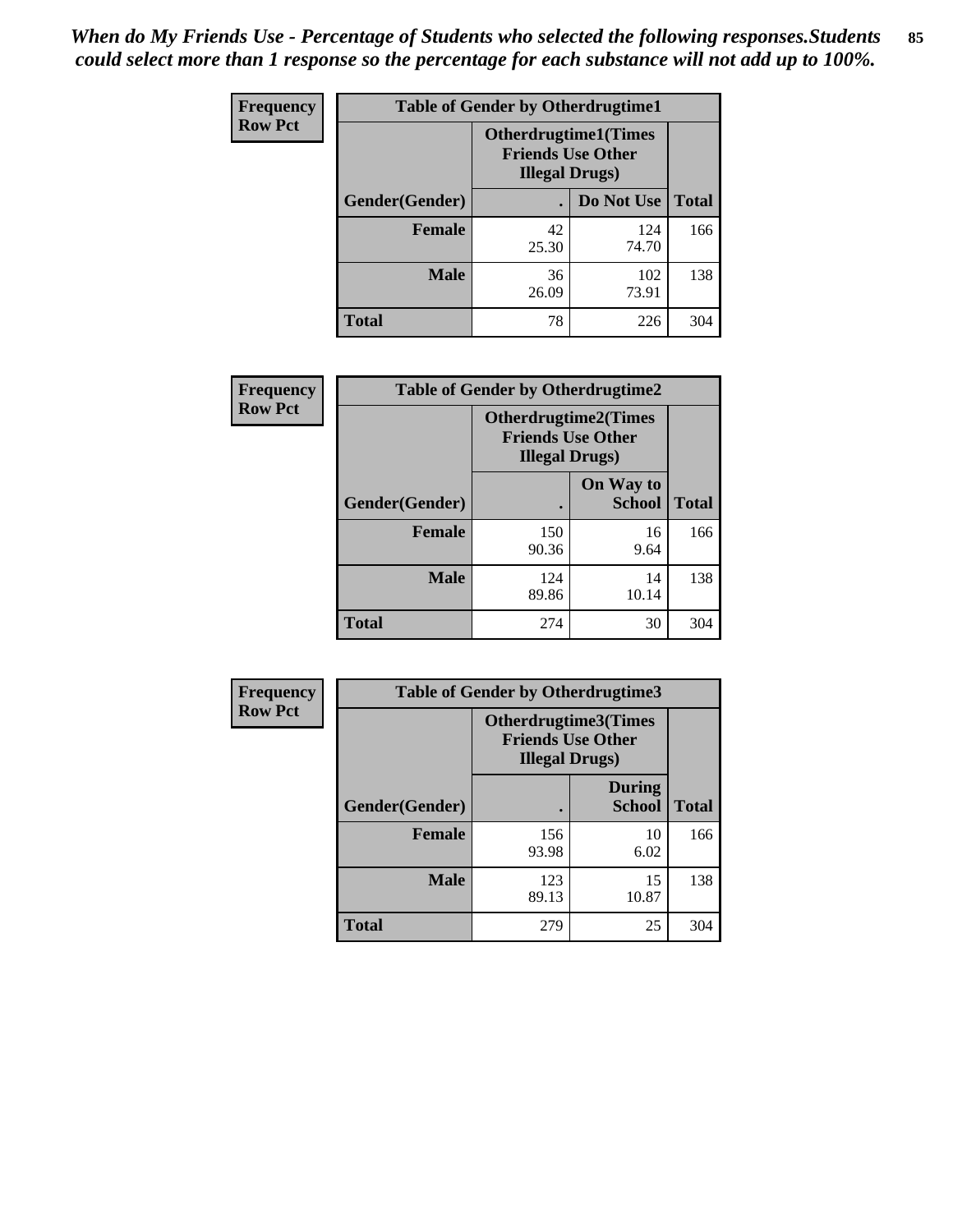*When do My Friends Use - Percentage of Students who selected the following responses.Students could select more than 1 response so the percentage for each substance will not add up to 100%.* **86**

| <b>Frequency</b> | <b>Table of Gender by Otherdrugtime4</b> |                                                                                   |                                                       |              |
|------------------|------------------------------------------|-----------------------------------------------------------------------------------|-------------------------------------------------------|--------------|
| <b>Row Pct</b>   |                                          | <b>Otherdrugtime4(Times</b><br><b>Friends Use Other</b><br><b>Illegal Drugs</b> ) |                                                       |              |
|                  | Gender(Gender)                           |                                                                                   | <b>On Way</b><br>Home<br><b>From</b><br><b>School</b> | <b>Total</b> |
|                  | <b>Female</b>                            | 152<br>91.57                                                                      | 14<br>8.43                                            | 166          |
|                  | <b>Male</b>                              | 123<br>89.13                                                                      | 15<br>10.87                                           | 138          |
|                  | <b>Total</b>                             | 275                                                                               | 29                                                    | 304          |

| Frequency      | <b>Table of Gender by Otherdrugtime5</b> |                                                                                    |             |              |
|----------------|------------------------------------------|------------------------------------------------------------------------------------|-------------|--------------|
| <b>Row Pct</b> |                                          | <b>Otherdrugtime5</b> (Times<br><b>Friends Use Other</b><br><b>Illegal Drugs</b> ) |             |              |
|                | Gender(Gender)                           |                                                                                    | Weeknights  | <b>Total</b> |
|                | <b>Female</b>                            | 140<br>84.34                                                                       | 26<br>15.66 | 166          |
|                | <b>Male</b>                              | 113<br>81.88                                                                       | 25<br>18.12 | 138          |
|                | <b>Total</b>                             | 253                                                                                | 51          | 304          |

| <b>Frequency</b> | <b>Table of Gender by Otherdrugtime6</b> |                                                                                   |             |              |  |
|------------------|------------------------------------------|-----------------------------------------------------------------------------------|-------------|--------------|--|
| <b>Row Pct</b>   |                                          | <b>Otherdrugtime6(Times</b><br><b>Friends Use Other</b><br><b>Illegal Drugs</b> ) |             |              |  |
|                  | Gender(Gender)                           |                                                                                   | Weekends    | <b>Total</b> |  |
|                  | <b>Female</b>                            | 124<br>74.70                                                                      | 42<br>25.30 | 166          |  |
|                  | <b>Male</b>                              | 106<br>76.81                                                                      | 32<br>23.19 | 138          |  |
|                  | <b>Total</b>                             | 230                                                                               | 74          | 304          |  |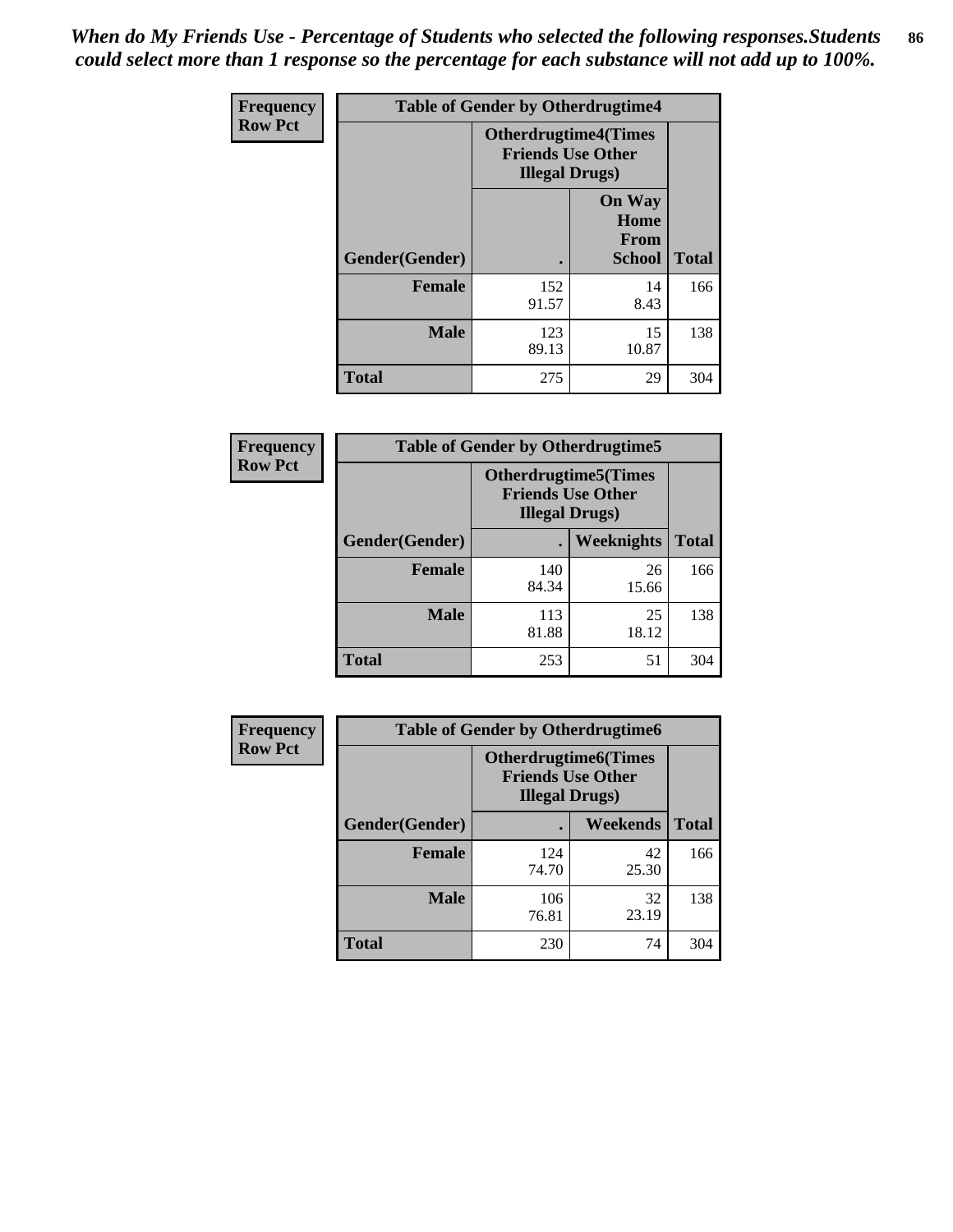# *Other Questions* **87**

| <b>Frequency</b> | <b>Table of Gender by Educationalcohol</b> |                                                                                                                                       |                |              |  |
|------------------|--------------------------------------------|---------------------------------------------------------------------------------------------------------------------------------------|----------------|--------------|--|
| <b>Row Pct</b>   |                                            | <b>Educationalcohol</b> (I<br>have been taught<br>about alcohol,<br>tobacco,<br>and other drugs<br>within the last year<br>at school) |                |              |  |
|                  | Gender(Gender)                             | <b>Yes</b>                                                                                                                            | N <sub>0</sub> | <b>Total</b> |  |
|                  | <b>Female</b>                              | 103<br>62.05                                                                                                                          | 63<br>37.95    | 166          |  |
|                  | <b>Male</b>                                | 91<br>65.94                                                                                                                           | 47<br>34.06    | 138          |  |
|                  | <b>Total</b>                               | 194                                                                                                                                   | 110            | 304          |  |

| Frequency      | <b>Table of Gender by Rodedrinking</b> |                                                                                                                     |                |              |  |
|----------------|----------------------------------------|---------------------------------------------------------------------------------------------------------------------|----------------|--------------|--|
| <b>Row Pct</b> |                                        | Rodedrinking(In<br>the past 30 days I<br>have ridden in a<br>car with a driver<br>who had been<br>drinking alcohol) |                |              |  |
|                | Gender(Gender)                         | Yes                                                                                                                 | N <sub>0</sub> | <b>Total</b> |  |
|                | <b>Female</b>                          | 39<br>23.49                                                                                                         | 127<br>76.51   | 166          |  |
|                | <b>Male</b>                            | 27<br>19.57                                                                                                         | 111<br>80.43   | 138          |  |
|                | <b>Total</b>                           | 66                                                                                                                  | 238            | 304          |  |

| Frequency      | <b>Table of Gender by Drugsschool</b> |                                                                                                                                     |                |              |  |
|----------------|---------------------------------------|-------------------------------------------------------------------------------------------------------------------------------------|----------------|--------------|--|
| <b>Row Pct</b> |                                       | <b>Drugsschool</b> (During<br>the past 12 months,<br>I have been offered,<br>sold,<br>or given illegal drugs<br>on school property) |                |              |  |
|                | Gender(Gender)                        | <b>Yes</b>                                                                                                                          | N <sub>0</sub> | <b>Total</b> |  |
|                | <b>Female</b>                         | 33<br>19.88                                                                                                                         | 133<br>80.12   | 166          |  |
|                | <b>Male</b>                           | 44<br>31.88                                                                                                                         | 94<br>68.12    | 138          |  |
|                | <b>Total</b>                          | 77                                                                                                                                  | 227            | 304          |  |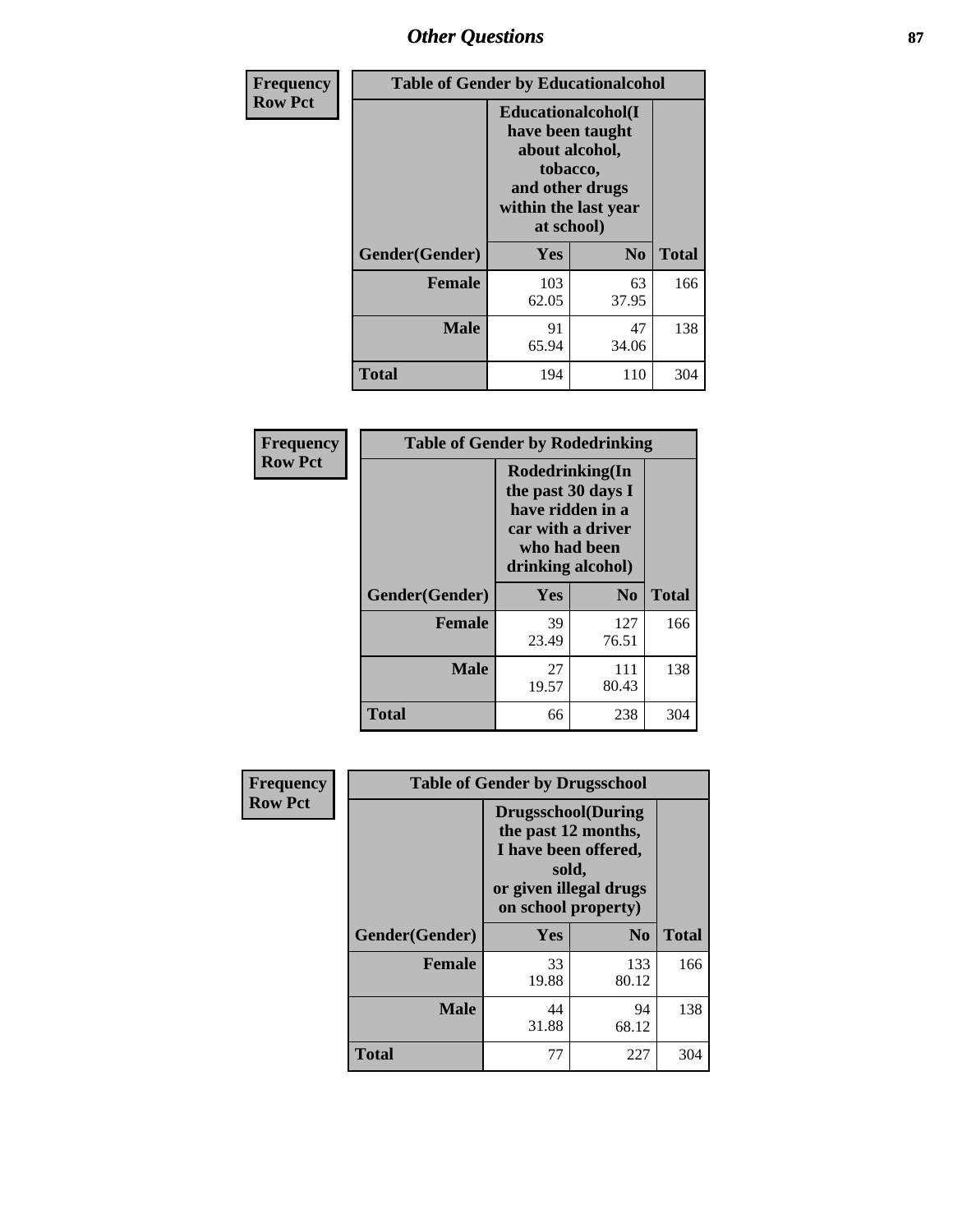# *Other Questions* **88**

**Frequency Row Pct**

| <b>Table of Gender by Bingedrinking</b> |                         |                                                                                                         |                   |                   |                        |                               |                   |              |
|-----------------------------------------|-------------------------|---------------------------------------------------------------------------------------------------------|-------------------|-------------------|------------------------|-------------------------------|-------------------|--------------|
|                                         |                         | Bingedrinking(I have drunk five or more<br>drinks of alcohol at one sitting during the<br>last 30 days) |                   |                   |                        |                               |                   |              |
| <b>Gender</b> (Gender)                  | $\bf{0}$<br><b>Days</b> | 1 or<br>days                                                                                            | 3 to<br>5<br>days | 6 to<br>9<br>days | 10<br>to<br>19<br>days | <b>20</b><br>to<br>29<br>days | All<br>30<br>days | <b>Total</b> |
| <b>Female</b>                           | 133<br>80.12            | 14<br>8.43                                                                                              | 7<br>4.22         | 2<br>1.20         | 4<br>2.41              | 3<br>1.81                     | 3<br>1.81         | 166          |
| <b>Male</b>                             | 104<br>75.36            | 10<br>7.25                                                                                              | 6<br>4.35         | 2<br>1.45         | 6<br>4.35              | 6<br>4.35                     | 4<br>2.90         | 138          |
|                                         |                         |                                                                                                         |                   |                   |                        |                               |                   |              |

| Frequency      | <b>Table of Gender by Educationaids</b> |                                                                                                 |             |              |  |
|----------------|-----------------------------------------|-------------------------------------------------------------------------------------------------|-------------|--------------|--|
| <b>Row Pct</b> |                                         | <b>Educationaids</b> (I<br>have been taught<br>about HIV/AIDS<br>at school in the<br>past year) |             |              |  |
|                | Gender(Gender)                          | Yes                                                                                             | $\bf N_0$   | <b>Total</b> |  |
|                | <b>Female</b>                           | 104<br>62.65                                                                                    | 62<br>37.35 | 166          |  |
|                | <b>Male</b>                             | 90<br>65.22                                                                                     | 48<br>34.78 | 138          |  |
|                | <b>Total</b>                            | 194                                                                                             | 110         | 304          |  |

| Frequency      | <b>Table of Gender by Suicideconsider</b> |                        |                |       |  |
|----------------|-------------------------------------------|------------------------|----------------|-------|--|
| <b>Row Pct</b> |                                           | <b>Suicideconsider</b> |                |       |  |
|                | Gender(Gender)                            | Yes                    | N <sub>0</sub> | Total |  |
|                | <b>Female</b>                             | 22<br>13.25            | 144<br>86.75   | 166   |  |
|                | <b>Male</b>                               | 6<br>4.35              | 132<br>95.65   | 138   |  |
|                | <b>Total</b>                              | 28                     | 276            | 304   |  |